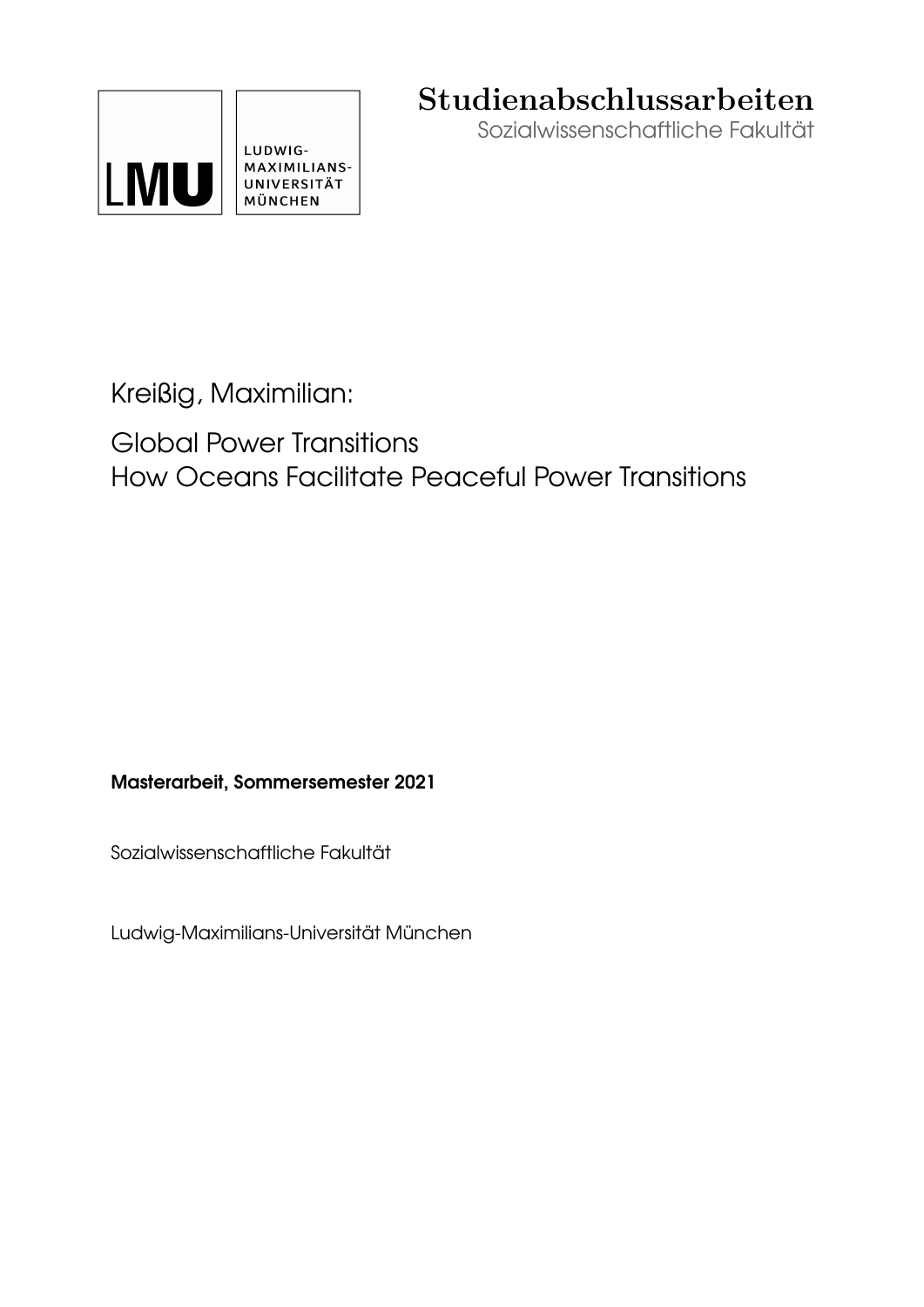

LUDWIG-MAXIMILIANS-UNIVERSITÄT MÜNCHEN

GESCHWISTER-SCHOLL-INSTITUT FÜR POLITIKWISSENSCHAFT





**2022** 

Maximilian Kreißig

**Global Power Transitions – How Oceans Facilitate Peaceful Power Transitions** 

Masterarbeit bei Prof. Dr. Bernhard Zangl 2021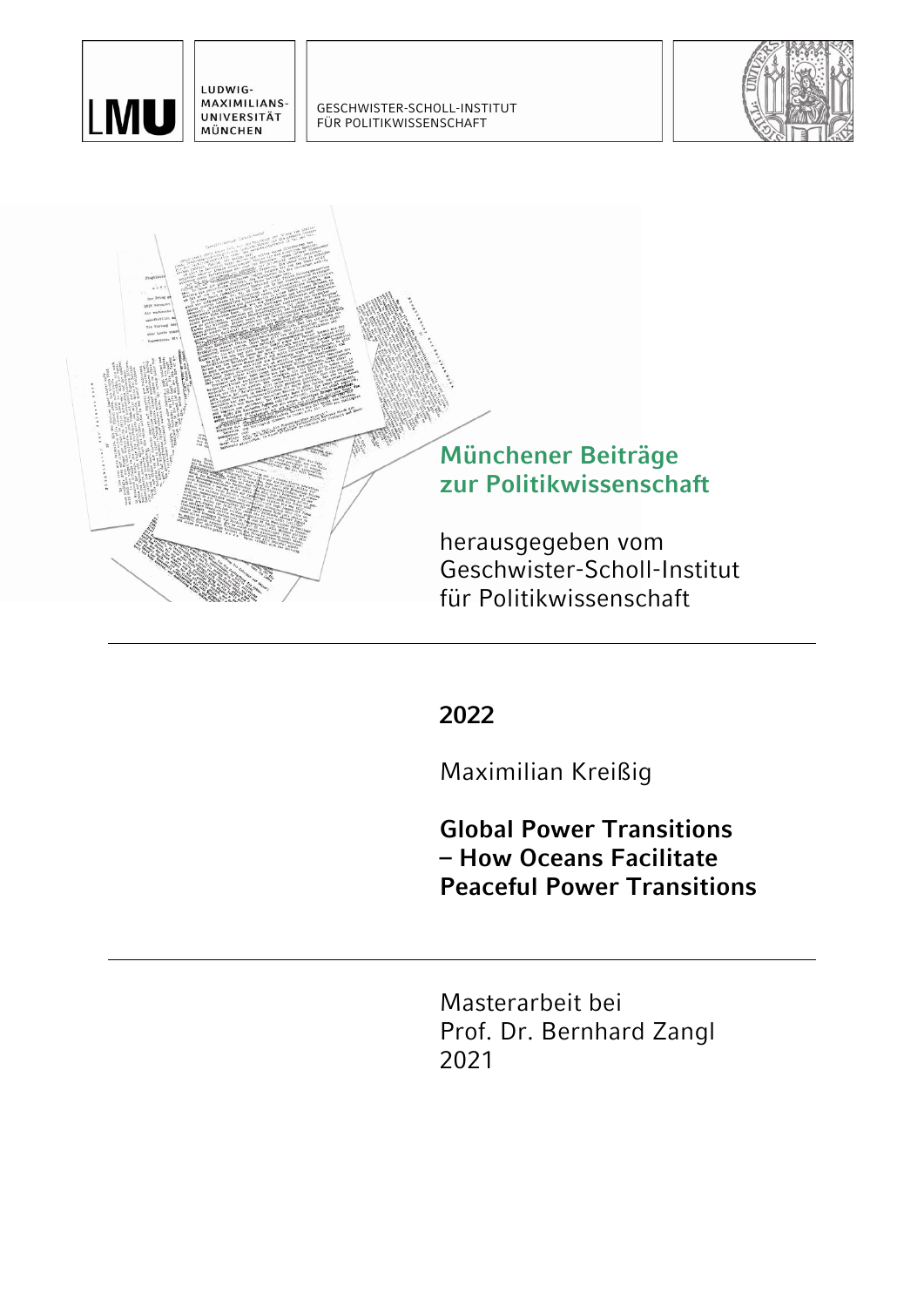# Inhaltsverzeichnis

| 3.1.1 Peace through Shared Culture – Power transition between the British Empire and |
|--------------------------------------------------------------------------------------|
| 3.1.2 Peace through Nuclear Deterrence - Power Transition between the United States  |
| 3.1.3 Peace through Interdependence? – Power Transition between the United States    |
|                                                                                      |
|                                                                                      |
|                                                                                      |
|                                                                                      |
|                                                                                      |
|                                                                                      |
|                                                                                      |
|                                                                                      |
|                                                                                      |
|                                                                                      |
| 5.2.1 The Peaceful Transition between the British Empire and the United States  46   |
| 5.2.2 The War-torn Transition between the British Empire and the German Empire. 53   |
|                                                                                      |
|                                                                                      |
|                                                                                      |
|                                                                                      |
|                                                                                      |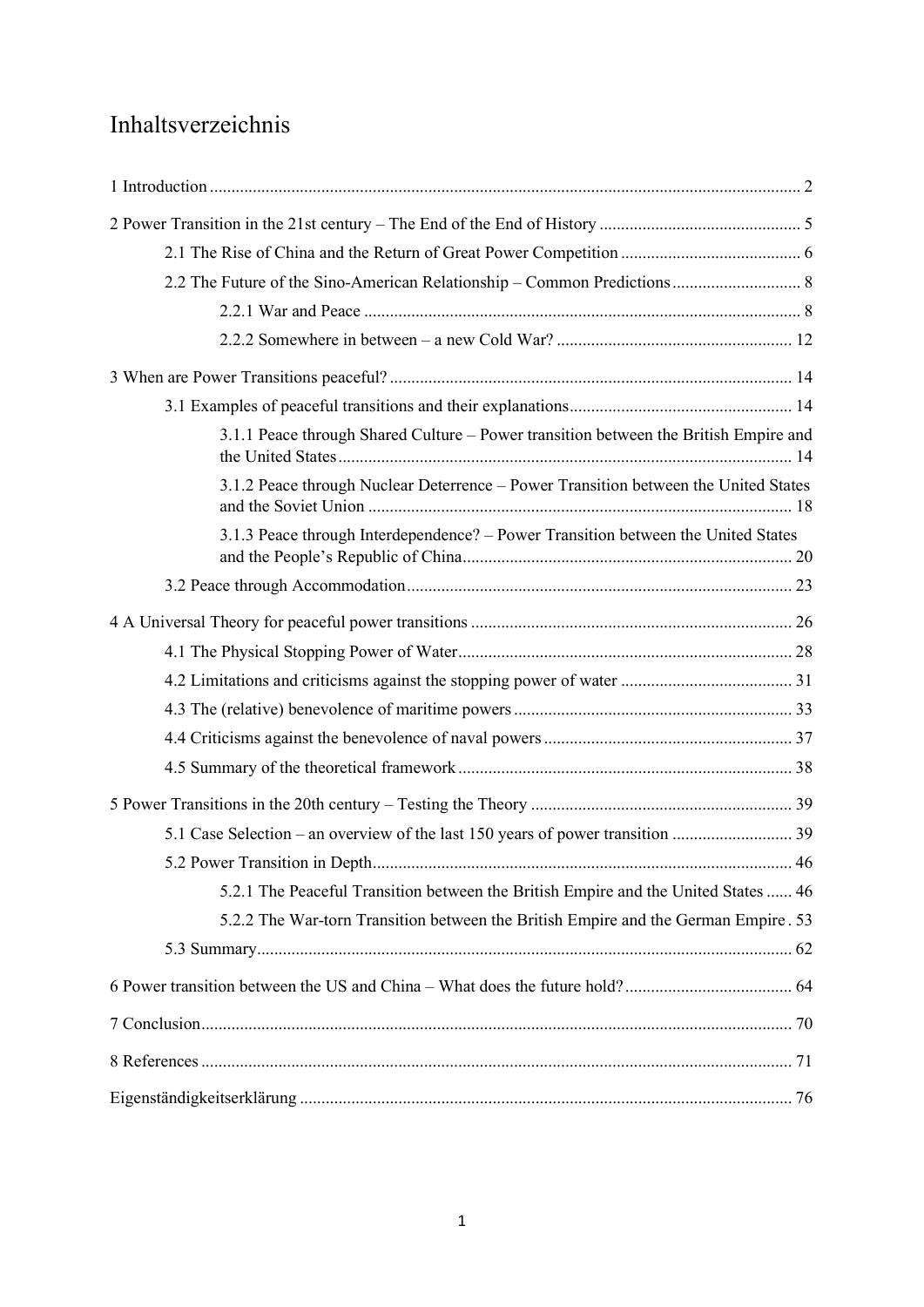## 1 Introduction

Any student of international relations subscribed to the school of realism is very well aware that the struggle for power between countries and the wars resulting form it are a defining feature of the world. It is particularly pronounced whenever a rising power begins to challenge the incumbent dominant power of an international order. As the British scholar Edward H. Carr recognized in his 1939 book "The Twenty Years' Crisis, 1919-1939", during occasions of power transition, there exists the problem of "peaceful change (ed. 2016, p. 191-202)". Historically speaking, the convergence of power has led to war more often than not, going back to the oftcited Thucydides Trap, which describes why the power transition between Athens and Sparta ended in war (see also Graham Allison, 2017). So, it is hardly surprising then that when China began to rise, it was increasingly connected to worrisome connotations.

Since the end of the Cold War and the fall of the USSR, the People's Republic of China's rise to prominence has been meteoric. Initially many notable scholars believed that this rise would remain peaceful. Princeton Professor G. John Ikenberry, for instance, was convinced that China would have an interest in upholding the liberal order, as it facilitated its rise to great power status (Ikenberry, 2011). Great power competitions and hegemonic wars were considered a thing of the past (Wohlforth, 1995). However, China has since risen to become the world's second-largest economy and arguably the second greatest power behind the US, with increasingly aggressive and ambitious foreign policies to reflect that. At the same time, the US suffered from a relative decline in power because of what can very well be described as imperial overstretch, a term popularized by Yale University historian Paul Kennedy in his book The Rise and Fall of Great Powers (1987). As a result, the unipolar global order, which has existed with the US as its sole pole since the fall of the USSR, is once again making way for a competition between two great powers.

This transition also resulted in a paradigm shift among scholars, the majority of which had, for the longest time, dismissed the possibility that China would attempt to overthrow the liberal rules-based international order (Layne, 2020). Questioning and analyzing the possibility of a peaceful Chinese rise has since become the focus of numerous research projects. But even before this shift, many realist scholars, most notably perhaps John Mearsheimer, claimed that China's peaceful rise would be improbable, if not impossible. At the very least, he believed a fierce security competition between the US and China to be inevitable (Mearsheimer, 2014; 2019). Historically, this claim seems to be supported by empirical evidence, as Graham Allison illustrated in his 2017 book "Destined for War"; most of the 16 power transitions identified by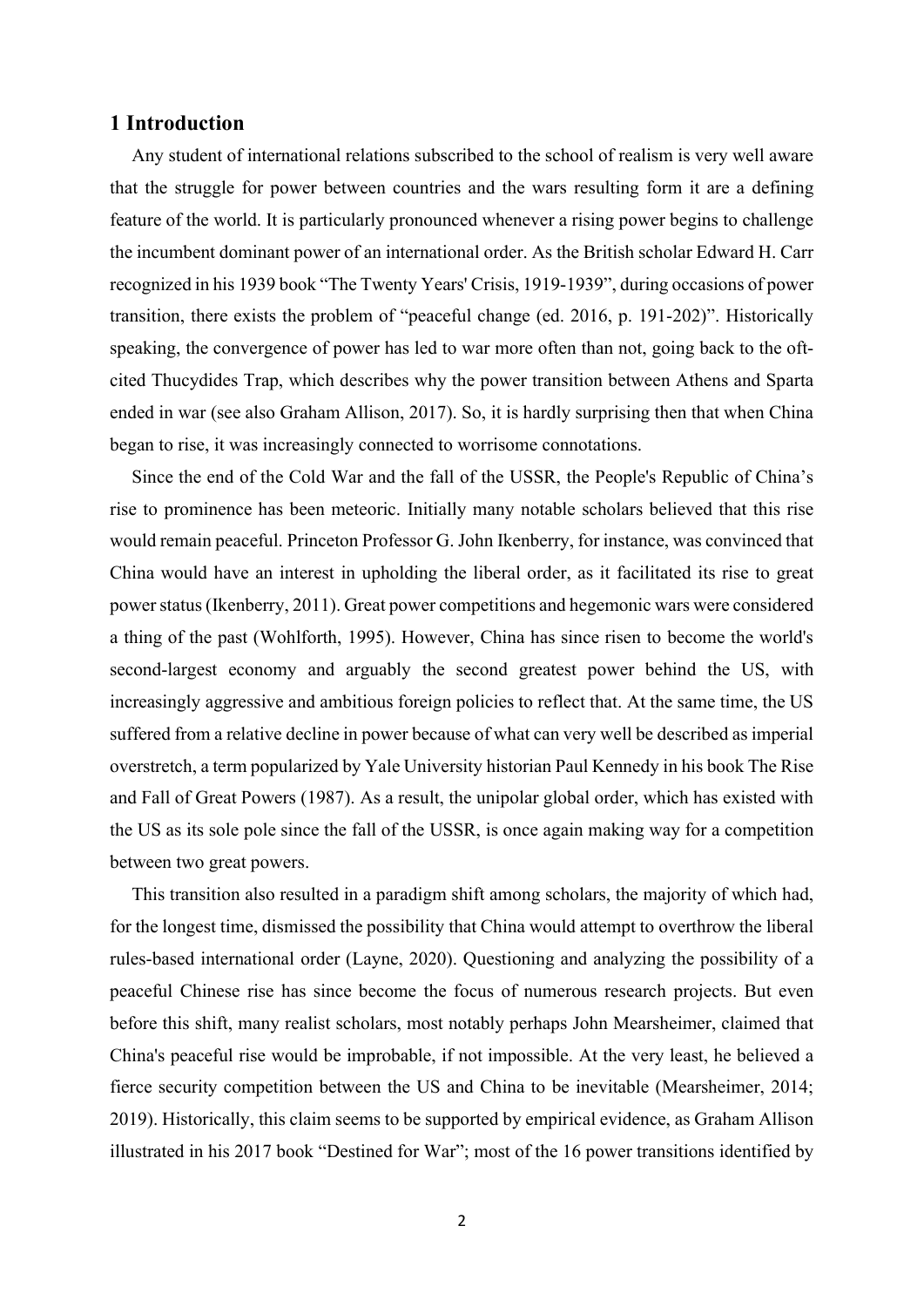Allison since the late  $15<sup>th</sup>$  century escalated into a war between the rising and the dominant power.

However, some exceptions offer hope for a peaceful conclusion. Allison does list some examples where the power transition between the rising and dominant power remained primarily peaceful, most notably the power transition between the US and the British Empire at the turn of the  $20<sup>th</sup>$  century. I intend to contribute to the discussion regarding the possibility of a peaceful rise of China by taking a closer look at some historical examples of power transition. In doing so, I seek to explain why some power transitions could remain peaceful while others ended in wars. For this purpose, I will be taking a closer look at two things: The participating country's geographic location, or more specifically, whether an ocean separates them, and whether the countries in question put an emphasis on sea power as opposed to land power, i.e., whether they were maritime powers or continental land powers. In other words, I will build upon Mearsheimer's (2001) concept of the stopping power of water and Levy and Thompson's (2010) findings regarding the historical differences in perception between continental powers and sea powers to explain why some power transitions are peaceful, while most result in a war. I will focus on two past power transitions in particular: The peaceful transition between the British Empire and the United States and the much less peaceful power transition between the British Empire and Imperial Germany.

I will proceed as follows. First, I will demonstrate why the current relationship between the US and China qualifies as a power transition and present a selection of predictions by notable scholars regarding the future of this relationship. Secondly, I will present a selection of approaches that explain why certain power transitions transpired peacefully and what I perceive to be their flaws. Third, using the works mentioned above by Mearsheimer and Levy and Thompson, I will formulate my theory, explaining under which conditions the power transition between two powers can happen peacefully. My hypothesis will focus on the importance of geography and the distinction between continental and sea powers and, unlike other theories, will be universally applicable, at least for transitions between modern states. In the fourth part, I will test my hypothesis using historical examples of power transition. This test is split into two parts: First, a more general summary of modern power transitions of the 20<sup>th</sup> century, based on Allison's (2017) selection, while explaining their outcome with my theory. This is followed by an in-depth analysis of both the late 19<sup>th</sup>/early 20<sup>th</sup>-century power transitions between the British Empire and the United States, as well as the British Empire and Imperial Germany. Once again, I will apply my theory to explain why the former of which happened peacefully while the latter ultimately resulted in the first World War. After demonstrating my hypothesis's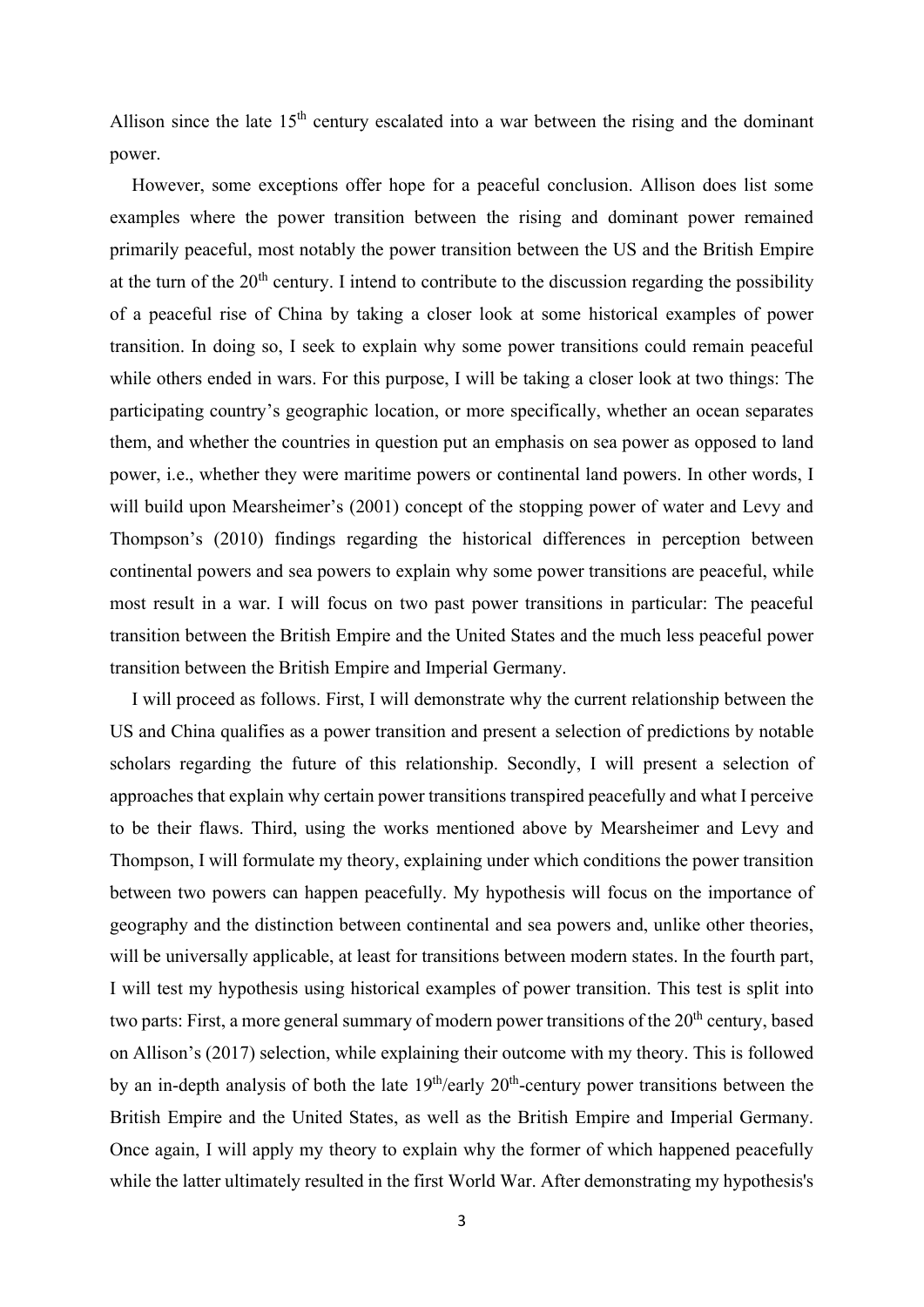validity and explanatory power using historical examples, I will return to the contemporary Sino-American power transitions and apply my findings to it. I conclude that because of the separation by the Pacific Ocean, the geography is wholly unsuited for any large-scale conventional assault by either nation. Combined with the effectiveness of nuclear deterrence and the tendency for maritime powers to prioritize trade above conquest, war will be an improbable result of the Sino-American power transition. However, even if outright war might be unlikely, the fate of the global liberal international order is much less secure, as Washington's sensibilities as a maritime power increasingly clash with the ambitions of a continental power in the form of China. As tensions rise, economic interest might not be the force of peace it is often touted as. Finally, I will conclude with a summary of my findings.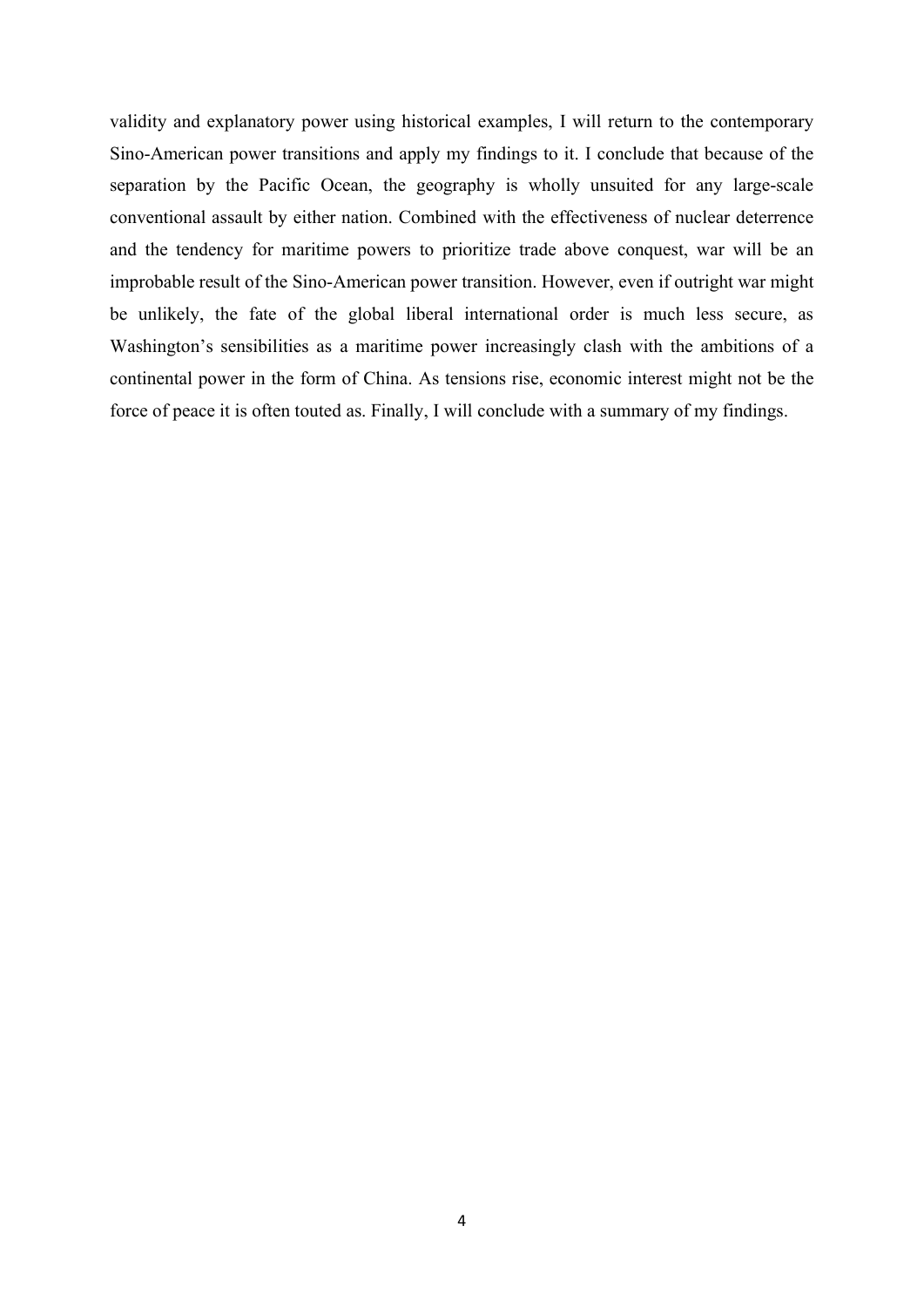## 2 Power Transition in the 21st century – The End of the End of History

The struggle for supremacy between several great powers, or as was the case in the latter half of the 20<sup>th</sup> century, two superpowers, had been a central and ever-present component of international relations throughout history. In response, scholars developed theories explaining the relations between the various powers and their propensity for conflict with one another. Among them, power transition theory sought to explain the origins of major wars with the development of the material power of states. However, after the end of the Cold War, this concept of great power competitions and realism as a whole was considered to be a relic of the past for many years (Wohlforth, 1995); by extension, the same was true for power transition theories. The unipolar moment with the US as the singular pole in the international order that followed the Cold War's conclusion and the fall of the Soviet Union was considered by many as the end of the great power competition, which had plagued humanity for millennia and resulted in innumerable wars.

In light of this development, some scholars, most notably Francis Fukuyama, were even so bold as to proclaim the "end of history." Fukuyama saw the emergence of the unipolar liberal order after the Cold War as "the end point of mankind's ideological evolution and the universalization of Western liberal democracy as the final form of human government (Fukuyama, 1989, p.4)." However, even among those scholars that did not go quite so far, there was for the longest time a consensus that the liberal international order had supplanted the traditional great power politics. Looking at the developments shortly after the Cold War, it is easy to see why. After the fall of the iron curtain, democratization quickly spread to the former Soviet states. Additionally, the world and its economies grew increasingly globalized under the patronage of the US, which in turn resulted in increased interdependence between states. The resulting US-led unipolar liberal international order that had developed in the absence of an equal rival has gone on for longer than most anticipated, leading to what was initially coined as the unipolar moment to resemble more a unipolar era (Krauthammer, 2002). As a result, many called into question the relevance of the realist school of thought with its seemingly outdated focus on great power competition (Wohlforth, 1995). But as history has proved time and time again, every era must come to an end. With the recent rise of China, the era of the American unipolar moment seems to be coming to a close, and as the Sino-American relationship is increasingly reframed into a rivalry, the world seems to once again return to one of great power competitions. As such, realist and power transition theories are, once more, high in demand.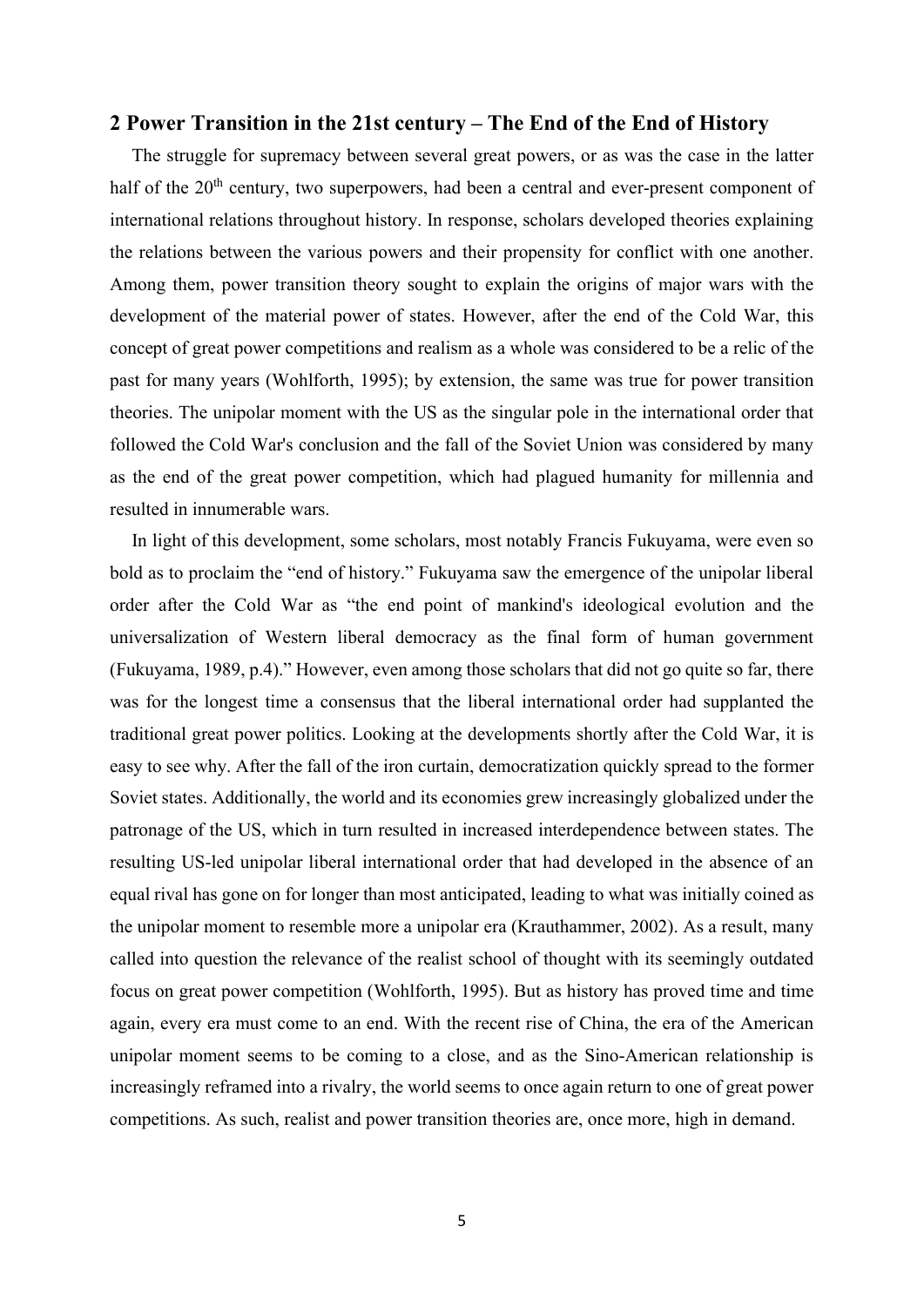#### 2.1 The Rise of China and the Return of Great Power Competition

With China's meteoric rise to great power status, particularly in recent years, many argue that unipolarity has or will soon come to an end to be once again replaced with a security competition between two great powers. Whether the end of the unipolar order has already arrived, or how close it is to happening, is subject to much debate in the field of international relations and political science in general, but it will not be the subject of this thesis. Hence I will only touch upon it briefly. No matter which side of the argument one might agree with, what can be said for certain, is that history did not end with the fall of the Soviet Union and the subsequent end of the Cold War.

In fact, the end of the Cold War was probably the catalyst for China's rapid rise to prominence. It profited the most, arguably even more than the United States themselves, from the liberal rules-based international order with its focus on open markets that the US started building in the early 1990s. This order was crucial for China's power growth. After all, the power of a state is defined as a combination of three elements, its population, the effectiveness of its political system in channeling its population's labor towards the advancement of national goals, and its economic productivity (Tammen et al., 2000). A high population is something China has always had, owed in part to its significantly large territory and in part to an explosive growth in population typical for developing nations. Nowadays, even after decades under the harsh and only recently abolished one-child policy, China has the largest population of any country in the world. Likewise, the effectiveness of the communist regime at extracting its population's labor has steadily been improving. However, it is the third element of power, the country's economic productivity, which was supercharged in its development by the liberal international order. That is because even though China was and still is far away from anything resembling a democratic nation (whether the label of a communist state is still applicable is a discussion for another time), the US was nevertheless eager to integrate it into this brave new globalized world. The reason for that can, in part, be found in the US's post-Cold War idealism, which caused it to ignore more skeptical and cautious opinions, most often coming from realist scholars like John Mearsheimer regarding China's integration into the international order. The US believed that by making China into a "responsible stakeholder" (Zoellick, 2005) within the international system, it would, in turn, have a vested interest in maintaining the system (Ikenberry, 2011). The hope was that this integration into the international economy would pave the way to economic and perhaps even political liberalization and democratization within China (Layne, 2020).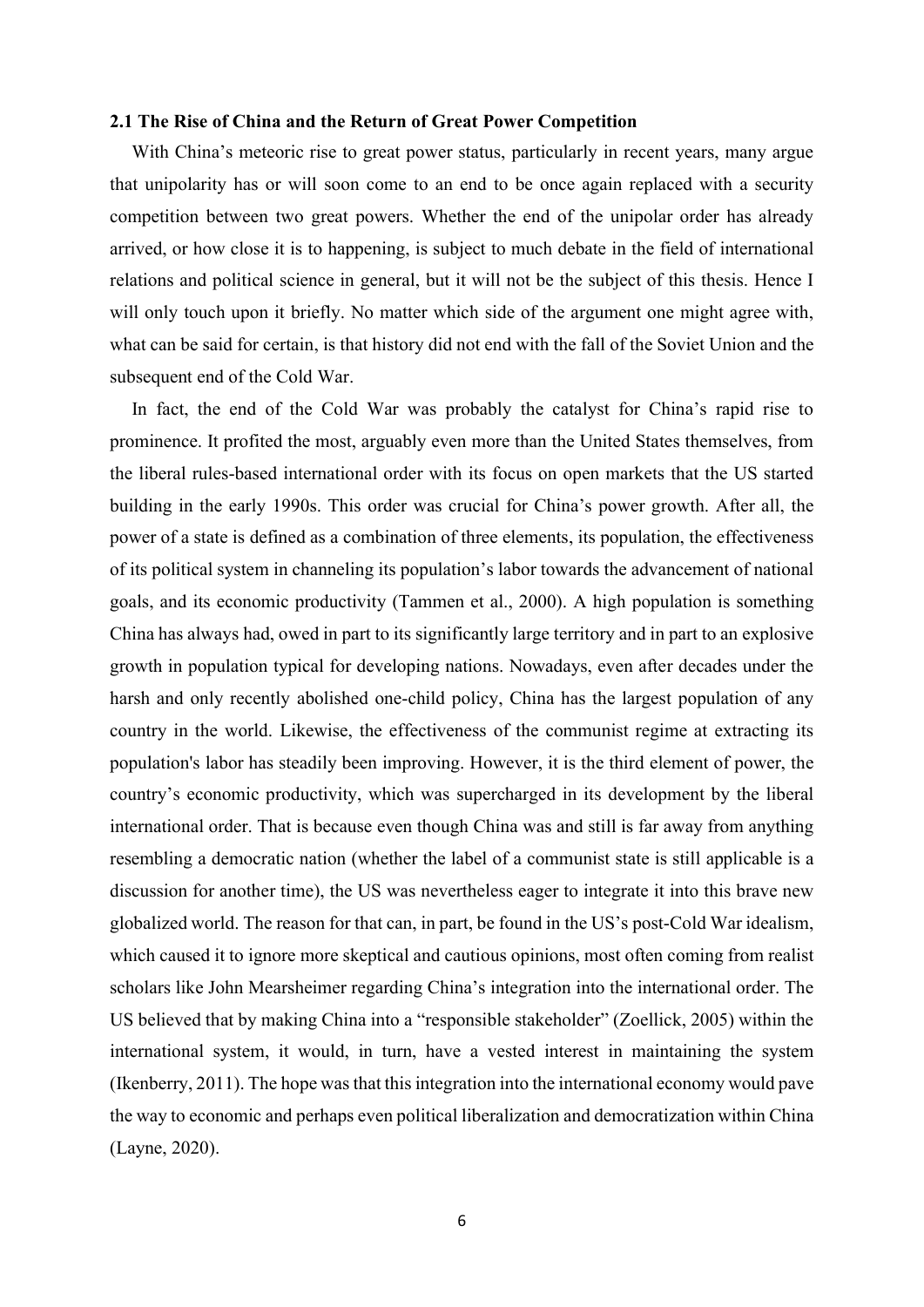However, the hoped-for liberalization failed to materialize. On the contrary, China has doubled down on its authoritarian governance numerous times, most recently with the brutal suppression of the pro-democracy movement in the Special Administrative Region of Hong Kong, formerly a British colony. Combined with the fact that the creation and upkeep of this liberal unipolar order were contingent on the significant economic cost by the liberal democracies, including the US as its sole pole, this critically undermined US unipolarity. An undemocratized China was able to profit greatly from the open international economy fueling its economic rise. At the same time, the US shouldered most of the cost (Mearsheimer, 2019), thereby further amplifying natural power transition mechanics that cause rising nations to benefit from higher growth rates (Gilpin, 1989). China thus rapidly rose to its present-day status as the world's second-largest economy and has, as of writing, already surpassed the US as the largest economy when measured by purchasing power parity (PPP) (World Bank, 2021). In short, China copied the US's approach to reaching great power status. It kept itself out of most foreign affairs – most notably, it did not wage any wars in faraway regions of the world – and focused almost exclusively on building a world-class economy. Simultaneously the US spends trillions of dollars on maintaining the liberal international order, as well as focusing on so-called second- and third-order challenges, such as terrorists, medium-sized war or peacekeeping and humanitarian aid operations, and thus jeopardized its long-term primacy (McArthur & Rasmussen, 2018; Mearsheimer & Walt, 2016; Betts, 2014).

 It was only relatively recently that the Chinese foreign policy began to change. As China became more secure in its economic power, it too began to develop national interests outside its sovereign borders and, backed by its powerful economy, is now increasingly getting in conflict with US national interest. This conflict can be observed mainly in East and Southeast Asia, where China's intentions can be summarized as pushing out US influence to establish itself as a regional hegemon, demonstrated most overtly in Beijing's claim of the South China Sea as China's territorial waters (Lobell, 2016). It is once again mirroring America's rise, during which it employed the Monroe Doctrine and removed European influences in the Americas. But China's ambitions are not just limited to Asia. As seen with such projects as the Belt and Road Initiative and the Asian Infrastructure Investment Bank (AIIB), it strives to be an alternative to the United States on a global scale. The result of both US and Chinese policies since the end of the Cold war is that for the first time in almost 30 years United States' position as the preeminent state of the world system is no longer uncontested.

Of course, the US did not passively observe this change in Chinese foreign policy. It prompted a paradigm shift in US policy as well, away from the previous attempts at integrating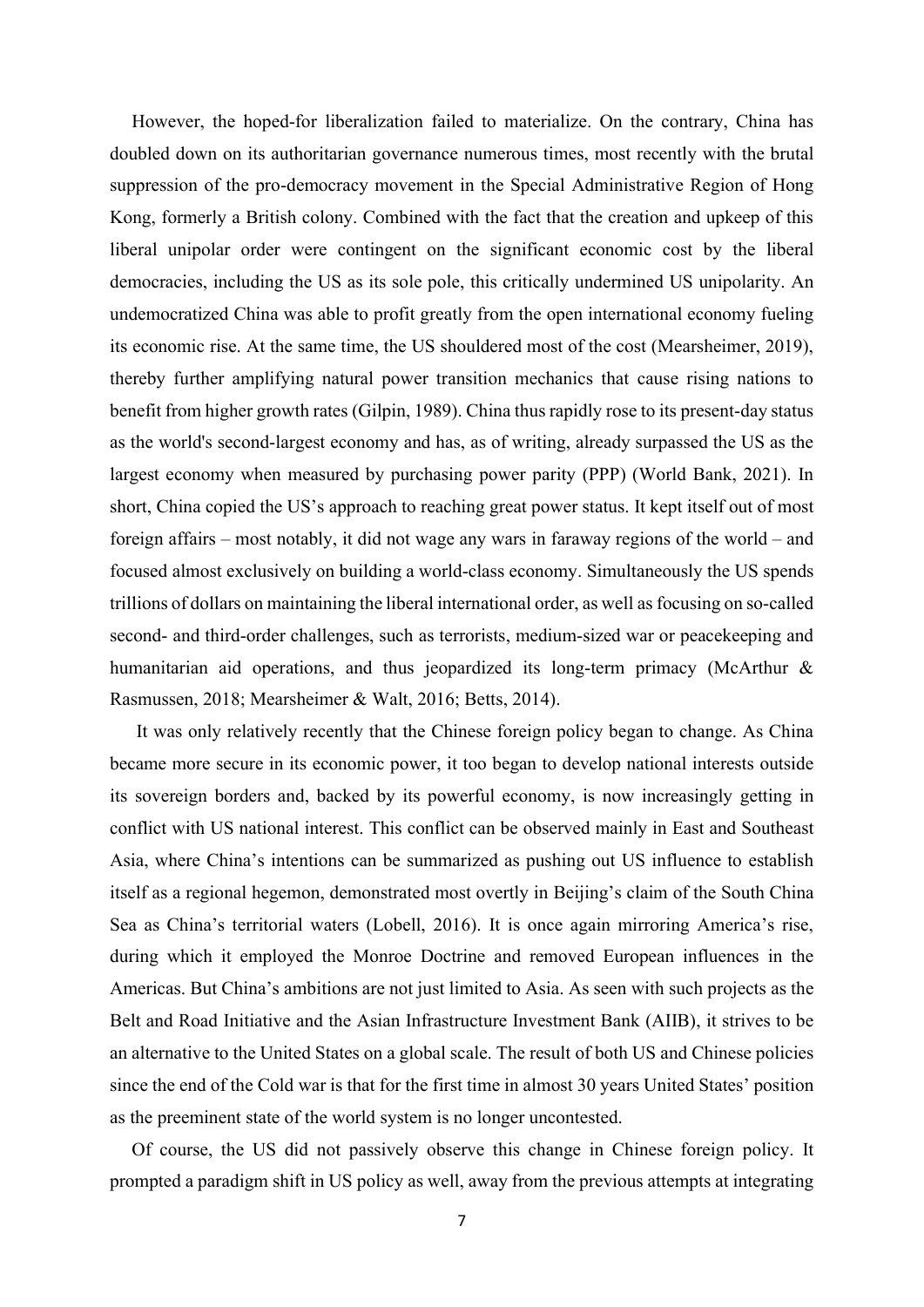China to containment measures in the form of the Obama administration's "pivot to Asia'' that promised to reinforce America's presence in the region (Lieberthal, 2011) and the Trump administrations so-called trade war, which intended to stifle the growth of the Chinese economy through trade sanctions. The US has also repeatedly reaffirmed its commitment to its allies in the Asia Pacific region by coordinating several naval exercises in the South China Sea with its allies, including Japan, India, South Korea, and Australia (Choudhury & Moorthy, 2018; Reuters, 2019a). The US also has its warships regularly traverse the strait of Taiwan (Lague & Lim, 2019), thereby signaling to China that it would not cede its influence in the region without a fight. In the same vein, President Obama in 2012 rebuffed President Xi Jinping's proposal for a "new form of great power relations," in which the US and China would have respected each other's spheres of influence. In China's case, this would have included respecting its claims in the South China Sea, most notably Taiwan. Unsurprisingly, the Trump administration was equally opposed (Allison, 2017). All of the US's measures served the purpose of maintaining the US's position as the preeminent state in the international order. However, regardless of the measures taken by the US, most scholars argue that the US's unipolar moment has already ended. With tensions once again on the rise between two competing great powers, this belief has at least some merit. As China's power and ambitions continued to grow, it becomes harder to argue against the existence of a power transition between the US and China. As far as I am concerned, the power transition between the US and China is already underway.

#### 2.2 The Future of the Sino-American Relationship – Common Predictions

#### 2.2.1 War and Peace

There is not a consensus among experts concerning how Sino-American relations will develop. Generally speaking, scholars tend to be spread across the entire spectrum of possibilities between a peaceful transition and the outbreak of a shooting war. On one end of the spectrum, many classic power transition theories predict an all-out war between the dominant state and an ascending state within the international order, because of the difference in size and the rising state's rapid gains in power, as a consequence of the law of uneven growths (Gilpin, 1989, Organski & Kugler, 1980). In the current case, the United States and China would be the dominant and rising states, respectively, and a war reminiscent of the hegemonic wars of old is increasingly likely to occur as soon as power parity or a facsimile of it is achieved (Tammen et al., 2000). However, opinions vary on whether the rising power, inherently dissatisfied with the existing international order (Organski & Kugler, 1980) or the dominant power, motivated by fear of being outmatched without taking preemptive action (Copeland,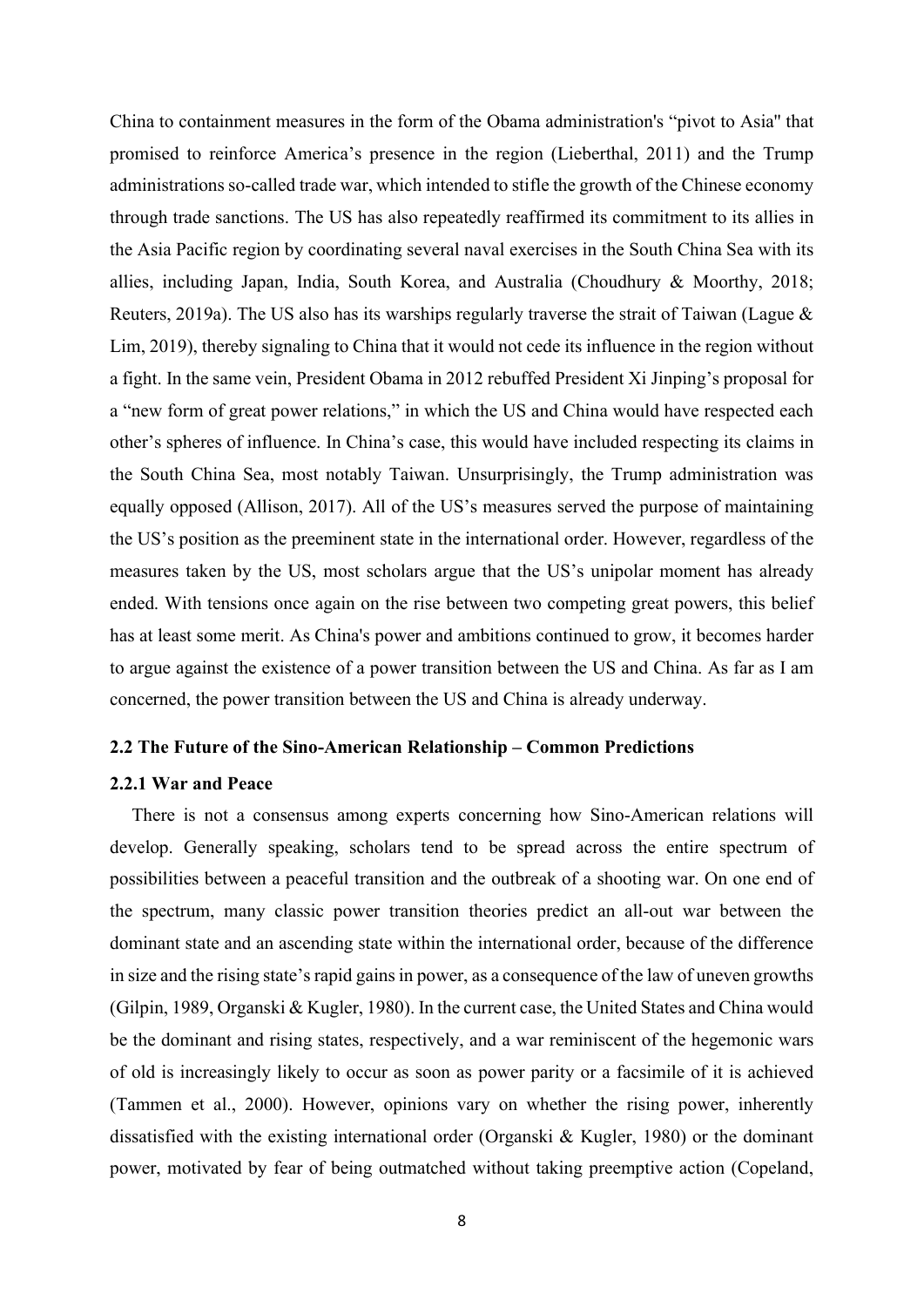2000), would be the aggressor in such a war. More recent theories are less extreme concerning the prospect of war but nevertheless consider war a likely outcome of the Sino-American relationship. John Mearsheimer, perhaps the most famous and certainly one of the most insistent scholars arguing against the possibility of a peaceful Chinese rise, has written several papers and book chapters explaining why he does not believe in the possibility of a peaceful rise of China. According to him, the realist anarchic nature of international relations is simply too predisposed for conflict for a peaceful rise to be likely. The US would never tolerate a state becoming a peer competitor and would inadvertently feel threatened by this new challenger, whose motivation it can never truly know. He is, of course, not blind to the arguments against a war between great powers in the current times, most notably the existence of nuclear weapons, which make a preventive war unfeasible. He nevertheless argues that even if a shooting war can be avoided, at the very least an intense security competition would develop between the two nations, as the US would and should attempt to contain China's rise and thus weaken its capacity to establish itself as the regional hegemon of Asia (Mearsheimer, 2018; 2014; 2010; 2004; 2001).

Furthermore, as He (2017) pointed out, many scholars, especially among other offensive realists and power transitionists, concur with this sentiment of a high likeliness of war between the two countries as China continues to challenge the existing international order. Some even make it a question of when rather than if (Tammen and Kugler 2006; Chan 2008; Goldstein 2007). The historical track record of power transitions between great powers supports the assertions for the high likelihood of war. As Allison illustrated in his 2017 book "Destined for War: Can America and China Escape Thucydides's Trap?", 12 out of 16 power transitions in the last 500 years ended in an armed conflict. In a 2015 essay, Allison summarized two key drivers that push the US and China towards war as: "the rising power's growing entitlement, sense of its importance, and demand for greater say and sway, on the one hand, and the fear, insecurity, and determination to defend the status quo this engenders in the established power, on the other." Mastro (2019) reiterates this by identifying seven variables<sup>1</sup> determining the likeliness of war between China and the US and coming to the unfortunate conclusion that the more important of these variables point firmly to a confrontation. Other more nuanced versions of realism are a bit more optimistic. They claim that the structural forces driving major forces into conflict will be relatively weak, making the outcome of China's rise contingent on how the

<sup>&</sup>lt;sup>1</sup> The variables in question are 1) the degree of dissatisfaction of the rising power; 2) economic interdependence; 3) institutional constraints; 4) the nature of the relevant domestic political systems; 5) existing alliances; 6) the existence of nuclear deterrence; 7) the sustainability of the rising power's growth.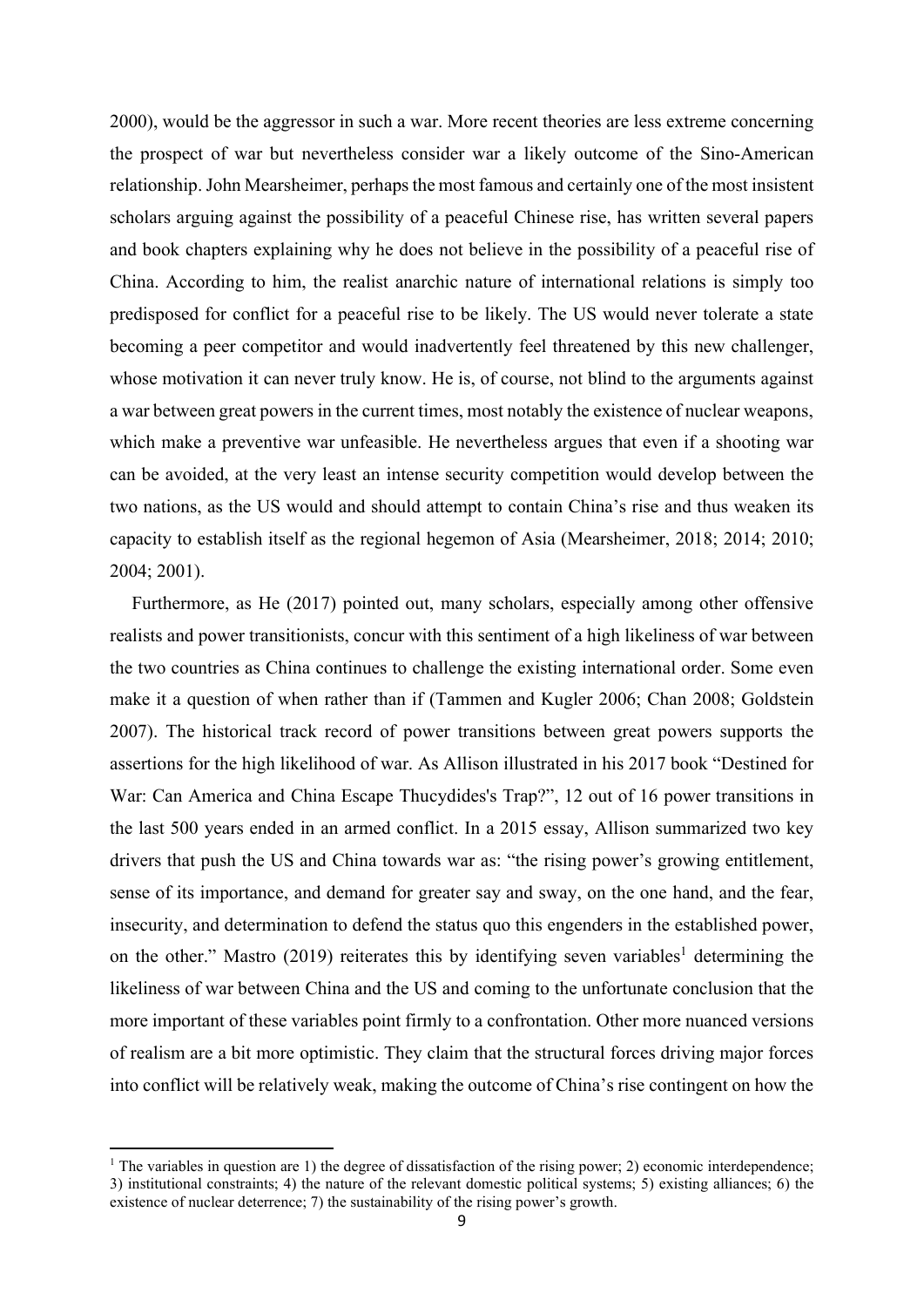US and Chinese leadership handle the situation, first and foremost (Glaser, 2015). At the very least, the end of the current liberal international order seems inevitable.

Predictions of peaceful integration of China into the established liberal order populated the other end of the spectrum. Most of these assume that China would either willingly join a preexisting order under US leadership because they could prosper within it (Glaser, 2015) or establish a new bipolar co-leadership of the liberal order as suggested by President Xi (Mastro, 2019, Allison, 2017). These theories generally originate from liberalist thinkers and thus argue that the far-reaching economic interdependence between the US and China would prevent any kind of war. After all, only dissatisfied nations challenge the status quo, while satisfied nations desire to uphold the status quo and thus seek cooperative solutions to enhance their economic and security gains (Tammen et al., 2000). Thus, any scenario involving a war, proponents of peaceful argue, would harm both parties' economic prospects, regardless of the eventual victor of a hypothetical US-China war. The unprecedented level of interdependence current experienced as a result of globalization certainly supports this stance.

Moreover, for years, the US and China have been each other's largest trading partners. Therefore, if both the US and China were to be satisfied with the current system – a reasonable assumption considering how much both countries continue to profit economically from the liberal international order – the relationship between the two can remain peaceful, even if China overtakes the US in power, as is projected to happen eventually (Tammen et al., 2000). The foremost example of such a peaceful power transition between two satisfied powers is the overtaking of Britain in the late  $19<sup>th</sup>$  century (Tammen et al., 2000). While the opinions on the immediacy of such an overtaking between the US and China differ between scholars<sup>2</sup>, China will, by virtue of its greater population and earlier level of development alone, eventually surpass the US. Provided it can sustain its growth, of course. But that is a different and very complex topic altogether. While there are reasonable doubts (Mastro, 2019), for the sake of argument, the sustainability of China's growth of China will be assumed for the rest of this thesis. In order to achieve a peaceful transition, the dominant US and the challenging China would have to realign their preferences over time to reduce the likeliness of the challenger declaring war on the dominant power, just as the US and Great Britain did in the 19<sup>th</sup> century (Tammen et al., 2000). More specifically, Charles Kupchan (2001 p. 8-9) claims three

<sup>&</sup>lt;sup>2</sup> Wohlforth and Brooks (2016) for instance are not at all convinced that China is going to overtake the US any time soon, despite its dramatic economic growth. Rather they consider the US's position as the sole superpower secure, with China establishing itself as an "emerging potential superpower." This signals a shift from the unipolar order of  $1+x$  to a more differentiated order of  $1+1+x$ , wherein China is far more powerful than all remaining powers and has the potential to become a superpower but is still far from reaching parity with the US, let alone surpass it.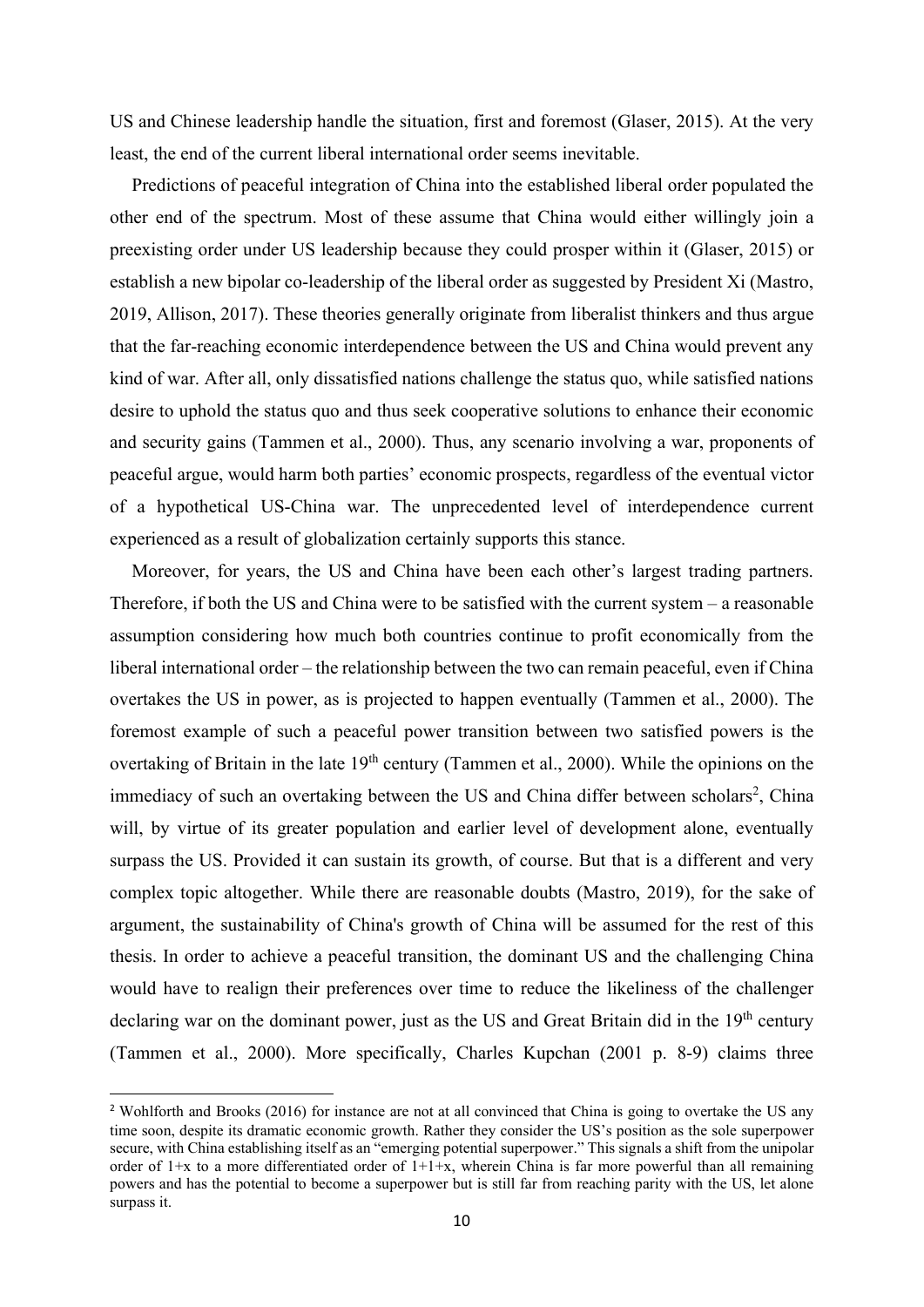conditions must be met for a peaceful transition to be feasible. Firstly, both states must engage in a "sustained process of strategic restraint and mutual accommodation," paving the way for them to recognize each other as benign polities. Secondly, both powers must be in agreement "on the outlines of a new international order." Finally, both must be able to legitimize the agreements made regarding this new order.

Realists, however, are quick to retort that the states can never be certain of each other's intentions. As such, the dominant state could only react to the increasing power of a rising state with distrust (Mearsheimer, 2001). Likewise, national security will always trump economic considerations. In other words, should a state perceive a threat, real or not, against its survival, it will resort to war, no matter the (economic) cost (Mastro, 2019, Mearsheimer, 2001). Recent developments in international politics seem to confirm this claim. As Chinese foreign policy grows increasingly aggressive and ambitious, the US responds with retrenchment and containment policies. In other words, the preferences of great powers did realign, only not in a way that is conducive to peace. Territorial, military and economic competitions between the US and China are on the rise. Examples include Chinas territorial claim on most of the South China Sea, its attempts to contest US naval and aerial superiority through military advancements, as well as economic contestations in the form of competing international trade organizations (Lobell, 2016) and most recently even a trade war. As a result, theories of peaceful coexistence and cooperation seem to have, at least somewhat, fallen out of favor as tensions between the two states continue to rise. This stands in stark contrast to how it had been in the preceding decades, during which many leading American scholars had little concern that China would attempt to overthrow the liberal rules-based international order (Layne, 2020). While China seems to be quite satisfied with the globalized infrastructure of the liberal order, as seen during President Xi's speech 2017 in Davos, during which he reaffirms China's commitment to globalized multilateral trade (Xi, 2017), it seems to grow increasingly dissatisfied with its position within the order. Beijing has therefore been promoting the idea of a "New Type of Great Power Relations (Mastro, 2019 p. 32)" since 2012, with the express purpose of avoiding war and benefiting from cooperation.

However, the rhetoric has also grown more assertive. This has been especially noticeable in regard to territorial claims, which China insists are uncompromisable core interests (Mastro, 2019). It seems that China desires to establish itself as a world leader equal to the US with its own sphere of influence in Asia. Unfortunately, a China that has established itself as an equal player, or in other words a regional hegemon in Asia, is not in the US's interest. As stated before, regional hegemons do not want peer competitors as their existence would be detrimental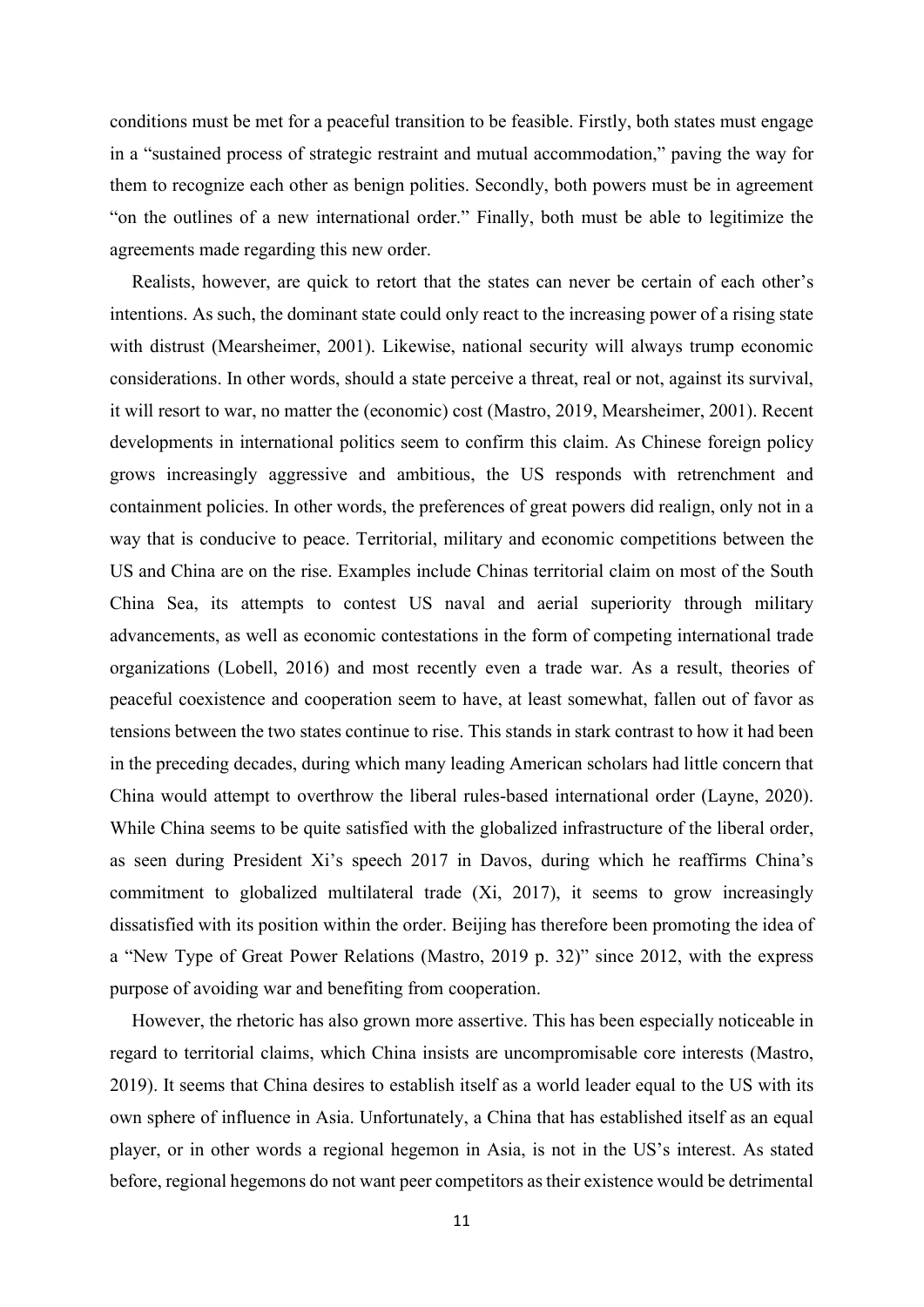to their own security (Mearsheimer, 2001). Taking this into consideration, criticism of China's foreign policy has gotten louder as well. While the US would need to be ready to cooperate, China would have to rethink its policies and ambitions as well if they want to avoid an armed confrontation (Harris, 2021). Especially since Washington's response to China's new ambition was as Mearsheimer (2004) expected and shifted to containment in an effort to stifle China's economic growth and with it its hegemonic ambitions. These policies were met with limited success, however, and tensions continue to rise. The Trump administration even classified China as a strategic competitor across political, economic, military, and information domains (Mastro, 2019). Considering how divided US politics have become in recent years, it is a testament to the United States' desire to remain the only regional hegemon that opposition against China's rise is one of the few bipartisan topics left in Washington (Layne, 2020). In short, opinions are split as to whether China can continue to rise peacefully and what the future of the Sino-American relationship will entail, with an unfortunate trend towards an increased likelihood of an eventual confrontation.

#### 2.2.2 Somewhere in between – a new Cold War?

Predictions of some kind of new Cold War have also been gaining in popularity, with even Mearsheimer (2019) now predicting a split of the international order into two separate and independent thick bounded orders led by the US and China, respectively. These would then be connected by a thin international order for the sake of facilitating smooth trade relations and military control agreements. But how exactly is a Cold War defined, aside from the lack of open military confrontations? Generally speaking, a Cold War develops when a state dissatisfied with the international order, a characteristic common among rising powers, is not yet sufficiently powerful to challenge the dominant power directly. Such a situation results in relations that are confrontational but stable. At the same time, cooperation is rare in this power constellation (Tammen et al., 2000). In the case of contemporary China, this would mean that cooperation between it and the US would diminish the more powerful China becomes. Signs of this can undoubtedly be seen in China's current foreign policies, but should this be seen as a precursor to a second Cold War? A new Cold War would certainly be the lesser of two evils if the alternative is a "hot" war. However, in the second edition of his book "The Tragedy of Great Power Politics," Mearsheimer (2014) remarked that a Sino-American competition would be more prone to escalating into an open war than the Soviet-American Cold War ever was. This is because the geography and the distribution of power between the two differ significantly. Whereas there was a clear bipolar divide in Europe between the American-dominated West and the Soviet-dominated East during the Cold war, the situation is much less clear-cut now when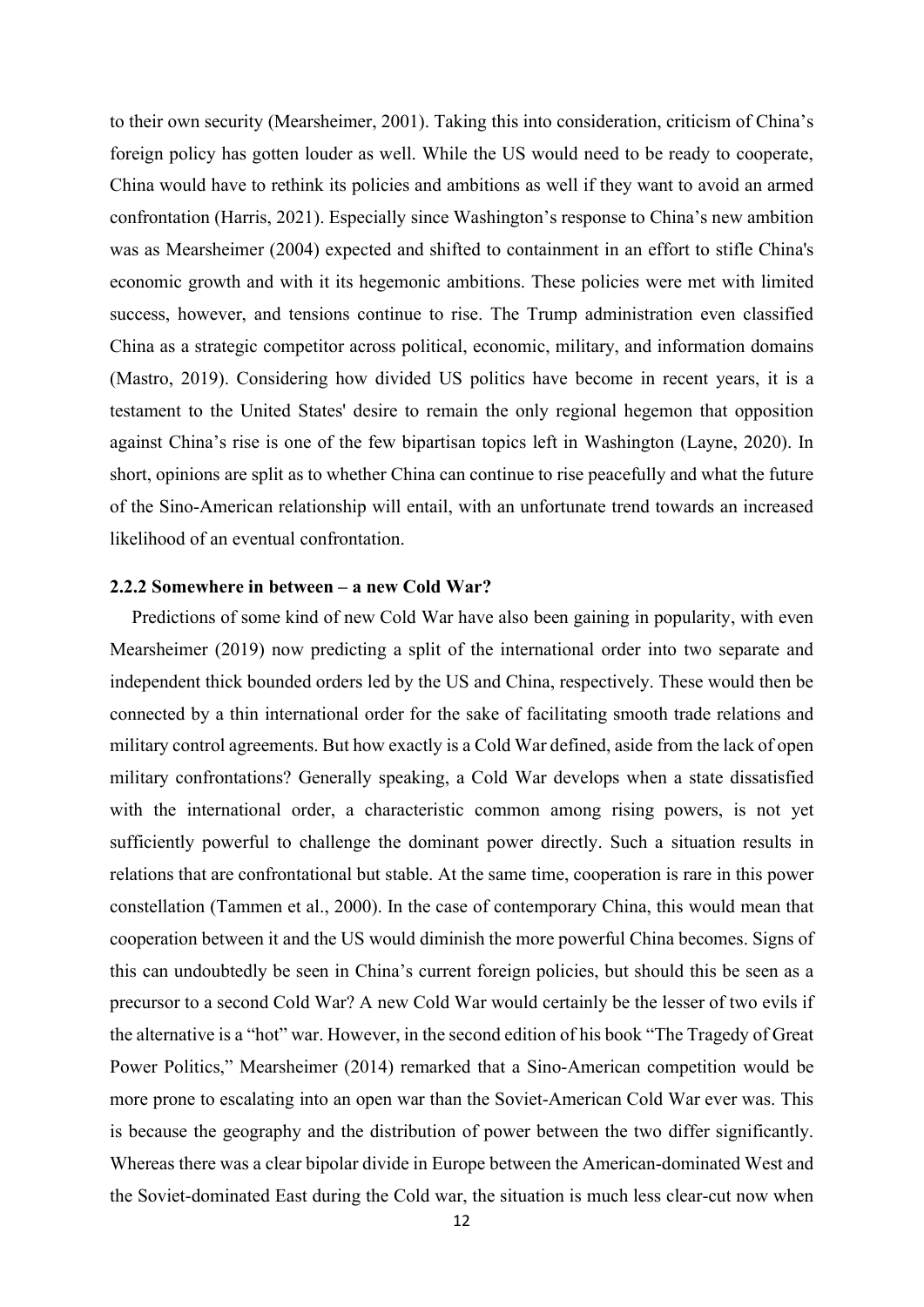looking at Asia. There are not just Chinese and American interests that matter. Even if China is by far the most powerful state and a potential hegemon in the region, the Far East is very much a multipolar system with multiple great powers, including the nuclear powers of India and Russia and the economic powerhouse that is Japan. None of them have an interest in allowing China to reach the status of a regional hegemon. The result is a region that can only be described as an unbalanced multipolarity, which is famously war prone (Mearsheimer, 2014).

There used to be significant resistance in the highest echelons of US governance against the notion that a new Cold War-like rivalry between the US and China is inevitable. In response to the introduction of a "new model of major power relations" by the then Vice President of China Xi Jinping in 2012, US Secretary of state Hilary Clinton, while not outright agreeing with the proposal, responded with the claim that the US and China are working towards achieving something unprecedented by answering the age-old question of "what happens when an established and a rising power meet (deLeon and Jiemian, 2014, p. 23)." A couple of years later, in 2016, the US Assistant Secretary of State for East Asian and Pacific Affairs Daniel R. Russell reinforced the notion that the US has no interest in regressing to a "Cold War-like rivalry" dominated by a "zero sum struggle for supremacy, if not conflict (Lobell 2016, p. 36)." However, this position rapidly changed during the Trump presidency. And not just because it was the Republican Party in office. AS mentioned before, it is one of the few bipartisan issues remaining in Washington. The containment of Chinese power is now considered by both Republicans and Democrats the most critical foreign policy task for the United States and the "West" in general (Layne, 2020). The relationship between China and the US has fundamentally changed in recent years, or as the May  $18<sup>th</sup>$  edition of the Economist in 2019 put it: "Today winning seems to involve the other lot's defeat – a collapse that permanently subordinates China to the American order; or a humbled America that retreats from the western Pacific. It is a new kind of cold war that could leave no winners at all (p. 9)." However, this assumption that the Sino-American rivalry would at worst deteriorate into a state akin to the Cold War that shaped the second half of the  $20<sup>th</sup>$  century might be detrimental to the possibility of peace, as it creates the illusion that no policy decisions, no matter how aggressive, would lead to open war. This assumption is hazardous because, as mentioned above, the structural framework is much more volatile in Asia than it ever was in post-WW2 Europe. The question remains, what are the conditions in order for the power transition between the US and China to remain peaceful?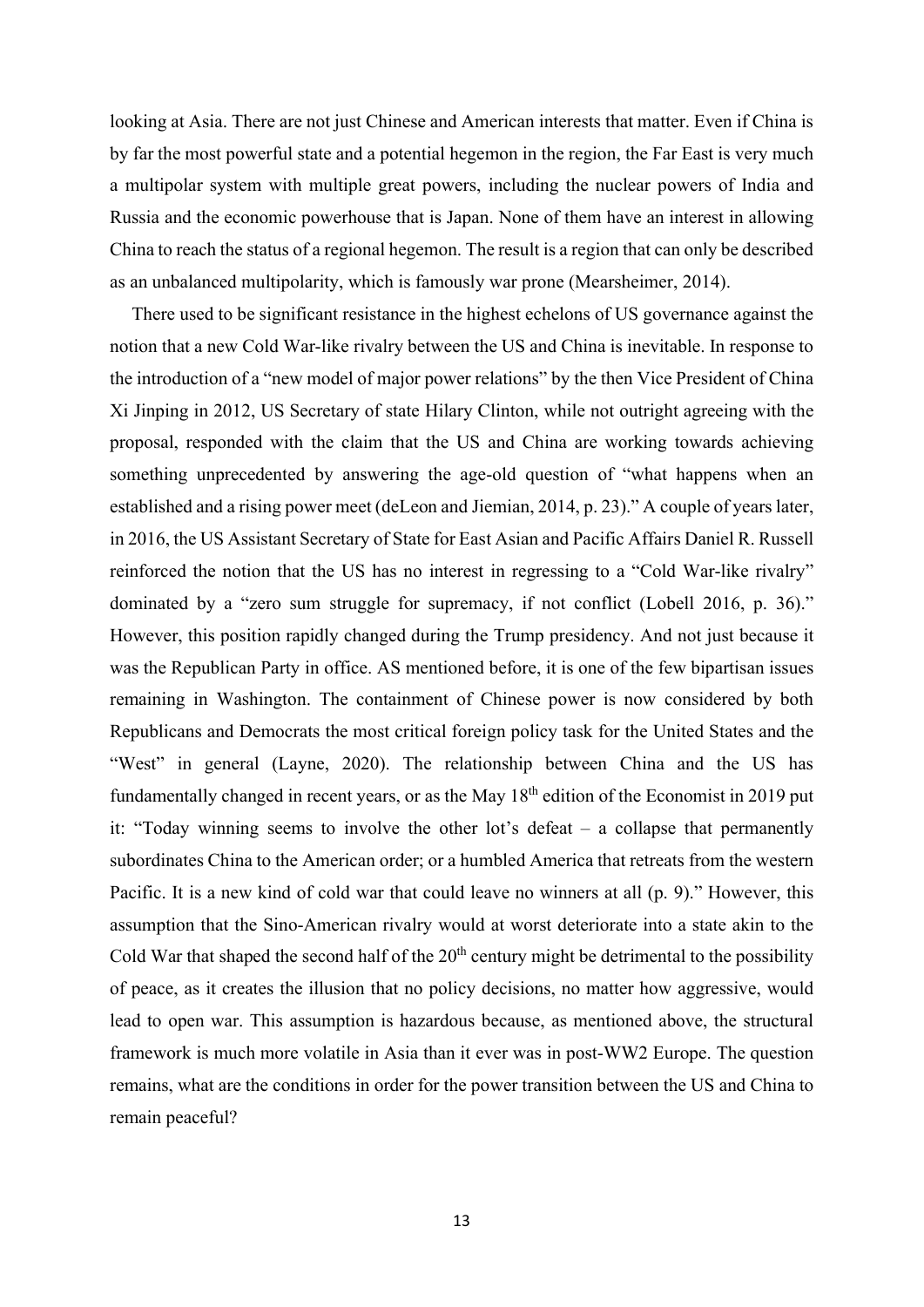# 3 When are Power Transitions peaceful?

As illustrated by Allison (2017), in the last 500 years, power transition has resulted in war far more often than not. However, there are notable outliers, where the powers involved beat the odds and were able to facilitate peaceful power transition. I am far from the first to develop a theory explaining under which conditions peaceful transitions are possible. In the following section, I will present three of the most popular explanations for peaceful power transition. Namely the Shared Culture Theory, the Nuclear Deterrence, and Economic Interdependence. The last of which has become increasingly popular in recent years as a justification for a continued peace between the US and China. I will also demonstrate what role accommodation played across the different power transitions. However, as will become apparent, none of these approaches in isolation can explain every single peaceful power transition that transpired in the last 150 years, let alone the last 500 years, as analyzed by Allison (2017). In other words, while they are all convincing explanations for some instances of power transition, they all fail to be universally applicable, something I intend to rectify with my theory.

## 3.1 Examples of peaceful transitions and their explanations

When looking back at the last roughly 150 years of power transitions, there are two very high-profile examples of peaceful power transitions. These being the peaceful transition between the dominant British Empire and the rising United States at the end of the 19<sup>th</sup> century and the transition between the United States and the Soviet Union during the latter half of the 20<sup>th</sup> century. However, while both of these transitions transpired peacefully, the explanations of why war had been avoided differ between these two cases. Moreover, these explanations are to differing degrees unique to the two powers participating in the respective transitions and cannot simply be applied to other power transitions like the ongoing rivalry between the US and China to provide a suitable prediction as to whether the power transition will be peaceful.

# 3.1.1 Peace through Shared Culture – Power transition between the British Empire and the United States

The first of these two transitions, chronologically speaking, is the power transition between the British Empire and the United States. Throughout most of the 19<sup>th</sup> century, Britain was in a dominant position of power, much like the one the US has enjoyed since the end of the Cold War. The British Empire during this time was, for all intents and purposes, a global hegemon. Not only that, but Britain also decided to act as some sort of global peace maker, a role nowadays generally attributed to the US. This led to a century-long era of relative peace between Britain and the other great powers, famously referred to as Pax Britannica. "The sun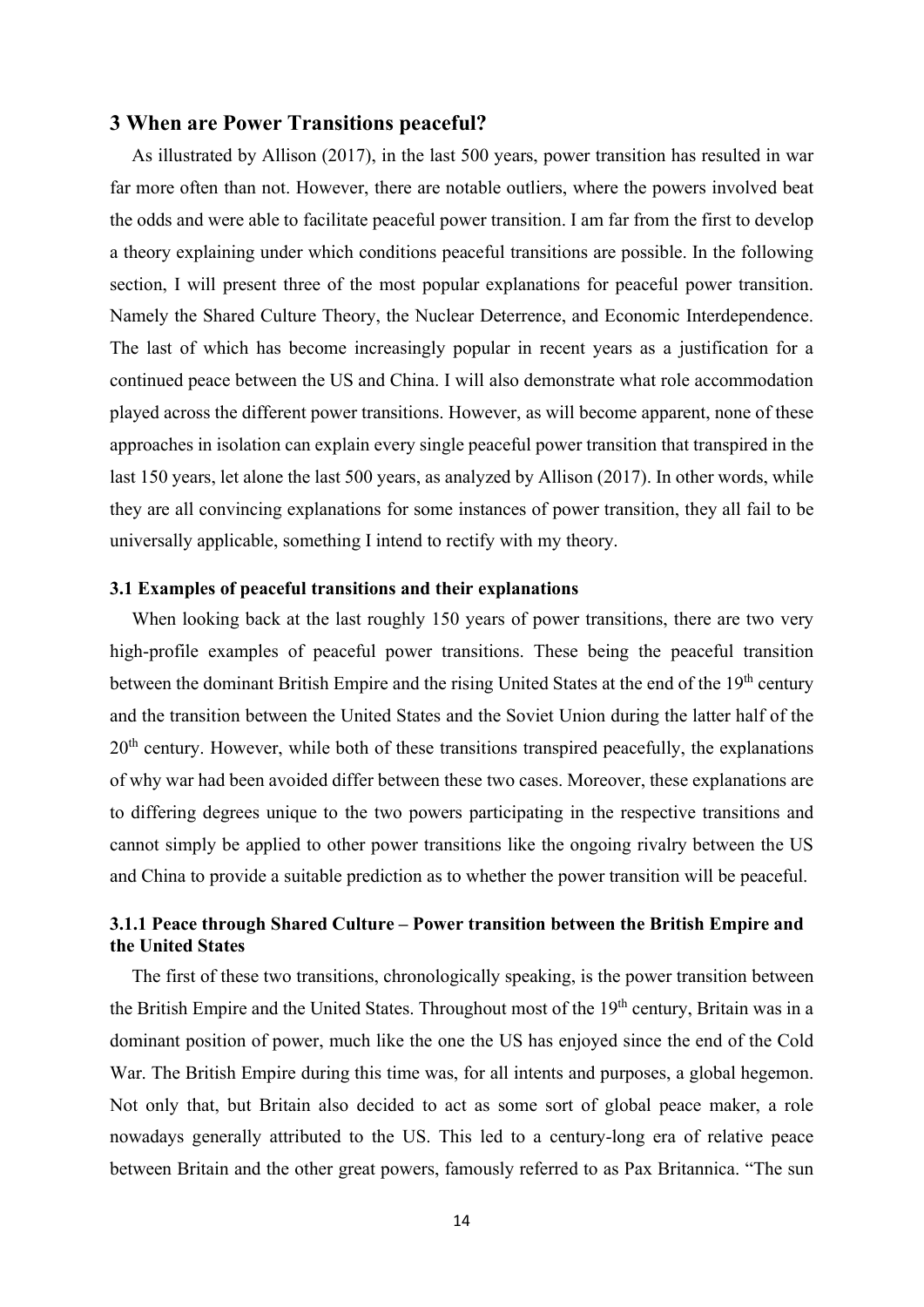never sets on the British Empire" became a common phrase, describing both the empire's global reach and perpetuity of its status as the preeminent power in the international order. However, as time would show, the saying would be proven wrong on both accounts. Over the course of the 20<sup>th</sup> century, Britain steadily lost its far-flung territories around the globe and diminished in power. But even before the steady loss of colonies began, it had already conceded its dominant position. Its resources had been stretched thin by the threats posed by the rise of German, Russian and Japanese Empires to the balance in Europe, British India, and the British holdings in the Far East, respectively (Kupchan, 2010). Moreover, the Boer opposition to British rule in South Africa was a further drain on the Empire's resources. All of this resulted in London reconsidering its relations with the rising United States (Kupchan, 2010), which eventually led to a peaceful trade-off of the dominant position in the international order. Nowadays, Great Britain certainly remains one of the most powerful and influential counties in the world, with a permanent seat on the UN Security Council, membership in the G7, and its own nuclear arsenal, but compared to the heights of its power, it is but a shadow of its former glory; often acting as a junior partner to the United States that took over the role as the dominant power of the international order.

It is somewhat ironic that it was the first of the British colonies to declare independence that would grow to become the power to succeed Britain at the top of the international order. According to the shared culture approach, this unique circumstance allowed the power transition between the two nations to transpire peacefully, even though one would have expected their tumultuous shared history to nurture resentment between them. After all, why shouldn't Britain have seen the treasonous colonies calling themselves the United States as nothing more than an arrogant upstart that had to be taught its place? Likewise, on the side of the Americans, a desire for payback against the British crown as the former oppressor would have been expected. Not only had British forces in 1812 occupied and set flame to the White House, but London later even supported the Confederacy during the American civil war (Zeren & Hall, 2016). To have these underlying resentments be a major cause for the escalation into war would have fit neatly into the narrative of the British-American relationship up to this point. However, this is not what happened. Instead, Britain relied on the diplomatic prowess of its leaders to satisfy the often-unreasonable demands of an ascending USA without compromising on vital British national interests. In what historians would later call the Great Rapprochement, they laid the groundwork for reconciliation and later even friendship between the two powers (Allison, 2017). It is to note that Britain did not make this decision lightly, yet it decided that a war with the rising USA would not be in their interest, as the chances of victory were slim and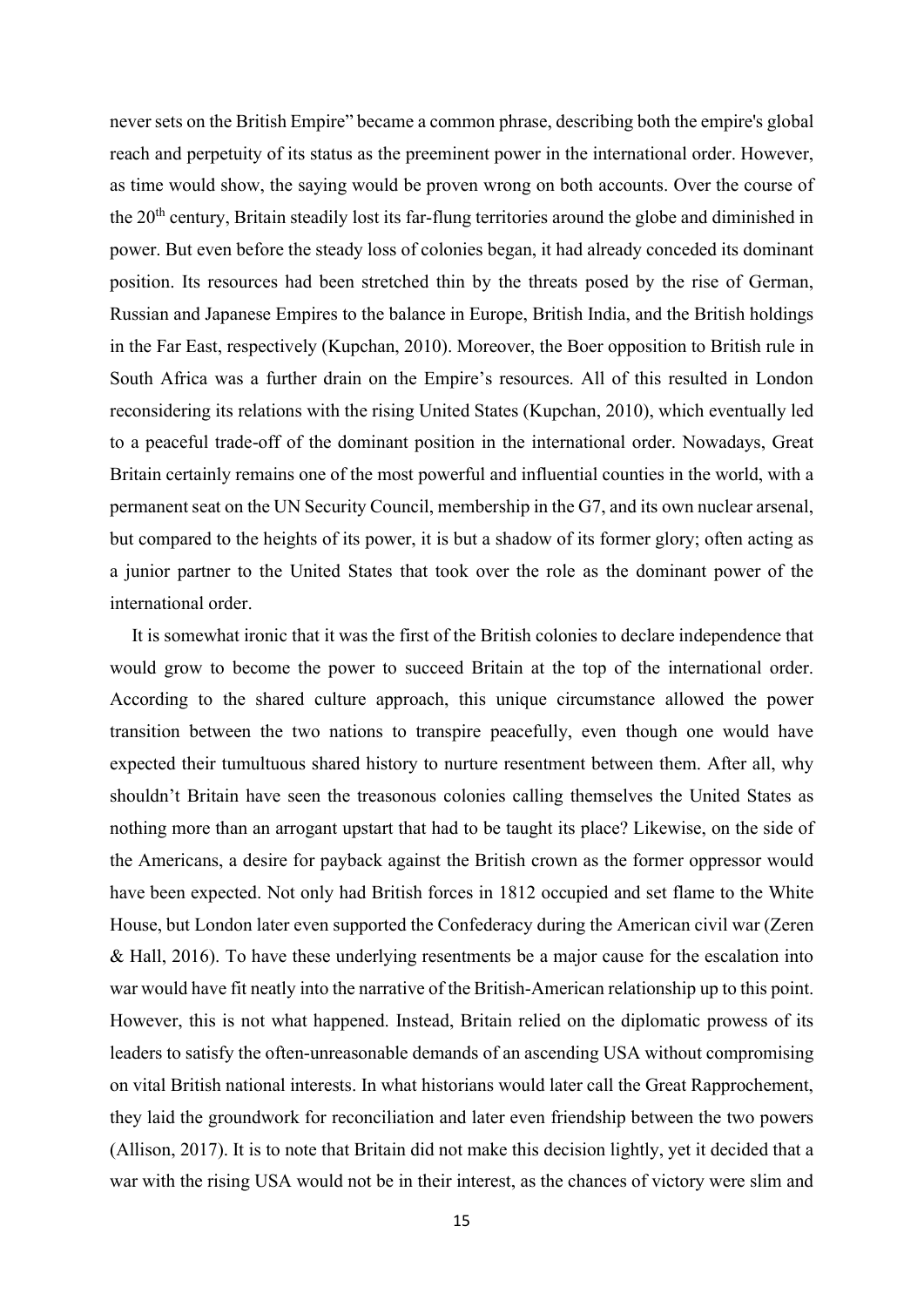the costs, regardless of the outcome, would be high. Instead, Britain decided to focus its attention on a more serious strategic threat closer to home, the rising German Empire (Allison, 2017). And in accommodating US ambitions, Britain's leaders were able to convince the American leadership of their shared interests, which made American assistance during WWI possible (Allison, 2017).

But why did Britain take its chance with the United States when it could have easily flipped its policy and accommodate the burgeoning German Empire while it went to war with the US? After all, the British and German royal families at the time were rather closely related, with the British King Georg V. and the German Emperor Willhelm II., for instance, being first cousins. As Kupchan (2010) posits, the shared cultural heritage, the convergence of social orders, and institutional restraint between the United States and the British Empire were the deciding factor that made a stable peace between them possible. Aside from the obvious use of the same language by both the US and Britain, they also shared the same political culture and liberal ideology. This meant that even if Britain were to lose its preeminent position in the international order, at least its values would remain dominant, with the US as their new patron (Allison, 2017). In other words, Great Britain allowed the peaceful overtaking by the United States because it did not threaten the structure of the international order (Tammen et al., 2000). This feeling of continuity would not have been the case if Germany had successfully taken the position of the dominant power of the international order. In direct comparison, it quickly becomes evident that the democratic United States with its free markets was much closer to the British system of liberal free-market constitutionalism than the autocratic, state-protected development of the German Empire (Brunnermeier et al. 2018). After having undergone democratization and liberalization, Britain was also much more compatible with the US on the societal level (Kupchan, 2010).

These similarities led to what can be best described as the prime case for a peaceful accommodation between a declining and a rising power. Both countries' emphasis on their cultural commonality and societal integration facilitated this peaceful power transition (Zeren & Hall, 2016). While there are differing opinions on whether a true common culture was ever successfully established (Zeren & Hall, 2016; Kupchan, 2010), the success of the cultural commonality narrative cannot be denied. As the words of Britain's future Prime Minister Harold Macmillan made clear, Britain saw itself in the romanticized tradition of the ancient Greeks who passed on the stewardship of the western world to the Americans as the Greeks once did to the Romans. With this, he hoped to mollify British egos, claiming that they would continue to culturally influence and guide the Americans as the Greeks had done with the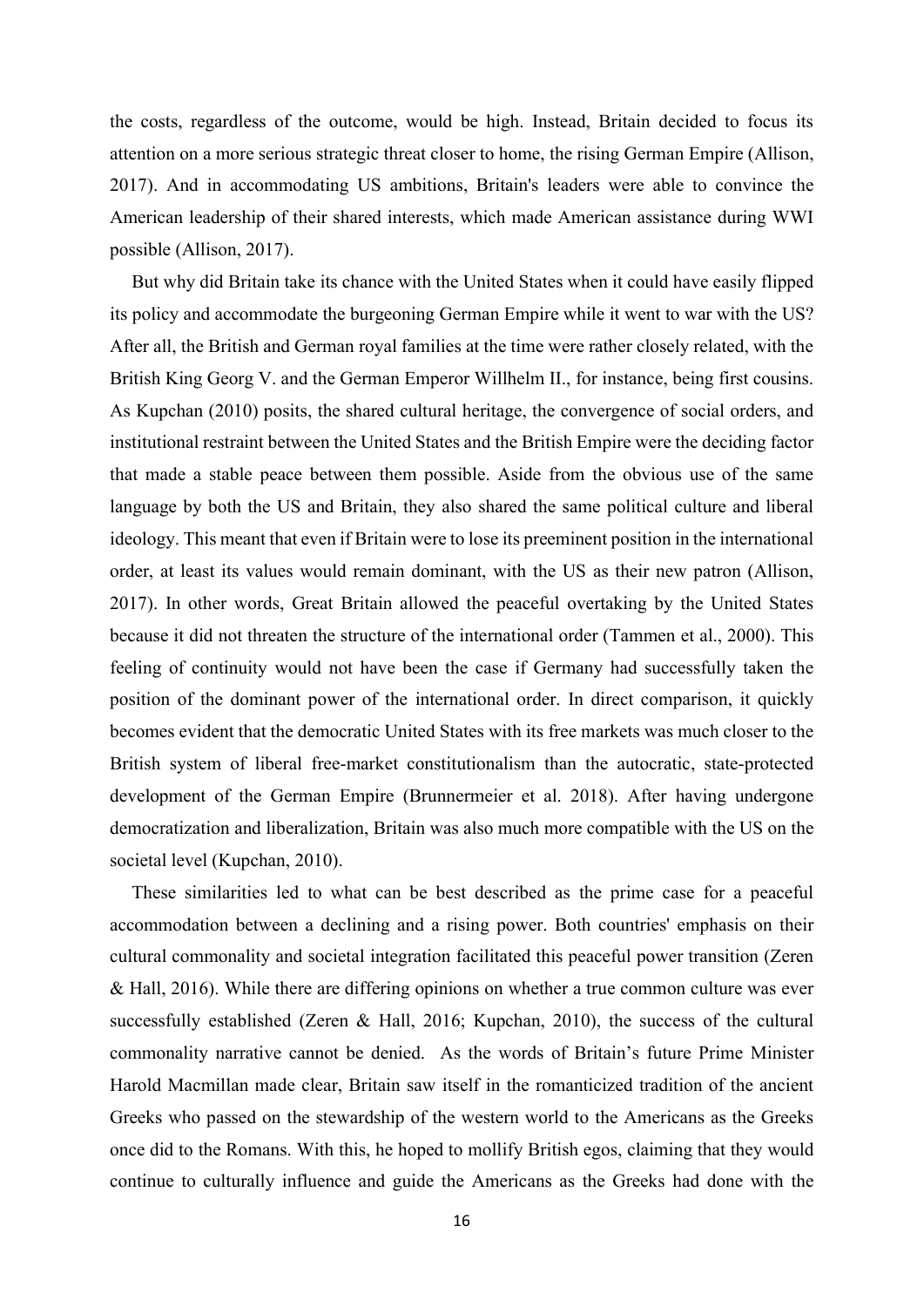Romans (Alastair Horne, 1988). The American rise to power was considered a common goal for both the US and Britain for the simple fact that it was preferable to any alternative (Kupchan, 2010). Every attempt was made to reduce rivalries as well as hide the weakness of the British position to ensure that a newly dominant America would be benign to Britain (Zeren & Hall, 2016). To further the idea of the British-American friendship, Britain also increased economic ties to the US, soon becoming its largest export market. Likewise, personal travel was made more accessible, and British press and media were linked to their American counterparts. Eventually, a narrative of friendship was adopted by elites on both sides of the pond, replacing discourses of hostility (Zeren & Hall, 2016). In what Stephen Rock (2000) describes as "a public relations campaign (p. 42)," the public discourse in America as well as Britain was instead shifted to focus first on the possibility of cooperation and then to the racial and cultural affinities between the two countries, which soon evolved into ideas of kinship and common heritage that framed a British-American war as something akin to fratricide and thus unthinkable (Zeren & Hall, 2016; Kupchan, 2010). But all this might not have been sufficient to ensure peace between the two powers if Britain's emphasis on cultural commonality had been purely pragmatic. However, this was not the case; British officials' belief in these ideas was sincere (Zeren & Hall, 2016; Kupchan, 2010). As Kupchan (2010) put it:

"It was strategic necessity that prompted London to attempt reconciliation with Washington. But Britain's latent sense of kinship with America helps explain why London worked hardest to befriend the United States rather than other challengers (p. 110)."

By the dawn of the 20<sup>th</sup> century, the United States had supplanted the British Empire as the dominant power in the world. The two countries' relationship shifted to one of trusted allies, true friends, and perhaps even family. The prospect of a war with Britain was considered the "least of all possible conflicts," as illustrated by a study of the US General Staff (Dreisziger, 1979 p. 343), and when the Great War raged in Europe, the United States stood by its British allies. The Great Rapprochement was a rousing success that holds true until today. Under these prospects, one might come to understand why the British Prime Minister Chamberlain settled on a policy of appeasement when faced once again with a rising Germany in the 1930s, perhaps not understanding the unique circumstances that made the success of the Great Rapprochement possible.

The problem with the theory of shared culture as a universal explanatory approach is quite obvious. While it should not be denied that the shared culture between the US and Britain played a significant role in ensuring a peaceful transition, it was at the same time an incredibly unique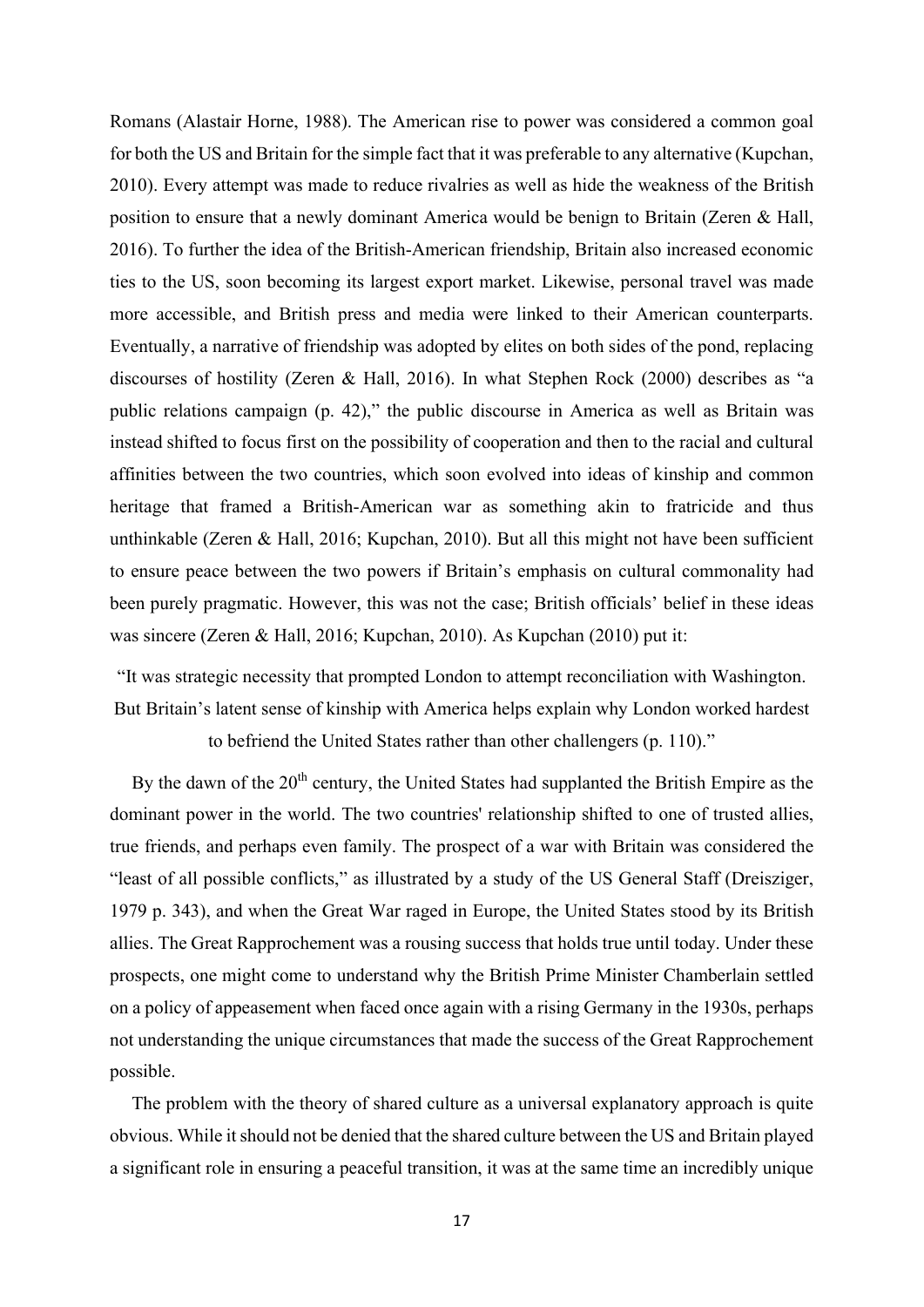circumstance. The shared culture approach cannot be considered a universal explanation for peaceful transitions as the lack thereof does not automatically make war an inevitability. Although, to be fair, it never claimed to be. It nonetheless fails to offer an explanation to other peaceful transitions without a shared culture between the participating powers, most notably between the communist Soviet Union and the capitalist democracy of the USA. Likewise, even with the influence of globalization, the cultures of the US and China could not be more different, making the shared culture approach unsuited to predict the future of that particular relationship. However, some scholars believe this difference in cultures might be conducive to peace in the Sino-American power transition. They claim that, unlike western cultures, the Chinese culture, with its deep root in Confucianism, would be much less likely to cause a war. I concur with Mearsheimer (2014) that this theory does not possess a lot of merit, as the reality of Chinese foreign policy, both in terms of rhetoric and action, does not collaborate with the narrative of an inherently more peaceful China, neither in current times nor at any time in the past. Considering this, it is fair that a shared culture between the United States and China, or the lack thereof, will not be the independent variable critical to a peaceful transition.

# 3.1.2 Peace through Nuclear Deterrence – Power Transition between the United States and the Soviet Union

As mentioned previously, there was no meaningful shared culture to speak of between the United States and the Soviet Union. The Cold War was as much a war of ideology between the liberal democratic order of the US and the communist order the Soviets envisioned as it was a material arms race, yet this transition was also peaceful, insofar as there was no direct confrontation between both great powers. In retrospect, some scholars have even come to see the bipolar international system of the Cold War as one of the, if not the most stable international order. Bipolarity is still considered to be the power constellation least prone to war by some (Mearsheimer, 2001; Copeland, 2000). There were undoubtedly conflicts during the Cold War, most famously the wars in Korea and Vietnam as well as the near-miss that was the Cuban Missile Crisis, but there was never an official declaration of war between the Soviet Union and the United States nor have their forces ever officially met in battle. Rather both power blocs existed in an often-uneasy stalemate, competing for dominance in alternate dimensions such as technology and science. This peaceful rivalry continued up until the Soviet Union collapsed in the early 1990s. There might be a European/American-centric bias at play here, but overall, the Cold War era is considered an era of long peace by western scholars, especially compared to the horrors of the World Wars. Using the shared culture approach as the reason for this era would not yield any results as to why the power transition remained peaceful.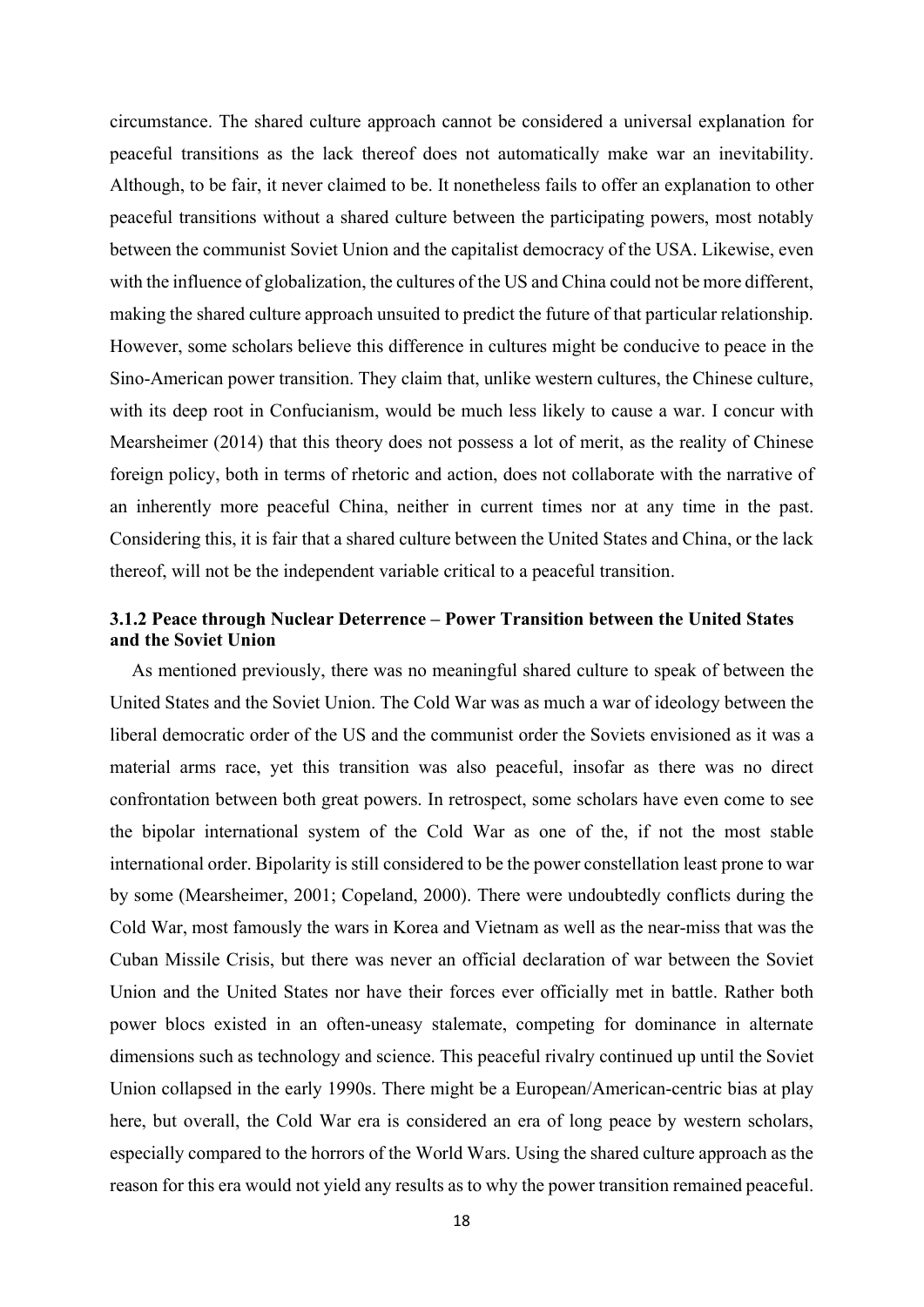Another aspect in which this transition differs is that it failed. The US successfully defended its dominant position in the system and left the transition stronger than ever before. Questions regarding how and why the rivalry between the US and the Soviet Union never escalated into an open conflict is probably one of the most researched international relations topics. Many theories have been developed to answer the question as to why the Cold War never turned hot.

One of the most popular and convincing explanations is the advent of nuclear weaponry during the tail end of WWII and builds upon classic balance of power theories. The nuclear deterrent theory posits that a war between two forces is unlikely if both have nuclear weapons. However, in order for deterrence to be effective, three conditions must be met: 1) no preventive war takes place during the acquisition period; 2) both countries possess second-strike capabilities; and 3) the nuclear arsenal must be secure from accidental or unauthorized use (Mastro, 2019). After the US and the Soviet Union successfully developed the A-Bomb and, more importantly, achieved second-strike capability, both sides found themselves in a stalemate. After witnessing the devastation caused by even the earliest iteration of nuclear weaponry in Hiroshima and Nagasaki in the final months of WWII, both states wanted to avoid a nuclear strike on their home territories. This sentiment only grew as the nuclear arms race pushed the number of available nuclear warheads on both sides to ridiculous heights. The use of nuclear weapons became impossible because even if one state were to use a nuclear first strike to destroy its rival utterly, the other side would still have the ability to return the favor from beyond the grave. In other words, it became apparent that for all their might, nuclear weapons had little utility for conquest, as launching a direct attack would inflict costs to the aggressor that outweigh the benefits (Blagden, 2014). The constant fear of this mutually assured destruction (MAD) ironically resulted in a mostly peaceful period in human history, as neither side dared to push the other into a position where it might come to see the use of nuclear weaponry as the only viable option. In short, nuclear deterrence means that states are unlikely to launch a major war if both sides have nuclear weapons, as it would result in mutual destruction (Copeland, 2000). That is not to say that a nuclear world is devoid of security competitions or that traditional armies have become obsolete. While the war between great powers has become less likely, security competitions continue unabated. The Cold War has made that abundantly clear. The nuclear capacity of a country seems to have little influence on its relative power. Traditional armies, navies, and air forces continue to be the core ingredients of military power (Mearsheimer, 2001).

The People's Republic of China is also in possession of nuclear weaponry. It is therefore understandable that many believe the rise of China would at worse lead to a repeat of the Cold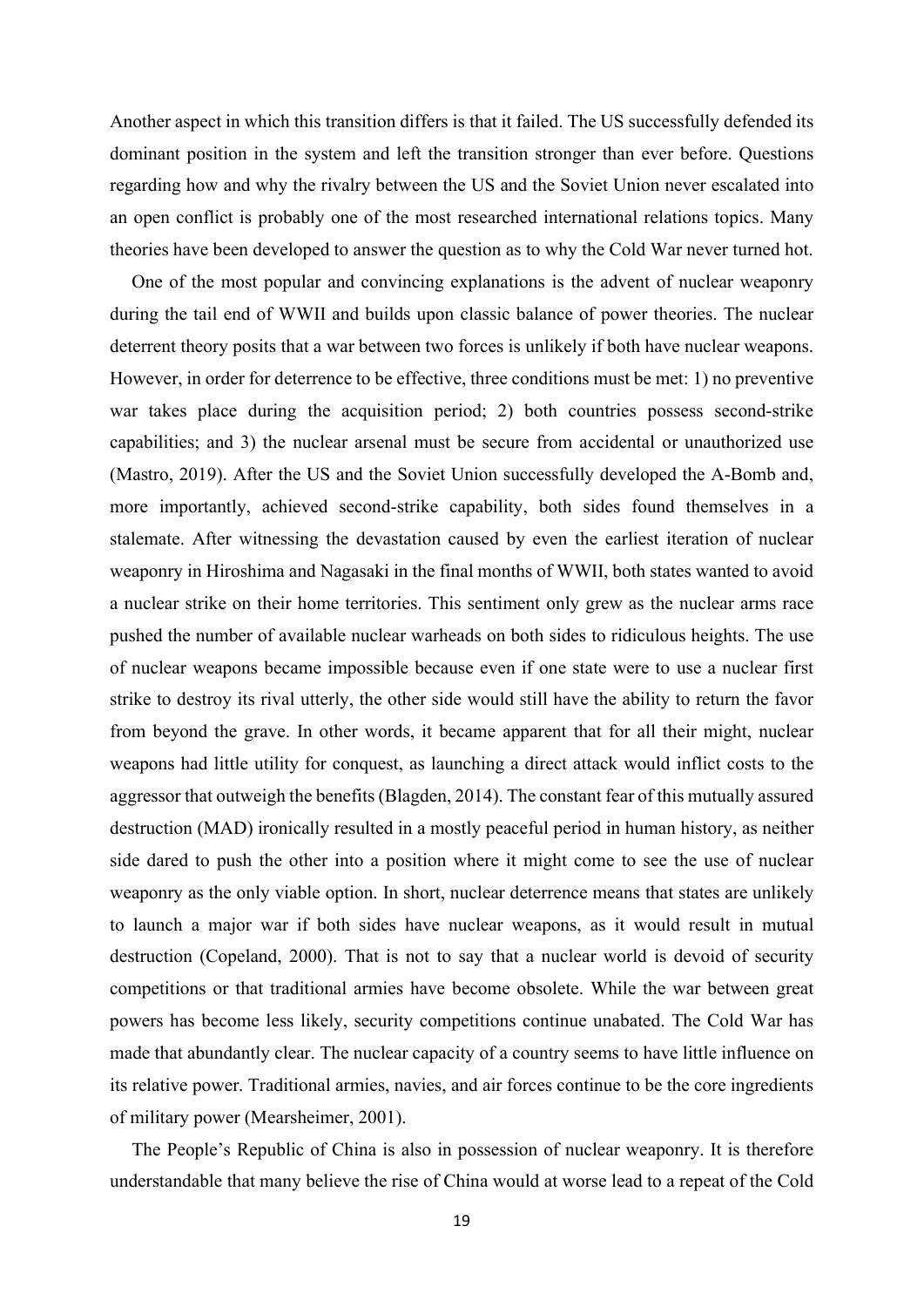war, as nuclear deterrence is still as effective as it had ever been, as the US's second-strike capabilities pose a powerful deterrent even if China becomes preponderant (Copeland, 2000). However, nuclear deterrence as an explanatory approach still fails to be universally applicable for the simple fact of how recent the development of nuclear weapons is. Nuclear deterrence obviously cannot be used to explain why the transition between the US and Great Britain was peaceful because it occurred decades before the concept of nuclear weaponry was first envisioned. Furthermore, nuclear deterrence is not unaffected by geographical distance. The closer the two powers participating in a transition are from each other, the less effective is nuclear deterrence. The risk of the nuclear fallout affecting one's own country, for example, due to a sudden shift in weather patterns, is too high for nuclear threats against a direct neighbor to be credible. Even in the case of the current Sino-American power transitions, some scholars question whether nuclear deterrence will be as effective as it was during the Cold war, mainly because Sino-American security competition will take place in Asia, a region much more conductive to war than Europe during the Cold War (Mearsheimer, 2014). Some also believe that China might not possess a secure second-strike, weakening the power of Chinese nuclear weapons to deter conventional conflict (Mastro, 2019).

Additionally, as mentioned above, Asia is a multipolar system, and the stakes are nothing short of enormous, as China means to establish itself as a regional hegemon (Mearsheimer, 2014). The presence of nuclear weapons certainly makes the prospect of preventive war by the US unfeasible, but a preventive war would have been unlikely even if China did not possess nuclear weapons. Chinas massive army would almost certainly necessitate the use of nuclear weapons on the side of the Americans. However, the resulting fallout alone basically forbids the use of nuclear weapons (Mearsheimer, 2014). Nuclear deterrence does offer a convincing reason why the US-Chinese power transition will remain peaceful because even without second strike capabilities of their own, the US would hesitate to use its nuclear arsenal, as the destruction and suffering would be too widespread to justify such actions. All of this is not to say that the nuclear arsenal of both superpowers during the Cold War was not an essential factor for the transition to remain peaceful. However, just like with the shared culture approach, nuclear deterrence cannot claim universal applicability. Additionally, I also believe that the effectiveness of nuclear deterrence is proportional to the geographic distance.

# 3.1.3 Peace through Interdependence? – Power Transition between the United States and the People's Republic of China

The most popular argument made in favor of continued peace and cooperation in the contemporary power transition between the US and China is based on the rather vague belief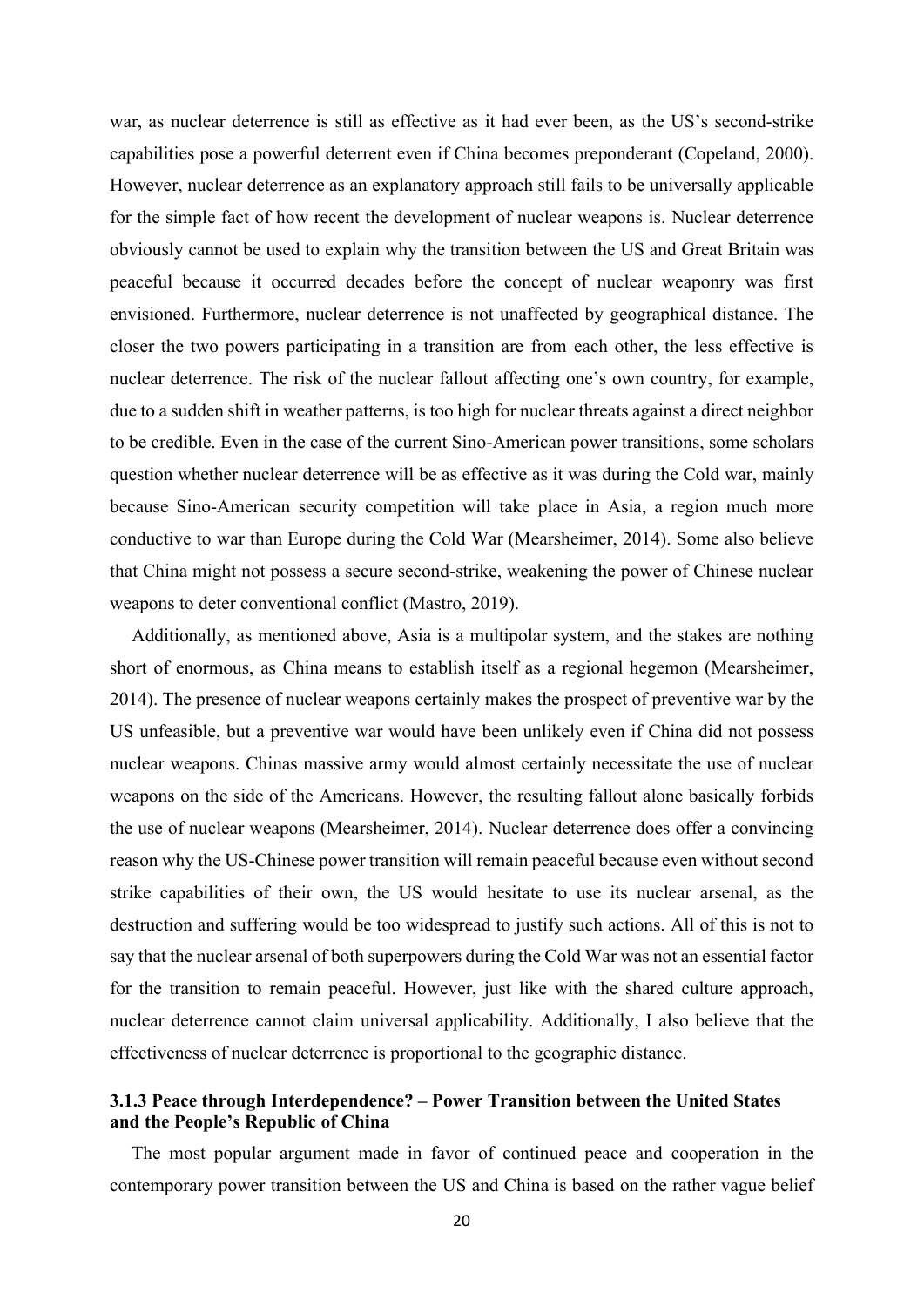that we live in an era of interdependence (Keohane & Nye, 2011). This assertion reflects the widespread feeling that international relations have changed into a reality where "calculations of power are even more delicate and deceptive than in previous ages (Hoffmann, 1975 p.184)" That is because there now exist high levels of interdependence between most states, including between the US and China, which make open conflict highly unattractive for both sides. In its ideal form of complex interdependence, interdependence has been labeled as "the opposite of realism" (Keohane & Nye, 2011 p. 19) as it conflicts with the basic realist assertion that states always feel threatened by each other and thus compete for security. Proponents of interdependence rhetoric argue that it reduces conflict of interests. States with deep and complex interdependence are thus free of the need to compete with each other as they all profit from said interdependence (Keohane & Nye, 2011). It is easy to see why interdependence is seen by many as the key for peace as a whole and peaceful power transitions specifically. Many liberal scholars believe this effect is more substantial now than it has ever been due to the increasingly globalized and interconnected world facilitated by the liberal international order.

Reality certainly seems to support this theory. Not only are the US and China among each other's greatest trading partners and have profited greatly from it, but they are also deeply economically intertwined with the other major powers in Asia. Any war would thus threaten the economic prosperity of these nations, regardless of the outcome (Mearsheimer, 2014). Few scholars would argue against the assertion that prosperity borne from economic interdependence is a powerful incentive for peace. Even Mearsheimer (2014) readily admits this to be the case, as leaders are greatly concerned about their country's prosperity. It is no wonder that economic accommodation in the form of integration of rising states and would-be challengers into the global economic order and thus the deepening of economic interdependence is considered to help facilitate peaceful power transition (Paul, 2016). Until recently, this theory seemed to hit the nail on the head. Since globalization connected the world's nations closer than ever before in history, there have been no major wars between economically linked countries, and security competitions were generally sparse.

However, this has changed in recent years. While there have not been any major wars, in part because of the US' continued military supremacy, security competitions have been on the rise. As mentioned before, China, in particular, has been increasingly aggressive in its foreign policy (Lobell, 2016), and Russia has been growing steadily bolder as well, mostly concerning its "adventurism in Ukraine" (Claar & Ripsmann, 2016 p. 172) and other regions between it and the EU. In retrospect, the peace brought onto by economic interdependence can just as easily be attributed to the very realist notion of the United States' undisputed position of power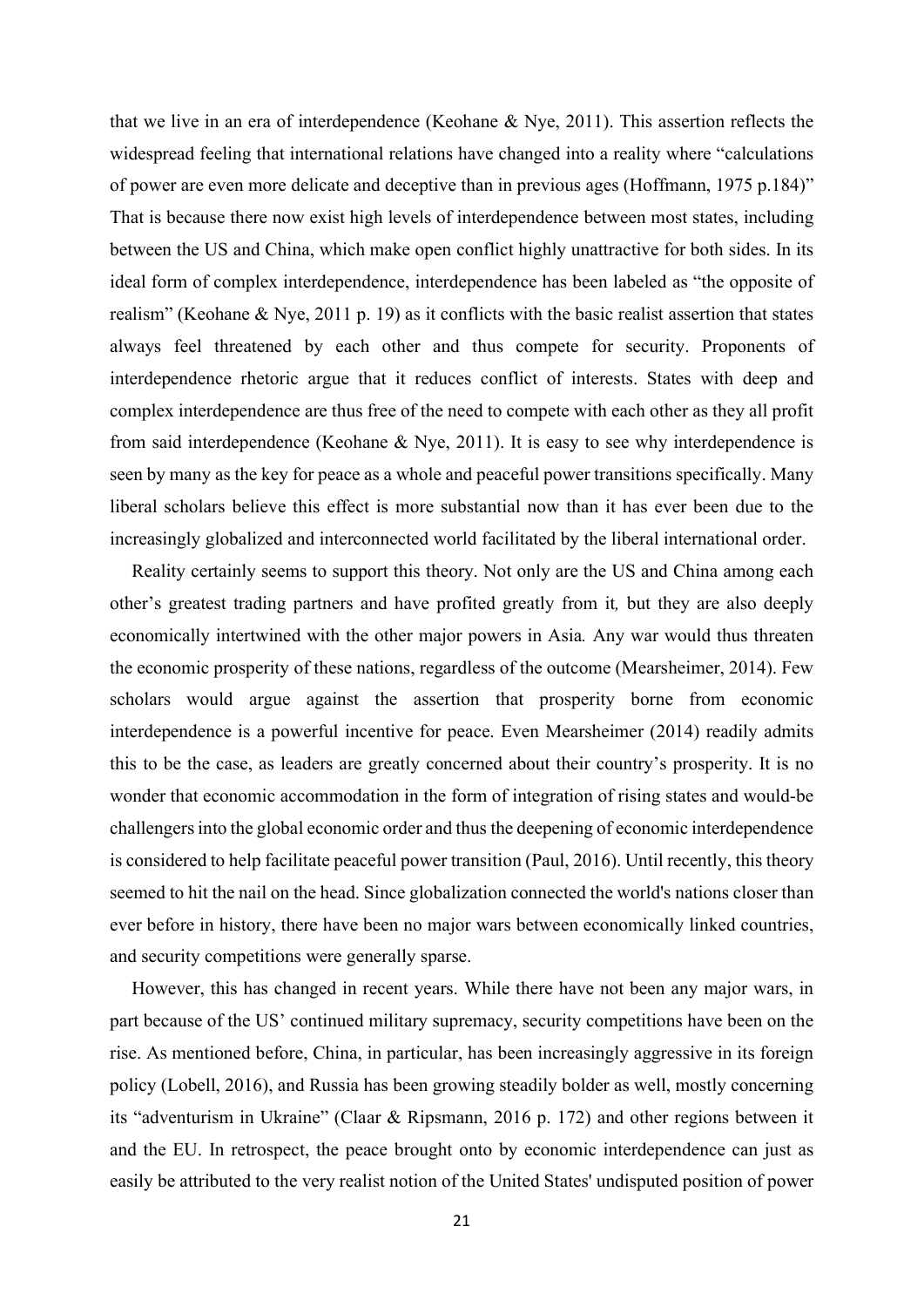in the 1990s and early 2000s and the increasingly tumultuous climate in international relations to the consequence of the relative waning of this power.

Another weakness of economic interdependence as an approach is that it has no historic precent of successfully facilitating a peaceful transition, unlike the preceding two theories. In other words, it is an unproven theory regarding power transition. An argument could perhaps be made for its positive influence in the power transition between Britain and the US, but there were virtually no economic ties between the two blocs during the Cold War. Realist scholars, in particular, doubt that economic interdependence alone will be enough of an incentive for China and the US to maintain peaceful relations. They believe that if push comes to shove and a state feels that its national security and perhaps even its survival is endangered, they will undoubtedly choose a military escalation instead of suffering the economic cost of conflict than the political costs of concessions (Mastro, 2019). Thus, the situation in Asia today may come to mirror the one in Europe before 1914, where economic interdependence and prosperity were not sufficient to prevent WWI (Mearsheimer, 2014). Additionally, the interdependence theory assumes three factors that cannot be guaranteed: 1) the prosperity a state gains from interdependence must be permanent; 2) states must not believe that a victory in a war would offer substantial economic and strategic benefits greater than those gained through interdependence; 3) states must not be able to fight wars without incurring significant economic costs (Mearsheimer, 2014).

There have been precedents of states choosing to go to war if they believe it will offer them substantial and strategic benefits. Japan's war of conquest in East and Southeast Asia during the second Sino-Japanese War and WWII was proof of that. While there was no interdependence as it is understood today between the Empire of Japan and the United States, Japan was very much dependent on the US for vital imports. "By 1939, Japan depended on the United States for 80 percent of its fuel products, more than 90 percent of its gasoline, more than 60 percent of its machine tools, and about 75 percent of its scrap iron (Taliaferro, 2016 p. 173 as per Barnhart, 1987)." Yet, it willingly risked sanctions by the US on these goods, believing the conquered territories and their resources worth the risk. Considering historical precedents like this, one cannot help to question how effective economic incentives are to prevent war.

The permanence of prosperity through interdependence is also an important factor. As Robert Gilpin (1989) quoted from Edward H. Carr's book "The Twenty Years' Crisis, 1919- 1939", economic interdependence only helped to facilitate the relative peace of nineteenthcentury Europe as long as there existed "continuously expanding territories and markets (p. 201)." During the initial stages of globalization, the liberal international order, too, could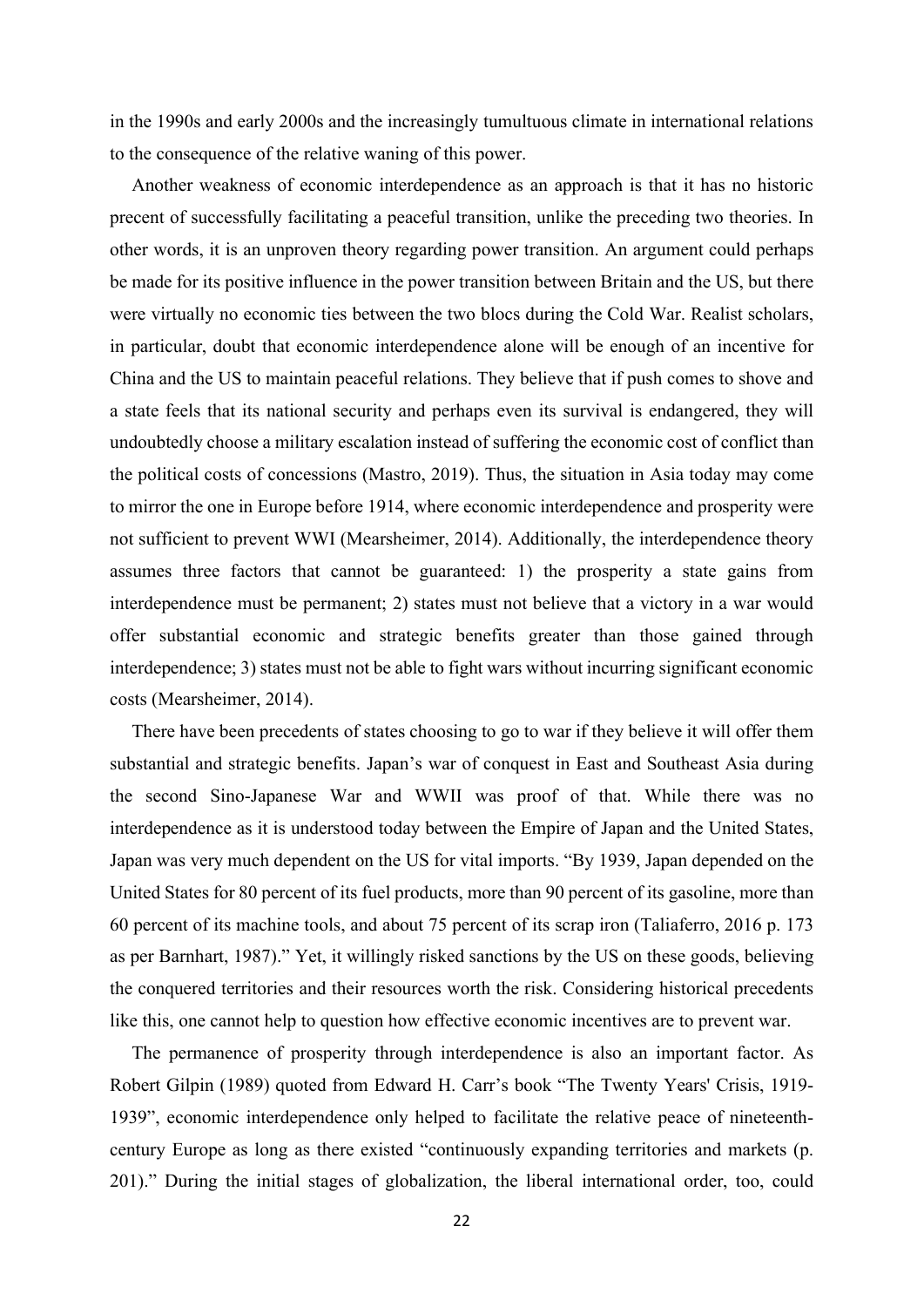continuously expand its markets by integrating states that were previously behind the iron curtain or otherwise stood under Soviet influence. China benefited extensively from this expansion. This increased economic globalization and deepening of interdependence helped to facilitate peace (Paul, 2016). As the world continued to globalize, however, the number of new markets gradually dried up. Suddenly the permanent growth of prosperity by all parties is no longer guaranteed.

As a consequence, tensions regarding questions of relative gains and other distributional issues grew. The idealistic assumption that the era of joint gains through interdependence would be free of distributional conflict has proven false. The age-old question of "who gets what" has once again moved to the forefront of trade negotiations (Keohane & Nye, 2011). The US, in particular, began worrying about whether other states like China profited more from the multilateral interdependence facilitated by liberal international order, which the US still pays the lion's share to maintain (McArthur & Rasmussen, 2018). Relative, not absolute gains have become the focal point, and the higher relative gains of China and its faster economic growth have caused the US to feel threatened for their economic dominance. What followed were numerous attempts by the last several US administrations to stifle China's economic growth before escalating into a trade war during the Trump administration, which unsurprisingly fostered rising tensions between the two trade partners. As Keohane and Nye (2011) warned, interdependence did not create a "brave new world of cooperation to replace the bad old world of international conflict (p. 9)". Its ability to facilitate a peaceful power transition by itself also needs to be put into question.

Like the previous two approaches, interdependence cannot be considered a universal variable that decides whether a power transition will be peaceful. It was nonexistent in the power transition between the US and the Soviet Union, and while one could argue that interdependence was in some form present and a factor during the UK-US transition – Britain did become Americas biggest export market (Zeren & Hall,  $2016$ ) – it was hardly extensive enough to be considered the deciding factor for the peacefulness of the transition.

#### 3.2 Peace through Accommodation

Something that the shared culture approach and interdependence, and to a lesser extent even nuclear deterrence, have in common is the use of accommodation to facilitate peaceful transitions. Power transition can be conceptualized as windows of opportunity for dominant great powers to incite preventive wars against rising states (Van Evera, 2013). However, as shown in some of the examples above, a conflict between the dominant and the rising power is not inevitable; instead, the dominant great power might choose to accommodate the rising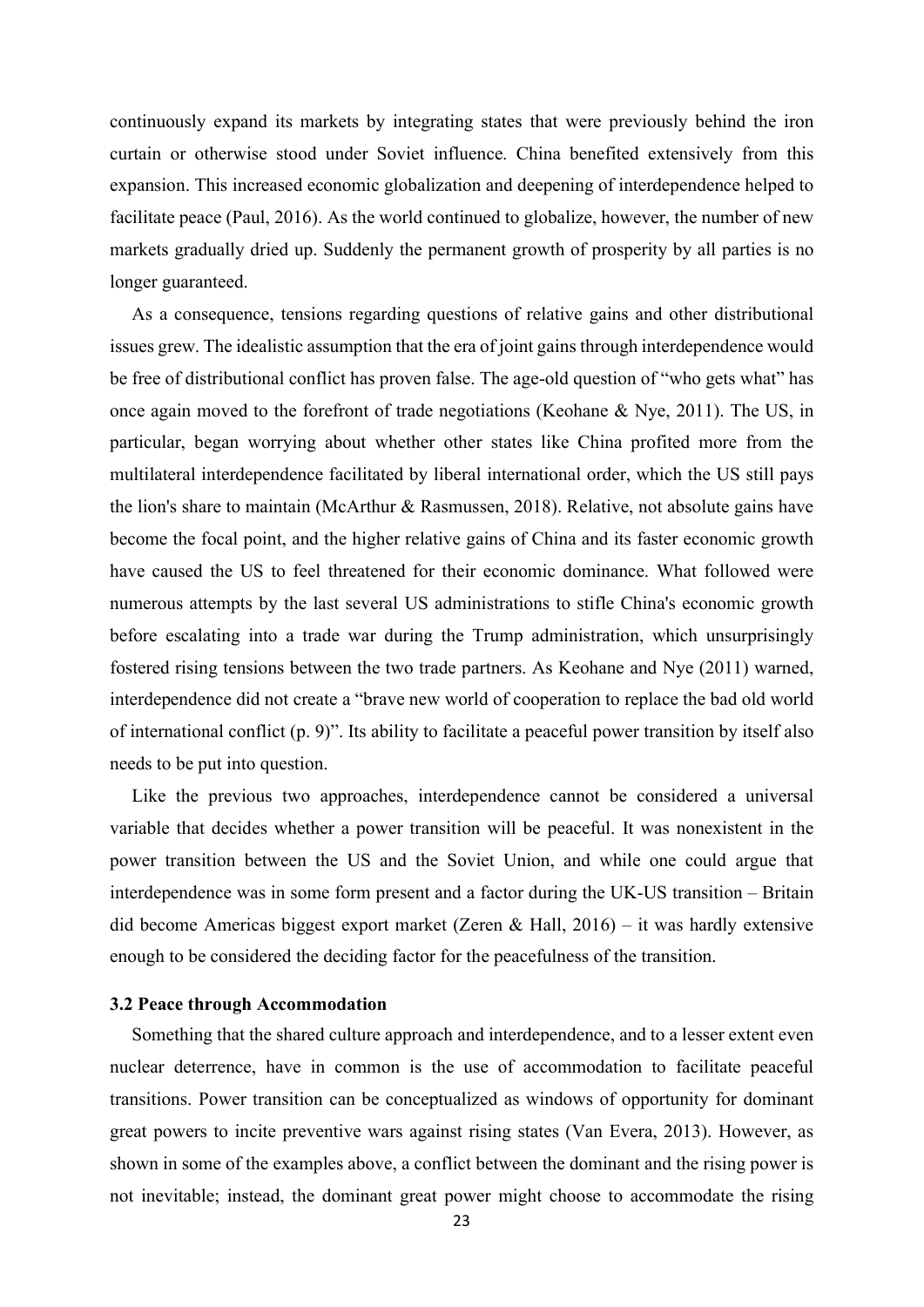power peacefully (Paul, 2016). There are many possible reasons why a state might decide to accommodate another. Accommodation is, therefore, less of a theory that explains why power transitions are peaceful but rather how peaceful transition can be facilitated. It is assumed that it is because of the dissatisfaction of rising powers with their place in the existing international order that they challenge the order and, as a result, endanger the peace (Tammen et al., 2000; Organski & Kugler, 1980). It, therefore, stands to reason that the most direct way of solving this problem and keeping the peace would be to accommodate the rising power. A satisfied state would have little incentive to upend the reigning international order. It is true that after the disaster that was Great Britain's appeasement policy towards Nazi Germany, appeasement and other forms of accommodation have to contend with certain negative connotations, but as Glaser (2015) puts it, not every rising power is led by Hitler and accommodation can be an effective policy tool for peace. During the peaceful power transition between Britain and the US, for instance, accommodation was an important tool for Britain to foster a friendly atmosphere with the US. Some scholars claim that the accommodation of rising powers into a meaningful international position, while exceptionally complicated, may be necessary to maintain a peaceful international order (Paul, 2016). The complexity of this endeavor stems from the need to adjust the status of the states involved. Accommodation must happen on several different levels: 1) the states must acknowledge each other's ideology and normative framework as legitimate; 2) both sides must accept territorial settlement both in terms of direct control and spheres of influences; 3) the rising power must be integrated into the interdependent global economic order; and 4) the rising power must be granted an appropriate position within the international institution of the order (Paul, 2016).

The problem with accommodation, aside from the obvious danger of it being abused if the rising state is indeed led by someone akin to Hitler, is that it might not be in the interest of the dominant state to accommodate and thus further strengthen the position of the rising state that will most likely challenge it for the dominant position in the system. For instance, unlike the British, however begrudgingly, acceptance at the end of the 19<sup>th</sup> century, the United States of today has not accepted the end of its predominance and has no interest in endearing itself to China so that it may act as a junior partner in a Chinese led order, mirroring the British relationship with the US after their power transition. Accommodating China by recognizing that it has a sphere of influence (Paul, 2016) and, for instance, stepping away from its commitments to Taiwan in a bid to appease China, as Glaser (2015) suggested, can therefore not be an option for Washington as it would only solidify China's nascent regional hegemony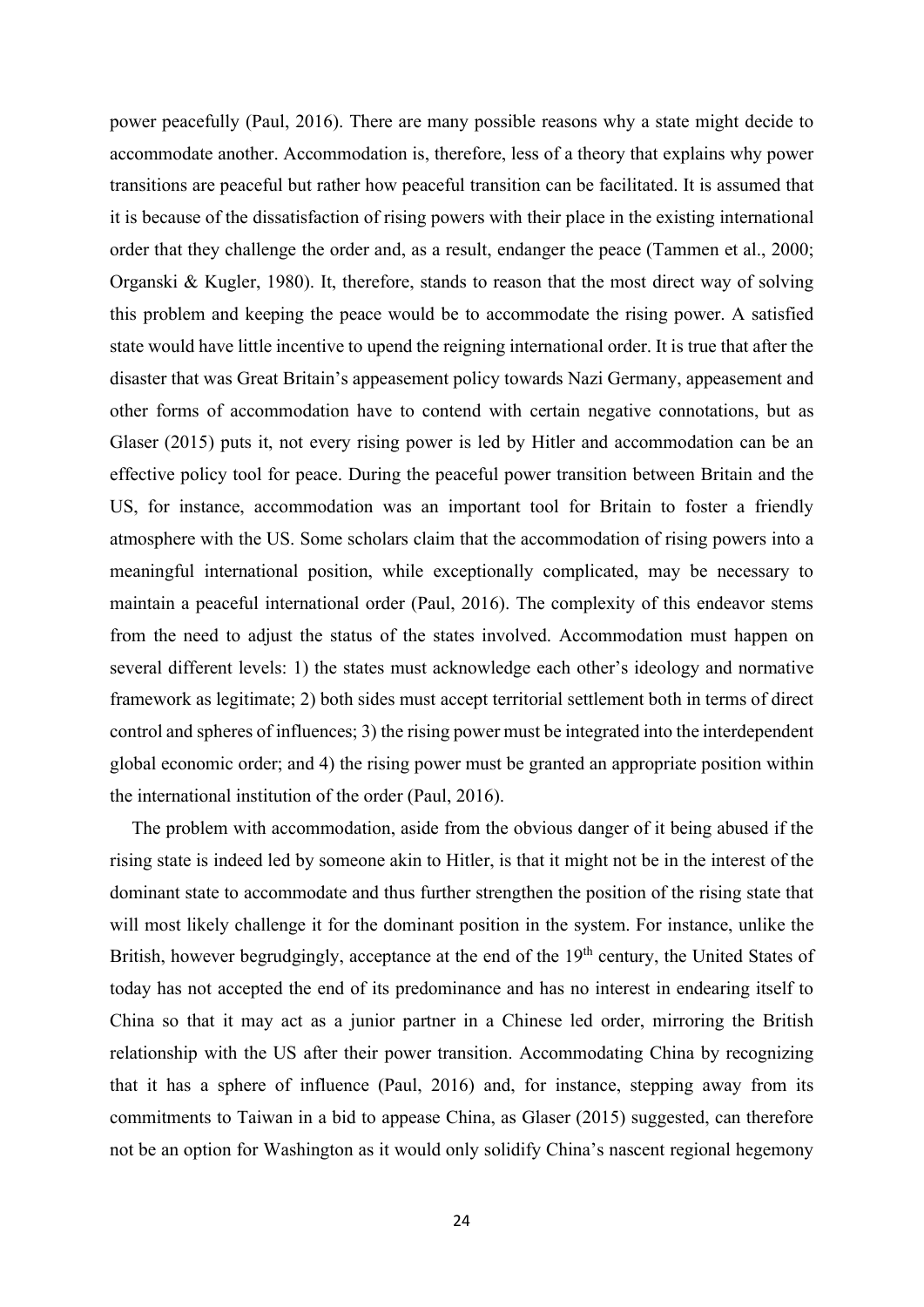in Asia. Something that a United States still bent on remaining the dominant force in the international order will want to avoid at almost all costs (Mearsheimer, 2001).

This reluctance is by no means a peculiarity of the US. On the contrary, most dominant powers throughout history had no interest in facilitating the rise of an equal power. As such it should come as no surprise that peaceful transitions through accommodations are rare, as established powers do not see the benefit in peacefully integrating rising powers might eventually supplant them (Paul, 2016). However, accommodation does not have to be equated to full acceptance of the rising challenger. Instead, it can also be conceptualized as an alternative to containment. Using this definition, accommodation is consistent with balancing strategies, as the exiting great powers accept and integrate the rising powers into the international order with the express purpose of limiting its growth and its ability to pursue (regional) hegemony (Claar & Ripsmann, 2016). Another goal of integrating the rising power can be to have it be invested in the incumbent international system and thus its continued existence, as was, for instance, America's hope, when it normalized relations with China and integrated it into the globalized open market (Zoellick, 2005). As Claar and Ripsmann (2016) summarize are, broadly speaking, three non-mutually exclusive reasons within the power transition literature as to why a dominant power might decide to accommodate a rising power:

"(1) if the challenger is not perceived as threatening to the declining great power's core interests, at least over the short term; (2) if, though threatening, it represents less of a threat than other potential challengers; or (3) if the balance of domestic coalitional interests prefer to cooperate with the challenger (p. 152-153)".

In short, accommodation is a tool that dominant powers can employ to keep a power transition peaceful. However, there still exists an explanatory gap: When does the dominant power perceive the rising power as non-threatening or at least as less threatening, thus making accommodation and cooperation a preferable option?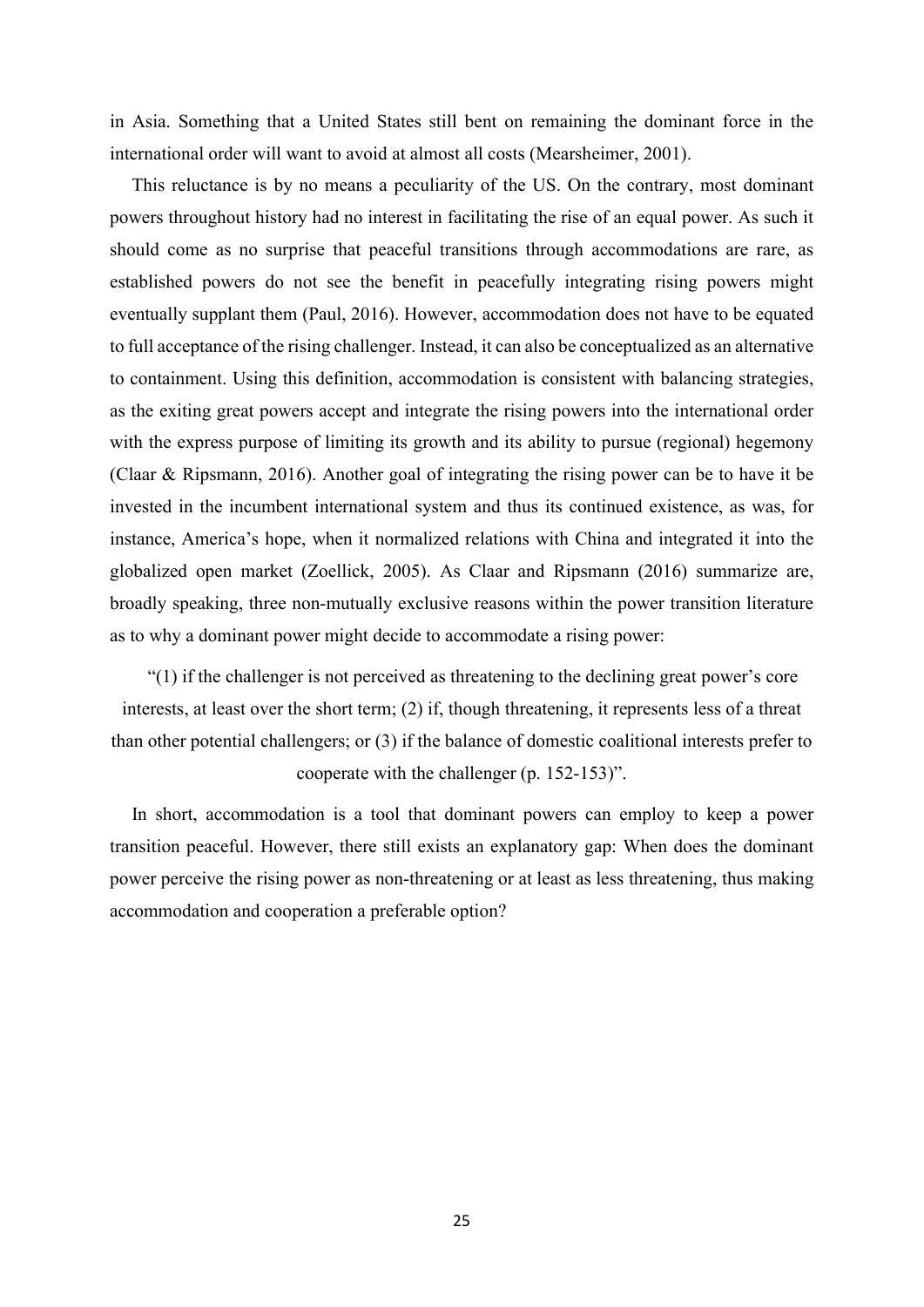# 4 A Universal Theory for peaceful power transitions

It can be said that all three of the discussed approaches have merit and have played, or might yet play, important roles in ensuring that power transitions can transpire peacefully. However, none of them can be used to adequately explain all previous power transitions, both those that remained peaceful and those that escalated into war. This chapter is dedicated to the formulation of a new theory for peaceful power transition. It has the notable feature of universal applicability. As such, it is able to explain the outcome of all power transitions in the last 150 years, both peaceful and war-torn. Additionally, the final outcome of the transition, meaning whether the rising state was able to pass the dominant state or whether the dominant state was able to defend its preeminent position, has no bearing on the theory's explanatory power.

I limit myself to roughly the past 150 years only because I believe that is the farthest one can look back and reasonably argue that a comparison between the different cases of power transition is viable. This timeframe includes the beginning of America's rise in the latter half of the 19<sup>th</sup> century and extends all the way to the ongoing rise of China today. Going further back would cause the discrepancies in technology and the cultural and political environment to become too big for direct comparison to have any merit. Some might argue that even my chosen timeframe is too long, but I think it is the furthest one can go in order to ensure a decent sample size of cases while keeping discrepancies at a minimum. With my chosen timeframe of approximately 150 years, it is at least a given that all participating powers are nation-states, ensuring a roughly similar cultural and political environment and that the navies of all powers consist primarily of self-powered ships not beholden to the whims of the weather and armed with what can reasonably be called modern weaponry, thus minimizing technological discrepancies. The second one is of central importance because my theory relies heavily on the presence of large bodies of water and humanity's command over them. For most of my empirical examples, the large bodies of water I refer to are oceans, but any body of water that makes the use of a navy to transport ground troops unavoidable (i.e., bodies of water that cannot reasonably be bypassed via a land route) qualify for my theory. While inland seas and rivers certainly pose difficulties for wartime troop movement, they can be overcome or avoided with comparative ease and thus do not qualify.

The basic idea behind the theory is simple:

H: If the two countries engaging in a power transition are located on different continents and are thus separated by a large body of water, the power transition itself is likely to be peaceful.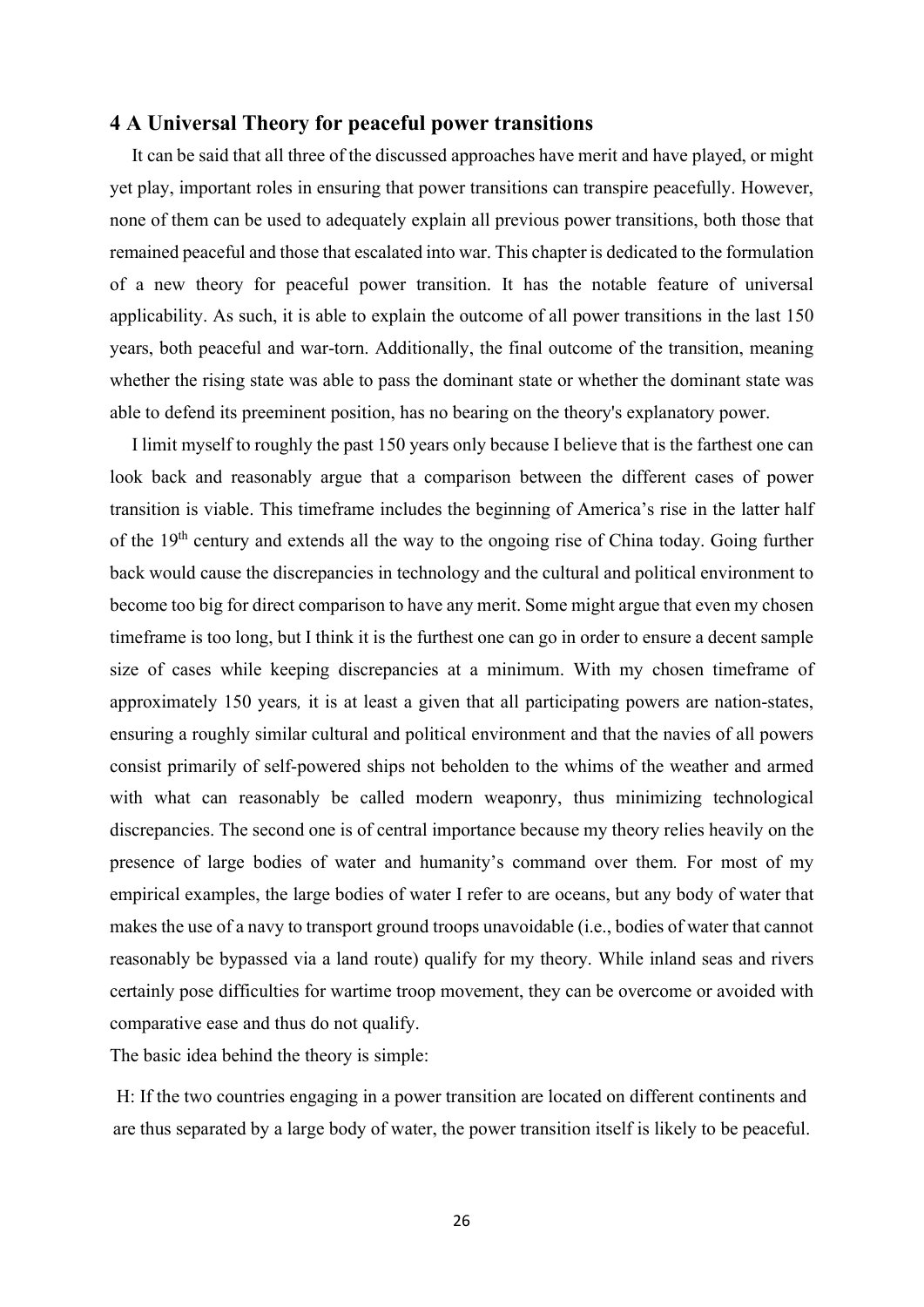Many scholars state that the geographic proximity of countries plays a vital role for states evaluating the threat level of other states. There is widespread agreement among scholars for the assumption that states consider other states as less of a threat when they are far from each other (Claar & Ripsmann, 2016; van Evera, 2013; Toft, 2005). In addition to absolute distance, some scholars make a note of buffer states or specific types of terrain acting as natural barriers separating states as more substantial impediments for offensive movements (van Evera, 2013; Toft, 2005). For instance, Van Evera (2013) posits that conquest is more challenging when national borders coincide with oceans, lakes, mountains, wide rivers, dense jungles, trackless deserts, or other natural barriers. I agree with this assertion, but I go even further by focusing not just on the distance between rival powers, nor do I think that all of the listed terrain types are equally difficult to traverse. Not all terrains are equally difficult to traverse. I posit that specifically large bodies of water, such as oceans, are the most effective at minimizing the feelings of fear and threat that states illicit in each other and are thus most beneficial to peaceful power transitions.

What led me to this theoretical focus for my hypothesis is the inherent ability of oceans to inhibit conflict. This so-called stopping power of water has been noted by both Mearsheimer (2001) and, to a lesser extent, Levy and Thompson (2010), who used it to explain why states fear each other less when they are separated by oceans and why insular maritime states behave differently from continental powers, respectively. I build upon these two approaches to explain why oceans cause power transition to be peaceful. In short, my theory posits that power transition will be peaceful if the incumbent dominant power and the ascending power are on different continents and consequently most likely separated by an ocean. I believe that large bodies of water are a significant deterrence for conflict. Their stopping power is especially on full display when the aggressor state does not have access to a safe beachhead from which a ground invasion can be launched into enemy territory. Moreover, when the defender is in possession of a strong navy with perhaps even support from its air force, the stopping power is further improved and becomes an almost insurmountable barrier that causes great powers to seek other often peaceful alternatives rather than risking an amphibious assault on another great power.

The reason behind this is simple: "war is more likely when governments believe conquest is easy" (van Evera, 2013), and the reverse is just as true. If states believe war or conquest to be difficult other more peaceful methods will be employed. This has the effect that power transitions between rising and dominant states have a strong tendency to be peaceful if they are separated by an ocean. The reasons for that can be boiled down to two main arguments. The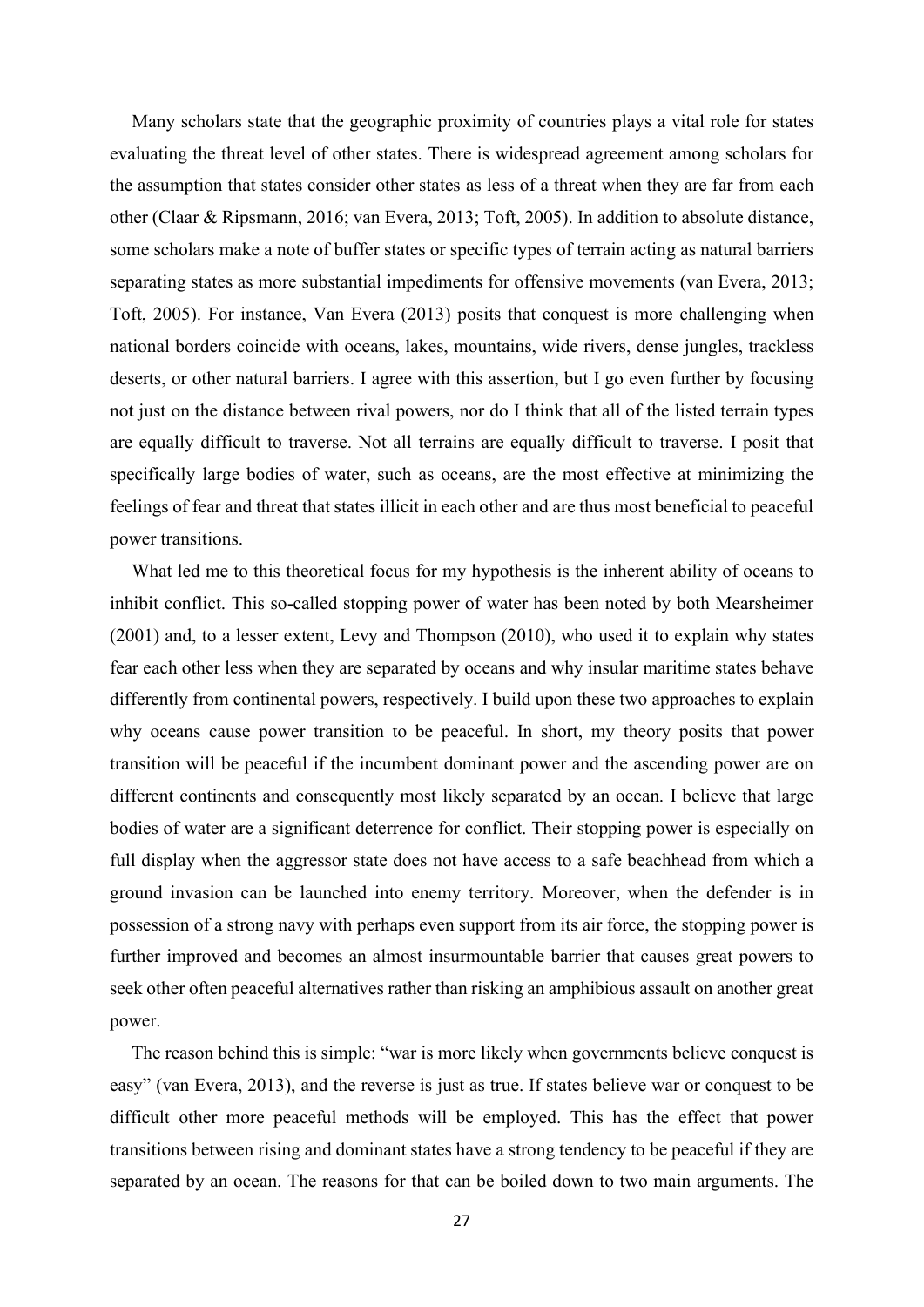first of which is Mearsheimer's (2001) assertion that there is an inherent difficulty in launching an invasion from across an ocean because of the stopping power of water. In other words, the existence of oceans leads to a clear advantage for the defenders that causes any would-be aggressor to hesitate (Blagden, 2014). As a result, powerful states on another continent are often less feared. This links up well with the second argument, initially made by Levy and Thomson (2010), according to which states are also less feared when they are maritime powers. States that are separated from all potential rivals by oceans are referred to as insular powers and often have the luxury to focus on naval power instead of land armies. They become maritime powers that act differently from conventional continental powers because they do not have to fear invasion by their neighbors. The general disposition towards naval powers is much more positive as they have fewer incentives and capabilities to begin a war, which in turn also makes balancing action against them far less likely. In addition, maritime powers are often focused on trade and thus make for popular allies (Levy & Thomson, 2010). Claar and Ripsmann's (2016) conditions for accommodation are also more easily met when an ocean separates the dominant and the rising power.

To summarize, my theory of the stopping power of water is made up of two components: 1) the physical difficulties posed by the geographical separation and 2) the influence that oceans have on the nature of a state. In the following section, I will illustrate these two arguments in-depth and explain why they support my theory that separation by large bodies of water facilitates peaceful power transitions.

#### 4.1 The Physical Stopping Power of Water

As mentioned above, I posit that the geographic location of the participating countries plays a major role in determining whether a power transition between them will be peaceful. If there is a significant body of water separating the two, odds are that the power transition will be peaceful. This theory is based on Mearsheimer's (2001) assertion that large bodies of water act as significant barriers for any invading force. This stopping power of water seems to be the uniting factor between all peaceful power transitions, as I will show in chapter 5. For Mearsheimer, the stopping power of water is solely a physical obstacle and the central reason why there can never be a global hegemon, only regional hegemons, as large bodies of water significantly weaken a state's ability to project power abroad. It is also one of three aspects that affect the intensity of fear states feel towards one another. The other two ways being the availability of nuclear deterrence and the distribution of power among the state in the system, with mutual nuclear second-strike capabilities and bipolarity resulting in the least amount of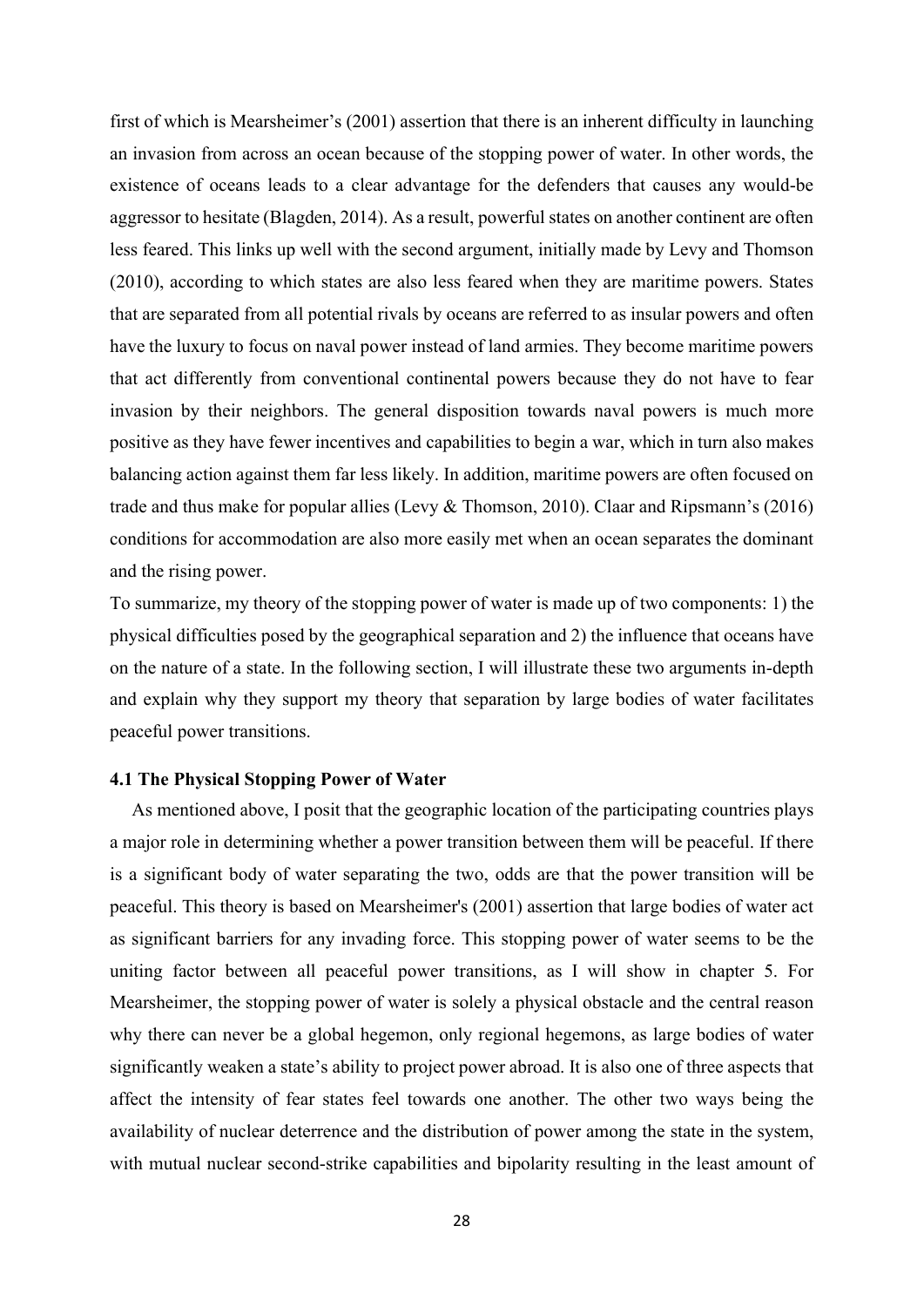fear (Mearsheimer, 2001). Nuclear deterrence also profits from the increased distance between two rival powers, as only sufficient distance makes threats of nuclear strikes credible.

When determining threats to their survival, states balance against the offensive capabilities of potential rivals, not against their intentions, as states can never be certain of another's intentions (Mearsheimer, 2001). Offensive capabilities are separated into four types: independent sea power, strategic airpower, and nuclear weapons, and land powers, the last of which forms the dominant form of military power in the modern world. In other words, the most powerful states are the ones with the most powerful armies, thereby providing an estimate of the relative might of each state (Mearsheimer, 2001). However, the presence of water limits the level of power-projection possible with land forces, as the size of an army becomes irrelevant if it cannot safely reach the enemy (Mearsheimer, 2001). Mearsheimer (2001) also expands the logic of the quote by the famous British naval strategist Julian Corbett about how "great issues between nations at war – except of the rarest of cases –" are always decided by what damage armies can do to a country's "territory and national life, or else by the fear of what the fleet makes it possible for your army to do (p. 86)" to airpower. Or in other words, the navy and the air force are most effective when acting as support to the land army. And while he believes that navies and air forces can also independently project power and do not just have to act as force multipliers for the army, he reiterates how central armies are for the war effort as

"Neither independent naval power nor strategic airpower has much utility for winning major wars. […] Only land power has the potential to win a major war by itself (Mearsheimer, 2001

# p. 86)."

Forcing an enemy to surrender only through bombardment and naval blockades is incredibly difficult (Mearsheimer, 2001). Therefore, the stopping power of water continues to play such a massive role no matter how advanced the state's military is. To win a major war between great powers, a state needs "boots on the ground," as the saying goes, and getting them there continues to be a serious challenge whenever the crossing of a large body of water is involved. While typically, it is trivial for states to transport ground forces across oceans via their navy. This changes drastically in war times when the ground forces need to be transported onto territory controlled by the enemy while also avoiding the enemy's attempts to sink the transport ships. In such scenarios, the side attempting an amphibious assault is always at a significant disadvantage, as the number of troops and the amount of firepower it can bring to bear is limited (Mearsheimer, 2001). The stopping power of water can be further amplified by an air force capable of ensuring control of the air above the sea, making landfall even more difficult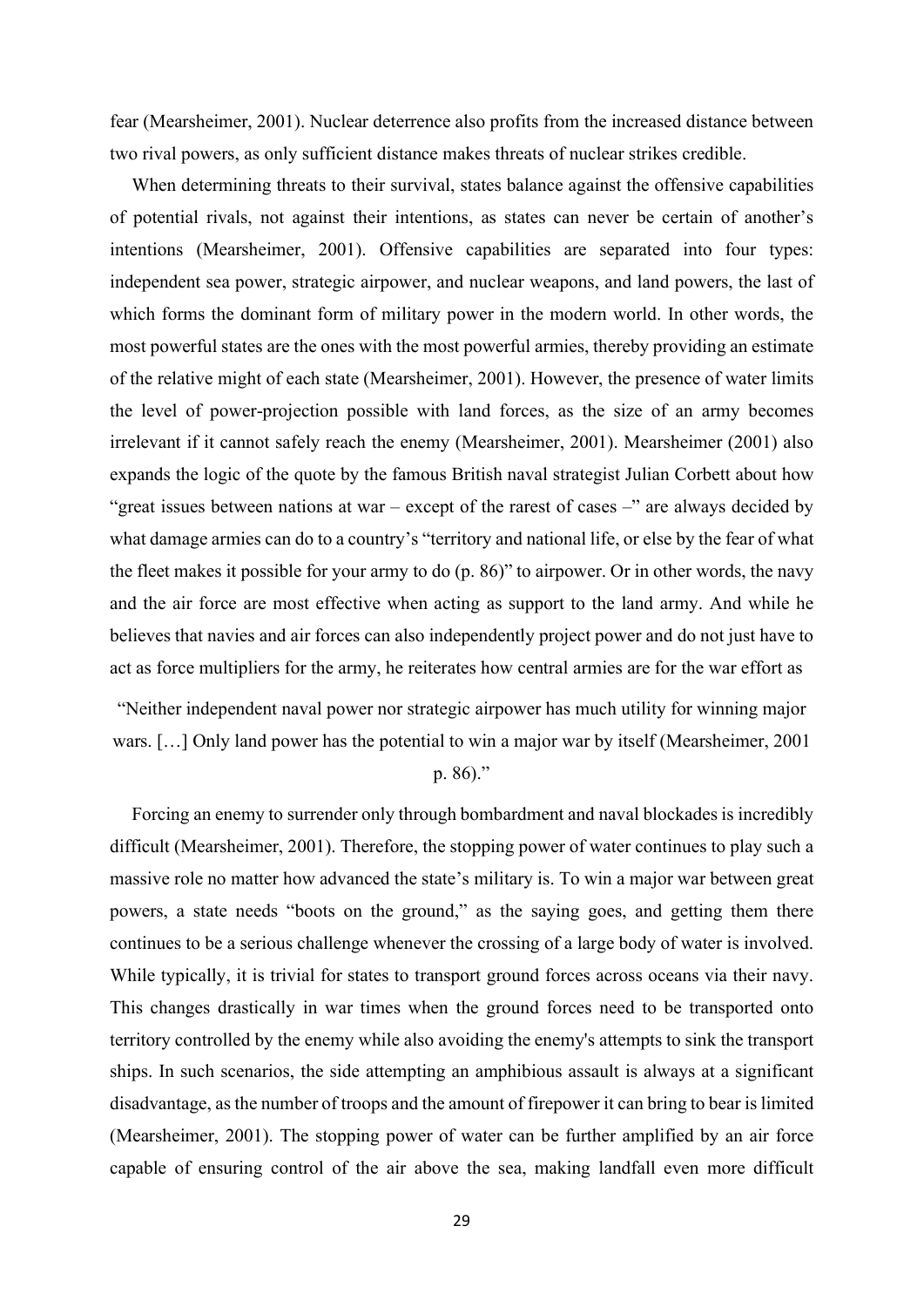(Blagden, 2014). This fact shifts the favor even further towards defense as the defender's air force would have significantly shorter resupply routes for its airplanes. And the development of other technologies such as submarines and sea mines has made it even more precarious to reach the shore. At the same time, defending forces also profit from improved infrastructure technology, such as airplanes, railroads, and paved roads that allow for faster defensive troop deployment against the invader's amphibious assault (Mearsheimer, 2001).

In light of these circumstances, an obvious defense bias becomes apparent whenever a large body of water must be crossed. That is because according to the stopping power of water, the bigger the body of water separating states is, the less offensive capabilities they can bring to bear against each other. Thus, great powers separated by oceans fear each other less and are much less likely to go to war with each other due to that (Mearsheimer, 2001). Blagden (2014) concurs with the assessment that large bodies of water have considerable stopping power, as they make it difficult to threaten the territorial integrity and political autonomy. He bases this on the assertion of the offense-defense theory, which states that war (or in van Evara's (2013) words conquest) is less likely when conducting successful aggression is relatively difficult. In short, if technological and geographical conditions result in the two states involved in a dispute being simultaneously well-equipped to defend themselves but ill-equipped to conduct aggression, each side will be reassured and is thus less likely to attack the other (Blagden, 2014). Accordingly, he lists oceans at the top of defense favorable barriers, followed by mountain ranges, jungles, and (ice) deserts.

At first glance, this seems like an overly simplistic and somewhat unconvincing argument. After all, great powers also possess formidable navies in addition to their land forces, not to mention air forces. Likewise, military technology is always progressing. Something as simple as a body of water, no matter how large, could not possibly be such an insurmountable obstacle to military offensives that it forces great powers to seek out peaceful alternatives during precarious moments such as a power transition. Yet, the US did not seem to care about the supposed stopping power of water when it decided to enter either of the World Wars. I will go into how the oceans shaped both World Wars, as well as the other power transitions in the  $20<sup>th</sup>$ century in detail in chapter 5. For now, suffice it to say that under closer inspection, it quickly becomes apparent how much of an influence the vast stretches of water had in both cases. In WWII, for instance, the stopping power asserted by the oceans was the reason why the American landing on D-Day was one of the bloodiest engagements on the western front, even though German forces were spread thin between two fronts, as well as why the US opted for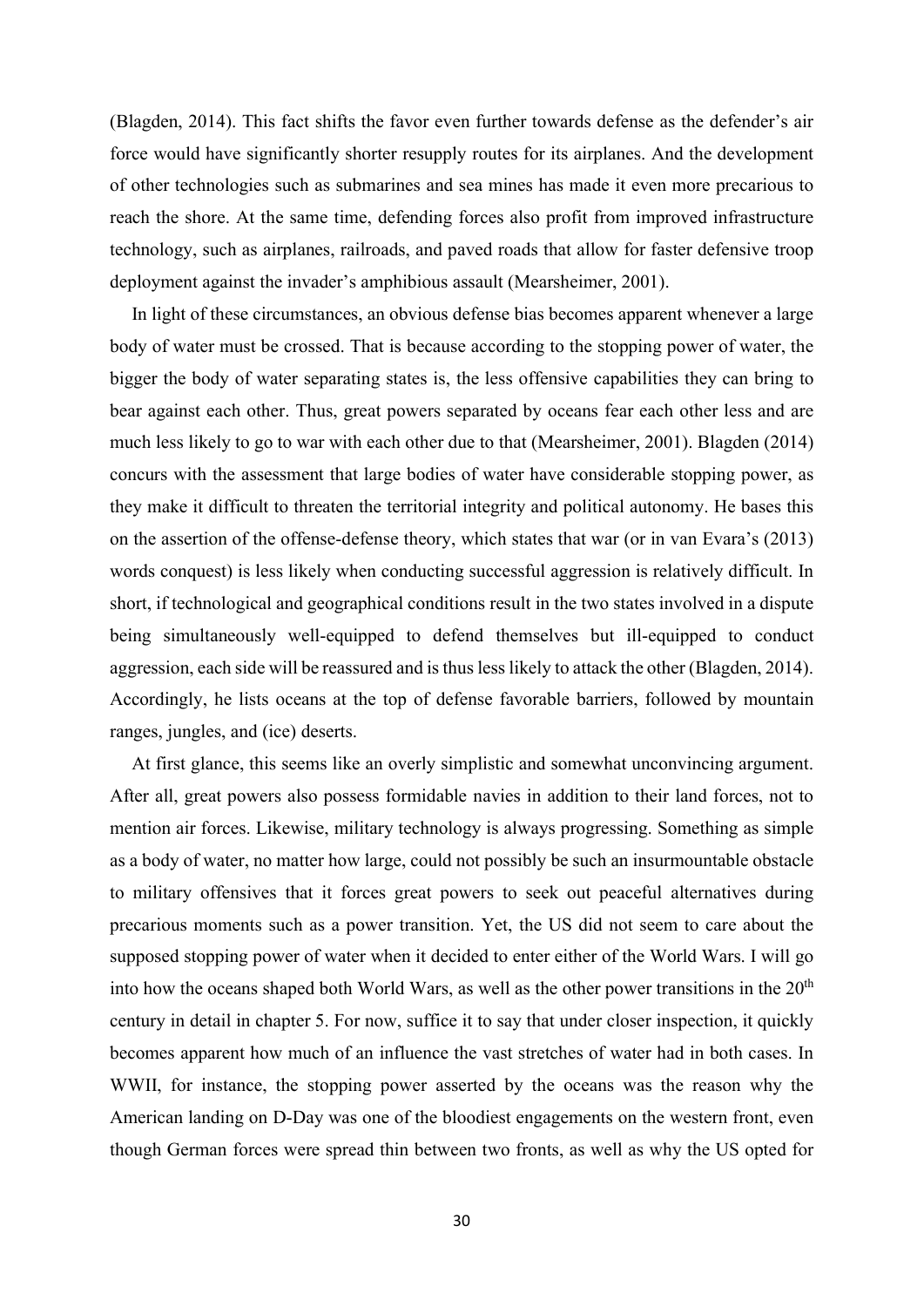the use of nuclear weapons against a severely weakened Japan, thereby forcing Japan's capitulation, instead of attempting an invasion of the Japanese home islands.

Mearsheimer (2001) himself supports his theory with a short overview of the history of seaborne invasions, wherein he shows that there is no case of a great power launching an amphibious assault against territory that was well defended by another great power. Additionally, he shows that states that are the only great powers on a landmass, also referred to as an insular power as opposed to a continental one, and separated from other great powers through an ocean are much less likely to be invaded. He uses the US and the UK as examples of insular states that have never been invaded in contrast to the frequent invasions Russia and France have suffered (Mearsheimer, 2001); Japan, for instance, is just as viable an example. This further supports the theory that large bodies make invasions against well-defended great powers extremely difficult. As Blagden (2011) notes, the data provided by Levy and Thompson  $(2010)$  regarding balancing effort against naval powers<sup>3</sup> also directly supports the stopping power of water as a major obstacle to power projection efforts. Additionally, he also observes that amphibious assaults tend to only be targeted towards weaker states (Blagden, 2014). In other words, amphibious assaults are possible but difficult and rarely worth the risk against other great powers.

#### 4.2 Limitations and criticisms against the stopping power of water

However, there are problems with the stopping power of water. Mearsheimer (2001) himself qualifies the limits to the stopping power of water. Specifically, he claims that the stopping power would be virtually nullified if, instead of being forced into a hazardous amphibious assault, a state could safely ferry its troops to the shores of an allied nation in the "backyard" of its rival. Layne (2002) counters that this is highly unlikely, as a regional hegemon would never allow a foreign power, perhaps a regional hegemon in its own right, to ferry its troops to a close-by nation without any opposition. I agree with this contention, as I think it is safe to assume that, for instance, the US would not have allowed Britain to land its troops in Canada without any opposition during their power transition at the end of the  $19<sup>th</sup>$  century. It is more than likely that the US would have either preemptively invaded Canada, an eventuality for which the United States Department of War had made plans for well into the  $20<sup>th</sup>$  century (see

 $3$  Levy and Thompson's (2010) statistical analyses of the last five centuries of the global maritime system shows that: "Great powers generally do not balance against the strongest sea power in the global system, even if it is increasing in strength (H1), and the probability of balancing declines further as the leading power assumes a stronger relative position (H2). Large balancing coalitions tend not to form against the leading sea power, and the probability of large coalitions decreases as sea powers grow stronger (H3). Instead, the stronger the leading sea power's relative position, the more likely that one or more great powers will ally with it (H4), and alliances with the leading sea power tend to be broader than are alliances against it  $(H5)$  (p. 35)."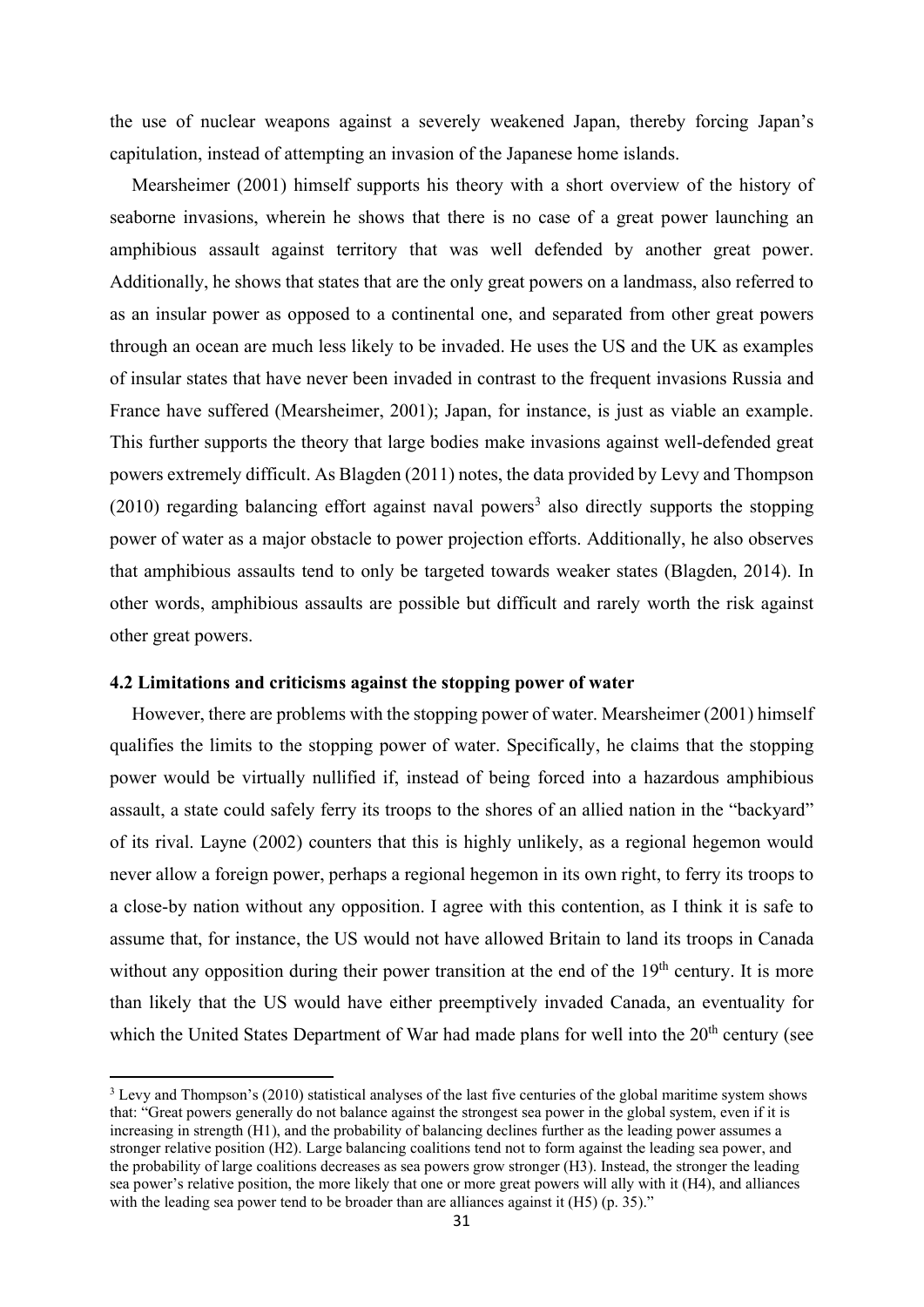War Plan Red (Lippert, 2015; Major 1998)), or it would have used its navy to sink the troop transports in transit.

In general, the geographical variable of Mearsheimer's theory of offensive realism is a topic of much debate. Layne (2002) finds Mearsheimer's view on the stopping power of water perplexing. Mearsheimer seems to believe that the stopping power of water is what prevents the US from imposing its power on distant regions, but at the same time, it does not stop other powers from threatening US primacy in the Western Hemisphere. In reality, the opposite is the case. The US foreign policy has been one of projecting its power to distant regions for decades, while its status as an insular power allowed it to leverage the full power of water for its own protection (Layne, 2002). It is easy to see why some scholars like Toft (2005) claim that the stopping power of water argument prevents offensive realism from accurately depicting the decades-long American policy of foreign power projection. I have to agree that this section of Mearsheimer's theory is a bit contradictory, but the basis on which my theory builds on remains solid. Namely, water has significant stopping power and prevents great powers from actively seeking out armed conflicts with other great powers. However, as American foreign policy has shown, the barrier to force projection is far less formidable if aimed at weaker states.

Blagden (2014), on the other hand, questions Mearsheimer's assertion of the "universal primacy of land power (p. 55)". For him, the defending states themselves need powerful navies to prevent the aggressors from reaching their shores. He concurs with Friedmann (2001) and considers the ability to prevent an enemy from crossing the ocean, above all, as the source of the stopping power of water. In other words, for the stopping of water to exist, a powerful navy is required, thus invalidating the primacy of land power. I do not believe this to be accurate. Certainly, a powerful navy would help oppose an amphibious assault by sinking enemy ships before they can make landfall, but it is not necessary. Even if the enemy makes it to shore because of a lack of naval defenses on the opposing side, a well-armed and well-positioned defending land army would still have the advantage against an amphibious attacker, as ships can only transport and disembark a limited number of soldiers and equipment, thus creating a natural bottleneck. Blagden says it himself in a 2014 paper, "cross-ocean ground assaults [...] are much easier to deny than to conduct (p. 56)." The offense-defense theory posits that this asymmetry results in conflict being less likely because successful aggression is difficult (Blagden, 2014).

I would also be remiss not to mention that because of the rarity of amphibious assaults, it is impossible to truly prove the defense bias of cross-oceanic conflicts. It might well be that the stopping power of water is a sort of reversal of the "cult of the offensive" that was prevalent in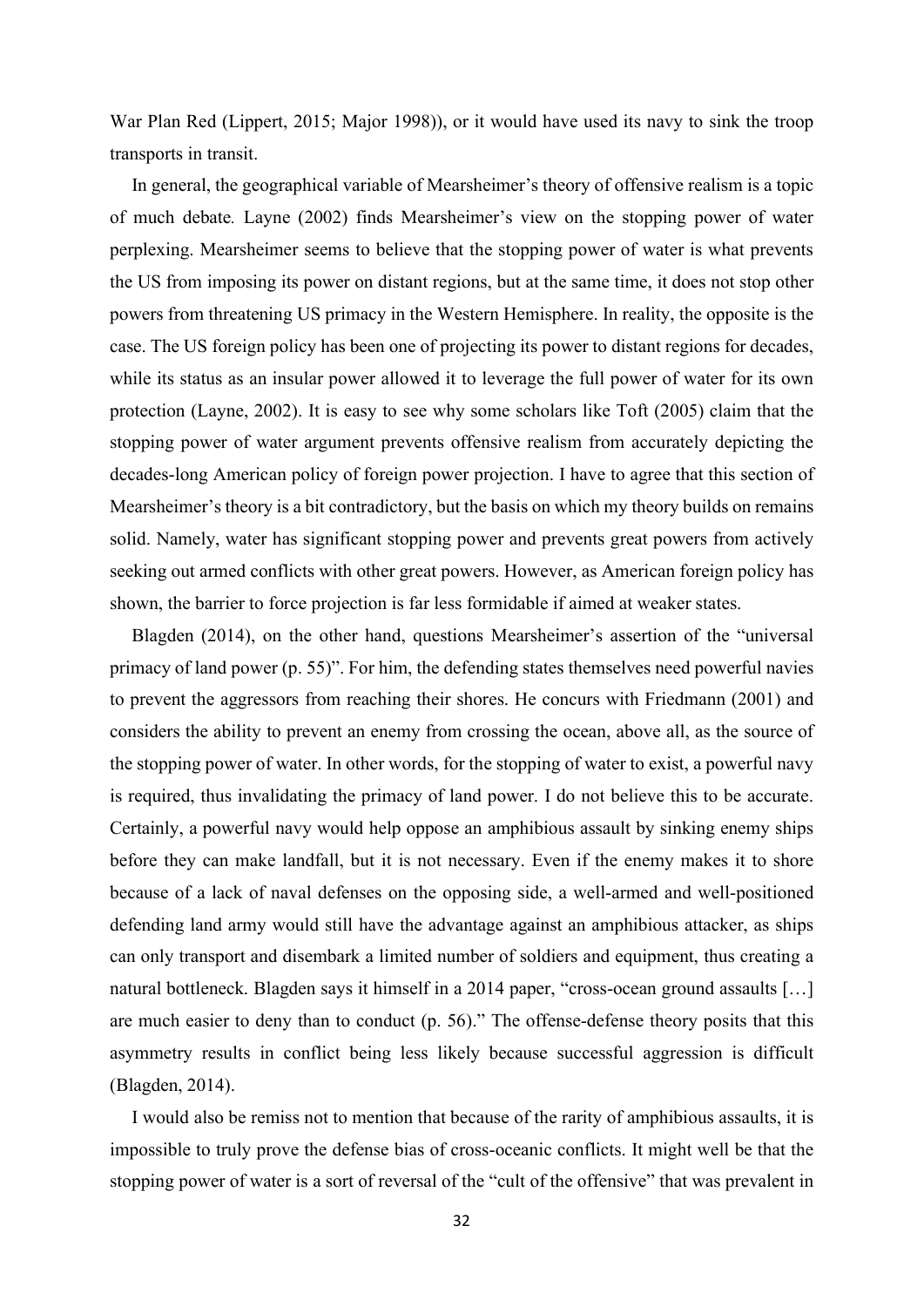pre-WWI Europe, where the offensive was believed to have a significant advantage over the defense. Fortunately, even if it is only perceived, a defense bias is much more conducive to peace. I believe my theory and the arguments for the preventive effects of oceans against war remain nonetheless compelling. After all, any theory of peace is inherently difficult to prove as peace itself is a non-event, and thus the reasons for it are always difficult to prove.

In light of these criticisms, I hence posit that the stopping power of water can be considered to be in full effect, only if a state does not have access to a beachhead in allied territory and the opposition is in possession of a strong navy with perhaps even further support from its air force. This is often the case whenever both sides of a potential conflict are great powers. A body of water then becomes an almost insurmountable barrier that causes great powers to seek other often peaceful alternatives rather than risking an amphibious assault on another great power. This has the aforementioned effect that power transitions between rising and dominant states are very likely to be peaceful if they are separated by a large body of water like an ocean. In other words, peace might simply result from both sides being unwilling to be the aggressor, as it is much easier to defend against a naval invasion than to successfully execute one. Both sides might simply end up daring the other to make the first move.

#### 4.3 The (relative) benevolence of maritime powers

Related to the physical component of the stopping power of water, but distinct enough to warrant its own subchapter is the difference in behavior and perception between traditional continental powers and sea powers, which also influences whether power transition can happen peacefully. Even though naval strength was identified as the primary determinant of greatpower success by the American naval strategist Captain Alfred T. Mahan in his 1890 book "The Influence of Sea Power upon History" (Allision, 2017), great sea powers, identifiable by their focus on their navy, are less likely to start a war of conquest than continental powers and are thus often considered benign and far less threatening than continental powers by contemporary great powers (Levy & Thompson, 2010; Blagden, 2014). This circumstance helps to explain the puzzle of how the United States could establish itself as the only superpower in the international order after the end of the Cold War without provoking a balancing coalition from the remaining great powers (Levy & Thompson, 2010). For a state to be a great maritime power, it needs to be able to dominate on the oceans. For that purpose, it requires a powerful navy. Although not to the extent of always controlling the entirety of the ocean. It must, however, be capable of controlling the strategically important sections whenever it wants to use them while having the capability to deny an enemy the ability to do the same. Such denial can be achieved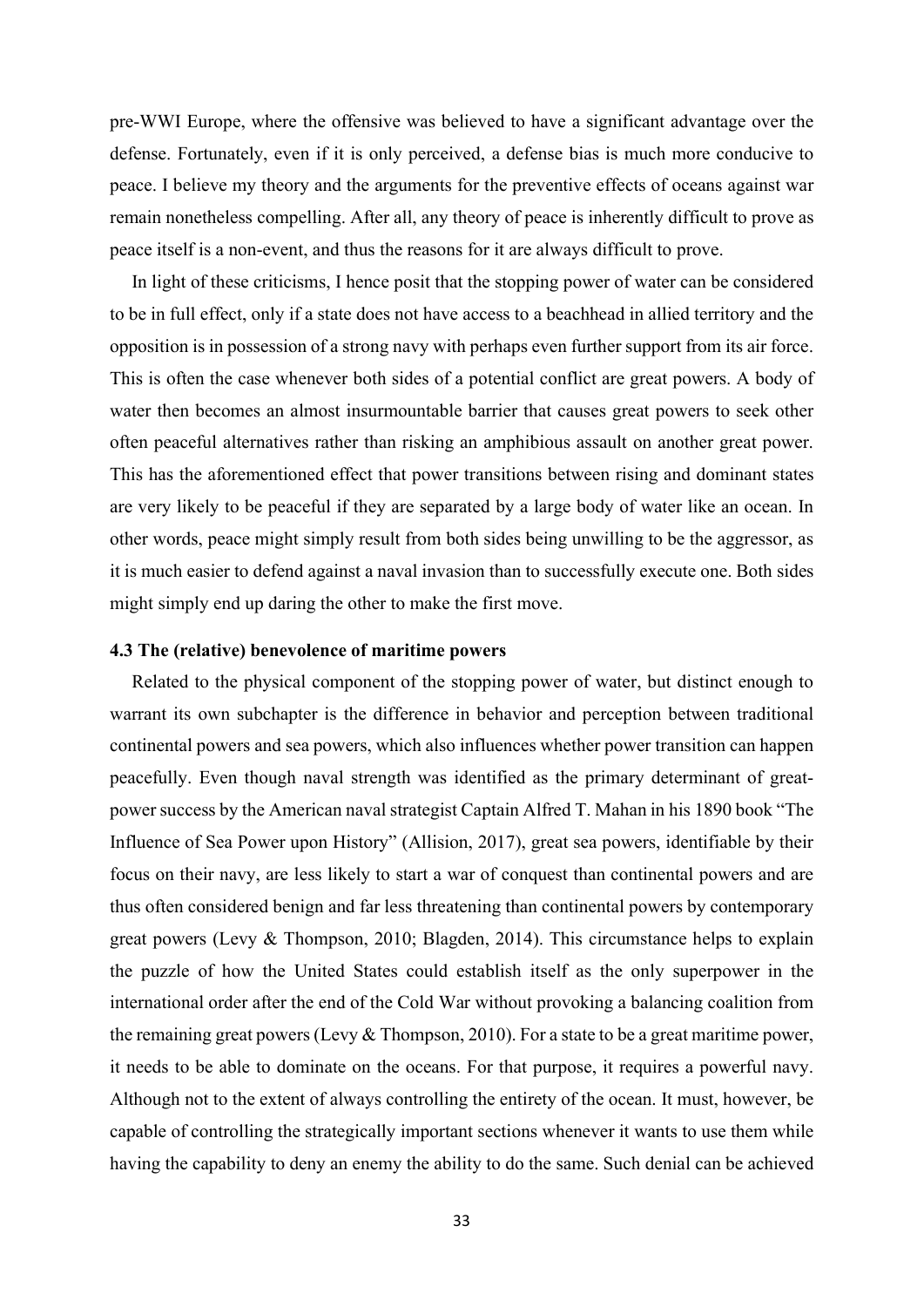by destroying rival navies in battle or, a bit less destructively, by either blockading them in their pons or by denying them access to critical sea lanes (Mearsheimer 2001).

It is often, but not necessarily, insular powers that develop into maritime powers as they are by definition geographically removed from threats to their territorial integrity by rival powers (Blagden, 2011; Levy & Thompson, 2011). Their behavior reflects this. They can afford to focus the majority of their martial capabilities on their navy. In turn, they usually have a smaller army and thus possess less power to dedicate to invasion efforts, as navies are not well suited to conquest. They also have fewer reasons to initiate invasions or wars of conquest as they would rather have other great powers as trade partners (Levy  $\&$  Thompson, 2010). They pose a significantly smaller threat to the territorial integrity of other states, thereby weakening the incentives of balancing against even the most powerful of maritime powers, even if, as a whole, they are more powerful than continental powers. Therefore, it is much easier for a predominant global maritime power to be perceived as benign, since sea power generates security without threatening others' overall political survival (Levy & Thompson, 2010; Blagden, 2014). In short, Levy and Thompson (2010) argue that alliance behavior on the global scale differs from how it has been in continental systems (like Europe for most of its history). A high concentration of sea power is associated with a lower likelihood of balancing by continental great powers as well as with fewer incentives to initiate wars, as maritime powers do not endanger the territorial and constitutional integrity of others (Levy & Thompson, 2010). This assumption is supported by their statistical analyses of the last five centuries of global maritime systems, which shows that the great maritime powers were rarely faced with balancing coalitions. Or, as Blagden (2014) put it, balancing actions are not taken solely as a reaction to an accumulation of power, but rather if a combination of conditions, including offensive capabilities, intentions, and geographical proximity, are met. For instance, the lack of geographical proximity of the US to most of its would-be rivals, the middling offensive capabilities of navies, and the lack of any overt intentions for conquest was enough to preclude both a balancing coalition and war.

As Mearsheimer (2001) would be quick to remind us, the intentions of a state can never be determined with 100% accuracy. A state's martial capabilities decide how dangerous others deem them to be and how much fear they illicit. However, even disregarding the benign intentions of maritime powers, the focus of their military capabilities on their navies makes aggressive wars of conquest highly unattractive, as navies are ill-suited for conquest. When not acting independently but in support of the army, navies can perform three power-projection missions, all three of which can be boiled down to ferrying services for ground troops and only differ in the level of opposition met. Mearsheimer (2001) categorizes them as 1) amphibious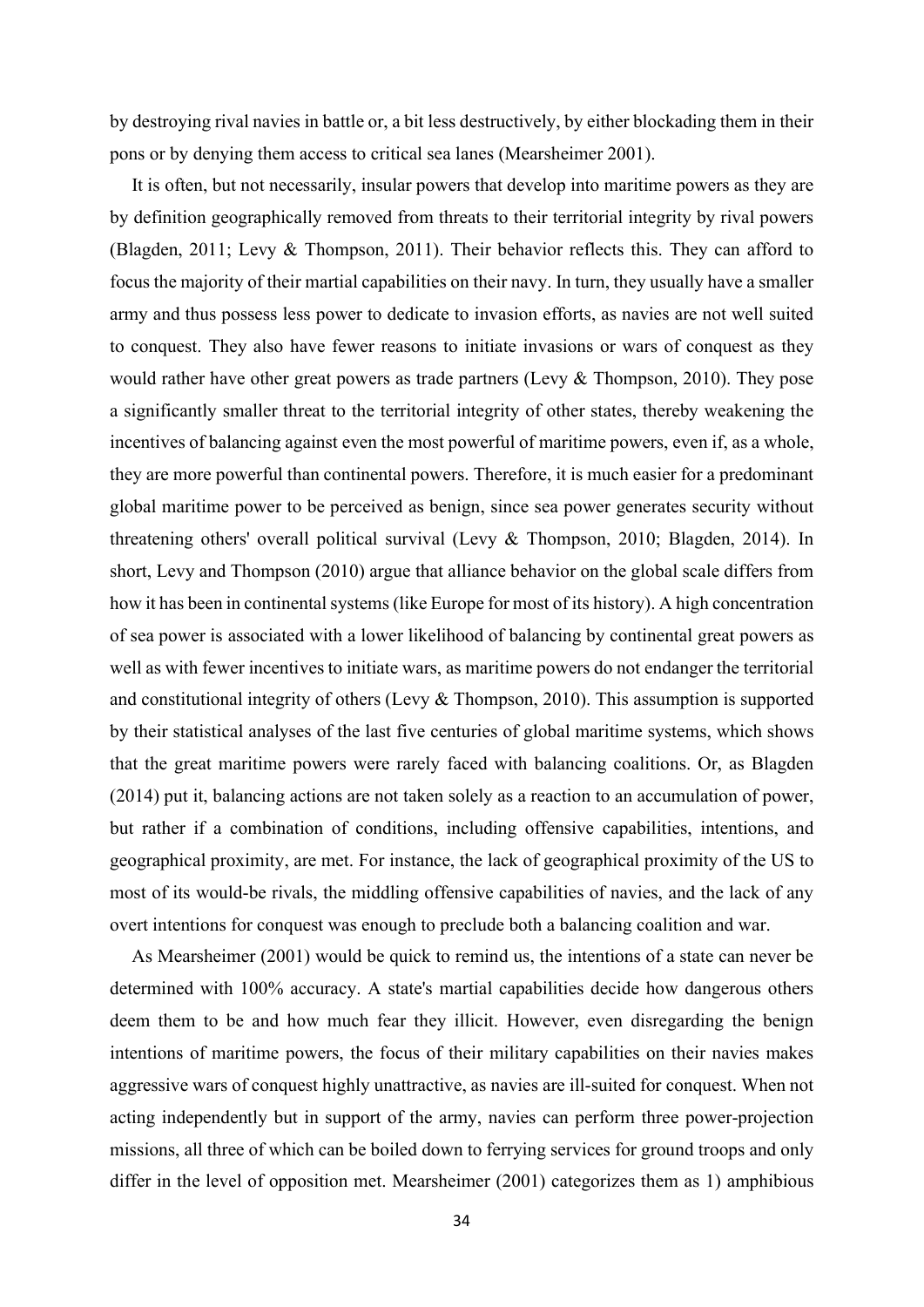assault, where the forces delivered by the navy are met with fierce resistance upon arrival and before a beachhead could be established; 2) amphibious landings, where the troops have ample time to establish a beachhead and engage the opposing forces further inland; and 3) troop transports, wherein the troops are delivered into safe territory controlled by allied forces. It goes without saying that the first is the most dangerous (Mearsheimer 2001). The troops must not only contend with rival forces but also with the full stopping power of water, which is why it is generally avoided unless the distribution of power weighs heavily in favor of the attacking side. The amphibious assault is, however, the most likely outcome if an invasion is launched as amphibious landings would require the defender to fail to erect coastal defenses in time, something that has to be considered unlikely in the current day and age. As previously established, paved roads and railroads have made it very easy for the defender to react in time. Troop transports into friendly yet enemy-adjacent territory would also be rare, as the opposition would try to prevent the success of such missions.

When used independently, on the other hand, there are two ways a navy can project power against another state. They can, for one, employ naval bombardment, usually on coastal cities or military targets, to coerce the adversary to change its policies in favor of the attacker. Alternatively, the navy can be used to perform a blockade in an effort to strangle a rival's economy and thereby force a surrender. Although Mahan refers to it as "the most striking and awful mark of sea power" (Kennedy, 1976 p.253) and while states will obviously suffer when their seaborne trade is severed, there has never been a blockade in modern history that forced a state to surrender, nor do blockades seem to have any significant adverse effects on the army of the state under blockade (Mearsheimer, 2001). In other words, no matter how powerful a state's navy is, in order to seriously threaten the survival of another state, a powerful army is required. Traditional maritime powers tend to be weaker in this department resulting in them being benign by default. Furthermore, in the rare cases that a maritime power has an equally powerful army, as is the case with the modern US, they are still faced with the difficulty of getting armies abroad onto enemy territory, as they are probably insular and thus isolated by oceans.

So, not only are continental powers less likely to balance against maritime powers, but maritime powers are also unlikely to instigate a war. This observation is further reinforced by the fact that continental powers are also more likely to ally with the leading maritime power (Levy & Thompson, 2010). That is because maritime states not only base their power on naval capabilities alone. They put a major focus on economic strength as well. As a result, the leading sea power is, more often than not, also the leading economic power within an international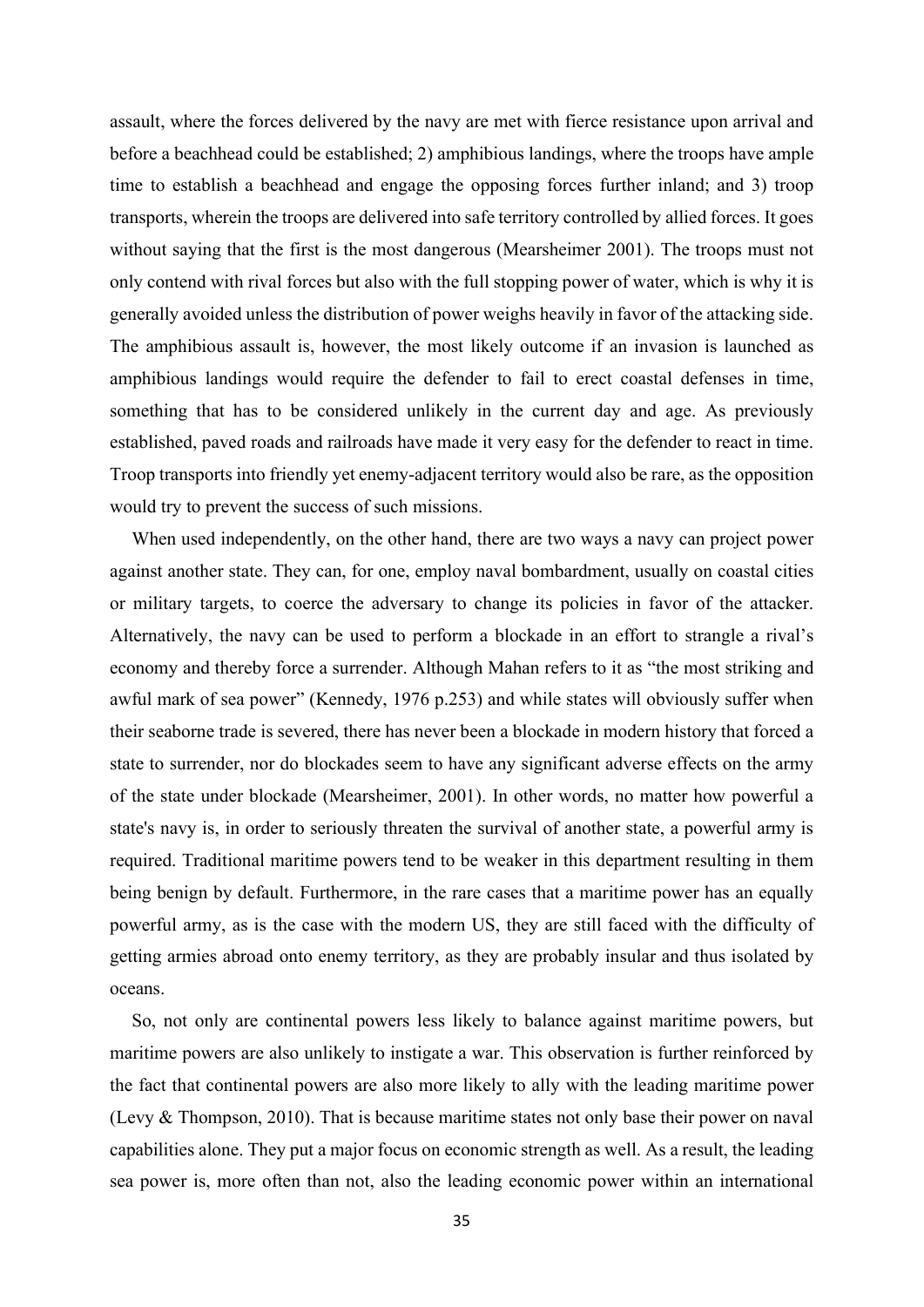order. In fact, the primary purpose their navies serve is the protection and expansion of their trade routes. Moreover, if a maritime power is in a position to do so, it will create and defend an international order that further protects its economic and naval dominance. Since the  $20<sup>th</sup>$ century, this desire for dominance extends to air and space power as well, as the protection of the commons is integral to this continued dominance (Levy & Thompson, 2010). Importantly, this dominance of the markets and the seas rarely involves territorial infringements, thus keeping the fear of conquest in other powers at a minimum. Sea powers traditionally have shown little interest in involving themselves in continental disputes and are known for providing public goods to facilitate trade, making an alliance with them an easy choice for most continental powers (Levy & Thompson, 2010).

There are, however, exceptions to this rule. First of all, when faced with rising powers, leading maritime powers base their response to them on the rising power's commercial policy. Because of their oftentimes global trade networks, maritime powers have a tendency for liberal "open-door" policies as their foreign economic policy. There is likely to be cooperation between the dominant and the rising powers if their foreign commercial policies align, i.e., if both have a preference for a liberal "open-door" economic order (Lobell, 2001). If this is not the case and the dominant power sees a danger to its economic and national security interests in the foreign economic policy of the ascending power, it might decide to shift from accommodation and cooperation to containment (Lobell, 2001). Accommodating a non-liberal rising power with a conflicting foreign trade policy to the detriment of the liberal dominant power would signal its growing weakness while simultaneously giving the rising power the confidence and resources to assault the remaining global interests of the dominant power (Lobell, 2001). A rising power with a preference for a different commercial order is also more likely to cheat or renege on agreements to undermine the existing order (Lobell, 2001).

It is important to note that a state's foreign trade policy does not need to correspond with either its political system (a politically liberal, commercially imperial state, is just as possible as a politically autocratic, commercially liberal state) or its domestic trade policy (for instance a state might be protectionist at home while it imposes an open-door policy on regions it dominates). Additionally, the international economic orientation of a state can change over time, particularly during its decline (Lobell, 2001). Cooperation with a rising power that has a different foreign trade policy would be incredibly dangerous for a leading maritime power, as it endangers its economic primacy even as the stopping power of water protects its territorial integrity. Thus, it might decide to seek a confrontation if the opportunity presents itself. Alternatively, maritime powers might consider an amphibious assault to become necessary if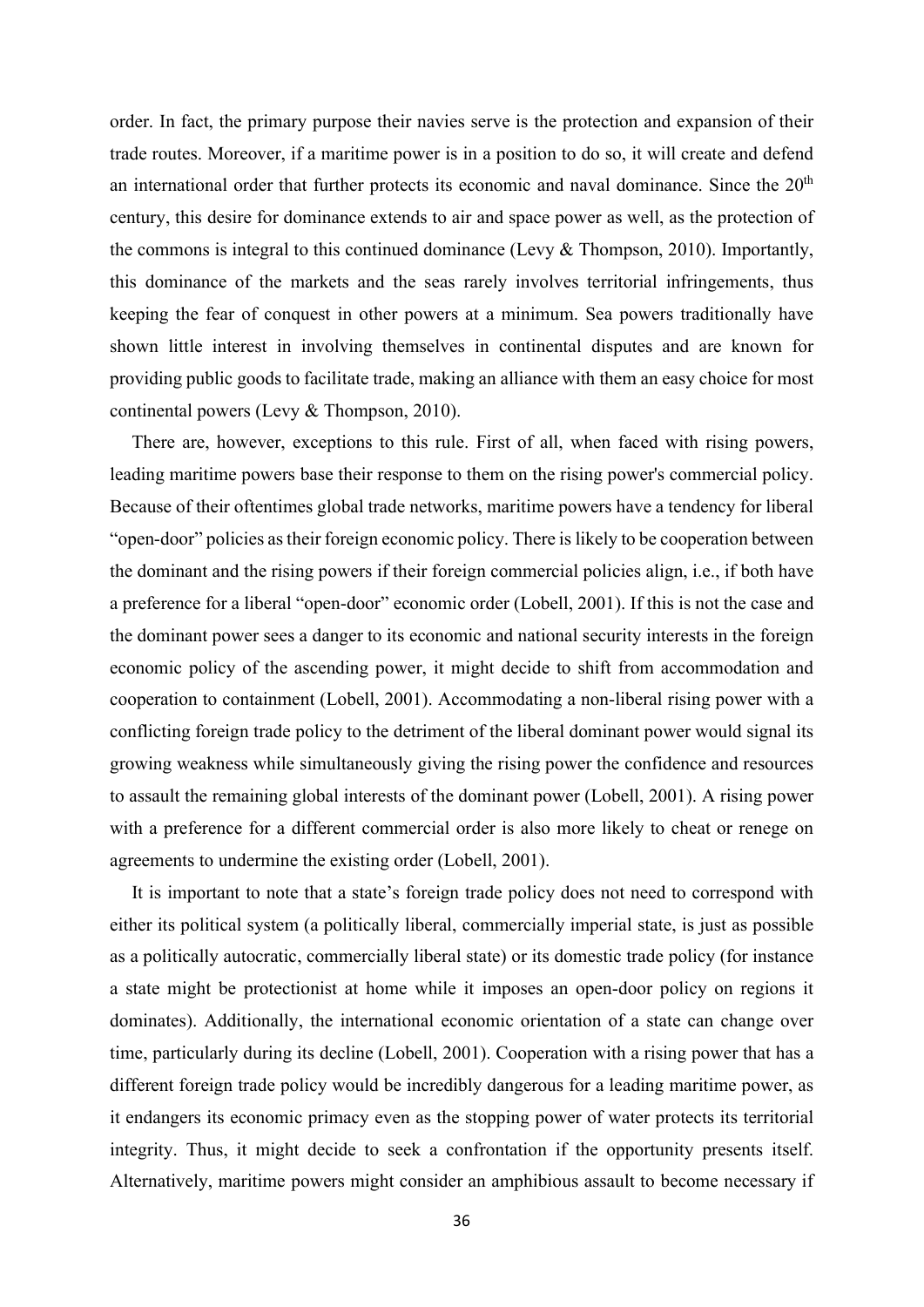an aggressive continental actor accrues sufficient power to overcome the stopping power of water themselves, thus endangering the maritime power's own security (Blagden, 2014).

# 4.4 Criticisms against the benevolence of naval powers

There is a discussion, whether the difference in behavior and perception of maritime powers is genuinely because of their naval focus or whether it is simply the result of their status as insular powers. As Blagden (2011) notes, it is insular powers that tend to be great sea powers as they benefit from the absence of other great powers on their landmass. In fact, no leading sea power has also been a continental power since 1699 (Blagden, 2011). This is hardly surprising as continental powers need to focus on land armies first to secure their survival against rivals on the same landmass. Afterward, only the most successful of continental powers can afford to build up a significant naval presence, and even then, they rarely have the resources to match an insular power that can focus most of its resources on naval capabilities, as seen in the naval build-up race between Britain and Imperial Germany during the lead up to the first World War. Blagden (2011) questions whether it is really the focus on naval strength that makes maritime forces appear as benign and non-threatening or whether this perception is simply the result of maritime powers also being insular. This difference is important as states obviously cannot influence whether they are insular or not. Blagden (2011) himself states that insular powers need to acquire maritime capabilities to even have the option to conduct aggression. An insular state's attempts to build up a navy would therefore be considered threatening.

However, insularity does not guarantee that a state develops into a maritime power (Levy & Thompson, 2011). Access to a coast, independent of insularity, is the only thing necessary for becoming a sea power. Many strong insular states did not become maritime traders, most notably Japan during its centuries of isolationism (Levy & Thompson, 2011). Likewise, the presence of large neighbors has not always prevented non-insular coastal states from becoming maritime powers, as the Netherlands or Portugal have proved (Levy & Thompson, 2011). All in all, this shows that the relationship between insularity and a state's strategic orientations is probabilistic rather than deterministic; there exists an apparent variation in the relative emphasis on maritime versus continental orientations in coastal states. Sea powers might attract great power allies by creating global public goods, but it is their lack of territorial ambition in the home region that made sea powers less threatening than predominant land powers (Levy & Thompson, 2011). In other words, there have been benign maritime powers that did not have the luxury of insularity. Therefore, it is not solely a matter of insularity whether a state is considered a benign maritime power.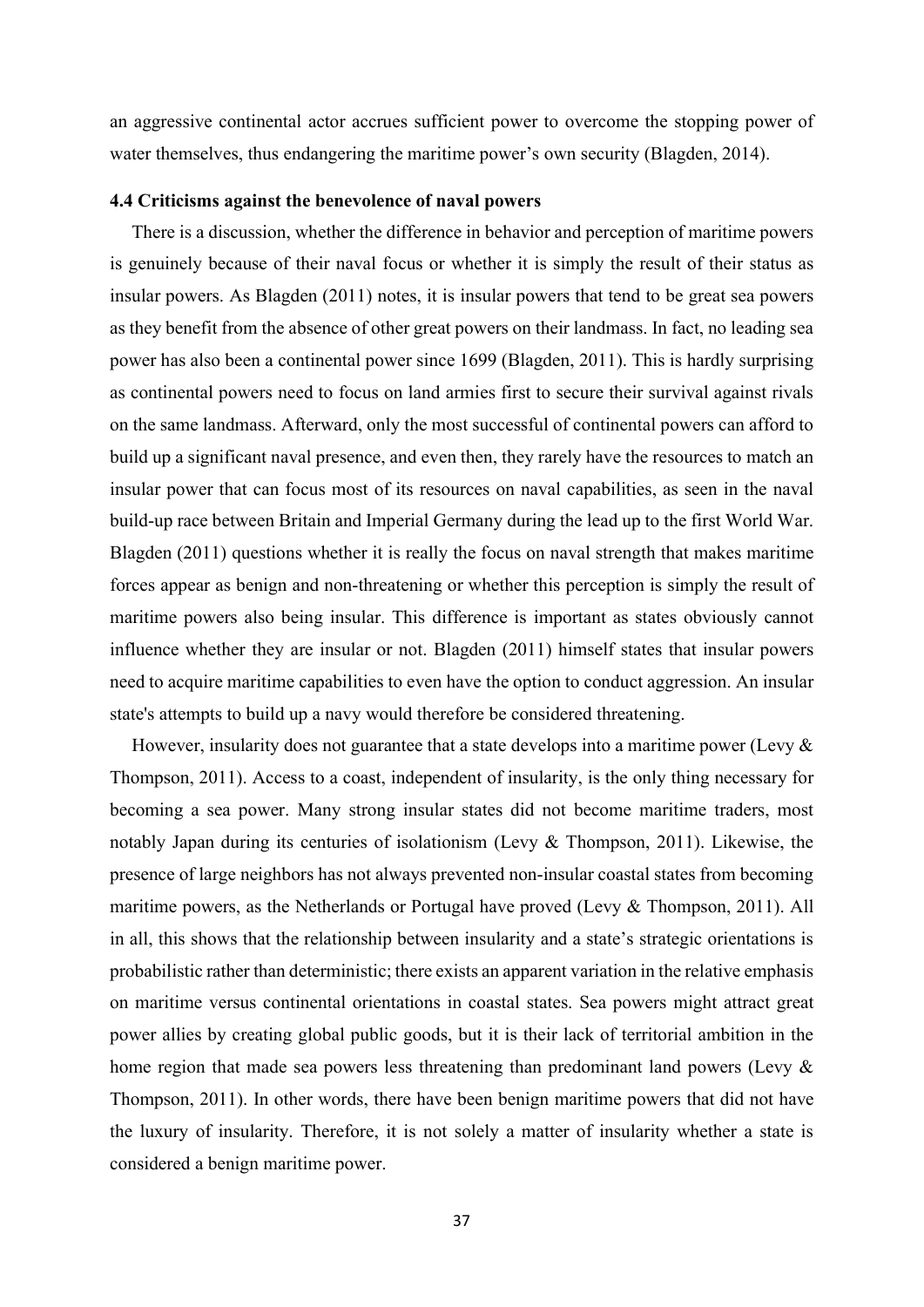In summary, becoming a maritime power is a conscious decision, regardless of the geographical makeup. While it is easier and more desirable for insular power to archive, as it is the only way to facilitate at least some power projection, continental powers can also decide to orientate themselves towards a maritime focus. The only necessary condition is a coastal location.

## 4.5 Summary of the theoretical framework

In conclusion, the combination of the difficulties involved in successfully orchestrating an amphibious assault and the lack of both ground-based military capabilities and interests of maritime powers to even attempt territorial conquests leads me to posit that power transition between great powers have a strong tendency to remain peaceful when an ocean separates the participating parties. The theory assumes that peace is most likely when both the rising and the incumbent power are maritime powers, or at the very least possess significant naval capabilities, as maritime powers have a tendency to prefer liberal trade. Two maritime powers are thus more likely to have aligning foreign economic policies. A shift in the leadership of the international order would thus leave the order itself mostly unchanged, thereby increasing the chances for a peaceful transition as the dominant power would retain its economic prosperity. Additionally, sea power also minimizes the security dilemma because maritime forces enforce the stopping power of water while being simultaneously ill-suited as a tool for conquest. They also preserve economic openness; all the while being considered less threatening than ground forces. Furthermore, maritime powers have few incentives to be the aggressor in a war, as long as their economic prosperity is not threatened (Levy & Thompson, 2010, Lobell, 2001). Thus, sea power can be considered intrinsically more benign (at least in relative terms) and are likely to garner more allies than enemies (Blagden, 2014; Mearsheimer, 2001). They are therefore more likely to participate in a peaceful power transition.

The only constellation more likely to produce a peaceful power transition is between two landlocked continental powers separated by oceans without coastal access, simply because of a lack of capabilities from both sides to reach each other. However, as history has shown, this to be relatively rare; The dominant power has long since been a maritime power because of the superior capability for economic growth. So, for states to become powerful enough to become a rising contender, they also require significant naval capabilities for the purpose of power projection and, more importantly, economic prosperity. Therefore, most contenders are maritime powers – as was the case with insular powers like the US and Japan – or they attempt to build up their naval capacities throughout their rise despite their continental nature, as can be observed with continental powers like Imperial Germany and the current efforts of China. In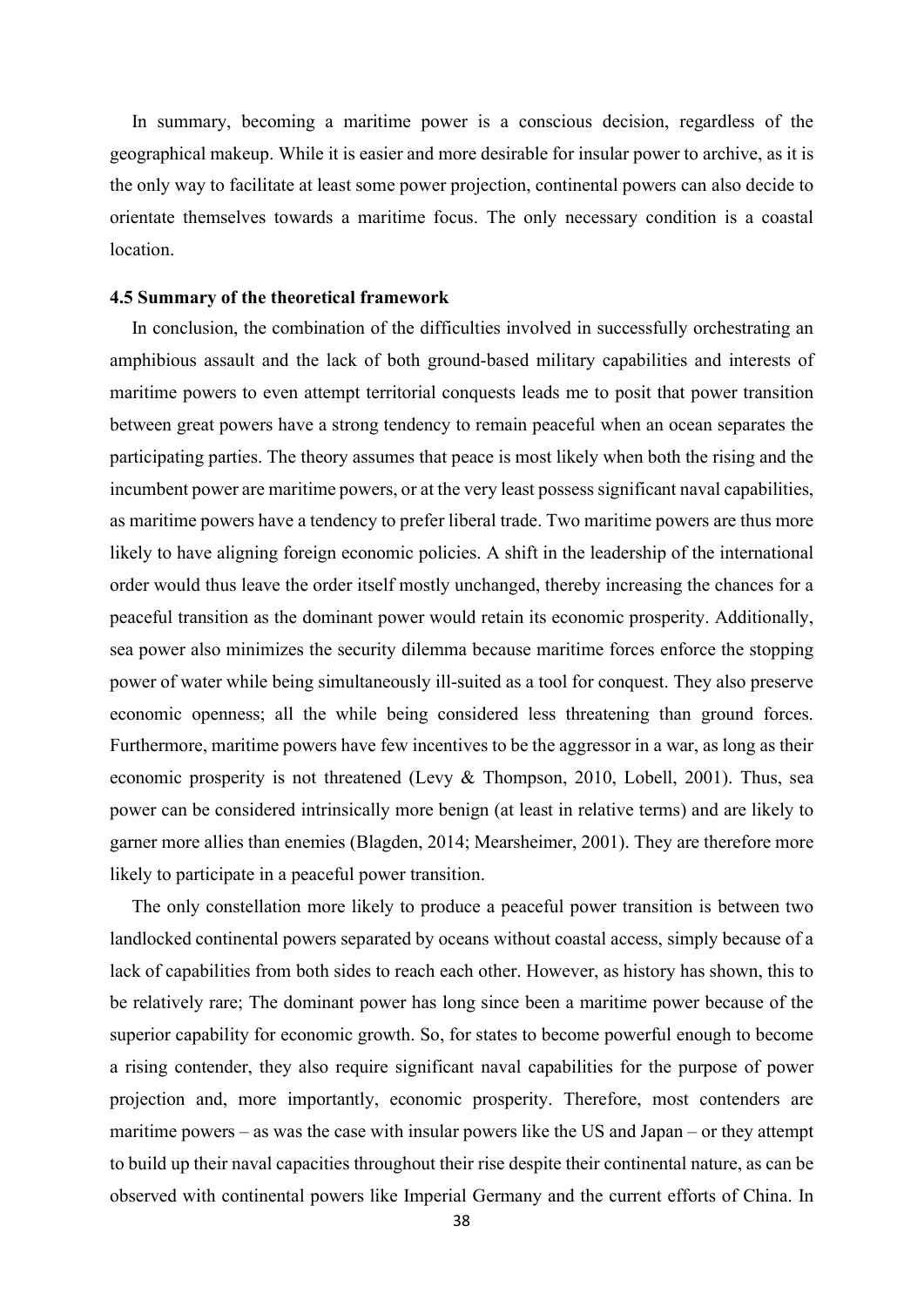the following chapter, I endeavor to illustrate how an application of my theory can explain the different outcomes of the various power transitions that happened in the  $20<sup>th</sup>$  century, as well as offer valuable insights into the future of the Sino-American power transition.

# 5 Power Transitions in the 20th century – Testing the Theory

# 5.1 Case Selection – an overview of the last 150 years of power transition

As mentioned in the previous chapter, my selection of power transition cases will be limited to the last roughly 150 years. I believe this timeframe offers the best balance between an acceptable level discrepancy in terms of socio-political and technological differences while also providing a sufficiently high sample size of power transitions to reasonably facilitate a qualitative comparison between them. Including the ongoing power transition between the US and China, there are a total of six power transitions in the timeframe between the late  $19<sup>th</sup>$ century and today. I base my selection on Allision's (2017) own analysis on power transition but use slightly stricter selection criteria as I will only analyze power transition where the position of the incumbent dominant power within the international order is endangered. For this reason, I excluded the inner-European power transition between the dominant England and France and the newly reunified Germany, which began in the 1990s. In chronological order, these power transitions are:

- between the British Empire and the United States,
- between the British Empire and Imperial Germany,
- between Nazi Germany and the United States
- and concurrently between Imperial Japan and the United States,
- between the Soviet Union and the United States,
- and finally, the contemporary transition between the People's Republic of China and the United States.

Even with a relatively limited number of transitions, it is, of course, impossible to analyze all of them in appropriate depth in the context of this thesis. Which is why I will instead use this subchapter to offer an abridged overview of all the power transitions, wherein I will briefly illustrate how my theory of the stopping power of water decisively influenced the outcome of each of them. I then dedicate the subsequent subchapters to provide an in-depth analysis of two power transitions (the ones between the British Empire and the United States and the British Empire and Imperial Germany) to prove once again that it was the stopping power of water that dictated whether the power transition was peaceful or not. Likewise, the potential outcome of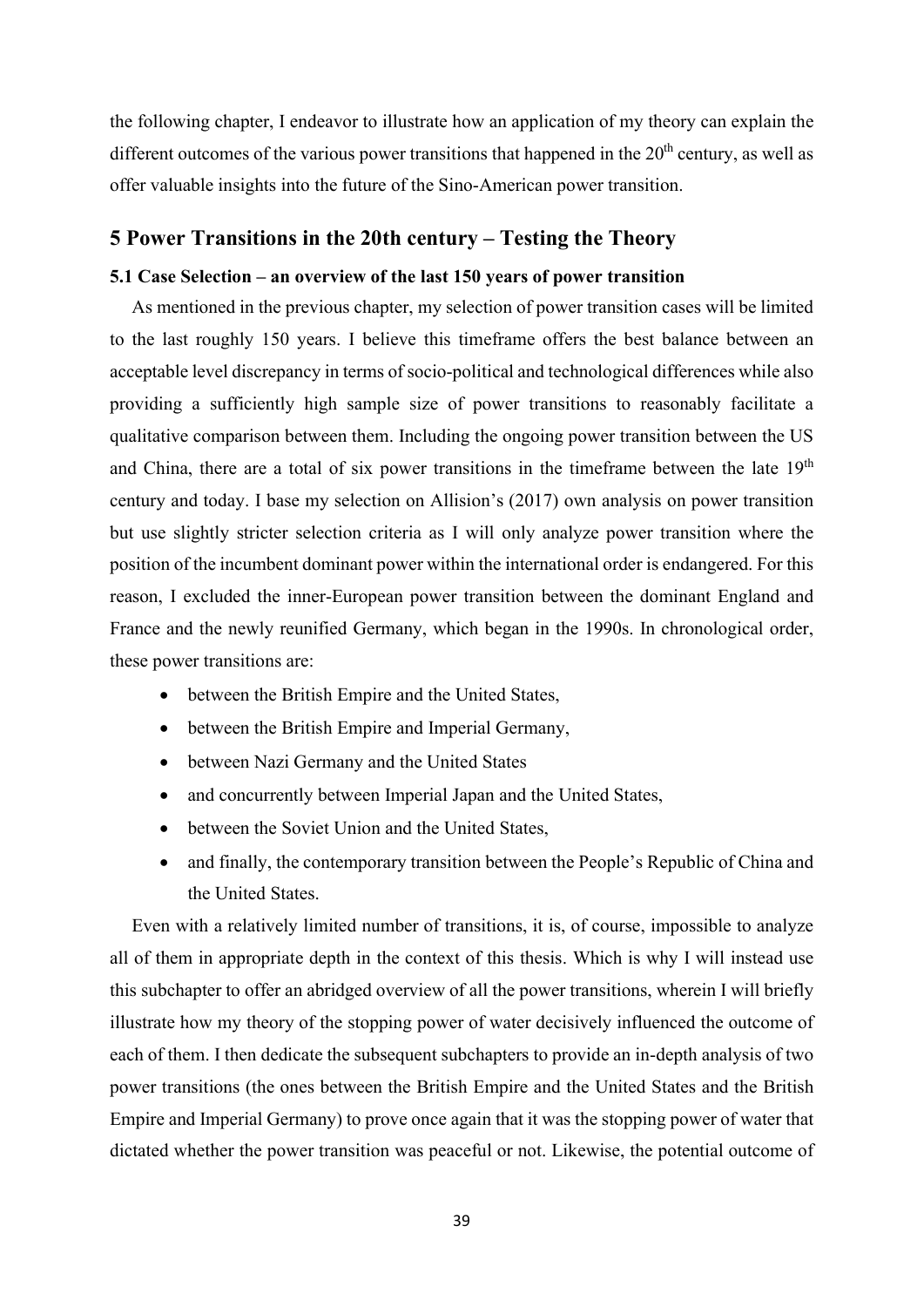the present-day power transition between the US and China will receive its own dedicated chapter.

When looking at the five completed power transitions, two of them (USA vs. Britain and USA vs. the Soviet Union) have been peaceful while the other three ended in a war (Britain vs. Germany, the USA vs. Germany, and the USA vs. Japan). It becomes immediately apparent that all of these transitions involved large bodies of water in one form or another, yet 60 percent of them escalated to war. Does that mean my theory has already been falsified? I do not believe this to be the case. My theory is a fair bit more nuanced than saying the presence of water always leads to a peaceful transition. Allow me to demonstrate by going through each transition individually. First, the power transition between the then incumbent British Empire and the rising United States, this case seems quite clear cut: the great powers were separated by the Atlantic Ocean, and thus the power transition was peaceful, as predicted by my theory. In reality, the effects of the Atlantic Ocean were a bit more complicated than just the physical separation it offered. There were several factors derived from the presence of an ocean that were conducive for a peaceful power transition, but more on that below. Likewise, the reasons behind the escalation to war that resulted from the power transition between Britain and Imperial Germany despite their separation by the North Sea and why it nevertheless complies with my theory will be explained in a subsequent section. For now, suffice it to say that it was not solely the comparatively smaller size of the North Sea and the English Channel that was responsible for the war.

But before that, allow me to briefly illustrate two power transitions that happened concurrently and together made up both theaters of the Second World War. The rise of Nazi Germany and Imperial Japan and their respective power transition with the US. Why were neither of these transitions peaceful when both rising countries were separated from the dominant US by the Atlantic and Pacific Oceans, respectively? Especially considering the pacifying effect, the Atlantic had on the British-American transition. Allision (2017) lists the European Theater of the Second World War as a power transition between Germany and the other great European powers Britain, France, and the Soviet Union since Germany's main goal was supremacy over Europe both on land and on the seas. I cannot entirely agree with this categorization. While Germany's goal was undoubtedly regional hegemony in Europe, which can be considered a local form of power transition, the global power transition itself was still very much between the US and Germany. Had Germany successfully overcome the multipolar system on the continent and thereby become the regional hegemon of Europe, it could have rivaled the US in power. And as previously established, regional hegemons do not want peer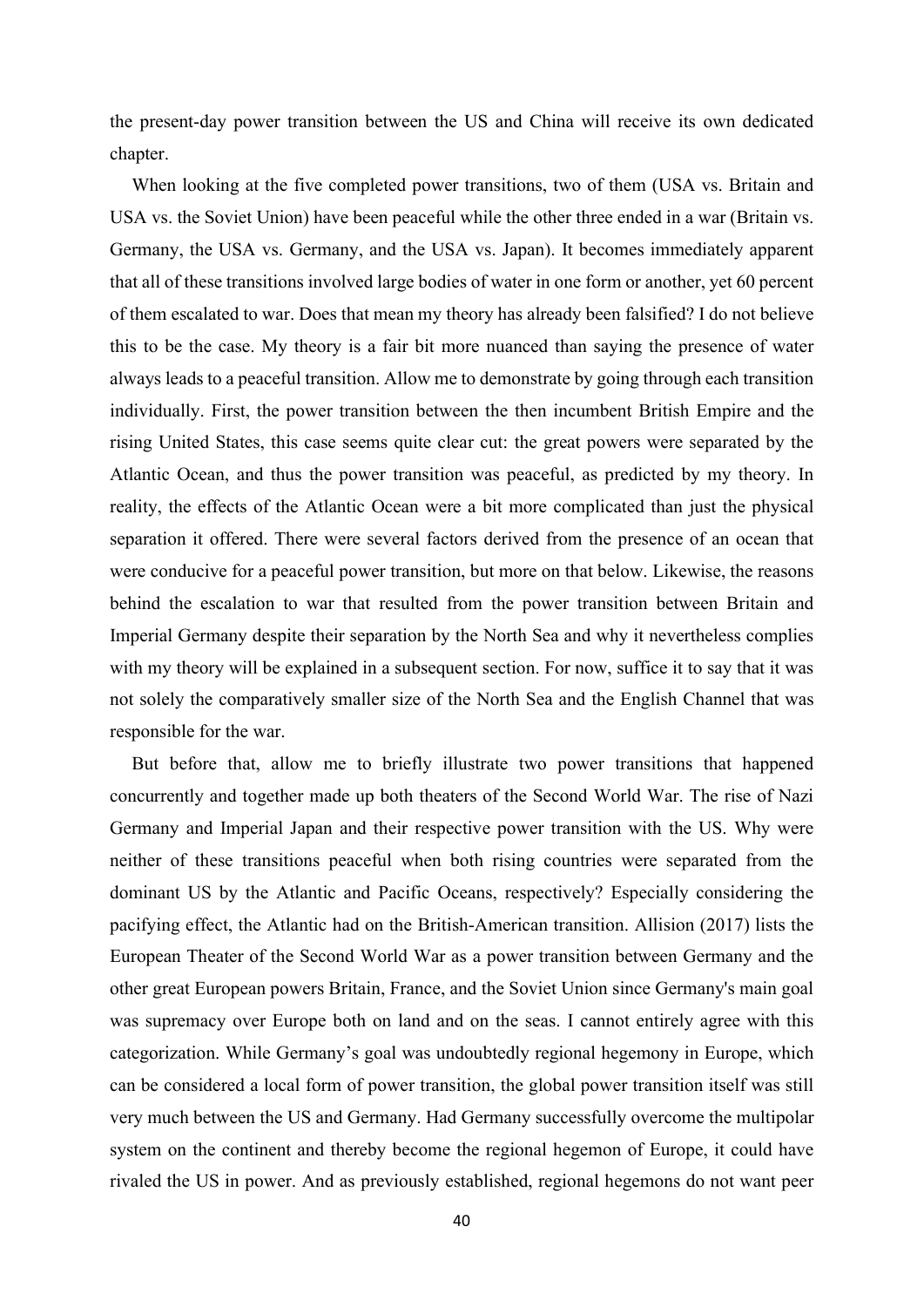competitors (Mearsheimer, 2001). Thus, one would have expected the US to have intervened much earlier. Instead, because of the stopping power of water, the US decided to pass the buck of balancing against a rising Germany to the other European powers (Toft, 2005) and only entered the war after a direct attack by fellow axis power Japan on Pearl Harbor. Even then, the US only officially declared war against Japan. It was actually Germany's declaration of war against the United States soon after that finally pulled the US into the European war and allowed President Roosevelt to implement a Germany-first strategy (Taliaferro, 2012).

When Washington finally joined the war, the difficulty of amphibious assaults made itself very known, as America had to land its forces in continental Europe. Even against an enemy that was already stretched thin by a war on two fronts and with the assistance of British and other allied forces, the landing of American forces in Normandy, better known as Operation Overlord, was one of the most hard-fought and bloody allied victories of the western front. And the operation happened under the conditions outlined by Mearsheimer (2001) that maximize the odds for a successful amphibious assault. Germany, at this point, was both an enemy on the verge of catastrophic defeat and one that was defending a vast expanse of territory (Mearsheimer, 2001). One can only imagine what would have happened if the German forces did not have to focus on two fronts. It is safe to say that in this instance, the stopping power of water cannot be denied, even if it was not enough to prevent a war between the rising German Third Reich and the dominant United States.

Furthermore, in keeping with German traditions during its rise, Nazi Germany rearmed itself primarily as a continental land power. Germany was on a quest for more Lebensraum and started the war with the express purpose of territorial expansion (Allison, 2017; Beevor, 2012; Kennedy, 1987). This dichotomy in nature compared to the maritime USA further weakened the stopping power of water and spurred on the confrontation between the two powers. All that said, the reluctance displayed by the US as a result of the stopping power of water was extensive. I do not believe that it would not be too far-fetched to claim that in a counterfactual reality, wherein Japan decided against the raid on Pearl Habor, the US might have decided to stay out of the war in the "old world" altogether. Assuming, however unlikely, that this would have allowed for a German victory, the US might have then found itself forced into an arrangement with a regional hegemon whose ideology was antithetical to its own, similar to what had happened in the Cold War.

The case for US restraint in the Pacific Theatre due to the stopping power of water is even stronger. There were no great powers that the US could have passed the buck to in Asia, yet they were still hesitant to intervene directly against the rise of Imperial Japan. For the longest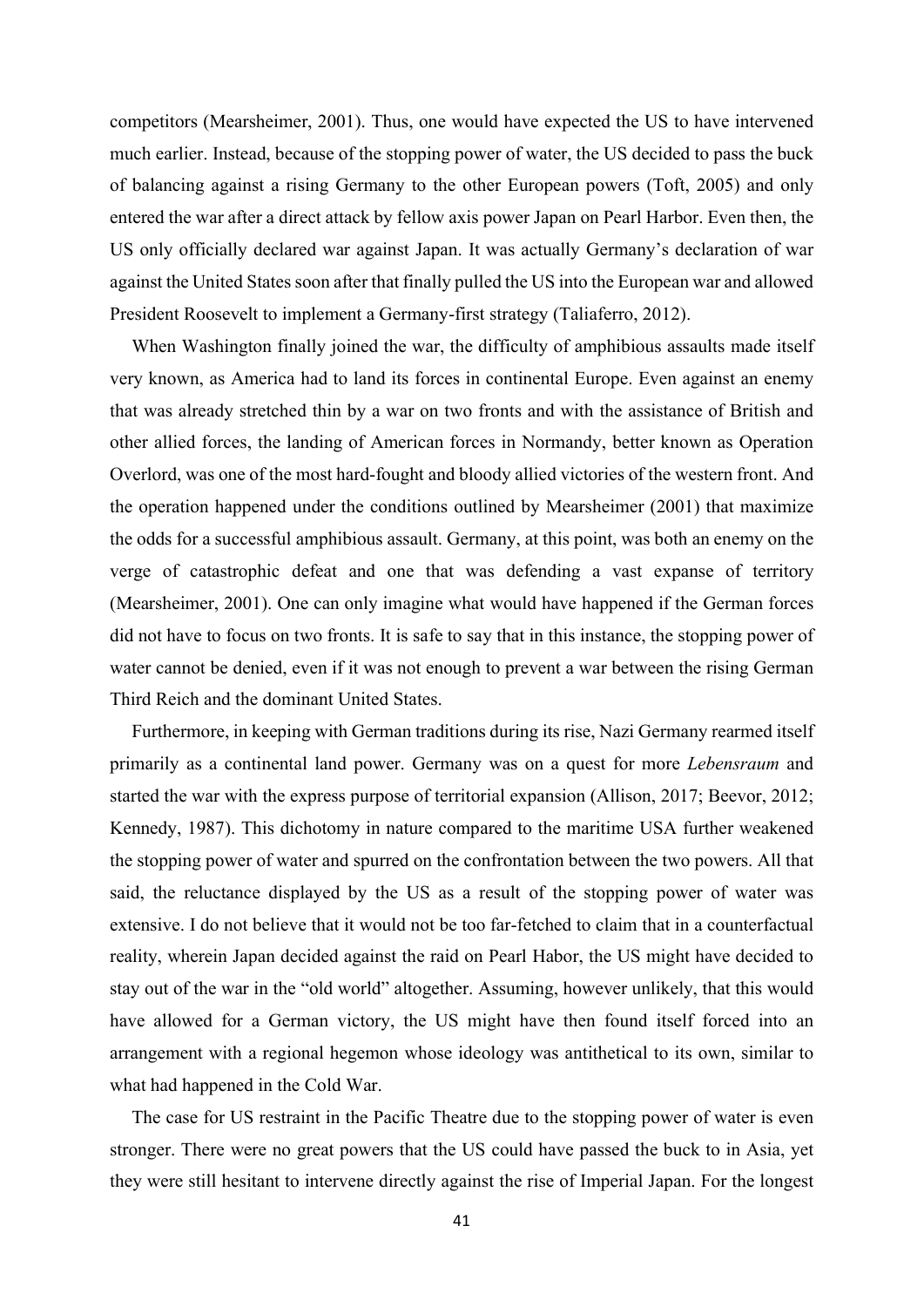time, the US tried to deal with Japan by putting it under heavy sanctions in a way that is similar if more far-reaching to Washington's recent containment policy against China. Like China today, Japan challenged the regional order in Asia established by America's Open-Door policy (Allision 2017). The US became increasingly convinced that Japan was planning on "redrawing the map of Asia to exclude the west (Storry, 1979 p. 159)". Japan intended to create the Greater East Asia Co-Prosperity Sphere, thereby promoting economic and cultural unity without Western influences. The United States interpreted the purpose of this Co-Prosperity Sphere as the facilitation of an "autarkic economic development through territorial expansion" and thus considered it not just predatory (Taliaferro, 2016 p. 173) but also threatening towards American interests in the area. The parallels with China's current foreign policy in the South China Sea are once again evident, even if China has yet to display any overt desires for territorial expansion (aside from Taiwan). Faced with a rising power, whose foreign trade policy was incompatible with their own, it made further cooperation unfeasible for Washington, resulting in a policy of containment.

However, it was actually Tokyo, made desperate by Washington's increasingly severe sanctions and culminating in an embargo on the desperately needed oil, that initiated military hostilities against the US. Those hostilities are well within the scope of my theory, as the infamous attack on Pearl Harbor was "only" an air raid and not an amphibious assault. Japan had no plans for invading Hawaii; they simply wanted to keep the US out of the war by preemptively destroying the US's Pacific Fleet as a sort of "knockout blow" (Allison, 2017). That, however, was a disastrous miscalculation. As it turned out, bombardment is not just unsuited for convincing an enemy to surrender (Mearsheimer, 2001), it is equally bad at convincing them to stay out of a conflict altogether, especially if most of the enemy fleet survived the attack, as was the case during the attack on Pearl Habor. While it did allow Japan to conquer the resource-rich territories in Southeast Asia and Dutch East Indies and opened the way for several great tactical victories against America and Britain, the successes were shortlived. As a reaction to the brazen attack on Pearl Harbor, the US declared war on Japan which led to its almost complete destruction in 1945 (Allison, 2017). It subsequently also entered the war against Nazi Germany, as the two nations were allied. Taliaferro (2016, 2012) even argues that the Roosevelt administration purposefully let the relations with Japan escalate to justify joining the war against Germany in Europe. While the Pacific Theatre was mainly a naval engagement, the casualties on both sides were horrendous whenever ground forces were deployed. So much so that when the US leadership was faced with the prospect of invading the home islands of a, at this point, severely weakened Japan, they instead opted to use nuclear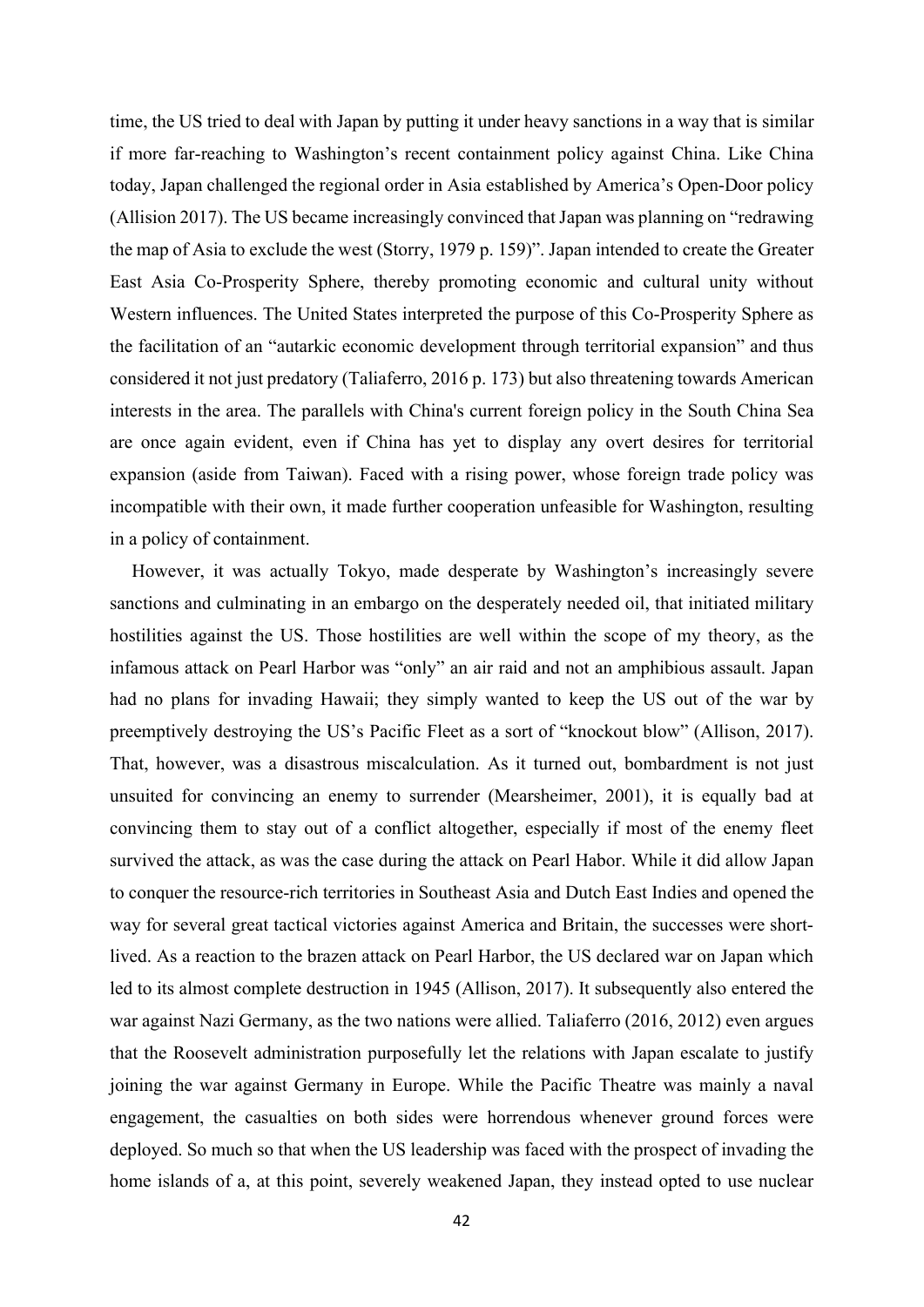weaponry to force Japan into unconditional capitulation. Proving once again how powerful the stopping power of water weighed into American considerations during the second world war.

However, there is an argument to be made about how Japan's aggressive wars in the Asia-Pacific region seemingly go against my theory. Japan is, after all, an insular state and had to overcome the stopping power of water over and over again in their conquests of Asia. However, despite its nature as an insular power, Japan was not maritime trade-focused power. Additionally, Japan faced no great powers in Asia, only weaker powers, and was thus able to act like a land-locked continental power (Toft, 2005; Mearsheimer, 2001). Japan, most notably, also used Korea as a beachhead for the Japanese campaigns in northern China, thereby circumventing the need for amphibious assaults. All the while, the European colonial powers had their hands full defending their homelands against German aggression, as was the case with France and Britain, or, in the case of the Netherlands, were a maritime power with no meaningful armies to defend colonial holdings, to begin with. Thus, Japan had mostly free reign as the stopping power of water was severely weakened by the lack of martial capabilities of their opposition, both on land and on the sea. Even China, for all its size and historical supremacy, posed little threat. Then known as the Republic of China, it had stumbled from crisis to crisis since the Opium wars and was in no position to meaningfully oppose the highly industrialized Japanese forces. The Japanese occupation of large parts of China that followed can be considered the culmination of what is now referred to as China's century of humiliation, which still affects China's foreign policy today (Kaufmann, 2010).

For the sake of brevity, I omitted a lot of the complexities surrounding the American entry into the Second World War, but I am convinced that the central role the insular nature of the US played in it remains valid, nonetheless. In short, the US has shown remarkable restraint during the rise of both Nazi Germany and Imperial Japan. More so than it would have if there had not been oceans separating it from its would-be rivals. One must only look at the date of the US's entry into WWII to see how hesitant the US was about the prospect of fighting overseas wars. This is a testament to my theory and the stopping power of water as a whole. Even when the rising power has a radically opposing ideology and the aggressor of a war that spanned an entire continent, history has shown that the dominant power will still hesitate. In the case of the US, war was only declared after it suffered a direct attack on its own sovereign territory. It is highly doubtful that the US would have shown the same restraint if a country like Mexico had been the one on the rise. My theory is even valid if one subscribes to the "back door to war" thesis, wherein the Roosevelt administration was eager to join the war but required and thus engineered an inciting incident to justify it (Taliaferro, 2012; first formulated by Tansill, 1975).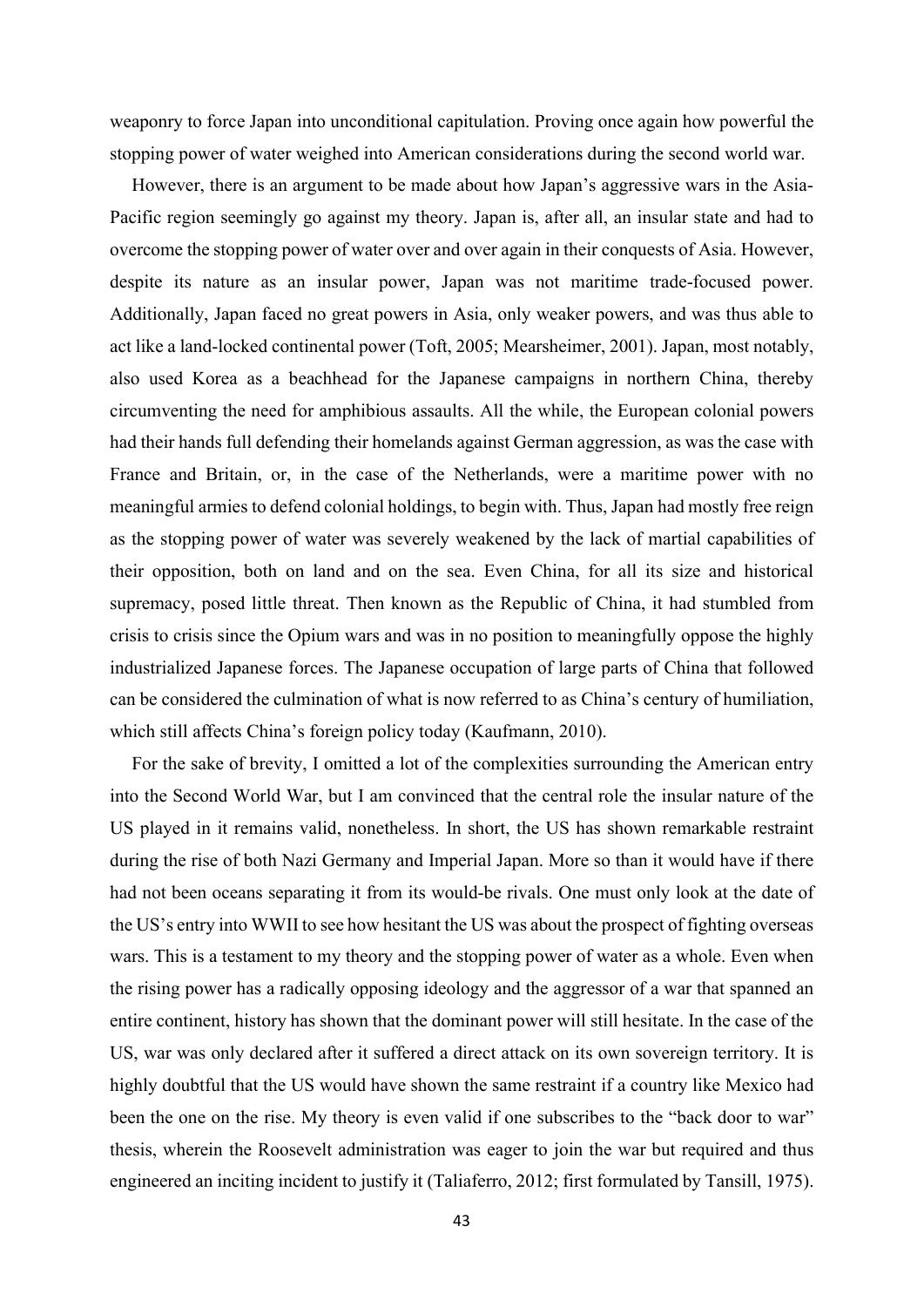I posit that the need for an excuse to fight overseas wars only proves the potency of the stopping power of water, and I argue that something less devastating than Pearl Harbor might not have been enough to convince Congress.

My theory of how stopping the power of water prevents power transitions from escalating into an open conflict is on full display in the transition between the US and the Soviet Union. The relationship between the two was marked by numerous crises (even proxy wars) and economic, scientific and ideological competition. However, in the end, it did remain peaceful if sometimes severely strained. There was never a hot war between the two countries at the center of the transition. Only this time, the argument for peace was further exacerbated by the existence of nuclear weapons. This pushed the offense-defense balance further towards a defense advantage. Combined with the strenuous and ultimately short-lived alliance with the US following the resolution of WWII, these circumstances allowed the Soviet Union to successfully rise to become a regional hegemon, splitting the world into two spheres of influence between the two superpowers. As mentioned above, China has since suggested a similar arrangement but has thus far been rebuffed by the United States (Allison, 2017).

The stopping power of water and the threat of nuclear deterrence forced the US to accept the Soviet Union as a peer competitor. Both sides tried to outdo each other in other realms to claim global supremacy of not just their country but also their ideology, a parallel that also becomes increasingly important to the Sino-American relationship. During this period aptly named the Cold War, the two growing superpowers employed anything short of open warfare to not fall behind their rival. Many point to nuclear deterrence as the source for the two countries' mutual recognition of constraints on competition which paved the way for them to attack each other using everything aside from direct conflict (Allison, 2017; Toft, 2005). And while the influence of nuclear deterrence cannot be denied, I argue that nuclear deterrence was only as effective as it was thanks to the physical separation by both the Atlantic and the Pacific. In the end, the stopping power of water was essential in ensuring that the US did not resort to direct military intervention against their new rival. Especially early on when the Soviet nuclear second-strike capability was not yet assured and the USSR, and most of Europe for that matter, was still recovering from the death and destruction inflicted by WWII.

The US kept up this restraint even as the Soviet Union began to challenge the US both technologically by launching the first satellite (Sputnik in 1957) and the first human (Juri Gagarin in 1961) into space, as well as economically when its industrial production rapidly rose to 173 percent over prewar level by 1950. Likewise, the official annual economic growth of the USSR averaged 7 percent between 1950 and 1970, which caused many in the US to fear that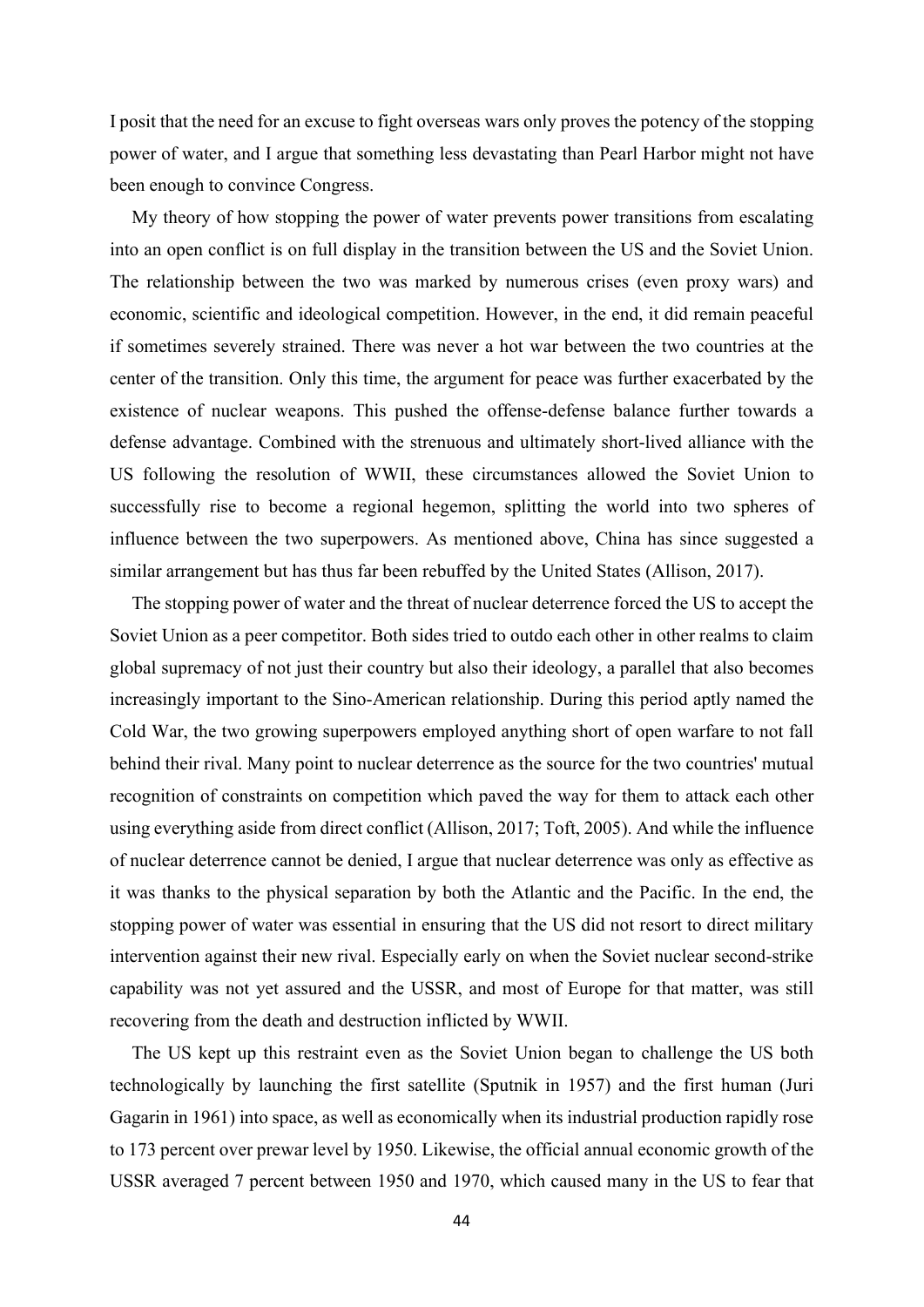the Soviet Union might eventually rival or even surpass them (Allison, 2017). Once again, drawing a parallel to the ongoing situation between the US and China. While the USSR was never able to make economic preeminence a reality, it did manage to overtake the US in two key areas: military spending and production of iron and steel, both in the early 1970s (Allison, 2017). It undoubtedly worried US leadership, yet a combination of nuclear deterrence and the stopping power of water made war unfeasible. Some will certainly argue that it was solely nuclear deterrence that prevented open hostilities.

However, I believe this to be a gross oversimplification as nuclear deterrence would have been far less effective if the geographic distances involved had been shorter or at least easier to traverse. Without the stopping power of water posing as such a difficult barrier to cross, a conventional war between the two powers would have been feasible if both powers act rationally. Rational powers are more likely to accept defeat in war and perhaps even subjugation as preferable to the mutual destruction resulting from resorting to nuclear weaponry. Nuclear deterrence theory itself also operates on the assumption that both sides are rational. Otherwise, it also cannot function properly as an irrational power might just launch a nuclear warhead regardless of the consequences. There have been conventional conflicts during the Cold War that proved that states are reluctant to use nuclear weaponry, even if they were on the losing side. The most notable example of this was the Korean War from 1950 to 1953 (Towle, 2005). This conflict is particularly enlightening because of its back-and-forth nature, with both the USsupported South and the Soviet and Chinese-supported North being pushed to the brink of defeat. Yet both sides acted as rational actors and restrained from using nuclear weapons. In other words, there needs to be more than just nuclear deterrence that makes war unattractive to both parties of a power transition. The stopping power of water serves this purpose excellently. Notably, the Soviet Union was equally reluctant to face the US in open war for much of the same reasons, proving that the stopping power of water works both ways and affects the rising state just as much as the dominant state.

This section served the purpose of quickly verifying my theory using three of my six sample cases for power transition in the last 150 years. I have alluded several times to the current power transition between the US and China, both in the war against Japan and the peaceful transition with the Soviet Union. Which is why I will dedicate the final chapter of this thesis to the future of the Sino-American relationship, but first I will show in detail how my theory explains why the power transition between the US and the British Empire was able to remain peaceful while the power transition between Britain and Imperial Germany escalated into the first World War.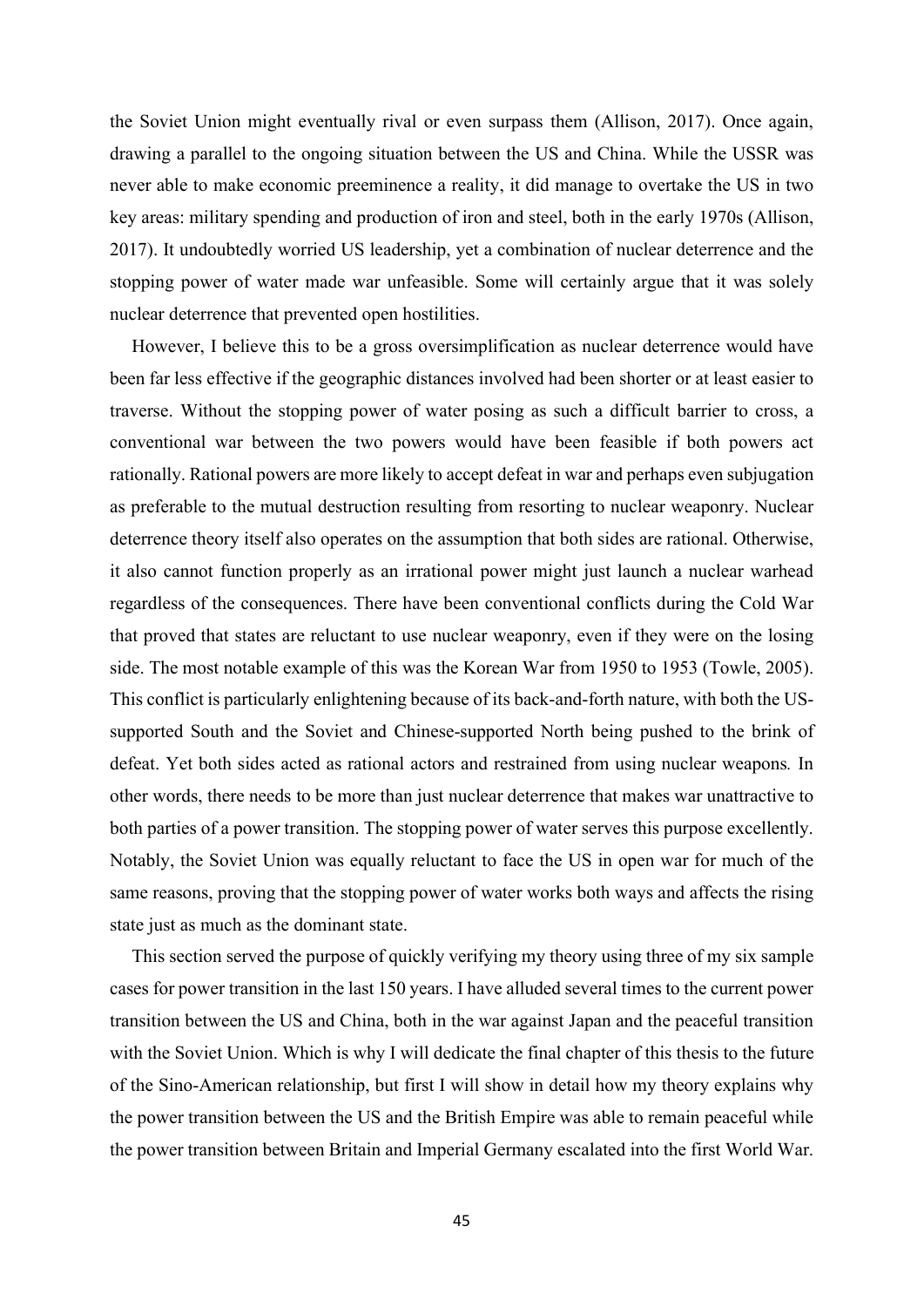#### 5.2 Power Transition in Depth

I selected the power transitions between the British Empire and both the United States and Imperial Germany for my in-depth analysis for the simple reason that both transitions happened roughly concurrently. Unsurprisingly, this leads to many similarities between the two cases. Most notably, Britain was the dominant power in both cases, the geopolitical climate was obviously the same, and both powers rose rather rapidly. If anything, the relations with the US were more strained because of its status as a former colony. Yet, despite this, the power transition was only peaceful in the case of the United States. In other words, I am working with a most similar case design. One of the few major differences between Germany and the United States is that the ocean separating them from Britain is much larger in the American case. Geographically speaking, the US was literally half a world away, separated from Britain's home isles by the Atlantic Ocean, while the much smaller North Sea was all that separated Britain from Germany. As I will illustrate below, this difference was what decided between a peaceful or a war-torn power transition.

## 5.2.1 The Peaceful Transition between the British Empire and the United States

I will first take a closer look at the prime example for a peaceful power transition: The transition between the incumbent British Empire and the rising United States that transpired in the late  $19<sup>th</sup>$  and early  $20<sup>th</sup>$  centuries. Some might consider this to only be a regional transition of power in the Western Hemisphere. However, considering the trajectory of both powers after this transition and the fact that the  $20<sup>th</sup>$  century is commonly referred to as the "American century," I believe it is appropriate to say that the power transition in question was very much a transition of global predominance. As illustrated by Allison (2017), it was during the final third of the 19<sup>th</sup> century that the United States not only recovered from its disastrous civil war but emerged stronger than ever before. The country became a juggernaut of industry and economy, with a GDP that exceeded Britain's by the early 1870s and the entire British Empire's by 1916. Unsurprisingly, US confidence grew accordingly, and Washington became increasingly assertive in the Western Hemisphere and expanded its regional role. Many feared this would escalate into a great power conflict because of European and particularly British interests in the Americas (Allison, 2017).

However, the rise of the United States went against the logic of realism and was met not with contestation by the dominant British Empire (Feng, 2006). Instead, Britain showed itself willing to accommodate the US time and time again until the US successfully establish itself as the new dominant power in the international order of the  $20<sup>th</sup>$  "American" century. Even A.F.K. Organski, who pioneered the Power Transition Theory, acknowledged that the transfer of power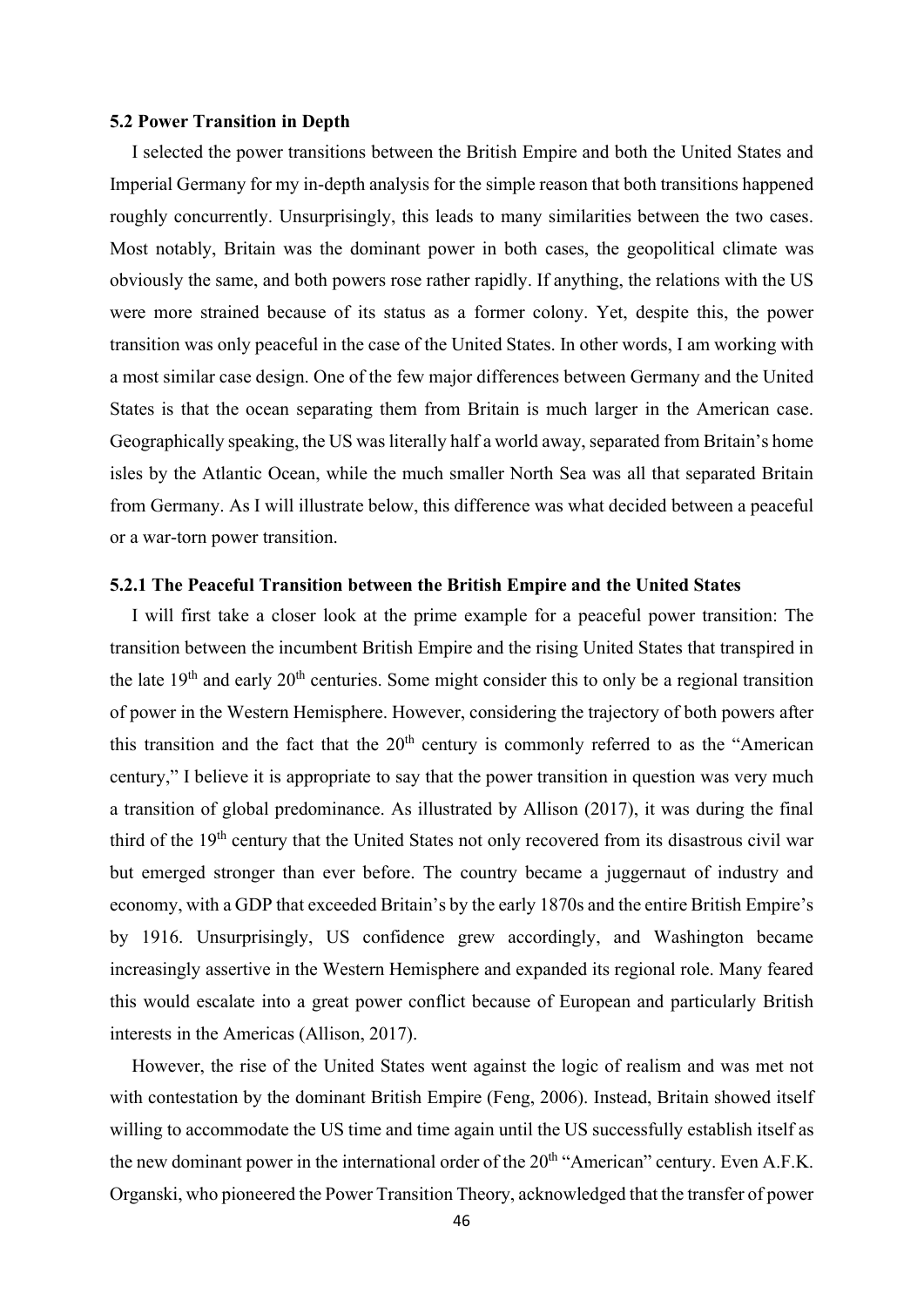between Great Britain and the US is the only example where replacing the top nation did not result in war (Feng, 2006). While it can be argued that London's change in policy from hostile relations to appeasement in the Western Hemisphere had the explicit purpose of freeing up resources to defend British preponderance elsewhere on the globe, most notable in Europe and Asia (Allison, 2017), it seems naive to believe that the British leadership was not aware of the ramification of giving a rising United States free rein in the Western Hemisphere.

Assuming that British leadership was well aware of the ramifications, namely that they would be paving the way for American dominance, the question becomes why they nevertheless decided that a peaceful power transition would best course of action. Amidst all the rising powers challenging Britain at the time, including Germany, Japan, and even Russia, London considered the United States to be the least threatening (Feng, 2006). The preponderance of the US would have therefore been the lesser evil. This is, of course, under the assumption that a continued preponderance of the British Empire was not an option; a reality seemed increasingly likely as British resources were stretched thin at the turn of the century (Allison, 2017; Kupchan, 2010).

The explanation for the British preference towards American predominance was primarily twofold: First, while the US was in absolute terms the most powerful of the rising powers during this time, it was also much farther away. In contrast, Germany and Russia were much closer to the British homeland and thus posed a more proximate danger (Allison, 2017). This explanation adheres to the concept of "balance of threats" and is widely propagated. However, this approach cannot explain why Great Britain decided to foster friendly, almost brotherly, relations with the United States (Feng, 2006). This is where the second approach comes in, according to which the preference towards a dominant US, as opposed to Russia or Germany, was borne out of the shared culture between Britain and the US. They not only shared the same language, but they were also highly compatible in terms of ideology and political culture. Therefore, Britain could rest easy in the belief that the US would continue to carry the torch of liberalism and open market economy, thereby ensuring that British values would remain dominant (Allison, 2017; Zeren & Hall, 2016; Kupchan, 2010; Feng, 2006).

Chapter 3 illustrated this particular explanation in detail and elaborated on how it facilitated the peaceful power transition between the two nations. And in this specific case between these two specific countries, the cultural similarities between them certainly helped significantly to facilitate the peaceful transition. However, I disagree with the assertion that it was the deciding factor of the continued peace between the US and Britain. For the stated goal of this paper to define a universal theory of peaceful transition, the shared culture approach, as previously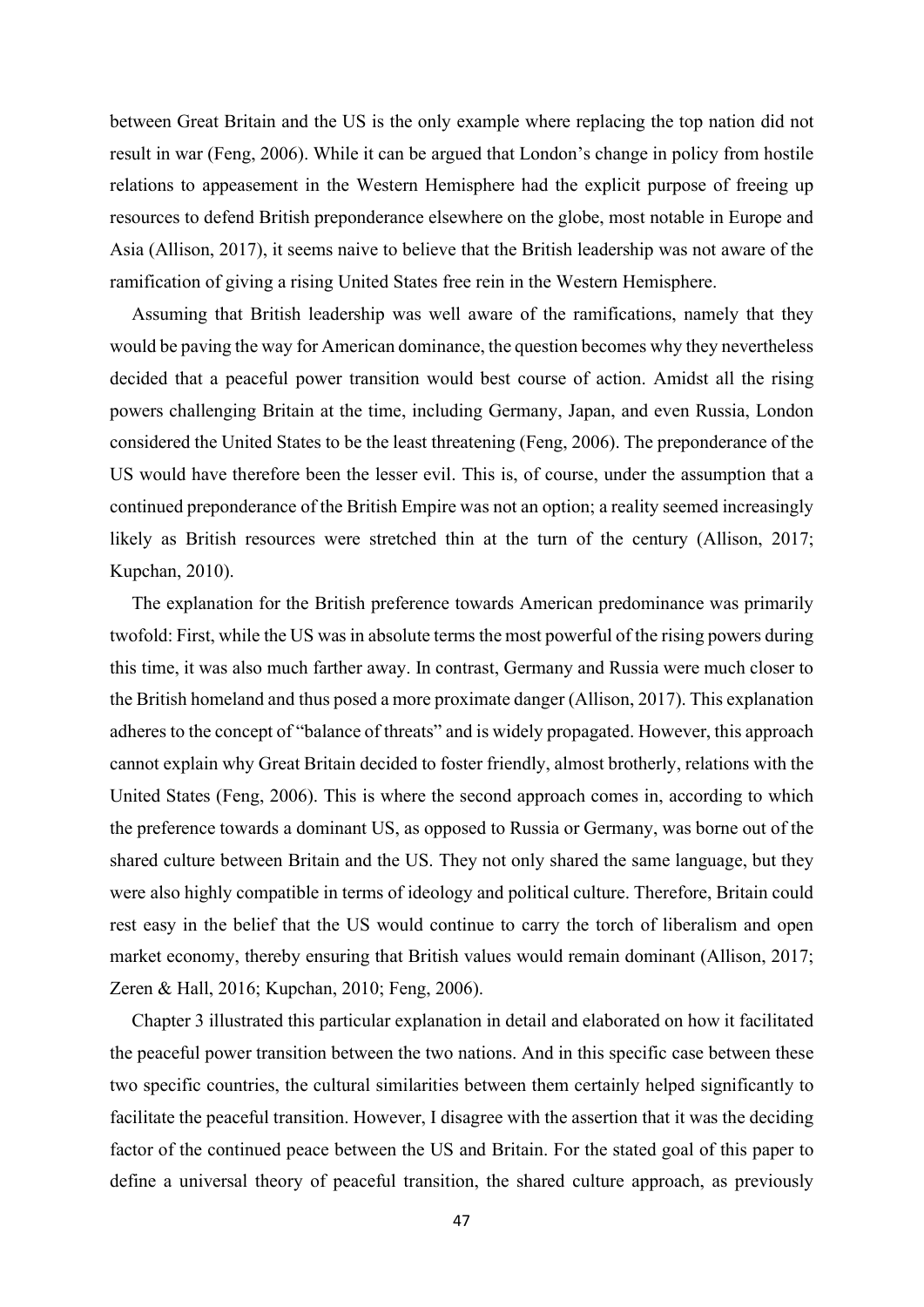elaborated, is not universally applicable, as there have been peaceful transitions without any form of shared culture. If the presence of a shared culture was the necessary variable for a peaceful transition, a war should have been the guaranteed result of the Cold War.

Likewise, this assumption would not bode well for a peaceful resolution of the currently ongoing power transition between the US and China. Organski (1968) believed that Britain allowed the US assumption of the superpower mantle because the US respected Great Britain's international status and argued that America's rise as a status quo power was beneficial to both sides, as the US advocated preserving the British-led international system (Feng, 2006; Organski, 1968). I agree with these assertions but have to note that they are incomplete. They fail to explain why Britain would trust the US to remain the status quo power it presented itself as during its rise. What allowed London to take this risk and trust in Washington's projected intentions was the fact that both countries were half a planet away from each other, separated by an ocean, and because both countries were comparatively being maritime powers. Aside from the shared language, most of their cultural similarities can be attributed to the shared maritime nature. More generally speaking, I posit that both the proximity between states each other to a large body of water is integral for defining a universally applicable theory for peaceful power transitions. The geographical separation by large bodies of water is the necessary variable for a peaceful transition, as they act as a protective barrier and offer economic opportunities, both of which profoundly influence the behavior of coastal states.

As illustrated in my theory chapter, it was the presence of a large body of water, in this case that of the Atlantic Ocean, that allowed the power transition between the US and Britain to transpire peacefully. Not only were the two powers not in close proximity to each other, which prompted Britain to shift its focus to other rising powers closer to the homeland and thus perceived as more significant threats, such as Germany and Russia (Allison, 2017; Feng 2006). Britain and the US were also specifically separated by open waters. While that was obviously also the case in regard to Germany or any other European power, as the British homeland is entirely located on islands, the Atlantic Ocean, by virtue of its sheer size and more extreme weather patterns, was and still is a much more challenging terrain to traverse than the North Sea. Especially considering that the British Isles are at their closest at the Straits of Dover, only separated by roughly 33,3 km of water from continental Europe. In other words, the stopping power of water posed much more of an obstacle for any hypothetical military offensives between Washington and London, even to the point of unfeasibility. Much more so than for any conflict between London and any European power.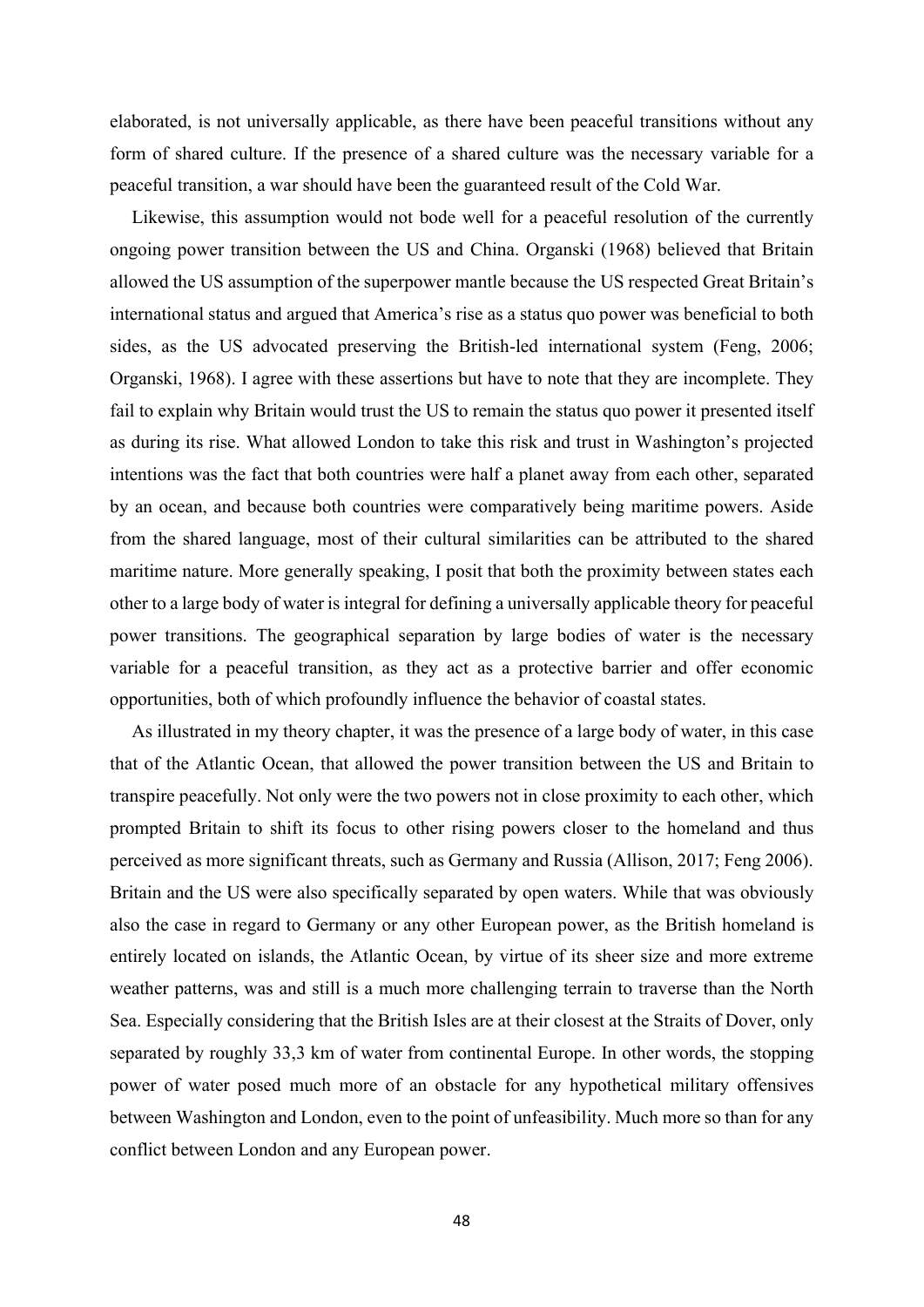On the one hand, the stopping power of water led to the Atlantic Ocean, making it near impossible for Britain to prevent America's rise through military force. A British invasion of American soil would have been a logistical nightmare that would have put Britain as the aggressor at a severe tactical disadvantage, even if Canada had been used as a staging ground. On the other hand, the stopping power of water likewise acted as potent protection against any hypothetical invasion plans by a newly dominant America on the British home islands. Believing in the American intentions, which according to realism are inherently indeterminable (Mearsheimer, 2001), was therefore not as integral in the decision for peace. For these reasons, America's rise and the resulting naval superiority were acceptable to Britain on a strategic level, as navies are ill-suited for invasions (Mearsheimer, 2001).

Furthermore, the circumstances around the British-American power transition led to the stopping power of water being at its most effective. Both countries were great powers with powerful navies, and while it is true that the American navy was at this point far less powerful as the British, it also had a lot less "ground" to cover. Washington had, after all, long since followed a policy of relative isolationism. As a result, the US navy had no territories it had to protect beyond the North American continent, aside from Hawaii. The opposite was true for the British Empire of the late  $19<sup>th</sup>/early 20<sup>th</sup>$  century. Its far-flung empire put significant stress on the British admiralty to adequately protect all of their holdings (Allison, 2017). Additionally, the US Navy had been rapidly growing since Theodore Roosevelt took office. In a span of only ten years between 1900 and 1910, America almost tripled its naval tonnage (Kennedy, 1987). Turning a hypothetical conflict into an increasingly even fight.

Neither did either country possess a safe beachhead to stage an invasion from. While Britain did have Canada as a possible staging ground, I once again have to echo the statement by Layne (2002): The US would never have allowed Britain to ship a massive number of troops to Canada, as proved by the existence of war plans for an invasion of Canada to prevent such an eventuality. For the US, the situation was even more clear cut; it did not have any territories in Europe and therefore would have had to follow up the already challenging crossing of the Atlantic Ocean – no doubt harried by British naval battle groups along the way – with the even more difficult task of performing an amphibious assault on the British home isles. All in all, the Atlantic Ocean meant that both London and Washington deemed an offensive against the other to be strategically and logistically unfeasible, while also acknowledging the defense-favorable offense-defense balance both of them enjoyed against each other because of the geographic characteristics (Blagden, 2014) of their territories in relation to each other. While not impossible, having success as the aggressor in a war between the US and Britain would not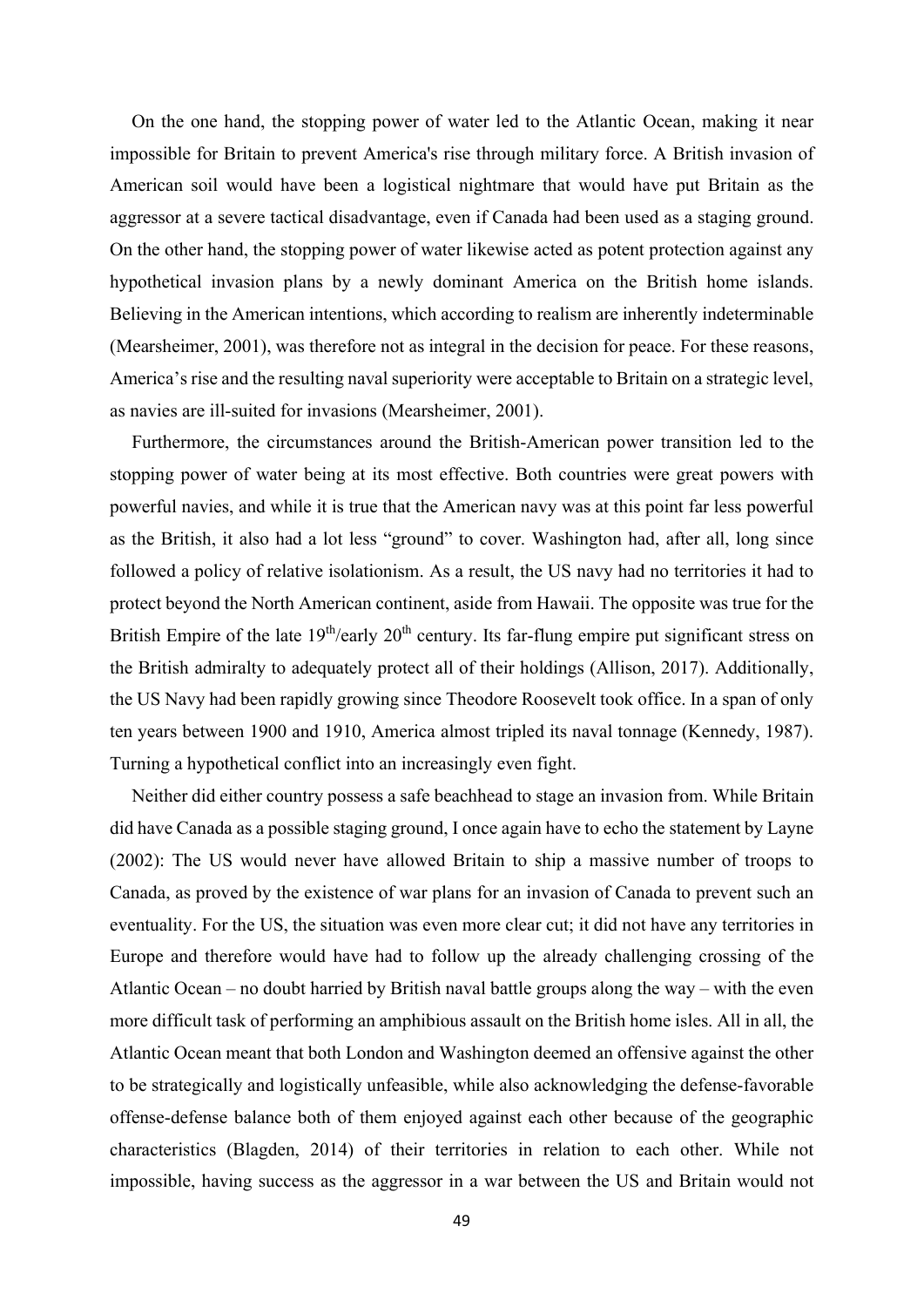have been easy, making war far less likely (van Evera, 2013). This argumentation is in line with the logic of deterrence, according to which states can be prevented from initiating wars if the costs are higher than the benefits (Paul, 2016). Allison (2017) likewise concurs with my assessment that the vast Atlantic Ocean separating the two countries diminished America's direct security threat to Britain. The same is, of course, also true vice versa.

The second major aspect that played into the peacefulness of the US-American power transition is that both states were traditionally maritime powers. As I illustrated at length in the theory chapter, maritime powers have specific characteristics that cause them to be inherently less threatening than continental powers. The most obvious of which is also the most related to my previous point. Namely, maritime powers are often insular powers without threats to their territorial integrity by rival powers (Blagden, 2011). The US and Britain thus had the luxury to be able to funnel the majority of their military capacity into their navies. Moreover, navies are by nature unsuited for wars of conquest, particularly if they act independently of armies instead of supporting them (Mearsheimer, 2001). As a result, sea-power-based states still need ground armies if they want to have any ambitions for a war of conquest. Maritime powers, however, often have smaller armies than their continental counterparts (Levy & Thompson, 2010). Combined with the difficulty of transporting an army onto enemy shores in times of war (Mearheimer, 2001), maritime powers pose a significantly smaller threat to the territorial integrity of other states. In other words, sea power generates security without threatening others' overall political survival. This results in the benevolent image of even the predominant global maritime power (Levy & Thompson, 2010; Blagden, 2014). Historically speaking, continental powers did not even consider the naval components of power of a state as a major threat to their vital interests (Lobell, 2016).

Furthermore, while it is true that their status as maritime powers did not prevent late  $19<sup>th</sup>$ century Britain and America from building up impressive land armies, their strongest suit remained – and arguably remains to this day – their navies. As the historical data from Mearsheimer (2001) proves, the use of a navy in independent operations such as bombardments and blockades of enemy cities and ports would not lead the enemy to surrender. Thus if, either the US or Britain wanted to start a war with each other that they had any hopes of winning, they would need to ferry their grounds soldiers onto the opposition's shores. It does not take a master tactician to see that using one's strongest assets as glorified transport for comparatively weaker armies, only for said armies to then be forced to face terrible odds as they attempt a precarious amphibious assault, is not the best use of one's resources. The peaceful transition between the two nations was possible because neither Britain nor the US feared the opposition's navy as a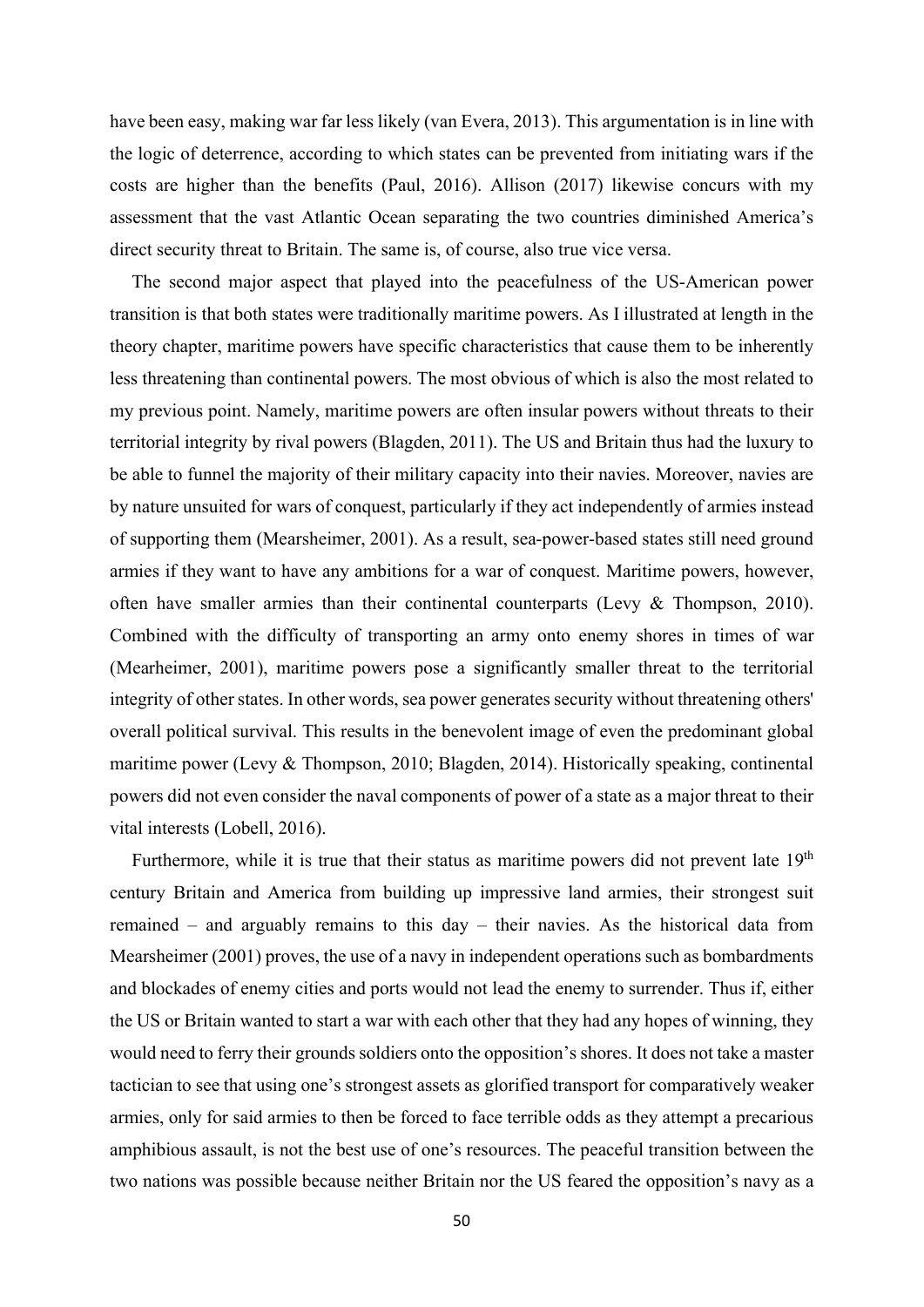tool for conquest. Especially if maritime powers like Britain and the US need their navies for another, arguably more important purpose. As the great rapprochement between them progressed, both nations came to see each other not just as benign but even as friends and brothers (Allison, 2017; Kupchan 2010), thanks not in small parts to their nature as maritime powers.

The aforementioned alternative purpose of navies is the second important characteristic responsible for the benign image of maritime powers. More often than not, this characteristic forms the second pillar alongside the raw naval power of maritime states. Sea powers also tend to be economic powerhouses. In fact, for most of history, the leading maritime power has usually also been the leading economic power in the global system (Levy & Thompson, 2010). This economic dominance is because maritime powers prefer to trade with other great powers instead of warring with them. They traditionally have been known for providing public goods to facilitate trade, making an alliance with them an easy choice (Levy & Thompson, 2010). As the protection of the commons is central to prosperous trade relations, it is hardly surprising that the primary purpose of the maritime powers' navies is the protection and expansion of their trade routes (Levy & Thompson, 2010).

History supports this assertion. During the period of Pax Britannica, the purpose of the British navy had been the protection of trade routes. However, the protection of the commons and other common goods to facilitate global trade is far from cheap, and Britain, at the end of the 19<sup>th</sup> century, has begun to feel the strain of these responsibilities. Because of Britain's perceived sense of strategic over-commitment, a policy of appeasing the United States was implemented (Kupchan, 2010) as the impending Anglo-American power transition became apparent. Britain realized that the US, although protectionist at home, subscribed to the same commercially liberal ideology of open-door trade when it came to overseas commercial opportunities (Lobell, 2001). This economic orientation meant that not only would Britain retain access to its overseas markets, investments, and sources of raw materials, even in a USdominated global order. It would also be free of all costs, including economic, political, and military costs, of maintaining regional hegemony in the Western Hemisphere (Lobell, 2001). It is, therefore, no surprise that Britain decided against a preventive war, which in all likelihood would have been prohibitively expensive (especially since the US had no rivals in the Western Hemisphere that London could have enlisted as allies (Allison, 2017)). Not when it could continue to rely on its economic prowess based on global trade even under a US-dominated international order.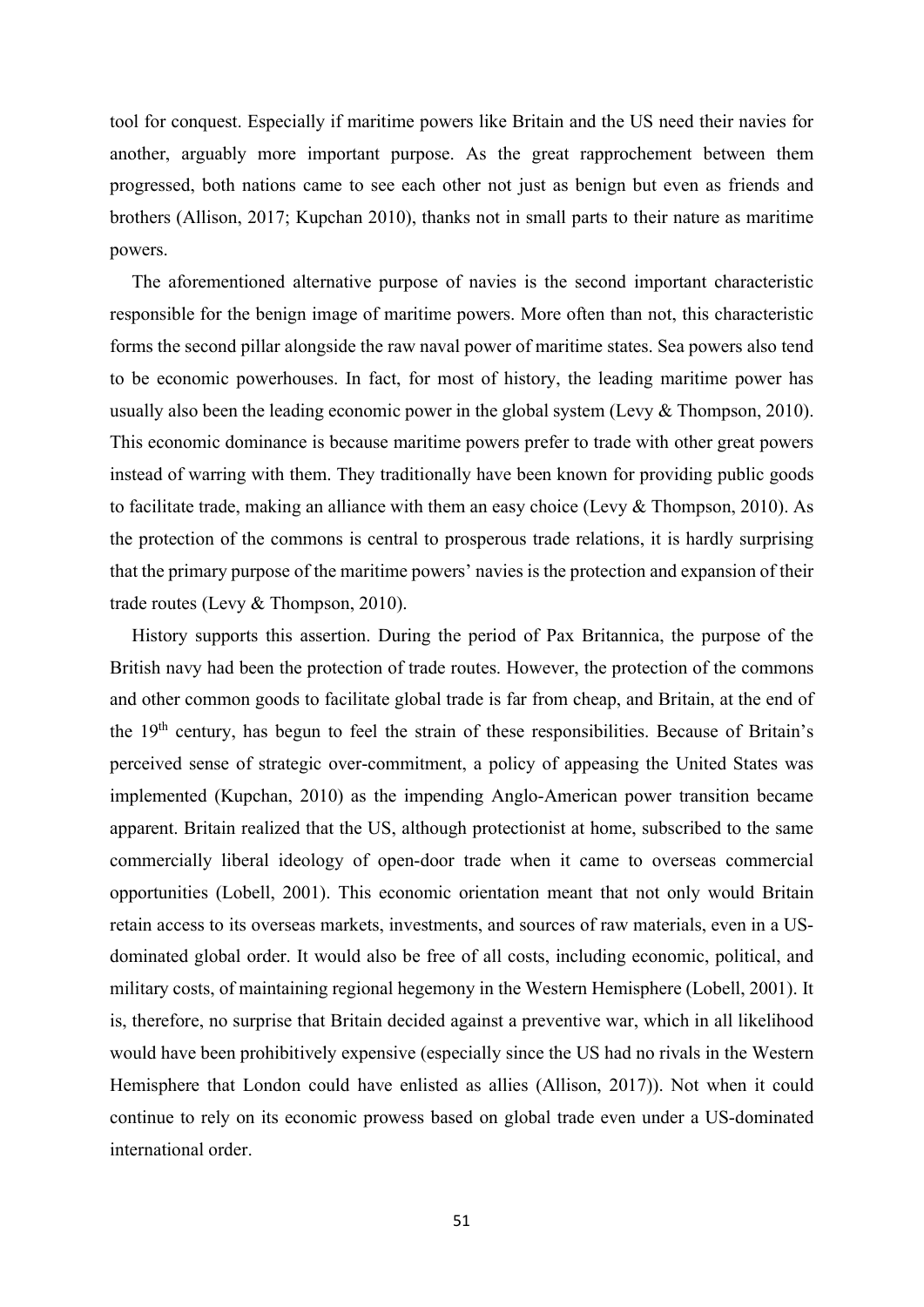Britain could follow the advice of its First Sea Lord Jacky Fisher in 1904 and "use all possible means to avoid such a war" (Allison, 2017) with the US because its survival and prosperity as a state were not endangered by the rise of a maritime great power like the US. This course of action was not just viable but became quite attractive to Britain since it would fall to the newly dominant United States to provide the common goods to facilitate trade. Therefore, it was very much in Britain's economic interest to allow a peaceful power transition with the US. Washington's foreign economic policy as a maritime state aligned with London's and was based on economic growth through a liberal global trade (Lobell, 2001). This meant that even after the power transition, little would change economically speaking, and as a maritime power itself, economic prosperity was of the utmost importance for Britain. And even if America would come to dominate the economy and the seas, they would do so without territorial infringements, further reducing any residual fears of an American conquest of the British Isles (Levy & Thompson, 2010). Thus, the famous reconciliation of these two countries happened first and foremost for strategic and economic reasons (Kupchan, 2010). In contrast, the economic system would have most likely changed drastically if it had come to a peaceful power transition with Imperial Germany, for instance (Lobell, 2001), but more on that in the following section. Because of this, a peaceful transition of power to the US as the dominant power was considered by London to be the preferable alternative, as it would neither threaten Britain's survival nor its economic prosperity.

All of these circumstances led to what is now known as the Great Rapprochement. Britain successfully healed the long-standing hostilities with the US, managed to accommodate American demands, and did so without sacrificing its own vital interest, even as Britain was surpassed in all important dimensions (Allison, 2017). This was only possible thanks to the stopping power of water. The existence of the Atlantic Ocean as a natural barrier and the maritime and thus liberal mercantile focus of both Britain and the United States were the deciding factors for the Great Rapprochement and, eventually, the peaceful power transition between them. And with the decision for a peaceful power transition made, the way towards the "American Century" was open.

In the end, it was a combination of conditions, including offensive capabilities, intentions, and geographical proximity (Blagden, 2014), that facilitated the peaceful transition. The lack of geographical proximity between the US and Britain (further emphasized by the existence of the Atlantic Ocean), the middling offensive capabilities of navies and the difficulty of amphibious assaults, as well as the liberal trade-focused intentions of maritime powers (as opposed to the conquest focus of many continental powers) were enough to preclude a great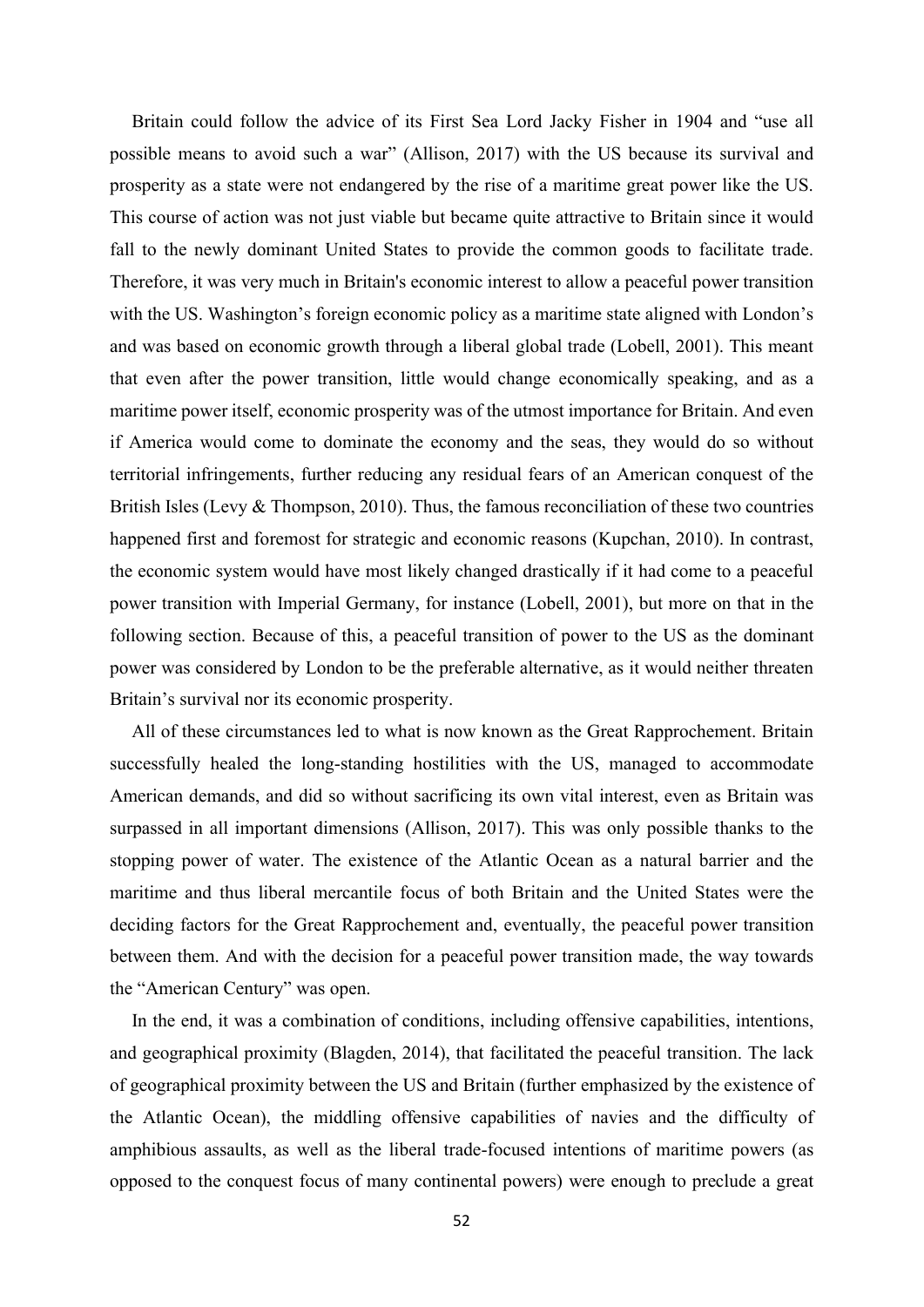power war between the two countries. This specific constellation made it possible for London to successfully avoid war with the oftentimes quite aggressively rising US. However, Allison (2017) warns of the danger of counting on a repetition of these unique circumstances and thus repeated peaceful power transitions in the future. As I have proved in this chapter, I argue that the circumstances that led to the peaceful transition between the US and Britain, while certainly specific, are far from unique and can all be attributed to the existence of a large body of water acting as a barrier against military aggression, while also influencing a state's nature.

In the end, the acceptance of an American ascension to regional hegemon of the Americas allowed London continued access to its commercial interests without the cost of regional hegemony and, as a result, freed-up ships and other resources to be dispatched to more unstable regions, where British interests were threatened by non-liberal states (Lobell, 2001). Many of these ships were used to reinforce the home fleet in response to the challenge leveled at Britain's naval superiority by a rising Imperial Germany. This decision proved to be a timely rebalancing of British forces before World War I, which even prolonged British influence in international affairs (Allison, 2017). Therefore, an argument can be made that the power transition between Britain and the US was only peaceful because there was a bigger threat on the horizon for Britain in the form of Imperial Germany, which at this point was rapidly growing in power. Unlike the US, who acted as one would expect from a maritime power and whose leadership was always "careful to avoid the Kaiser's mistake of threatening Britain's actual security (Allison 2017 quoting Ernest May)", German leadership showed no such restraint. Germany's behavior certainly influenced Britain's ultimate decision for a peaceful transition with the US, but I consider the relative lack of threat Britain perceived from the US thanks to the stopping power of water, to have been the deciding factor. I do also believe that the shared culture between the US and Britain, fabricated or otherwise, and the perceived continuity of British values, even under American stewardship, played major roles in preventing a war between the two great powers. However, I consider the shared culture that existed between the two powers – and was purposefully nurtured – to ultimately be a result of the shared nature as maritime powers.

### 5.2.2 The War-torn Transition between the British Empire and the German Empire

The second power transition that I will analyze in detail in this chapter is the transition between the British Empire and the German Empire in the early 20<sup>th</sup> century. Aside from the rise of the German Third Reich a couple of decades later, the rise of Imperial Germany is probably the most infamous historical example of how a power transition can escalate into an all-out war. The confrontation between an ascending Germany as the challenger and the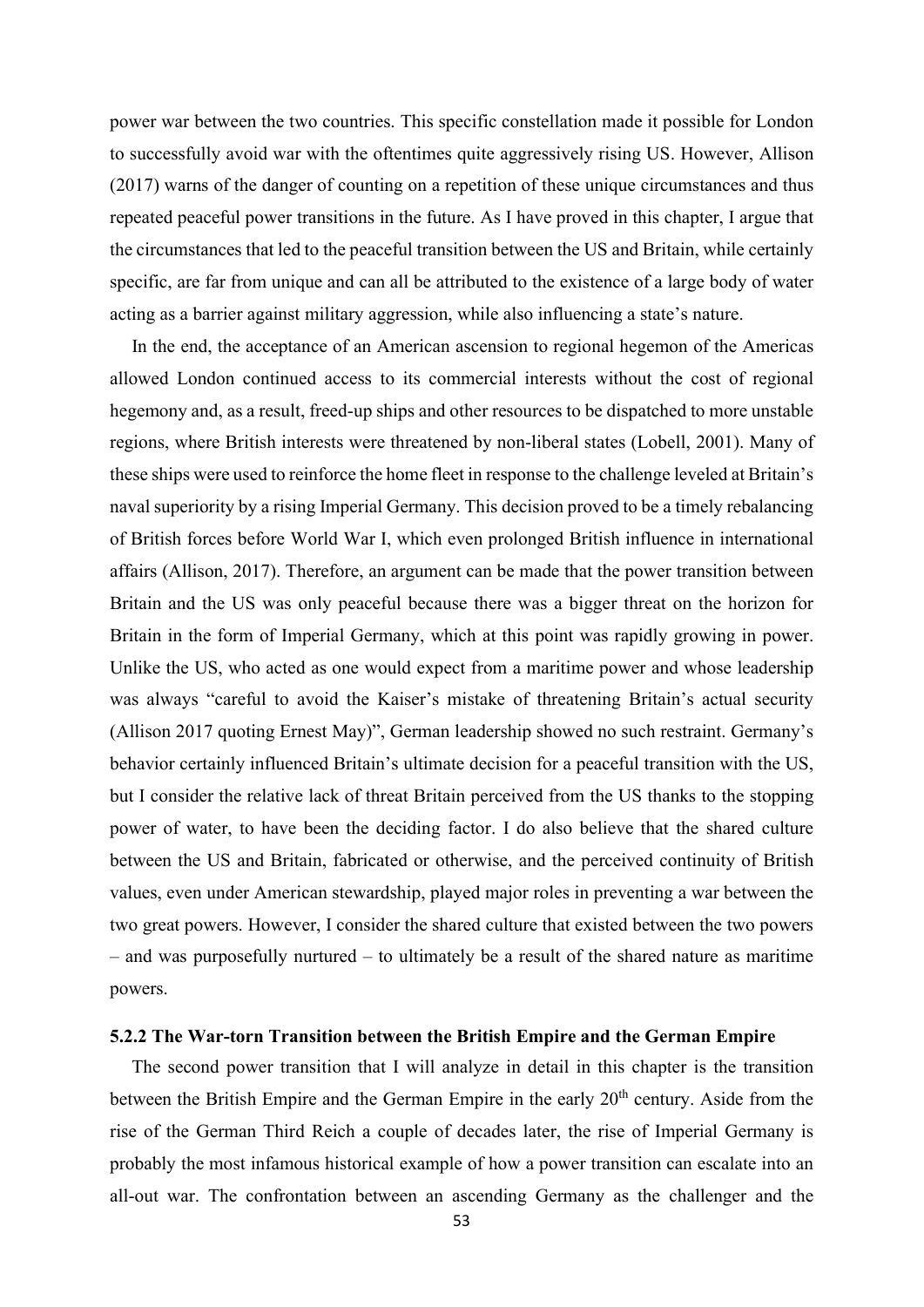dominant British Empire as the status quo power happened just as power transitionists would have expected considering the power constellations. It was, however, wrapped within a greater conflict: The Great War, as it was called in the interbellum period, was one of the most devastating conflicts in human history, a true World War. Even if it is often overshadowed by the second World War in today's public conscience, which somehow surpassed it in its brutality, the Great War was still a monumental event that tremendously influenced the world long after its end. What began as a minor dispute in the Balkans escalated into a conflict that would profoundly affect the government and structure of the European political system (Gilpin, 1989).

But what were the causes for this devastating conflict? That is an exceedingly complex question. Entire books have been written on the reasons for the outbreak of WWI. It would be impossible to illustrate the motivations of all parties that participated in the war within the pages of my thesis. However, some notable scholars point to the inability of Britain as the dominant force in Europe and the rising German Empire to come to a compromise regarding their naval rivalry as the catalyst for the escalation into a world war. Both sides distrusted each other deeply and believed that any potential compromise would place their national security in the hands of the other (Gilpin, 1989), which is why I will focus on this seemingly so central relationship in this conflict. At first glance, the fact that war broke out between these two countries seems to invalidate my theory of the stopping power of water as the deciding factor for peace. After all, Great Britain is mostly made up of two main islands off the coast of continental Europe and is separated by water from the rest of Europe. Shouldn't then the power transition between Britain and Germany have been peaceful, according to my own theory?

This might come as a surprise to some, considering the ultimate outcome of the transition, but the power transition between Britain and Germany was indeed initially peaceful. British indecisiveness in how to handle Germany's economic growth, while Britain's own economy suffered under stagnation, led to seemingly peaceful German rise and a transition in economic power preponderance between the two countries after 1905 (Claar & Ripsman, 2016). This indecisiveness was at least partly the result of the stopping power of water and Britain's maritime nature, making any conventional confrontation difficult. Unfortunately for the peace in Europe, various circumstances between 1900 and 1905 caused Britain's risk and rival assessments to change, and with it, its approach also changed from indecisive accommodation to containment and ultimately war (Claar & Ripsman, 2016; Lobell, 2001). This section is dedicated to illustrating the reasons for this unfortunate shift in policy. I will also demonstrate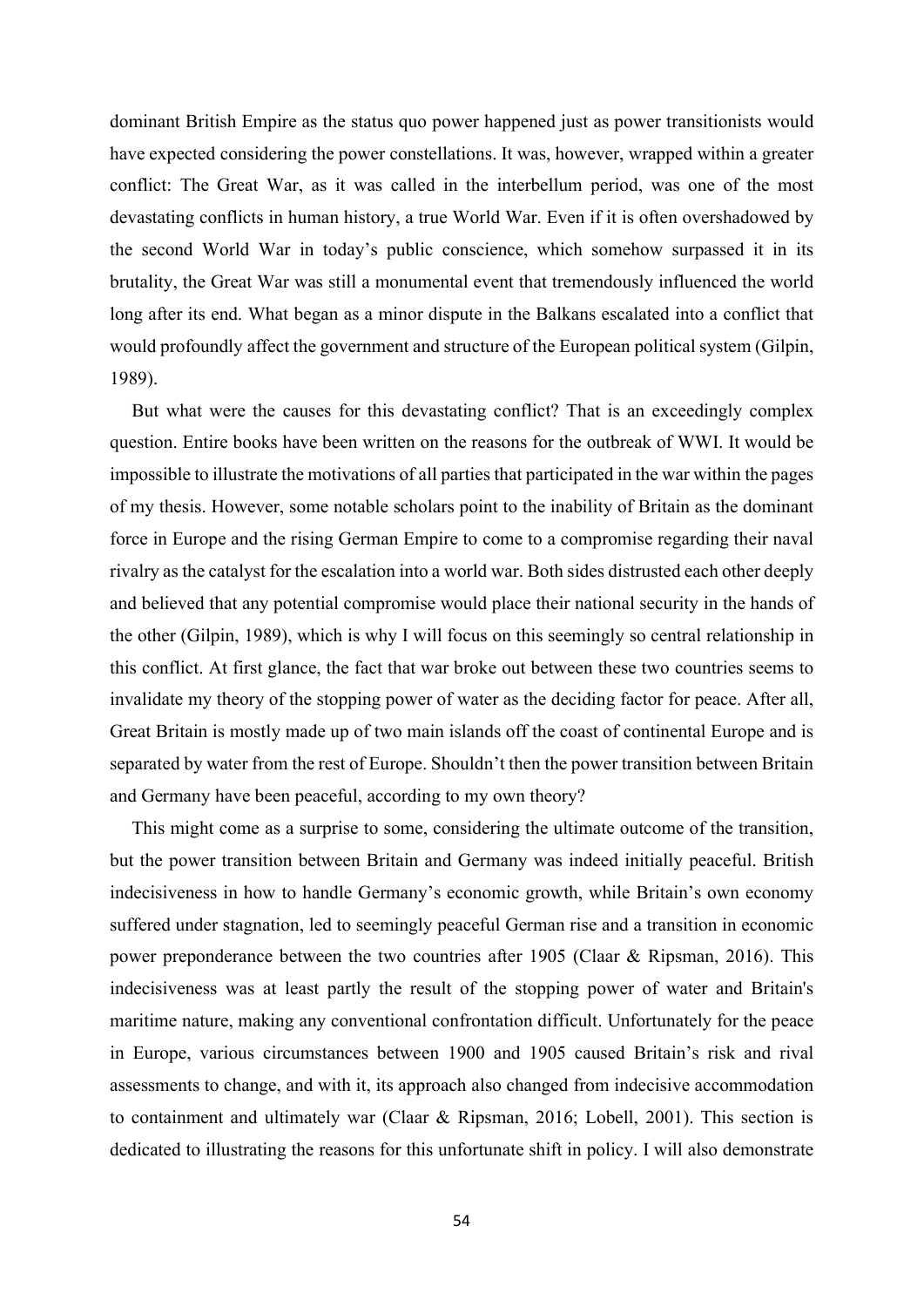that the war between Britain and Germany is well within the explanatory scope of my theory. But first, a bit of history for context.

In 1871 for the first time in history, the disparate, only loosely connected, and often rival German territories gave way to a single entity, with the notable exception of the Dual Monarchy of Austria-Hungary. Now a true unified Empire, as opposed to a loose Confederation like the Holy Roman Empire had been, and ruled by an Emperor of the Prussian Hohenzollern dynasty, Germany's power began to rise rapidly and began to dominate the continent economically, militarily, as well as culturally (Allison, 2017). This was, of course, a cause for concern for the other European powers. A powerful Germany in the heart of Europe could shift the balance of power considerably. France, in particular, was resentful of and worried about an increasingly powerful Germany after its defeat in the Franco-Prussian war of 1870-71. However, initially and up until the early  $20<sup>th</sup>$  century, Britain's policy was one of accommodation. The two countries shared no prior rivalries, and Britain deemed a containment policy to be too difficult, considering the multiplicity of challengers that Britain faced at the time. Instead, Britain decided to focus on the threats from its traditional rivals, Russia and France (Claar & Ripsman, 2016). The masterful diplomacy of Otto von Bismarck, who served as Germany's chancellor from the inception of the Empire in 1871 until 1890, also helped to alleviate the concerns of the European powers.

However, as the 19<sup>th</sup> century drew to a close and Bismarck was relieved of his duties as chancellor, Germany, now under Kaiser Wilhelm II, who was eager to step out of the shadows of Bismarck and Britain, became increasingly aggressive in its behavior in an effort to fulfill its newfound manifest destiny (Claar & Ripsman, 2016). Kaiser Wilhelm II desired its own "place in the sun" for Germany (Allison, 2017). And Germany appeared to be on a good path. Its industry had grown tremendously, bringing Germany close to economic parity with Britain by 1914 (Claar & Ripsman, 2016). Despite this rapid economic growth and other impressive national achievements, many in Germany were under the impression that they have been taken repeatedly advantage of by the other European powers (Allison, 2017). Kaiser Wilhelm was also eager for Germany to build up its own colonial empire in the vein of the French and the British. The Kaiser was convinced that the future of a strong German Empire "lay on the waters" (Allison, 2017). For this purpose, Germany also began to rapidly build up its navy.

However, the increasingly powerful German navy and economy resulted in ever more strenuous relations with Britain in particular. By 1905 this led to a change in Britain's perception of Germany's rise and the challenge it posed to them, resulting in London redefining its relationship to Berlin as a rivalry (Claar & Ripsman, 2016). The feeling was mutual; Germany,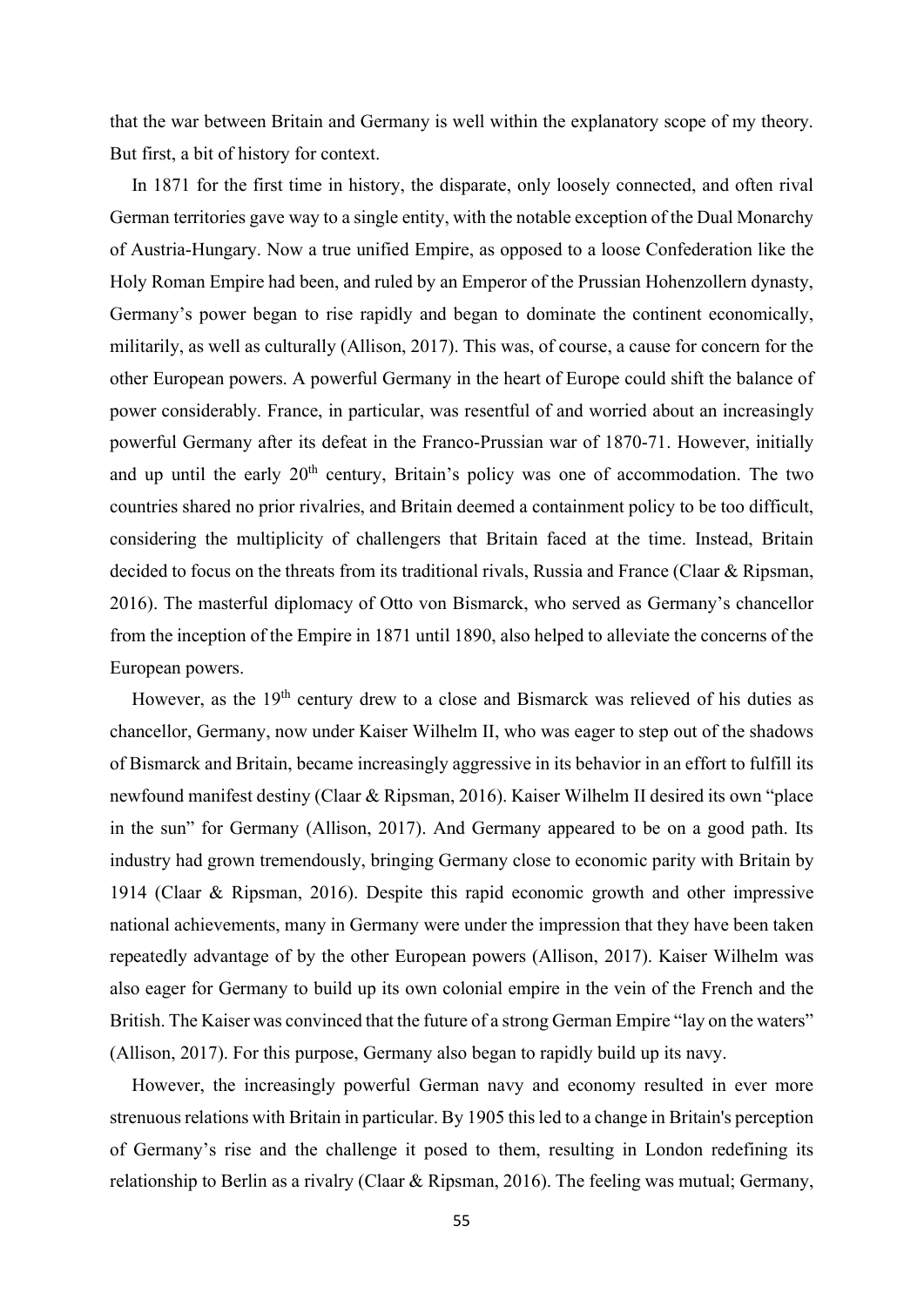for all its rapid progress, "saw its path to global greatness blocked by what it considered an unjust and covetous incumbent" (Allison, 2017). As the preeminent naval power in Europe and most of the globe, the British had a policy of outnumbering the fleets of any European power, and Germany had all intentions of challenging this status quo. German naval ambitions forced Britain to reinforce their fleets as well, as a powerful German navy had to be considered a formidable threat to the British homeland (Allison, 2017; Claar & Ripsman, 2016). In the end, the relations between the two countries were strained to such an extent that Britain fought on the side of the allies against Germany and the central powers during the Great War, ignoring the close familial ties of both ruling dynasties.

All this sounds contradictory to my theory of the stopping power of water, which, as I have shown, explains how the Atlantic Ocean facilitated a peaceful transition between the US and Britain. After all, Britain is separated by water from both the USA and Germany. Likewise, Berlin's naval build-up was not unlike Washington's own build-up. So why did one result in a peaceful power transition and the other ultimately in a military conflict? I do not believe that this points to a flaw in my theory. The exact circumstances of the British-German power transition are simply more nuanced since it occurred in the middle of Europe. This circumstance makes it virtually impossible to isolate it from the European great power competition. Aside from that, there are two central reasons why Britain was a lot more concerned about Germany's rise than it was for America's.

First of all, the North Sea is significantly smaller and safer to traverse than the Atlantic Ocean, offering less protection as a natural barrier. The proximity of Germany was therefore of much greater concern to the British leadership. The second reason was that the German Empire, for all of its naval build-up in the late  $19<sup>th</sup>$  early  $20<sup>th</sup>$  century, was still very much a continental power and not a maritime power. It hence did not display the same behavioral patterns that Britain knew from itself and recognized in the US. Even before unification, the many kingdoms and principalities that made up the German-speaking territories have repeatedly shown an eagerness for war and wars of conquest specifically, as expected from a continental power, the most recent of which having been the Franco-Prussian war of 1870-71, which had served as the catalyst for German unification. Prussia, more than others, was infamous for its military tradition, some even remarking that "Prussia was not a country with an army, but an army with a country (Blackbourn, 2003 p. 17)."<sup>4</sup> It is easy to see why Britain looked at Germany's rise with worry considering Prussia's dominant position in the new German Empire.

<sup>&</sup>lt;sup>4</sup> I was unfortunately unable to determine from whom this quote originated. Blackbourn attributes it to a government minister with the name of Friedrich von Schrötter. Other sources, however, provide a German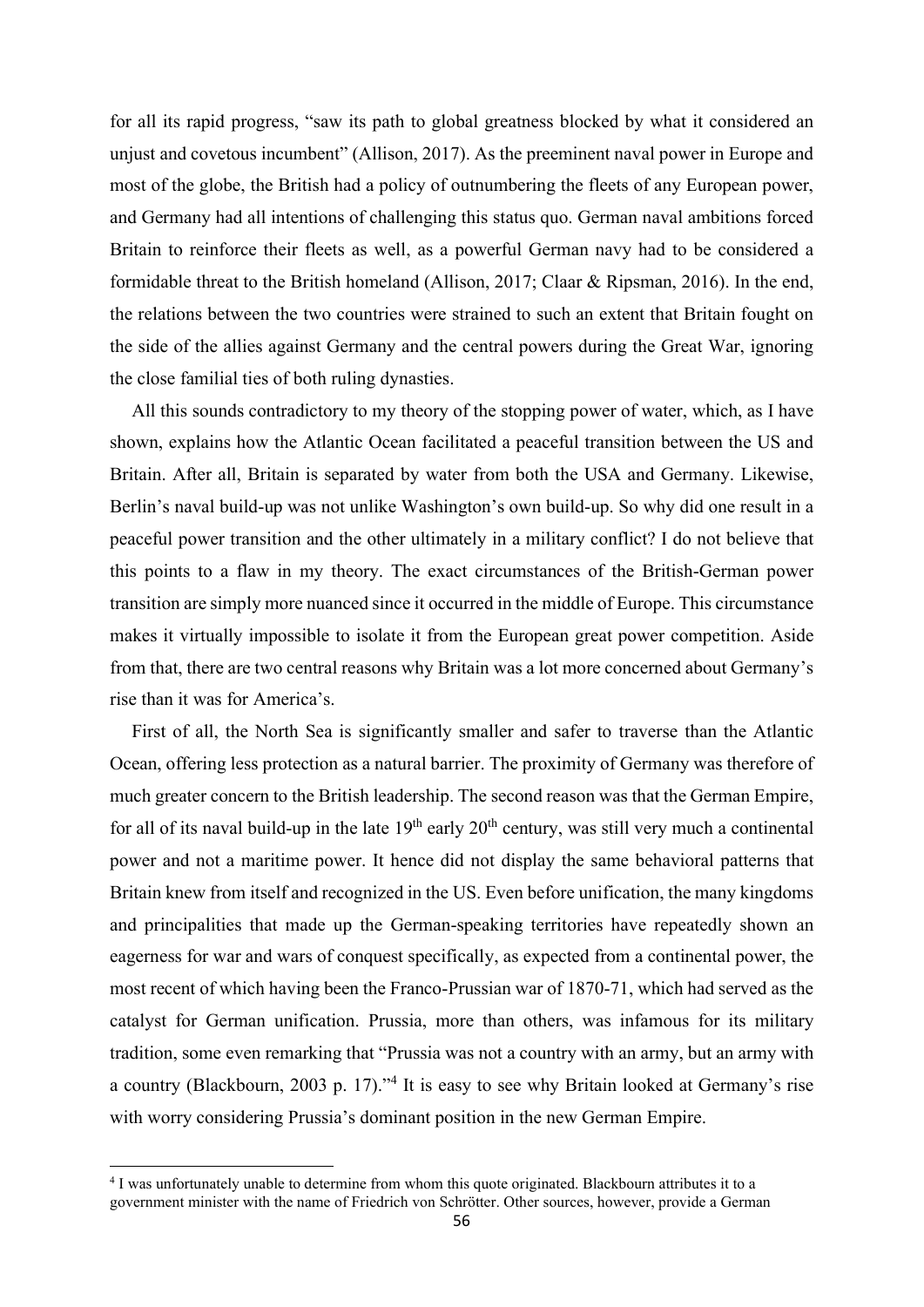In the following I will illustrate how both of these reasons led to the different outcome in the power transition between the British and the German Empires. As it will become apparent, the tragedy that was the Great War does not contradict my theory but instead lies well within its explanatory power. First, the more obvious difference. The proximity between Britain and Germany is evidently much smaller than between Britain and the US. That is not to say that the North Sea offered no defensive value to Britain's safety. On the contrary, quite the opposite is true as Mearsheimer's (2001) data set shows that Britain is the only European great power to have never been invaded in modern times thanks to its status as an insular power. The stopping power had served Britain well and continues to do so until today. If anything, it is a testament to the reputation of the German Army and the speed of the German naval build-up that Britain genuinely feared the prospect of a German invasion. Nevertheless, the smaller distance and the better-charted waters between Britain and continental Europe did negatively affect the stopping power of water. Germany's close proximity reinforced Britain's belief that the German navy was clearly intended to either deter or fight the British navy. Furthermore, if Germany achieved dominance on the Continent, it would gain access to sufficient resources to undermine British naval supremacy, thereby threatening its existence by leaving it vulnerable to invasion (Allison, 2017). In 1902, the First Lord of the Admiralty, the Earl of Selborne, underlined this concern by stating his conviction that "the great new German navy is being carefully built up from the point of view of war with us (Allison, 2017)."

British concerns were only elevated as the German fleet had come closer to matching the British fleet in size by 1914 than either Russia or France had ever managed. This achievement, more so than potential economic power parity, sparked fear among British leadership as it made Germany a direct threat to the British home front, especially as it kept its "whole Fleet always concentrated within a few hours of England (First Sea Lord, Admiral John "Jacky" Fisher, as quoted by Allison, 2017)". Unsurprisingly, Anglo-German tensions increased considerably in response as an intense arms race was sparked (Allison, 2017; Claar & Ripsman, 2016). While amphibious assaults remained as hazardous as ever, the act of actually getting one's army from shore to shore appeared much more feasible, considering the width of the English Channel is at most only about 240 km. There is no question that it would be difficult, but the crossing of the English Channel can hardly be compared to the monumental task of transporting an entire army safely across the entire Atlantic Ocean into an active war zone. It is, after all, not just a question

version ("Die preußische Monarchie ist nicht ein Land, das eine Armee hat, sondern eine Armee, die ein Land hat") and claim it originates from the writer Georg Heinrich von Berenhorst (1978). I was unable to verify either.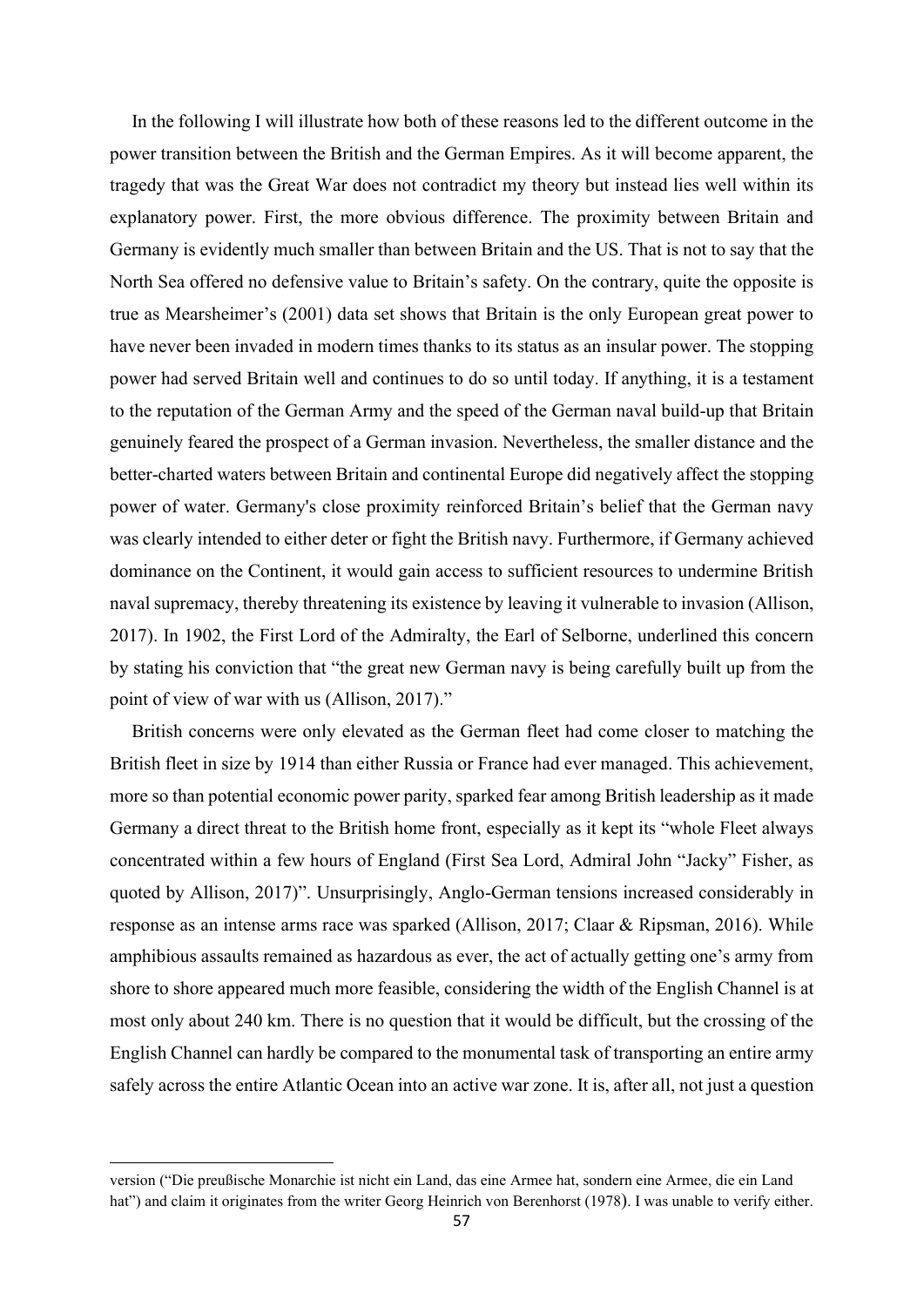of logistics; the fatigue of the soldiers being transported must also not be disregarded and would be much more extreme after crossing the "pond" as opposed to the Channel.

The closer proximity between the leading British Empire and the rising German Empire was undoubtedly one reason why the stopping power of water was overcome, and a war was fought. Especially as it was further weakened by the fact that Britain had secure beachheads on the shores of its western European ally France, was great powers in their own right. The location of the beachheads meant that Germany was unable to quickly reach the beachheads to deny them Britain. I would, however, argue that the stopping power was very effective in preventing at least German aggressions against Britain, as Germany did not have any secure beachhead on the British Isles. Therefore, it could not realistically plan an invasion, especially not while most of its armies were tied up in other conflicts and not after its naval build-up had failed in overtaking Britain, despite its immense financial and diplomatic cost (Allison, 2017). In short, the geographical component of the stopping power of water was significantly weakened and made British aggression during the power transition between Britain and Germany more favorable, which was one reason why a peaceful transition could not be achieved.

Aside from the geographical component, there is another reason why Britain decided against the same appeasement policy it employed in the case of the rising USA just a few years prior. This came in form of the nature of Germany as a great power. Despite of its new focus on building a powerful navy, Imperial Germany was not a maritime power. Therefore, it did not behave like one and did not profit from the peaceful perception that these powers generally enjoy. In Britain, the navy was central to its dominance, whether it was to secure colonies or to help protect and expand trade. On the other hand, Britain's armies were far less critical for its defense and economic expansion (Claar & Ripsman, 2016). The British policy focus was on maintaining open-door trade. In contrast, Germany, and Prussia in particular, had great pride in its formidable armies and was eager to use it and its navy for territorial expansion and colonial gains (Claar & Ripsman, 2016). Combined, the existence of a formidable German army and the prospect of a German naval force capable of rivaling Britain's own would have been a cause for great concern for many in London. This stood in contrast to the US army, which, while certainly well trained, was much smaller than the standing German army at the turn of the century (100.000 in 1901 (Encyclopedia Britannica, 2020) vs. 605.000 in 1902 (Neugebauer & Ostertag, 1993 p. 212)). Thus, Washington's naval build-up was considered less of national security risk by London, especially since Britain believed that the purpose of the German navy would not only be the protection to German trade routes (Allsion, 2017). Even if German intentions towards its navy had been honestly non-hostile, certain voices among the British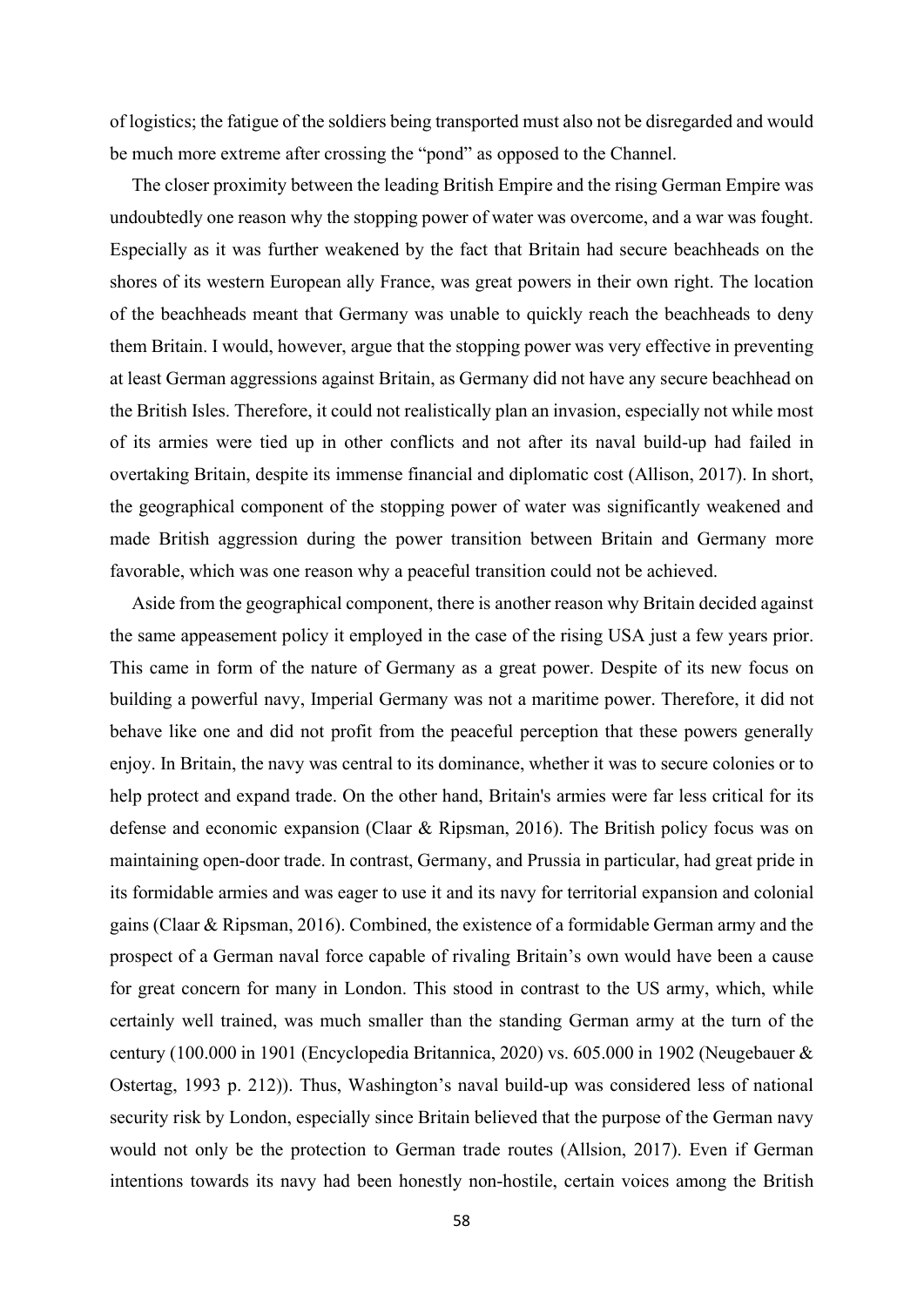leadership made it clear that intentions were irrelevant and only capabilities matter. Germany's vague policy of growth could shift at any time. Therefore, it was considered prudent for Britain to oppose Germany's naval expansion (Allsion, 2017).

This unwillingness of Britain to offer Germany the same benefit of the doubt it gave the US is a direct consequence of the geographic proximity, but also the fact that Germany did not behave like a maritime power, which was reflected in its foreign economic policy. Without the assurance that the inherently benign nature of maritime powers offered, Britain "could ill afford to trust German assurances" (Allsion, 2017 quoting Eyre Crowe, Britain's leading expert on Germany at the time) and was accordingly unwilling to risk further accommodation. Moreover, it might very well have been right not to do so. While Berlin's intentions for this reinforced North Sea fleet were indeed similar to that of maritime powers, with its emphasis on the protection of trade, it also served the purpose of facilitating continental expansion and, through increased tariffs, Germany's self-sufficiency (Lobell, 2001).

Additionally, unlike the US, whose foreign economic policy (Lobell, 2001) aligned with the British and thus promised minimal disruption of trade relations after the power transition, Germany's foreign trade policy was hardly compatible with British interest. Best described as a non-liberal contender, Germany intended to establish its own exclusive commercial arrangement in the regions it would come to dominate, disregarding previous open-door trading policies that might have been established there (Lobell, 2001). This incompatibility was, of course, a threat to Britain's open trading system, and its economy would have suffered greatly under an international order of Imperial German design. Especially since Germany, after a late start in the race for colonial holdings, intended for central Europe to serve as its exclusive sphere of influence instead. With the creation of an outwardly closed-off "Zollverein" (lit. customs union) under German leadership in "Mitteleuropa" (lit. central Europe), Berlin wanted to keep other great empires out of its sphere of influence, including Britain (Lobell, 2001). This policy was part of a wider "Weltpolitik" (lit. world policy), which also included the search for new and exclusive overseas colonies and markets as well as the aforementioned enlarged navy (Lobell, 2001).

Germany did not just differ from Britain in terms of foreign economic policy. They also had vastly different political systems. In stark contrast to the US and even Britain, Germany, during the turn of the century, was still a quasi-absolutist state, politically dominated aristocracy, albeit one moving towards parliamentary democracy. This social incompatibility certainly factored into their growing geopolitical rivalry (Kupchan, 2010). Ironically, this meant that Britain, even with the prevalence of its royal family, had much more in common with the liberal democratic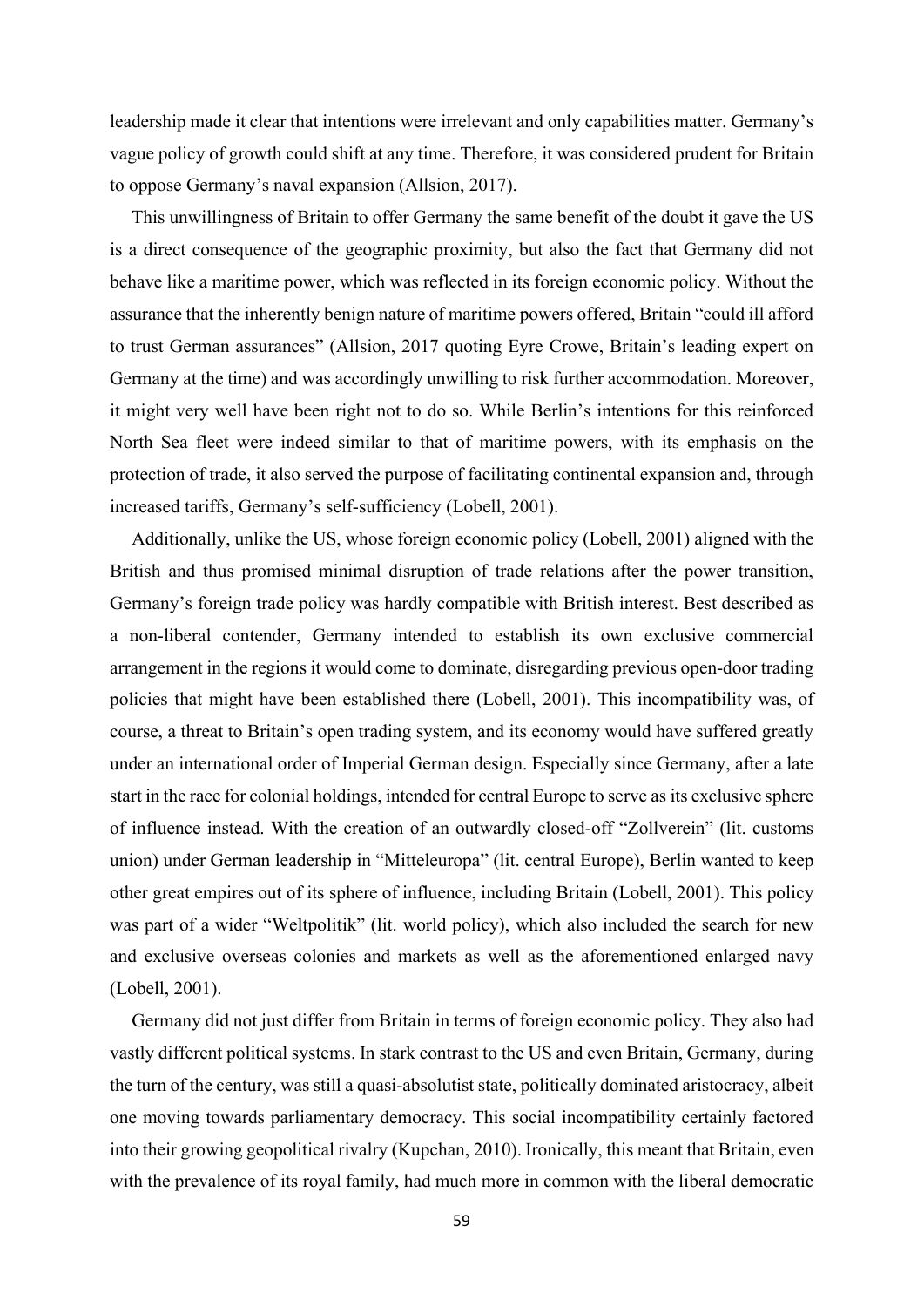United States than with the German Empire, which was a fellow monarchy with close familial ties. All of these factors, and the potential economic loss and the threat of an invasion by the German army first and foremost, made it nearly impossible for Britain to accept the rise of Imperial Germany without contestation. Even if British leadership had been willing to concede the power transition to Germany as the dominant power in Europe, if not around the globe, without the narrative of a shared culture, of familiarity and continuity, it would have been immeasurably harder to sell this to the British public than it was with America's rise. Differing economic interests and approaches resulting from the differences between maritime Britain and continental Germany played just as much of a role in Britain's more aggressive stance towards Germany's rise as the threat of its armies. All in all, it is hardly surprising that when faced with two rising powers in the United States of America and the German Empires, Britain would choose to concede the leadership role to the country it believed to be less likely to abuse its newfound dominant to threaten Britain and its interests. The stopping power of water and the culture it fostered in seafaring nations was integral for Britain to estimate which of the two countries posed the more significant threat to Britain.

However, British opposition to the rise of Germany did not immediately escalate into the devastating Great War. The stopping power of water, even weakened by the factors mentioned above, and various alliances with the other European powers would have posed too much of an obstacle for either side to risk initiating an armed conflict against the other. It is doubtful whether any of the western European states would have allowed a hypothetical British aggressor to use their shores as a beachhead, as such an action would have surely dragged them into the conflict as well. Without secure beachheads on either side, the North Sea was able to forestall a British-German confrontation. In the end, the catalyst that allowed Britain to overcome the stopping power of water were not the geographic intricacies or the conflicting ideologies, both economic and political, but the fact that another, purely continental, power transition between Germany and Russia escalated into war first.

Without any meaningful bodies of water separating Germany and its ally, Austria-Hungary, from Russia, power transition ran its course. As predicted by the classic power transition theory (Organski & Kugler, 1980), Germany, which in this isolated transition was the dominant power, felt its status as the greatest land power in Europe threatened and, encouraged by the "cult of the offensive" that gripped most of Europe at the time, decided on preventive war in an effort to curtail Russia's rise (Allison, 2017). The generally fatalistic attitude about an eventual European war further encouraged Germany's aggressive attitude. Germany wanted to fight Russia while it still had a chance to decisively win (Allison, 2017). Berlin did so while being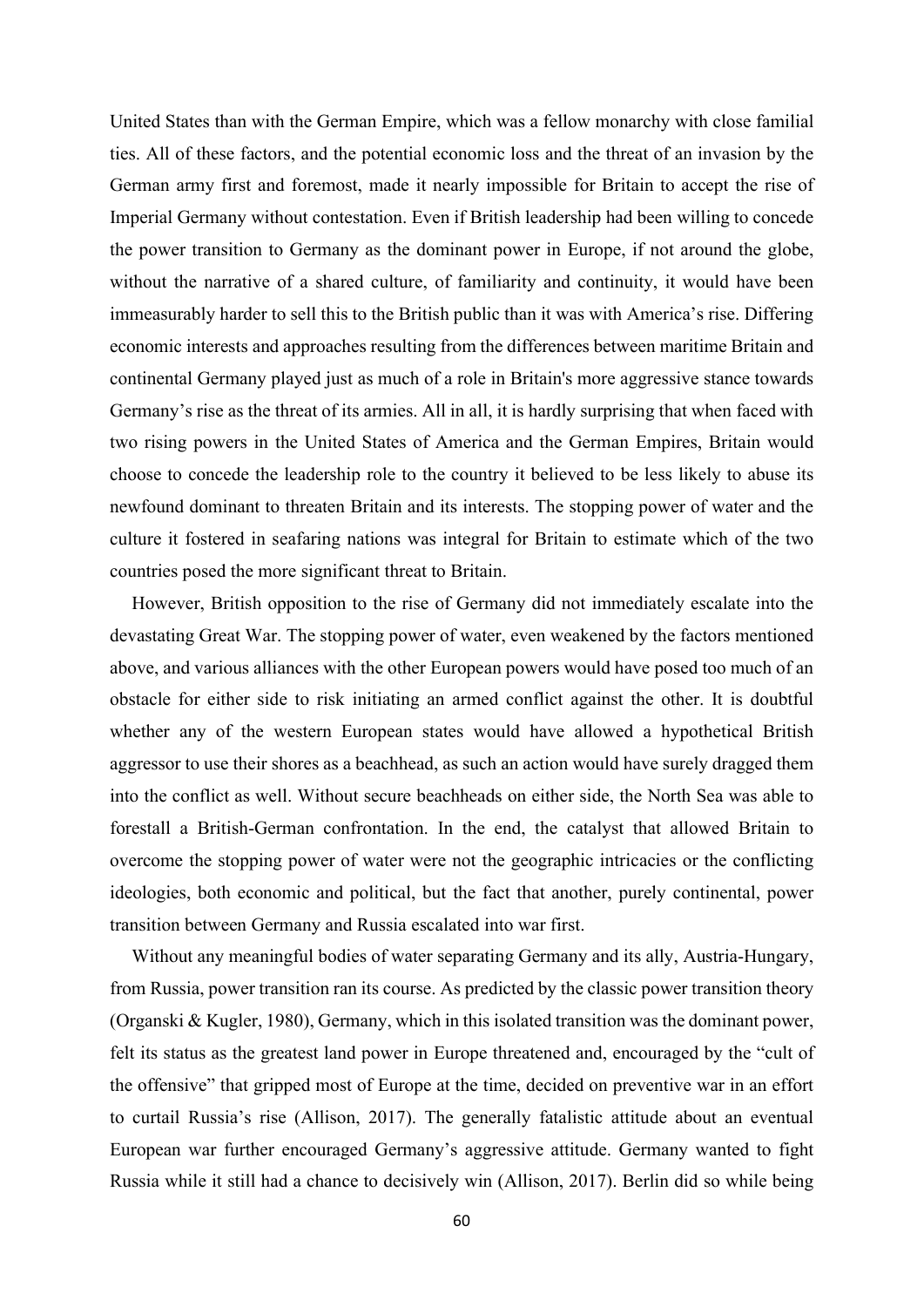well aware of the net of alliances that bound the fate of all major power in Europe to one another. Said alliances resulted in Germany being at war with both Russia and France, and after the invasion of the British ally Belgium by Germany, Britain had both the political justification and the beachheads in France to overcome the stopping power of water and join the war. The result was a war of unprecedented proportions that, because of the colonial holdings of many European powers, soon earned the title of a world war. And to make matters worse, the supposed advantage of the offense proved to be fatally misinformed, resulting in a terrible war of attrition on the western front in the form of trench warfare for which WWI would, unfortunately, become infamous for.

I believe it not to be an unlikely possibility that in a counterfactual world, where Archduke Ferdinand was not assassinated or perhaps where Russia's rise happened just a few decades later, that the stopping power of water might have allowed peace between Germany and Britain to prevail. Perhaps not in the vein of the Great Rapprochement between the US and Britain, as the ideological differences and national interests were too divergent, but maybe similar to how the oceans successfully stalled out open conflict during the Cold War until the Soviet Union collapsed by itself. Whether the British or the German Empire would have been the one to eventually prevail is something I will leave to experts in counterfactual history.

As it stood, the odds were stacked heavily against peace. Britain had few options to maintain peace without signaling weakness. It stood little to gain economically from a cooperation with Germany, in stark contrast to a cooperation with the US. Likewise, could it ill afford appeasement through territorial concessions as those would only enhance Germany's warmaking capacity (Lobell, 2001). With its non-liberal economic outlook and hunger for continental expansion, Germany betrayed its true nature as a continental power, despite its selfproclaimed ambitions to find its future "on the waters" (Allison, 2017). Britain reacted by meeting Germany's naval challenge with its freed-up military resources from the American power transition and through increased naval construction of its own, forcing Germany to concede defeat in the naval race (Allison, 2017; Lobell, 2001). With only its geographical component mitigating the likelihood of conflict, the stopping power of water, for all its potency, could not facilitate a peaceful transition between Britain and Germany. Germany's nature as a continental power and the general volatility of the relationships between the continental powers of Europe were enough to overcome the inherent peacekeeping properties of the North Sea and the English Channel. The stopping power of water was, however, successful in once again protecting Britain from invasion.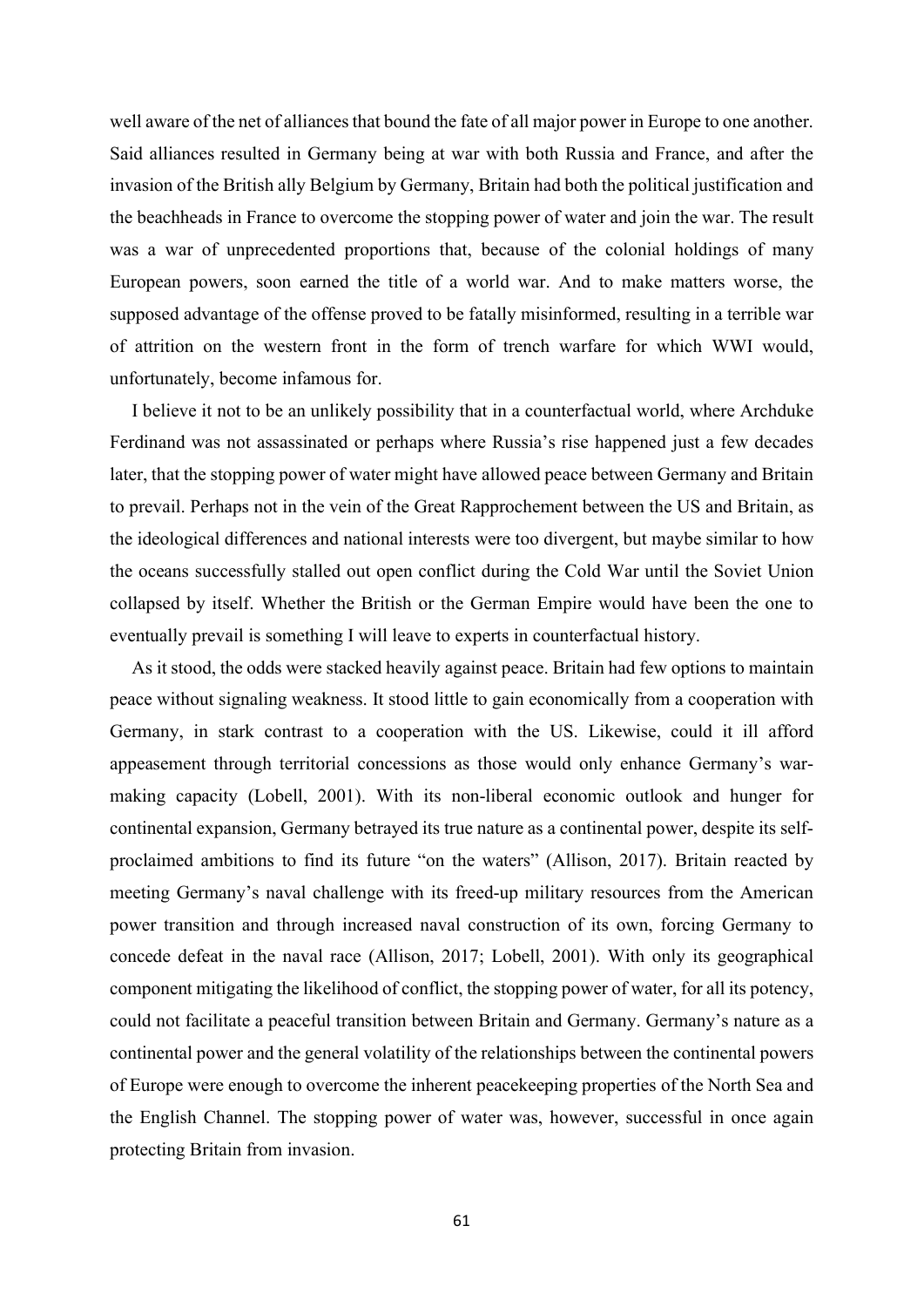As I have hopefully convincingly illustrated, the power transition between Germany and Britain was a fair bit more complex because of the involvement of the other European great powers. Allison (2017) believes that it was not Germany's economic growth that made a strategic rivalry between the two inevitable. Instead, so he claims, it was "the growth of the German navy and its geographic proximity to Britain [that] posed a unique existential threat." I disagree and believe that both equally contributed to the rising tensions. Nevertheless, without an external catalyst easing the crossing of the Channel, I do not believe that either country would have dared an attempt at overcoming the stopping power of water. In other words, without the circumstances that led to Germany declaring war on Russia and thereby inadvertently plunging the entire continent into war, a direct military confrontation between Germany and Britain would have been unlikely, thanks to the body of water separating them. So, while it is true that the stopping power of water was not able to prevent war between Germany and Britain during their power transition, I do not think that this event invalidates my theory. On the contrary, it proves just how potent it truly is. Even when unable to cooperate with the non-liberal and aggressively rising Germany without undermining its national security interests and thereby signaling its growing weakness (Allison, 2017; Lobell, 2001), Britain was unwilling to initiate a war until the outbreak of a continental conflict opened an avenue for safely transporting its troops onto the continent. Germany was equally reluctant to be the first to initiate hostilities against Britain because of the water separating them. But in combination with Germany's nature as a continental power, its incompatible foreign trade policy, its close proximity, and its desire for colonial gains, Paul's (2016) observation that the aggressive buildup of naval power might have tipped the balance against peaceful accommodation, might very well be accurate.

#### 5.3 Summary

I believe that all of the cases I listed in this chapter, both in brief and in more detail, support my theory that the inherent stopping power of water is the deciding factor for whether power transition between great powers is likely to transpire peacefully. Both the logistical and military difficulties posed by bodies of water acting as geographical barriers and the societal and behavioral differences maritime powers exhibit compared to their continental brethren play a part in why the separation by oceans more often than not dissuade great powers from going to war with one another. The stopping power of water is particularly powerful in cases where both powers are maritime great powers with aligning foreign economic policies, do not have access to secure beachheads, and are located on different continents. However, even if only some of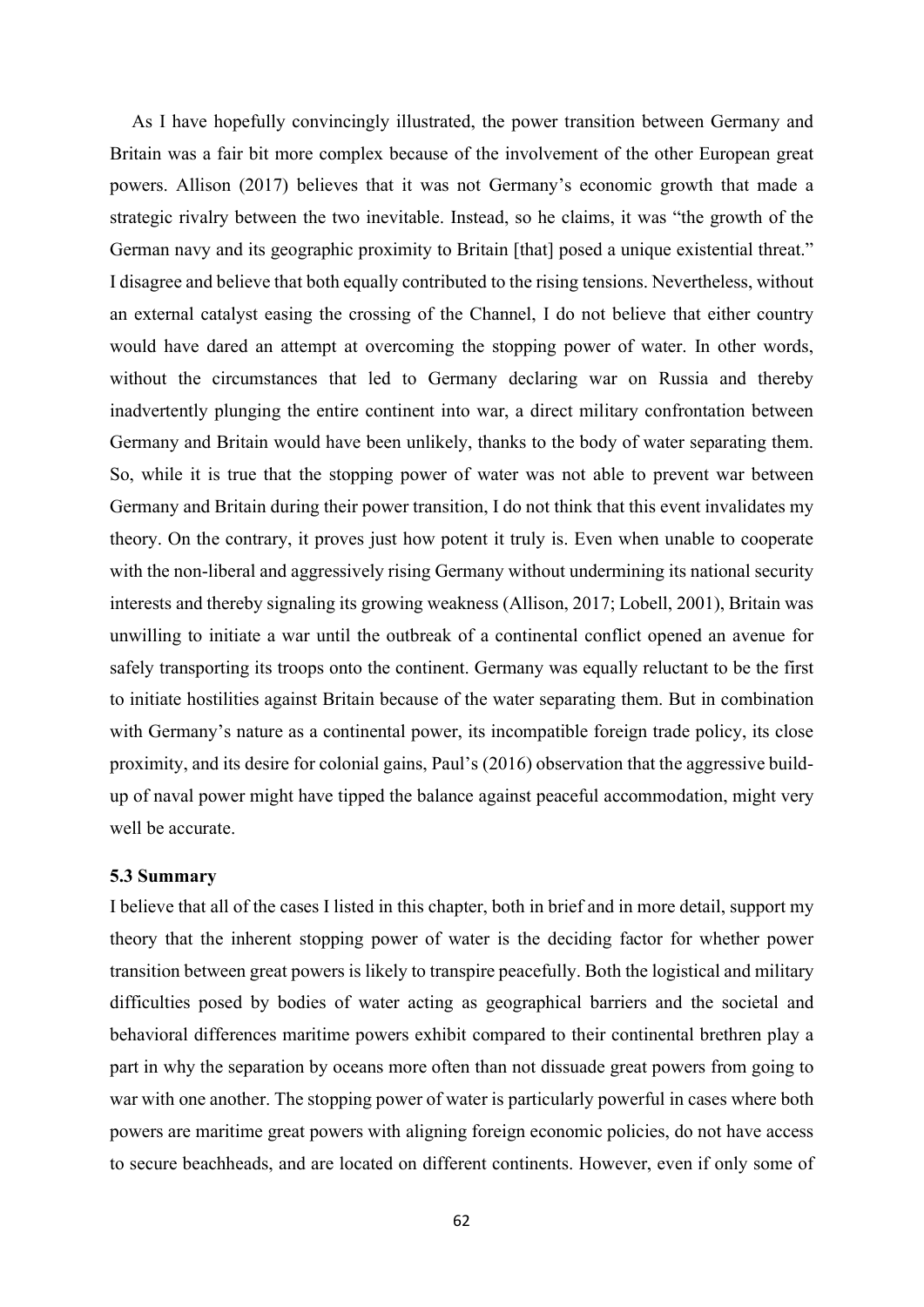these conditions are met, the stopping power of water nonetheless poses a formidable barrier dissuading conflict, if not always successfully.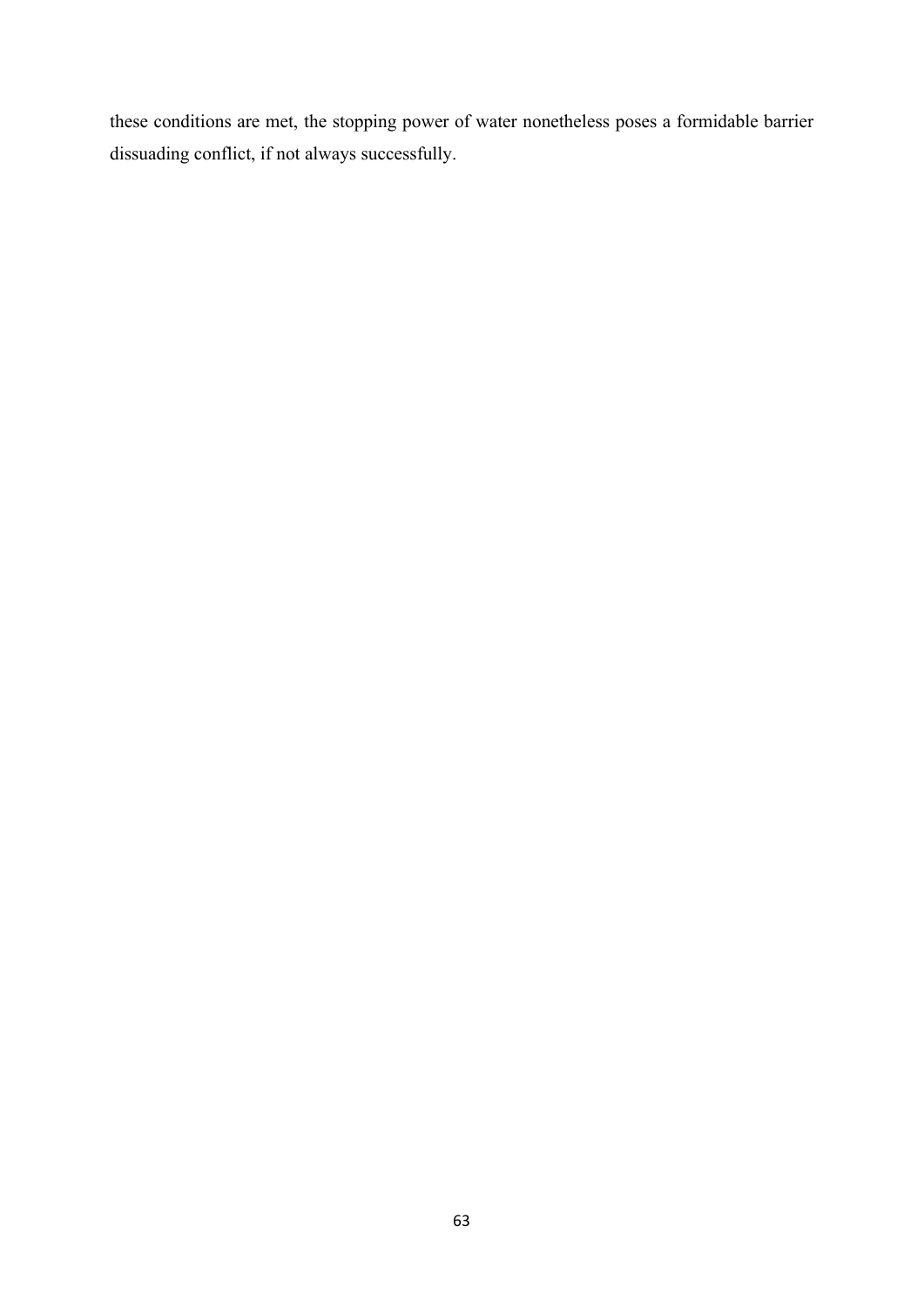# 6 Power transition between the US and China – What does the future hold?

Finally, I will return to the initial motivation behind my theory: Creating a universally applicable theory of power transition that allows me to make predictions on how likely wars will be in future power transitions. As I have previously shown, there is currently an ongoing power transition between the incumbent United States and the rising People's Republic of China. While I do not dare to offer a prediction on who will ultimately be the winner, I do believe my theory allows me to offer a prediction on the likelihood of whether this power transition will remain peaceful or will escalate into an open war in the future. Unfortunately, the Sino-American transition is far from a straightforward case. At first glance, it seems to be a pretty obvious case; China and the US are, after all, separated by not just any body of water. The Pacific Ocean is significantly larger than the Atlantic Ocean that facilitated the peaceful transition between the US and Britain. Surely with an Ocean as massive as the Pacific, peace is all but guaranteed? It is even in the name, the "peaceful ocean." Such an assumption would be a gross oversimplification of my theory and would blissfully ignore historical examples to the contrary, most notably the Pacific Theatre of WWII, and would misconstrue the name's etymological origin, which relates to the supposed calmer weather patterns.

It is certainly true that the Pacific Ocean is a formidable barrier for any hypothetical military aggression across it. Its sheer size makes large-scale conventional attacks almost impossible (Glaser, 2015). The weather is also by far not as peaceful as the name would suggest. The lack of proximity and the separation through an ocean certainly mitigates any fears of a potential invasion on both sides, as it limits the power-projection capabilities of land forces (Mearsheimer, 2001). Not only that, oceans and the military technology that controls them heavily favor the defender (Blagden, 2011), thereby making the prospect of being the aggressor highly unattractive. Historically, states have only been able and willing to disregard this defense bias, either when there has been a significant power disparity – as seen for instance, during Japan's conquest in the Asia Pacific region prior to America's entry into WW2 (Toft, 2005; Mearsheimer, 2001) – or alternatively, if the attacker has access to secure beachheads – as seen with Britain entry into WW1.

 As China and the US are both considered great powers with formidable military might, the chances for a military confrontation are thus limited because there is a distinct lack of viable beachheads on either side. America's allies in Asia might be willing to act as safe harbors after crossing the ocean; in fact, both South Korea and Japan already have American naval bases on their territory, but none of them are located in a way that would allow the US to avoid an amphibious assault on China. Japan is an island nation, and South Korea is separated from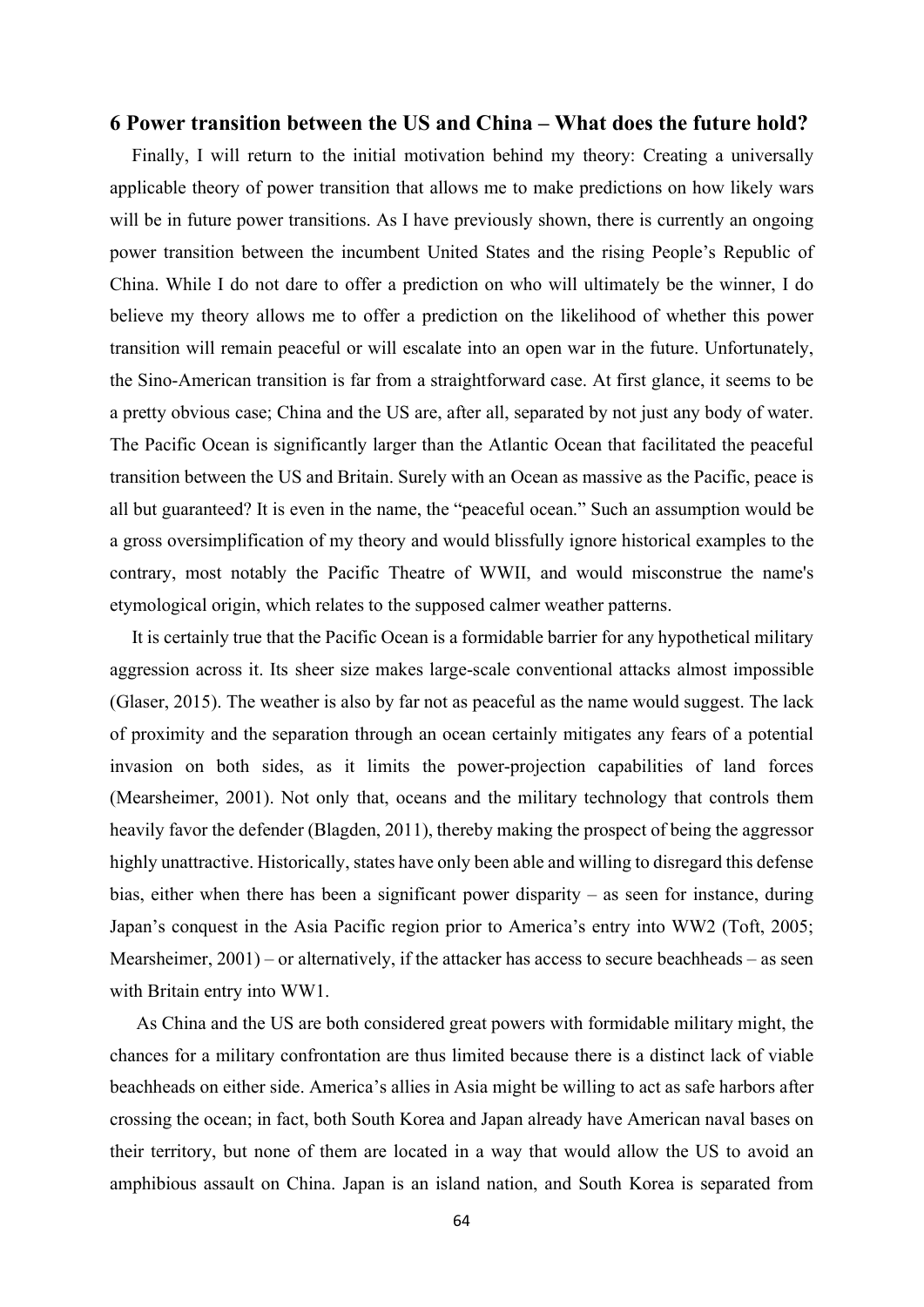China by its nominal ally North Korea. It seems unlikely that the US would choose to fight its way across North Korea to avoid an amphibious assault. After all, the North Korean leadership is considered to be rather unpredictable, and there are suspicions it is in possession of nuclear weapons. China's other neighbors are hardly an option either. Russia most certainly will not allow US troops to land on their soil, while the jungles of China's Southeast Asian neighbors are only marginally more manageable to traverse than the ocean. Considering its own rivalry with China, India might be willing to host American forces. However, the presence of the Himalayan mountains makes India an unsuitable launching off point for any major military offensive as mountains are only slightly less difficult to traverse than oceans (Blagden, 2014). China is obviously in the same boat in this regard. The US only shares a land border with two other countries, one of which is fellow NATO member Canada and the other Mexico, which also maintains a mostly friendly relationship with the US. It is highly improbable that either of them would willingly offer secure beachheads for a Chinese invasion of the US.

Any potential war between the two powers will thus eventually have to include an amphibious assault onto the opposition territory if either side wishes to win decisively. Mearsheimer (2001) established that naval bombardment of blockades would hardly be enough to force an American capitulation. Nuclear deterrence is also just as effective in the Sino-American transition as during the Cold War, as the vast ocean separating the two countries makes the use of nuclear warheads even remotely viable without endangering their own territories. These international conditions lead some scholars to assume that a war between the US and China is highly unlikely, as both can protect their vital interests without posing too large of a threat to each other (Glaser, 2015; Mearsheimer, 2014). To put it simply, war is unlikely because it almost certainly not be an easy victory (van Evera, 2013). A peaceful outcome of the power transition would be in line with the geographical site of my theory. However, the stopping power of water does not solely draw its strength from its geographical component; it also has a notable cultural/behavioral component.

In that regard, there are some worrisome, if inevitably inexact, parallels between China's current rise and the rise of Imperial Germany. Like Germany before it, China feels that it had been repeatedly taken advantage of by the great powers when it was weak (Allison, 2017). This deep resentment towards the great powers is not precisely unwarranted if one considers the period of time now generally referred to as the "century of humiliation," which began with the First Opium War and the concession forced upon them by the British and culminated in the atrocities inflicted upon China by the Japanese during WWII. All of this fueled China's belief that it, like Imperial Germany, was a latecomer to modernization (Brunnermeier et al., 2018).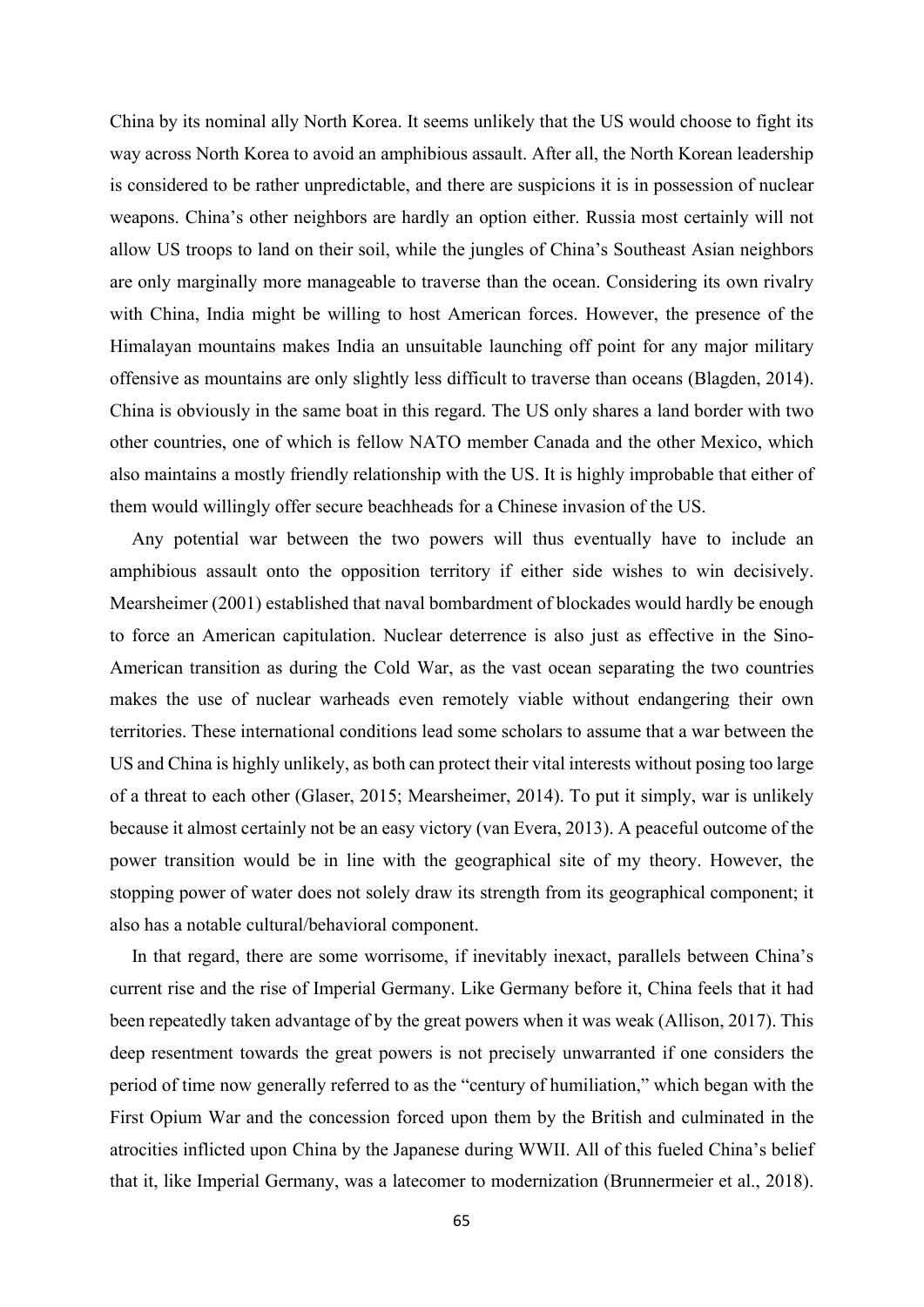Because of its experience with humiliation and subjugation, some within China believe it to be in a unique position to remake the unjust status quo of the international order (Kaufmann, 2010), which informs the desires of China's leadership to establish its own sphere of influence in Asia, once again paralleling German intentions for central Europe before WWI. Unsurprisingly the incumbent powers, America and Britain respectively, observe such behavior with suspicion and have no intentions to accommodate any drastic shifts that would weaken their own position (Allison, 2017, Mearsheimer, 2001). The facts that China based its economic rise through statedirected economic and technology programs on Germany's approach during the turn of the  $20<sup>th</sup>$ century and that China plans to leverage its Belt and Road Initiative (BRI) to mitigate its maritime inferiority similarly to Imperial Germany with its "Zollverein" only reinforces these concerns (Brunnermeier et al., 2018; Lobell, 2001).

Additionally, just like Imperial Germany before it, China has begun to build up its navy, even if not as rapidly and desperately as in the German case. It has, for instance, begun with the construction of its own aircraft carriers and has established a naval base in Djibouti in what some consider "only the first step in what is likely to become a network of Chinese bases across the Indian Ocean (Bloomberg, 2018)." However, that does not make it a maritime country. Traditionally China has always been a continental land power, as it feels the need to safeguard its borders from its fourteen neighboring states, some of whom have nuclear weapons and large armies themselves. This is only further amplified by the existence of interior border disputes and other internal security challenges, including terrorism, separatism, and extremism (Lobell, 2016).

Some might point to the fact that China is evidently not an insular state as the reason for its nature as a continental land power instead of a maritime power (Blagden, 2011). But as established previously, geographical characteristics do not predispose whether a state has a maritime or continental orientation. For instance, non-insular countries like the Netherlands were able to become maritime powers, while Japan decided against a maritime orientation for most of its history, even though its geography could not have been more optimal (Levy & Thompson, 2011). China made the conscious decision to be a continental power first and foremost. As a result, its relatively sudden naval build-up could only be interpreted as a clear military threat by the US as the dominant sea power, as China does not benefit from the benign perception of a maritime power. Beijing has also begun constructing artificial islands in the South China Sea to solidify its claims on 90% of the sea as its territorial waters, thereby potentially pushing the US out of a large part of the Asia Pacific region (Reuters, 2020), much to the ire of the other countries in the region. Some of which, like the Philippines, are US allies.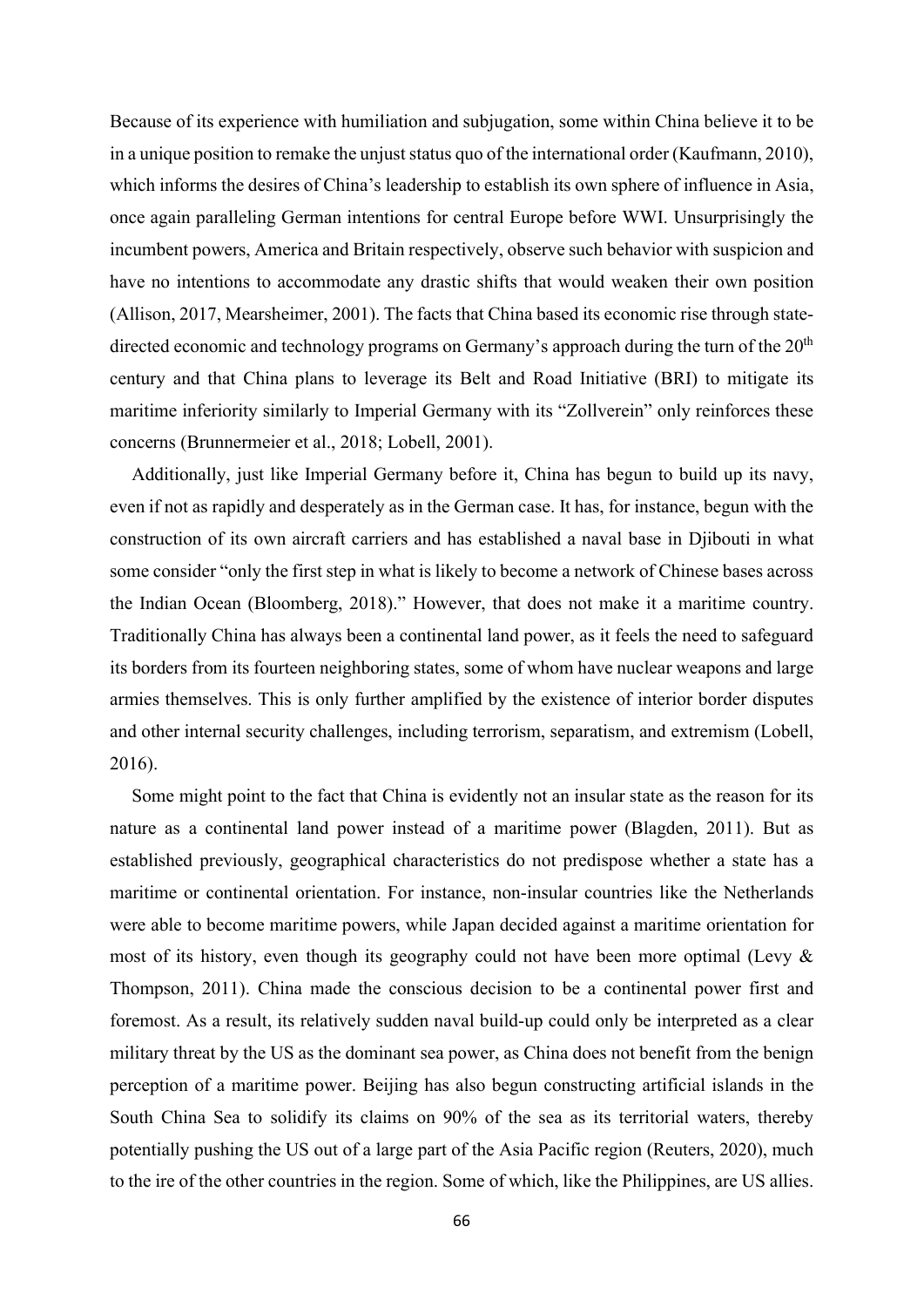This further fuels Washington's worries for Beijing's intentions, as it has no interest in allowing the creation of a Chinese regional hegemony with its own sphere of influence as this would allow Beijing to undermine America's Command of the Commons (Mearsheimer, 2001; Lobell, 2016).

There has also been an unfortunate shift in foreign policy that has made war more likely. For the longest time after the Cold War, despite not being a maritime power in the traditional sense and despite relying on autocratic state-protected economic development domestically (Brunnermeier et al., 2018), China's foreign economic policy has aligned with America's own, and by extension with the liberal economic policy of the international order. In recent years this alignment no longer seems guaranteed. And curiously not because of any change on the side of China's foreign economic policy. It was actually the US under President Trump that drastically changed its foreign economic policy both in regard to China and in general. The resulting tensions are detrimental for the prospects of peace, as the danger of damaging its economy has been the most powerful deterrent against war for China (Mearsheimer, 2014). A change in America's foreign economic policy only diminishes the incentives for China to maintain a cordial relationship. US course correction from accommodation towards containment of China had undoubtedly already begun during the Obama administration with its "pivot to Asia" (Lieberthal, 2011) and the now-defunct Trans-Pacific Partnership (TPP).

However, Washington's outright dismissal of the multilateral trade and the globalized world as no longer beneficial to the US only happened during Trump's time in office. He made his disdain for the globalized world apparent during his first address to the UN General Assembly, stating that "We reject the ideology of globalism and accept the doctrine of patriotism (Trump, 2018)." This disdain was not just limited to the economic dimension, as the Trump administration also reneged on several multilateral treaties and agreements, most notably Iran Nuclear Deal (Reuters, 2018) and the Paris Climate Agreement (Reuters, 2019b). The revival of American isolationism, which Krauthammer (1990) had warned against as a possible outcome of a post-Cold War world, had seemingly arrived. President Trump also openly antagonized both President Xi and China as a whole (Trump, 2018) and started a trade war with them, causing tensions to rise. By creating this conflict on the economic level, the Sino-American relationship further mirrors the tensions present in the power transition between Imperial Germany and Britain, who also had incompatible foreign economic policies.

However, after Trump failed to secure his reelection, it remains to be seen what course America will take under President Biden. Should he continue to follow Trump's course and reinforce the incompatibility of their respective foreign economic policies, the chances for a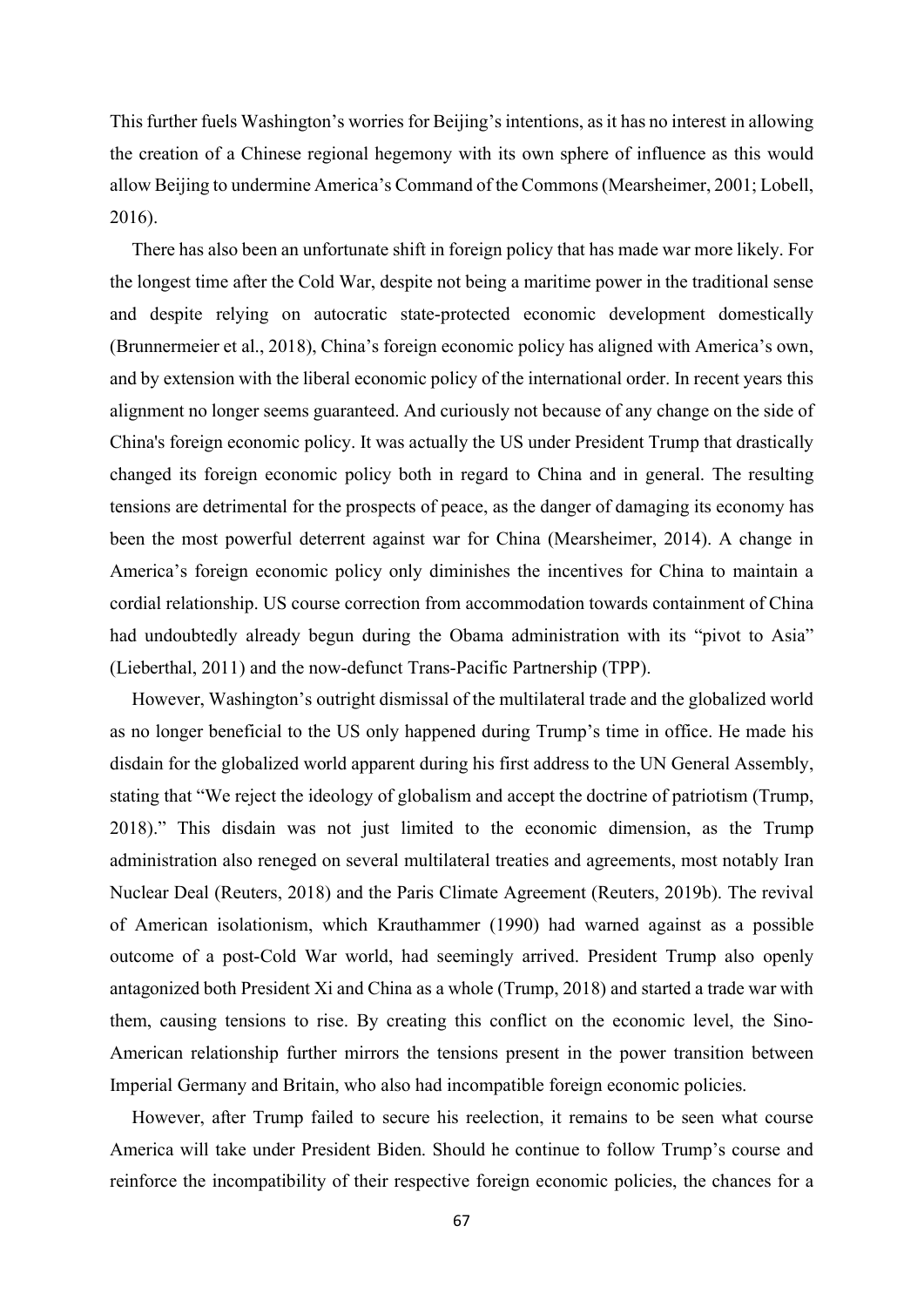military confrontation between the US and China will certainly increase just like it they did during the transition between Imperial Germany and Britain. At least in regard to the US's commitment to international multilateral trade and globalism, I consider it likely that Biden will return to a more cooperative foreign economic policy. President Biden has already shown himself much more inclined to international cooperation than his predecessor. For instance, under his leadership, the US has already rejoined the Paris Climate Agreement (2021). However, the days of American economic accommodation towards China specifically might well and truly be over. After decades of accommodating China by integrating it into the liberal international order, both economically as well as institutionally – even offering a tacit acceptance of China's brand of communism – America's, admittedly naïve, hopes of China liberalization never came true (Layne, 2020). Instead, Beijing has shown itself to be not just undemocratic, but as increasingly anti-democratic, as, among many others, the harsh measures it currently employs to suppress the democratic movement in SAR Hong Kong have shown (Harris, 2021; 2020). Under these circumstances, a repeat of the peaceful handover of the reins of the international order in the same way Britain had at the turn of the  $20<sup>th</sup>$  century is not an option for Washington as the preservation of its liberal values cannot be guaranteed. "China's expansive definition of its maritime sphere of influence (Claar & Ripsmann, 2016 p. 172)" made sure of that and resulted in Washington's shift to containment.

In conclusion, I believe it is accurate to assert that a war between the US and China due to the ongoing power transition is unlikely, if not as unlikely as some like to claim. The geographical component of the stopping power of water will ensure that any military aggression by either side will be highly unattractive because of the difficulty of traversing an ocean and volatility of amphibious assault, especially as any hard-fought victory can turn pyrrhic at a moment's notice if the losing side resorts to nuclear weapons. Even if the Cold War has shown that most countries are incredibly reluctant to use nuclear weapons, this possibility of their use cannot be ignored, especially since during the Cold War, there was no war fought on the "home front" of either superpower. However, even if war is unlikely, without the help of the behavioral component of the stopping power of water offering reassurance of each other's intentions, it will be difficult to avoid the "commitment problem" (Yoder, 2019). Because of its nature as a rising state, China cannot credibly commit to any agreements made in the present, as it would be in its best interest to renegotiate them at a later date when it has grown more powerful and thus in a more favorable position. This would only further the mistrust of the US as a relatively speaking declining state (Yoder, 2019).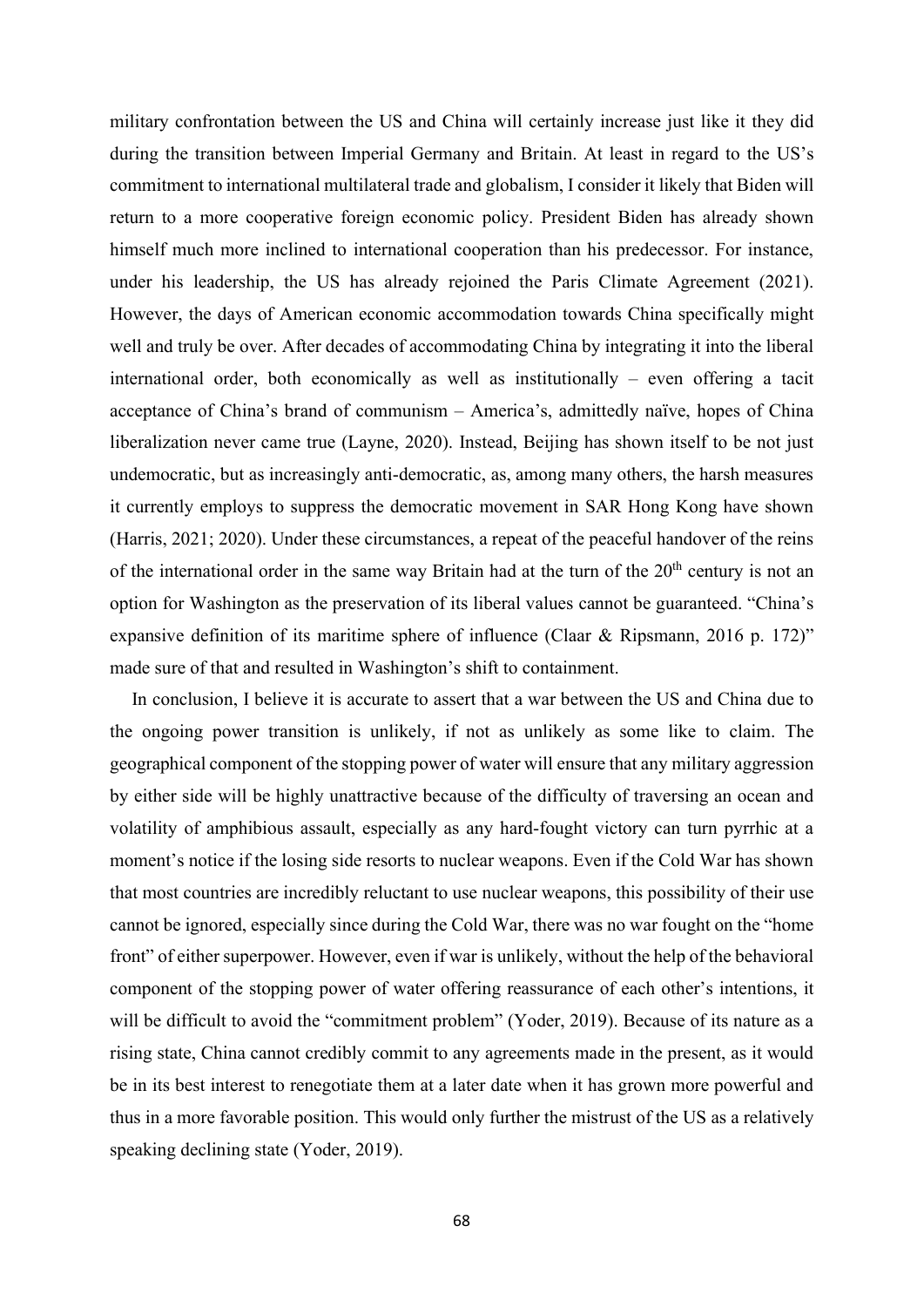As a result, there will most certainly be a fierce security competition between the two powers that might transform the liberal international order into something like the one described by Mearsheimer (2019), and not too unlike the Cold War. Only the unbalanced multipolar system in Asia today has much more in common with pre-WWI Europe than Cold War-era Europe and thus is much more prone to war (Mearsheimer, 2014). There is reason to doubt whether the promise of mutual prosperity will keep Asia peaceful in the face of a rising China. In the end, states will prioritize political calculations over economic ones when their national security is endangered (Mearsheimer, 2014). If a war were to happen between the Asian powers, the US might decide to take a page out of the British playbook during WWI and join the war to ensure China's downfall. There are also numerous flash points that might force Washington into an open confrontation with Beijing. The invasion of Tawain or an escalation of the dispute over the South China Sea being the most likely candidates.

There are very worrisome parallels in both the behavior of China and its relationship to the US as the incumbent power to Imperial Germany's behavior and relationship to Britain over a hundred years ago. The stopping power of water has proven insufficient before, and politicians and scholars would be well advised to keep that in mind, to keep the chance of war at a minimum as the relations between the two countries worsen. The US has begun to shift the rivalry into an ideological dimension (Layne, 2020), and war remains a distinct possibility that should not be sought after but prepared for, as it is part of the tragic nature of great power politics.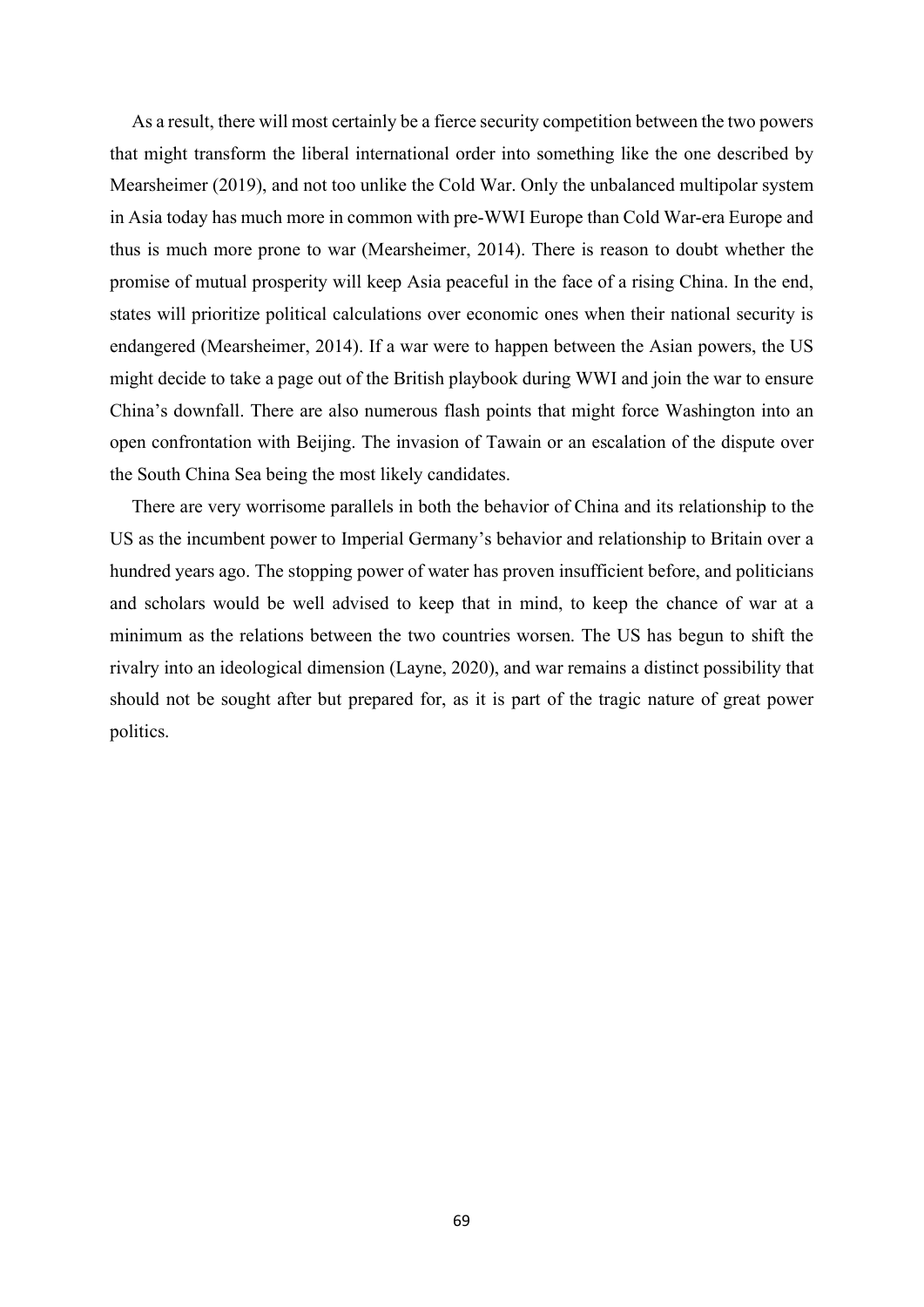# 7 Conclusion

In conclusion, as I hopefully illustrated convincingly over the course of my thesis, the presence of oceans positively affects the prospect for peace during power transition between great powers. The military and logistical difficulties that the traversal of such a vast stretch of water poses are definitely important facets explaining the pacifying effects oceans have. But the better chances for peace that large bodies of water facilitate are certainly not limited to them acting as physical barriers; there have after all been numerous occasions where wars have been fought despite the participants being separated by oceans; there could hardly have been "World Wars" otherwise. Oceans also deeply shaped the nature of the countries adjacent to them in a way that makes war with other great powers a less attractive option for furthering one's own power. Both from a material perspective, as coastal and particularly insular powers, have a tendency to focus on economic prosperity through naval power, which is incidentally ill-suited for offensive wars of conquest, as well as from a cultural and behavioral, perhaps even ideological, perspective, as their mercantile focus put a bigger emphasis on economic alliances, open trade, and prosperity instead of territorial expansions. Maritime powers were, for these reasons, less likely to begin a war while simultaneously also less likely to be balanced against even as they rose to the top of the international order. They pose little threat to the national security of others while offering attractive benefits if allied with them. Maritime powers are even willing to peacefully pass the leadership of the global order to another power, as long as their own prosperity is secure.

However, no defense is impregnable, and unfortunately, the stopping power of water, too, can be overcome, as some of the examples above have shown. It is, for instance, less effective if the target is a less powerful state or if secure beachheads are available. Likewise, an ordinarily benign dominant maritime power might see itself forced into confrontation if it sees its economic order and prosperity threatened, although even in such cases, it is rarely the aggressor and waits for a suitable opportunity. All in all, my theory of the stopping power of water as the integral factor for peace is a universally applicable theory with impressive explanatory power. It was able to convincingly explain the differing outcomes of all of the listed power transitions of the 20<sup>th</sup> century. Applying it to the ongoing power transition between the United States and China offers important insight, as it illustrates both the facets of that particular relationship that point towards peace and war.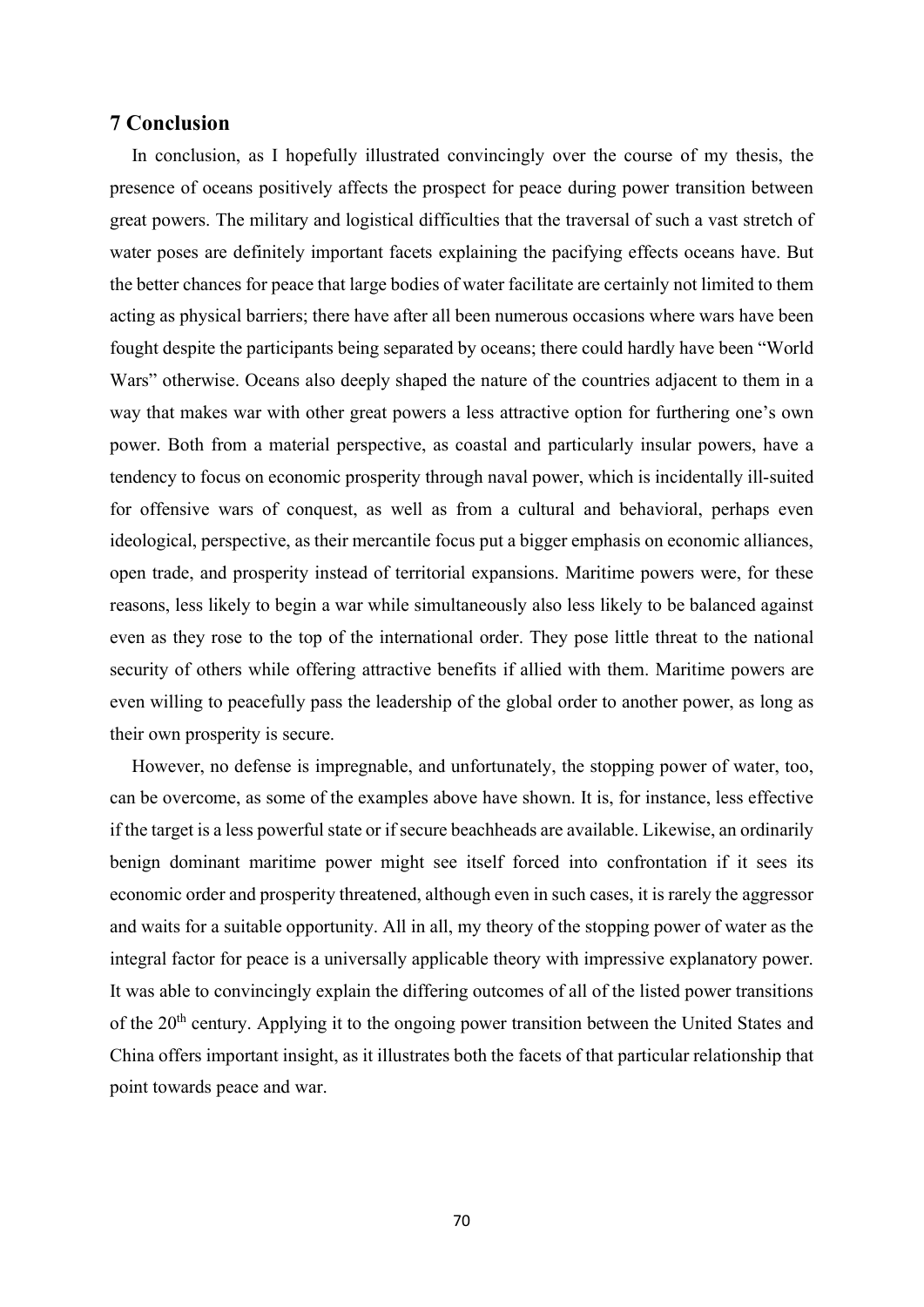## 8 References

Allison, Graham (2017). Destined for War: Can America and China Escape Thucydides's Trap? Bosten and New York: Houghton Mifflin Harcourt.

Allison, Graham (2015). The Atlantic, The Thucydides Trap: Are the U.S. and China Headed for War? https://www.theatlantic.com/international/archive/2015/09/united-states-china-warthucydides-trap/406756/

Barnhart, Michael A. (1987). Japan Prepares for Total War: The Search for Economic Security, 1919–1941. Ithaca: Cornell University Press.

Beevor, Antony (2012). The Second World War. London: Weidenfeld & Nicolson.

Berenhorst, Georg Heinrich von (1978). Aus dem Nachlasse. Neudruck der Ausgabe, Dessau 1845 und 1847. Osnabrück: Biblio-Verlag.

Betts, Richard K. (2014). Pick Your Battles: Ending America's Era of Permanent War. Foreign Affairs, Volume 93, No. 6, pp: 15-20, 22-24. http://www.jstor.org/stable/24483916.

Blackbourn, David (2003). History of Germany, 1780–1918: The Long Nineteenth Century. Hoboken, New Jersey: Wiley-Blackwell.

Blagden, David W. (2011). Correspondence: Sea Powers, Continental Powers, and Balancing Theory. International Security, Volume 36, No. 2, pp. 190–202. https://doi.org/10.1162/ISEC\_c\_00060

Blagden, David W. (2014). Sea Power is Benign Power. The RUSI Journal, Volume 159, No. 3, pp: 54-61. http://dx.doi.org/10.1080/03071847.2014.928015

Bloomberg (2018). China is making a Bold military power play. https://www.bloomberg.com/graphics/2018-china-navy-bases/

Britannica, The Editors of Encyclopaedia (2020, October 1st). The United States Army. Encyclopedia Britannica. https://www.britannica.com/topic/The-United-States-Army

Brunnermeier, Markus, Rush Doshi & Harold James (2018). Beijing's Bismarckian Ghosts: How Great Powers Compete Economically. Washington Quarterly, Volume 41, No. 3, pp: 161-176. https://doi.org/10.1080/0163660X.2018.1520571

Carr, Edward H. (2016). The Twenty Years Crisis, 1919–1939: Reissued with a new preface from Michael Cox. London: Palgrave Macmillan.

Chan, Steve (2008). China, the U.S., and the Power-Transition Theory, London: Routledge.

Choudhury, Avinandan & Moorthy, P. (2018). Strategic-Maritime Triangle in the Indian Ocean: An Emerging Indo-US Naval Entente? India Quarterly, Volume 74 No. 3, pp: 305– 325. https://doi.org/10.1177/0974928418785477

Claar, Matin & Ripsman, Norrin M. (2016). Accommodation and containment: Great Britain and Germany prior to the two world wars. In T. Paul (Ed.), Accommodating Rising Powers: Past, Present, and Future, pp. 150-172. Cambridge: Cambridge University Press. https://doi.org/10.1017/CBO9781316460191.008

Copeland, Dale C. (2000). The Origins of Major War. Ithaca and London: Cornell University Press.

deLeon, Rudy & Jioemian, Yang (2014). US-China Relations: Toward a New Model of Major Power Relationship. Washington, DC: Center for American Progress. cdn.americanprogress.org/wp-content/uploads/2014/02/ChinaReport-Full.pdf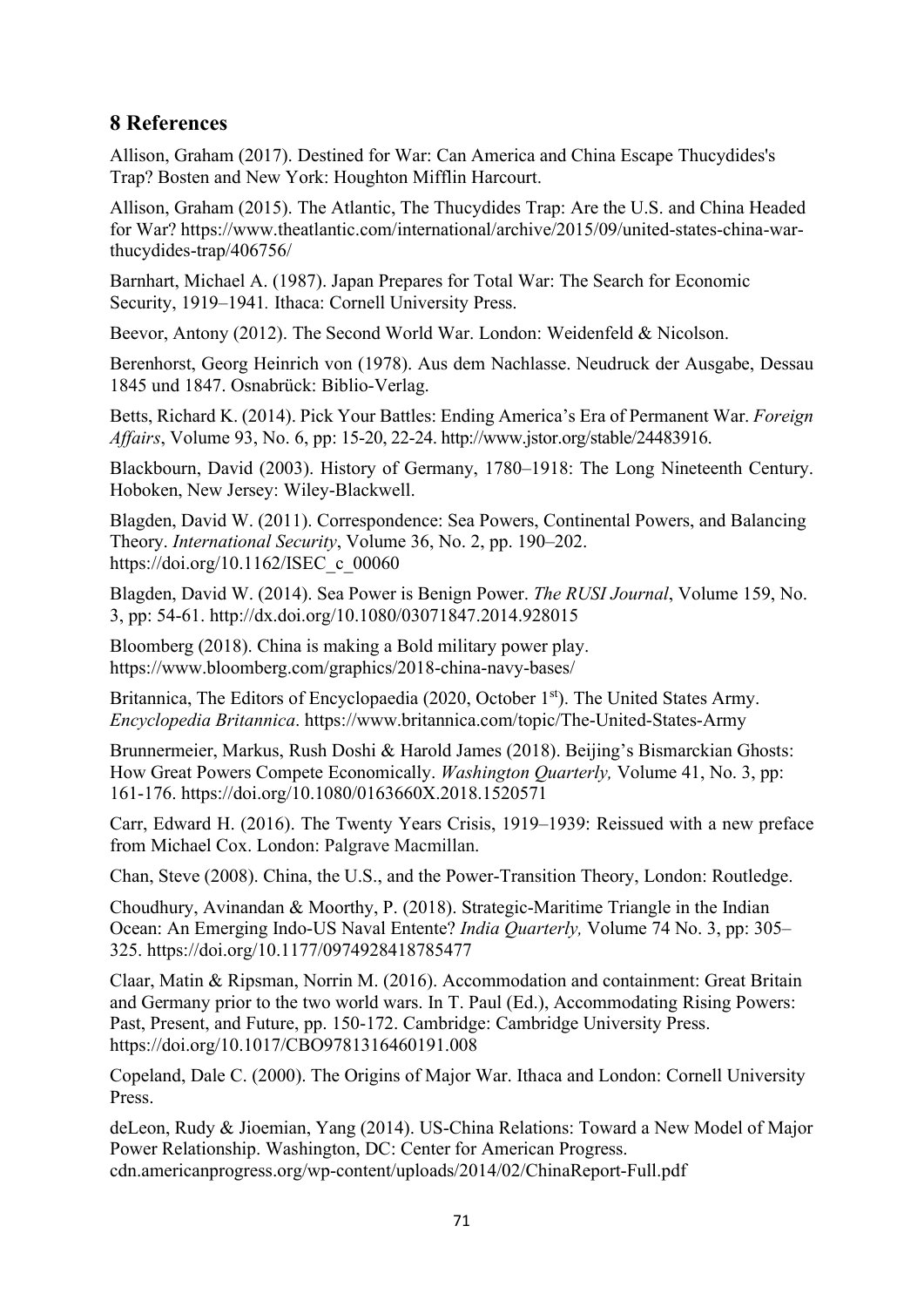Dreisziger, N. F (1979). The Role of War Planning in Canadian-American Relations, 1867– 1939. Canadian Review of American Studies, Volume 10, No. 3, pp: 341-346. https://doi.org/10.3138/CRAS-010-03-06

Economist, The (2019, May 18<sup>th</sup>). "China v America: A New Kind of Cold War." https://www.economist.com/leaders/2019/05/16/a-new-kind-of-cold-war

Evera, Stephen van (2013). Causes of War: Power and the Roots of Conflict (Ithaca: Cornell University Press.

Feng, Yongping (2006). The Peaceful Transition of Power from the UK to the US. Chinese Journal of International Politics, Vol. 1, 2006, pp: 83–108. https://doi.org/10.1093/cjip/pol005

Friedman, Norman (2001). Seapower as Strategy: Navies and National Interests. Annapolis, MD: US Naval Institute Press.

Fukuyama, Francis (1989). The End of History? The National Interest, No.16, pp: 3-18. https://www.jstor.org/stable/i24023449

Gilpin, Robert (1989). War and Change in World Politics. Cambridge: Cambridge University Press.

Glaser, Charles L. (2015). A U.S.-China Grand Bargain? The Hard Choice between Military Competition and Accommodation. International Security, Volume 39, No. 4, pp. 49–90. https://doi.org/10.1162/ISEC\_a\_00199

Goldstein, Avery (2007). Power transitions, institutions, and China's rise in East Asia: Theoretical expectations and evidence. Journal of Strategic Studies, Volume 30, Issue 4-5, pp: 639-682. https://doi.org/10.1080/01402390701431709

Harris, Peter (2021). China and the United States: the case for smart appeasement. Australian Journal of International Affairs, Volume 75, Issue 2, pp: 129-135. https://doi.org/10.1080/10357718.2021.1875986

Harris, Peter (2020). Newsweek, How the Hong Kong Crisis Could Reset U.S.-China Relations. https://www.newsweek.com/how-hong-kong-crisis-could-reset-us-china-relationsopinion-1510992

He, Kai (2017). Explaining United States–China relations: neoclassical realism and the nexus of threat–interest perceptions. The Pacific Review, Volume 30, Issue 2. pp: 133-151. https://doi.org/10.1080/09512748.2016.1201130

Horne, Alastair (1988). Harold Macmillan, Volume One: 1894–1956. New York: Viking.

Hoffmann, Stanley (1975). Notes on the Elusiveness of Modern Power. International Journal, Volume 30. No. 2, pp: 183-206. https://doi.org/10.2307/40201220

Ikenberry, G. John (2011). Liberal Leviathan: The Origins, Crisis, and Transformation of the American World Order. Princeton: Princeton University Press.

Kaufmann, Alison A. (2010). The "Century of Humiliation," Then and Now: Chinese Perceptions of the International Order. Pacific Focus, Vol. XXV, No. 1, pp: 1–33. https://doi.org/10.1111/j.1976-5118.2010.01039.x

Kennedy, Paul M. (1976). The Rise and Fall of British Naval Mastery. London: Allen Lane.

Kennedy, Paul M. (1987). The Rise and Fall of the Great Powers. London: Unwin Hyman.

Keohane Robert O. & Nye, Joseph S. (2011). Power & Interdependence (4th Edition). Bosten: Longman Classics in Political Science.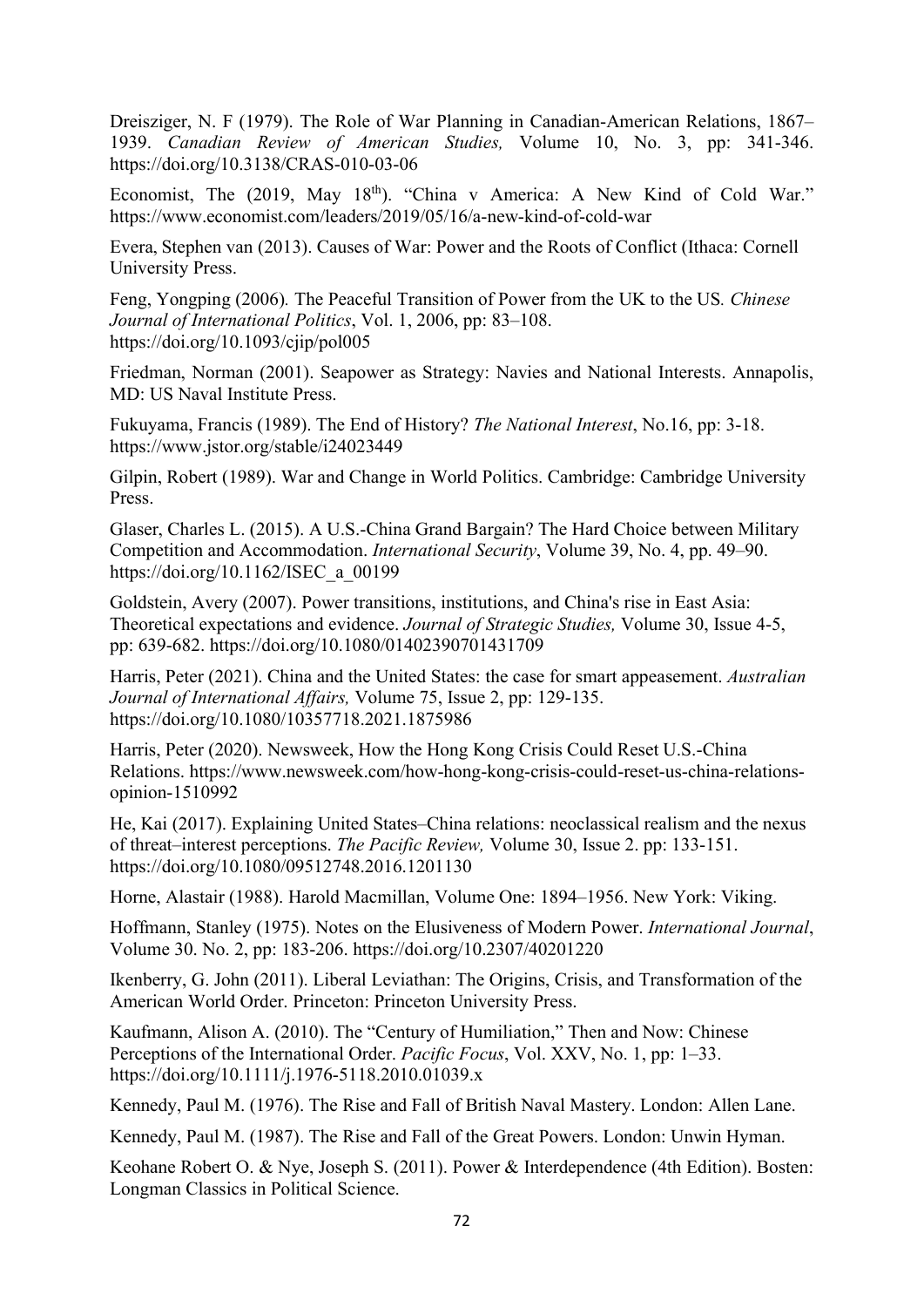Kupchan, Charles A. (2001). Introduction: Explaining Peaceful Power Transition. In Charles A. Kupchan, Emanuel Adler, Jean-Marc Coicaud, and Yuen Foong Khong (Eds.). Power in Transition: The Peaceful Change of International Order, pp: 1-17. Tokyo: United Nations University Press.

Kupchan, Charles A. (2010). How Enemies Become Friends: The Sources of Stable Peace. Princeton: Princeton University Press.

Krauthammer, Charles (1990). The Unipolar Moment. Foreign Affairs, Volume 70, No. 1, America and the World 1990/91, pp: 23-33. https://doi.org/10.2307/20044692

Krauthammer, Charles (2002). The Unipolar Moment Revisited. The National Interest, No. 70, pp: 5-18. https://www.jstor.org/stable/42897438

Lague, David & Lim, Benjamin K. (2019, April  $30<sup>th</sup>$ ). The China Challenge: Ruling the Waves. https://www.reuters.com/investigates/special-report/china-army-navy/

Layne, Christopher (2002). The "Poster Child for offensive realism": America as a global hegemon. Security Studies, Volume 12, Issue 2, pp: 120-164, DOI: 10.1080/09636410212120011

Layne, Christopher (2020). Preventing the China-U.S. Cold War from Turning Hot. The Chinese Journal of International Politics, Volume 13, Issue 3, pp: 343–385, https://doi.org/10.1093/cjip/poaa012

Levy, Jack S. & Thompson, William R. (2010). Balancing on Land and at Sea: Do States Ally against the Leading Global Power? International Security, Volume 35, No. 1, pp. 7–43. https://doi.org/10.1162/ISEC\_a\_00001

Levy, Jack S. & Thompson, William R. (2011). Correspondence: Sea Powers, Continental Powers, and Balancing Theory. International Security, Volume 36, No. 2, pp. 190–202. https://doi.org/10.1162/ISEC\_c\_00060

Lieberthal, K.G. (2011, Dezember 21<sup>st</sup>). Brookings, The American Pivot to Asia. https://www.brookings.edu/articles/the-american-pivot-to-asia/

Lippert, Kevin (2015). War Plan Red: The United States' Secret Plan to Invade Canada and Canada's Secret Plan to Invade the United States. Princeton: Princeton Architectural Press

Lobell, Steven E. (2001). Britain's paradox: cooperation or punishment prior to World War I. Review of International Studies, Volume 27, pp: 169–186. https://doi.org/10.1017/S0260210500001698

Lobell, Steven E. (2016). Realism, balance of power, and power transitions. In T. Paul (Ed.), Accommodating Rising Powers: Past, Present, and Future, pp. 33-52. Cambridge: Cambridge University Press. https://doi.org/10.1017/CBO9781316460191.002

Mastro, Oriana S. (2019). In the Shadow of the Thucydides Trap: International Relations Theory and the Prospects for Peace in U.S.-China Relations. Journal of Chinese Political Science, Volume 24, pp: 25-45. https://doi.org/10.1007/s11366-018-9581-4

Major, John (1998). War Plan Red: the American Plan for war with Britain. Historical Association. https://www.history.org.uk/files/download/21493/1567672661/war\_plan\_red.pdf

McArthur, John. & Rasmussen, Krista. (2018, January  $9<sup>th</sup>$ ). Who actually funds the UN and other multilaterals? https://www.brookings.edu/blog/order-fromchaos/2018/01/09/whoactually-funds-the-un-and-other-multilaterals/

Mearsheimer, John J. (2001). The Tragedy of Great Power Politics. New York: W.W. Norton & Company.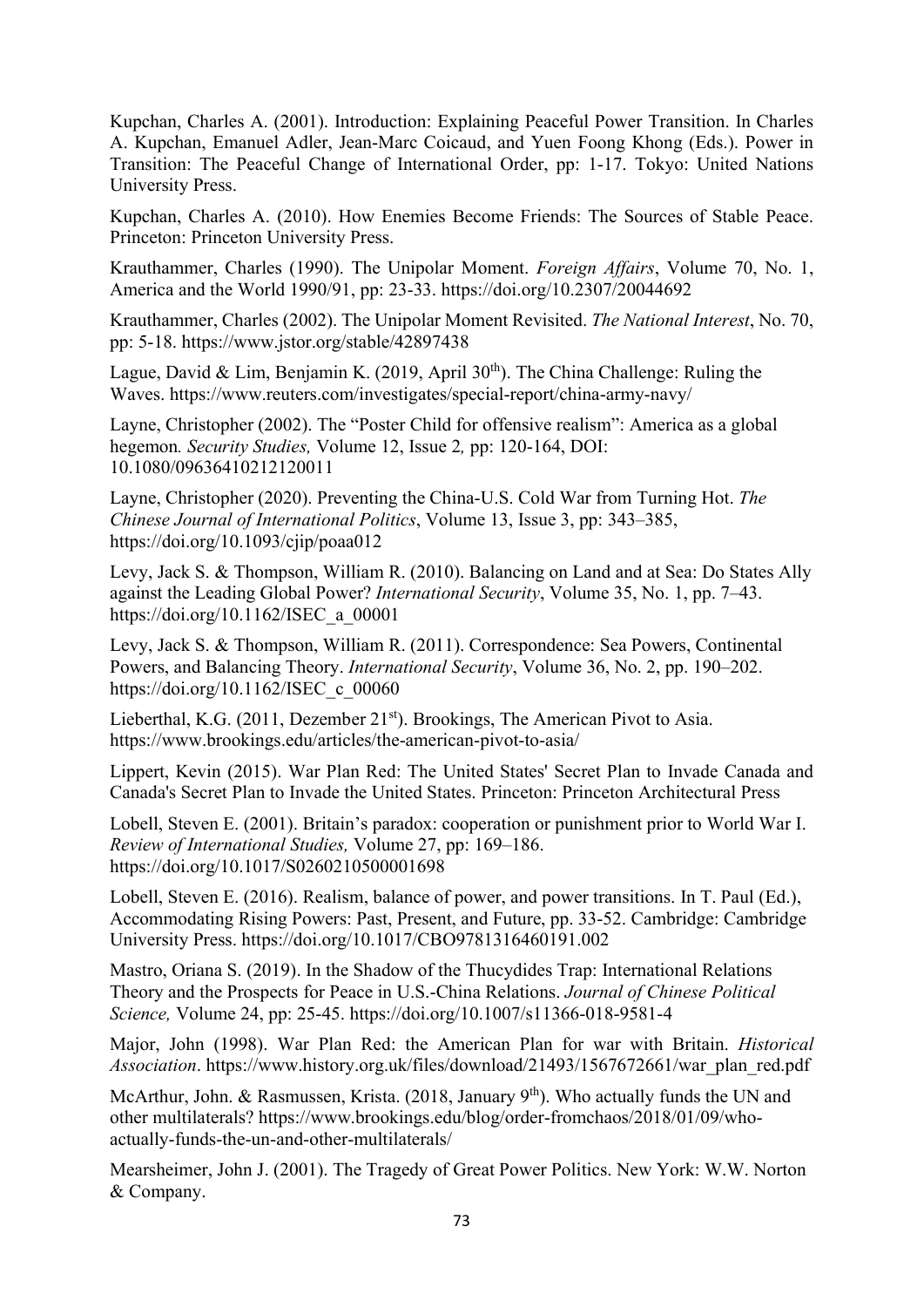Mearsheimer, John J. (2010). The Gathering Storm: China's Challenge to US power in Asia. The Chinese Journal of International Politics, Volume 3, No. 4, pp: 381-396. https://doi.org/10.1093/cjip/poq016

Mearsheimer, John J. (2014). The National Interest, Can China Rise Peacefully? https://nationalinterest.org/commentary/can-china-rise-peacefully-10204

Mearsheimer, John J. & Walt, Stephen M. (2016). The Case for Offshore Balancing A Superior U.S. Grand Strategy. Foreign Affairs, Volume 95, No. 4, pp: 70-83. https://www.mearsheimer.com/wp-content/uploads/2019/06/Offshore-Balancing.pdf

Mearsheimer, John J. (2018). The Great Delusion: Liberal Dreams and International Realities. New Haven and London: Yale University Press.

Mearsheimer, John J. (2019). Bound to Fail: The Rise and Fall of the Liberal International Order. International Security, Volume 43, No. 4, pp: 7–50. https://doi.org/10.1162/isec\_a\_00342

Neugebauer, Karl-Volker & Ostertag Heiger (1993). Grundzüge der deutschen Militärgeschichte. Band 2: Arbeits- und Quellenbuch. Freiburg Rombach-Verlag.

Organski, A.F.K. (1968). World Politics, 2nd Edition. New York: Alfred A. Knopf.

Organski, A.F.K. & Kugler, Jacek. (1980). The War Ledger. Chicago and London: The University of Chicago Press.

Paul, Thazha V. (2016). The accommodation of rising powers in world politics. In T. V. Paul (Ed.), Accommodating Rising Powers: Past, Present, and Future, pp: 3-32. Cambridge: Cambridge University Press. https://doi.org/10.1017/CBO9781316460191.001

Reuters (2018). Trump says U.S. pulling out of Iran nuclear deal. https://www.reuters.com/article/us-iran-nuclear-trump-announcement-idUSKBN1I92NJ

Reuters (2019a). U.S., Japan, South Korea, Australia hold first naval drills in Western Pacific. https://www.reuters.com/article/us-usa-japan-australia-southkorea/u-s-japan-southkoreaaustralia- hold-first-naval-drills-in-western-pacific-idUSKCN1ST0MA

Reuters (2019b). Trump administration begins Paris climate pact exit. https://www.reuters.com/article/us-usa-climate-paris-idUSKBN1XE21K

Reuters (2020). U.S. rejects China's claims in South China Sea, adding to tensions. https://www.reuters.com/article/us-usa-china-southchinasea-idUSKCN24E2OU

Reuters (2021). It's official: U.S. back in the Paris climate club. https://www.reuters.com/article/us-climate-change-usa/its-official-u-s-back-in-the-parisclimate-club-idINKBN2AJ16T

Rock, Stephen (2000). Appeasement in International Politics. Lexington, Kentucky: University Press of Kentucky. http://www.jstor.org/stable/j.ctt130jjpn.

Storry, Richard (1979). Japan and the Decline of the West in Asia, 1894–1943. London: Macmillan.

Taliaferro, Jeffrey W. (2012). Strategy of Innocence or Calculated Provocation? The Roosevelt Administration's Road to World War II. In Jeffrey W. Taliaferro, Norrin M. Ripsman, and Steven E. Lobell (Eds.), The Challenge of Grand Strategy: The Great Powers and the Broken Balance between the Wars, pp: 193– 223. Cambridge: Cambridge University Press. https://doi.org/10.1017/CBO9781139136808.008